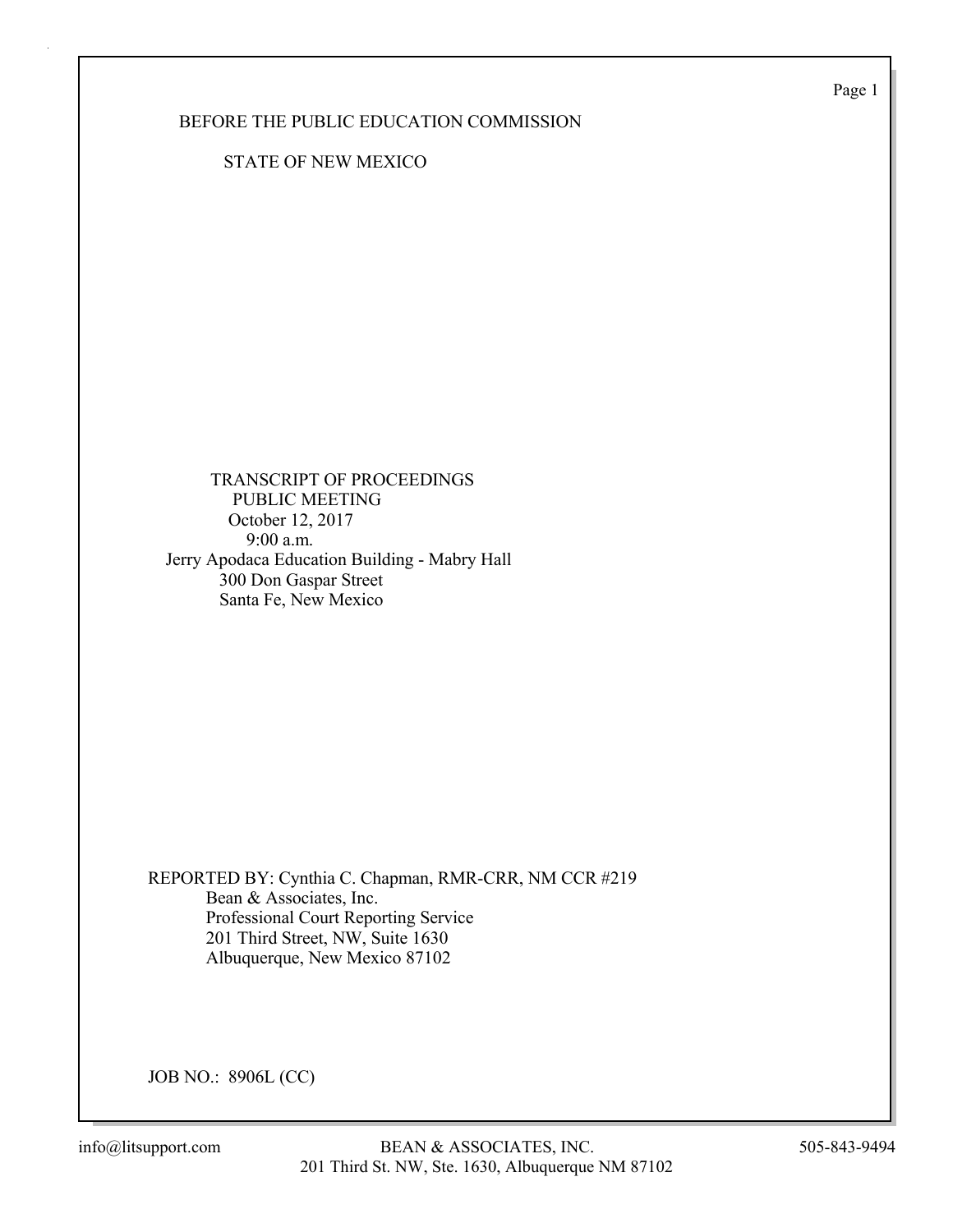# 2 (Pages 2 to 5)

| Page 2                                                                                                                                                                                                                                                                                                                                                                                                                                                                                                                                                                                                                                                                                                                                                                                                                                                                                                                                                                                                                                                                                                                 | Page 4                                                                                                                                                                                                                                                                                                                                                                                                                                                                                                                                                                                                                                                                                                                                                                                                                                                                                                                                                                                                                                                                                                                                                                                     |
|------------------------------------------------------------------------------------------------------------------------------------------------------------------------------------------------------------------------------------------------------------------------------------------------------------------------------------------------------------------------------------------------------------------------------------------------------------------------------------------------------------------------------------------------------------------------------------------------------------------------------------------------------------------------------------------------------------------------------------------------------------------------------------------------------------------------------------------------------------------------------------------------------------------------------------------------------------------------------------------------------------------------------------------------------------------------------------------------------------------------|--------------------------------------------------------------------------------------------------------------------------------------------------------------------------------------------------------------------------------------------------------------------------------------------------------------------------------------------------------------------------------------------------------------------------------------------------------------------------------------------------------------------------------------------------------------------------------------------------------------------------------------------------------------------------------------------------------------------------------------------------------------------------------------------------------------------------------------------------------------------------------------------------------------------------------------------------------------------------------------------------------------------------------------------------------------------------------------------------------------------------------------------------------------------------------------------|
| <b>APPEARANCES</b><br>-1<br>$\sqrt{2}$<br><b>COMMISSIONERS:</b><br>3<br>MS. PATRICIA GIPSON, Chair<br>MR. GILBERT PERALTA, Vice Chair<br>4<br>MS. KARYL ANN ARMBRUSTER, Secretary<br>MR. R. CARLOS CABALLERO, Member<br>5<br>MR. JAMES CONYERS, Member<br>MR. TIM CRONE, Member<br>6<br>MS. DANIELLE JOHNSTON, Member<br>MR. DAVID ROBBINS, Member<br>7<br>MS. TRISH RUIZ, Member<br>MS. CARMIE TOULOUSE, Member<br>8<br>STAFF:<br>9<br>MS. KATIE POULOS, Director, Charter School Division<br>10<br>MR. DAVID STEVENS, Assistant Attorney General<br>Counsel to the PEC<br>11<br>12<br>MS. LAUREL PIERCE, Ad Hoc PEC Liaison,<br>Charter School Division, Technical<br>13<br>Assistance, Training and Support<br>Program Coordinator<br>14<br>15<br>16<br>17<br>18<br>19<br>20<br>21<br>22<br>23<br>24<br>25                                                                                                                                                                                                                                                                                                          | 1<br>THE CHAIR: Good morning. And I now call<br>$\overline{c}$<br>to order this meeting of the Public Education<br>$\mathfrak{Z}$<br>Commission. It is Thursday, October 21st, and it is<br>$\overline{4}$<br>9:02 a.m. And I will ask Commissioner Armbruster to<br>5<br>please do a roll-call vote. Roll call. Not a<br>6<br>roll-call vote. We're voting whether we're here or<br>$\tau$<br>not.<br>8<br>COMMISSIONER ARMBRUSTER: Okay, sure. Why<br>9<br>not?<br>10<br>Commissioner Toulouse?<br>11<br><b>COMMISSIONER TOULOUSE: Present.</b><br>12<br><b>COMMISSIONER ARMBRUSTER: Commissioner</b><br>13<br>Armbruster is here.<br>14<br>Commissioner Conyers?<br>15<br>COMMISSIONER CONYERS: Present.<br>16<br><b>COMMISSIONER ARMBRUSTER: Commissioner</b><br>17<br>Peralta is not here.<br>18<br>Commissioner Gipson?<br>19<br>THE CHAIR: Here.<br>20<br><b>COMMISSIONER ARMBRUSTER: Commissioner</b><br>21<br>Johnston?<br>22<br>COMMISSIONER JOHNSTON: Present.<br>23<br><b>COMMISSIONER ARMBRUSTER: Commissioner</b><br>Crone is not here.<br>24<br>25<br>Commissioner Ruiz?                                                                                                    |
| Page 3<br>INDEX TO PROCEEDINGS<br>1<br>$\overline{c}$<br><b>PAGE</b><br>3<br>1 Call to Order, Roll Call, Pledge<br>4<br>of Allegiance and Salute to the<br>New Mexico Flag<br>4<br>5<br>5<br>3 Public Comment<br>6<br>Approval of Minutes and Transcripts<br>5<br>4<br>7<br>Discussion and Possible Action on<br>8<br>5<br><b>Charter School Amendments</b><br>8<br>Report from Options for Parents and<br>9<br>6<br>9<br>the Charter School Division - Discussion and<br>Possible Action<br>10<br>Discussion and Possible Action on<br>7<br>37<br>11<br>La Promesa Early Learning Center Corrective<br><b>Action Plan</b><br>12<br>Discussion and Possible Action on<br>156<br>8<br>13<br>New Mexico STEM-Ready Science Standards<br>14<br>Discussion and Possible Action on NMPSIA 182<br>9<br>Notification of Critical Hazard for<br>15<br>Estancia Valley Classical Academy<br>16<br>10 Report From the Chair<br>210<br>11 PEC Comments<br>213<br>17<br>18<br>12 Adjourn<br>231<br>19<br>REPORTER'S CERTIFICATE<br>232<br>20<br><b>ATTACHMENTS:</b><br>21<br>1. Visitor Sign-In Sheets<br>$22\,$<br>23<br>24<br>25 | Page 5<br>1<br><b>COMMISSIONER RUIZ: Present.</b><br>$\overline{c}$<br>COMMISSIONER ARMBRUSTER: Commissioner<br>3<br>Caballero? Not here.<br>$\overline{4}$<br>Commissioner-<br>5<br>COMMISSIONER ROBBINS: Robbins. I'm here.<br>6<br>COMMISSIONER ARMBRUSTER: There's no<br>7<br>reason for me -- I'm sorry. I have a long jetlag.<br>8<br>COMMISSIONER ROBBINS: That's all right.<br>9<br>THE CHAIR: And Commissioner Peralta will<br>10<br>be joining us at about 11:00. He's at a PSCOC<br>11<br>meeting. So he will come over as soon as that<br>meeting concludes, or he can get away, either one.<br>12<br>COMMISSIONER ARMBRUSTER: And we do have a<br>13<br>14<br>quorum of seven.<br>15<br>THE CHAIR: And we do have a quorum of<br>16<br>seven.<br>17<br>I will do the Pledge of Allegiance. And<br>18<br>then I will ask Commissioner Conyers to do the<br>19<br>New Mexico Flag Salute.<br>20<br>(Pledge of Allegiance and Salute to the<br>21<br>New Mexico Flag conducted.)<br>22<br>THE CHAIR: I'm assuming that there's no<br>23<br>one for Public Comment.<br>24<br>All right. So now we're quickly moving on<br>to No. 4. So we have approval of the August 20th,<br>25 |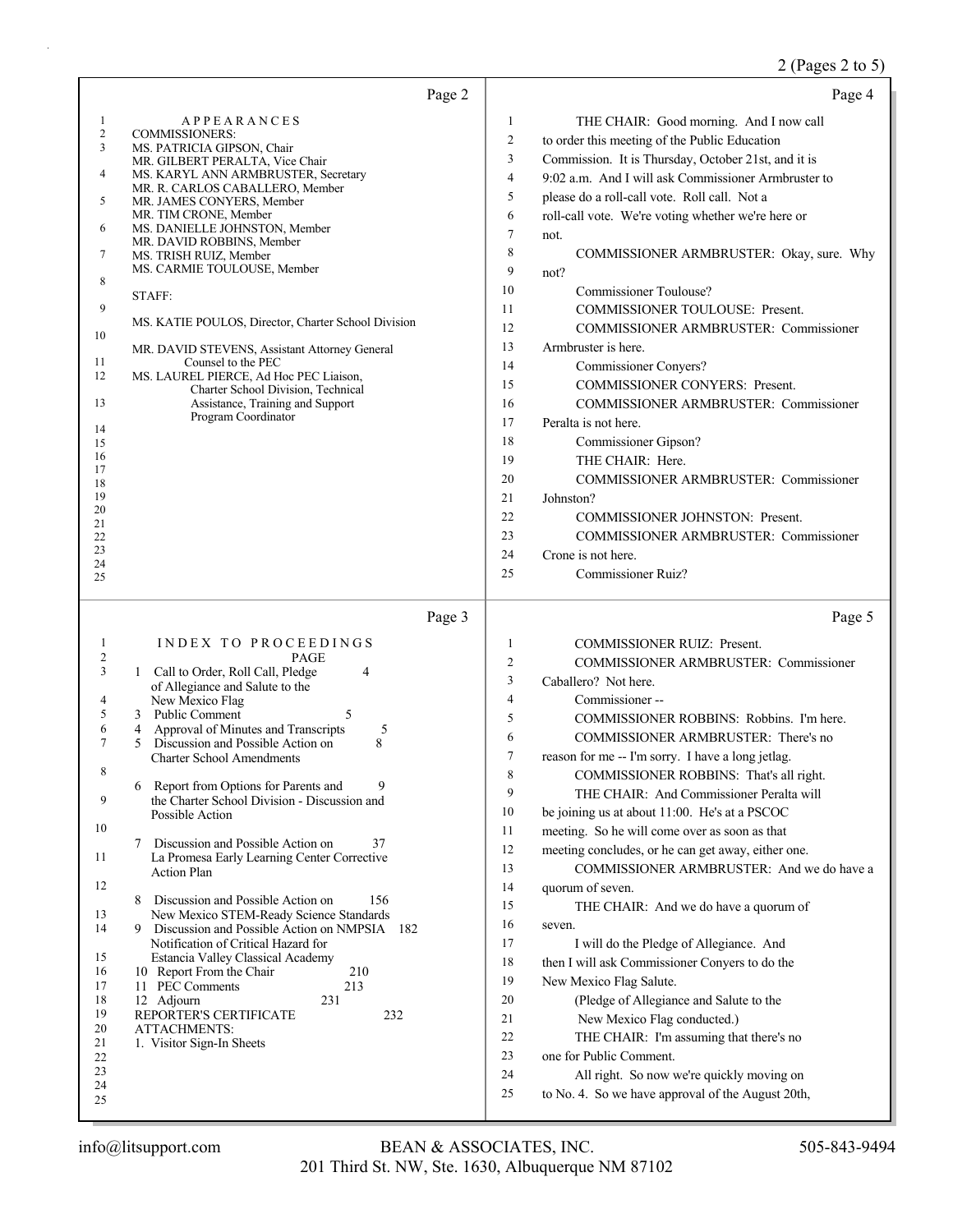# 3 (Pages 6 to 9)

|    | Page 6                                          |              |                  |
|----|-------------------------------------------------|--------------|------------------|
| 1  | 2017, Work Session. Do I hear a motion?         | $\mathbf{1}$ | ſ)               |
| 2  | COMMISSIONER RUIZ: So move.                     | 2            | T                |
| 3  | THE CHAIR: There is a motion by                 | 3            | motion           |
| 4  | Commissioner Ruiz.                              | 4            | A                |
| 5  | COMMISSIONER CONYERS: (Indicates.)              | 5            | Minutes          |
| 6  | THE CHAIR: A second by Commissioner             | 6            | D                |
| 7  | Convers.                                        | 7            | C                |
| 8  | All in favor.                                   | 8            | T                |
| 9  | (Commissioners so indicate.)                    | 9            | Toulous          |
| 10 | THE CHAIR: Opposed?                             | 10           | C                |
| 11 | (No response.)                                  | 11           | T                |
| 12 | THE CHAIR: Hearing no opposition, the           | 12           | $\overline{A}$   |
| 13 | motion passes.                                  | 13           | $\mathfrak{a}$   |
| 14 | 4B, Approval of August 31st, 2017 --            | 14           | T                |
| 15 | Cindy, did I say August 20th?                   | 15           | $\left( \right)$ |
| 16 | THE REPORTER: Yes.                              | 16           | T                |
| 17 | THE CHAIR: It should be -- so I need to         | 17           | motion           |
| 18 | amend that motion; because it's the August 30th | 18           | V                |
| 19 | minutes.                                        | 19           | <b>Discuss</b>   |
| 20 | COMMISSIONER CONYERS: I approve.                | 20           | Amendi           |
| 21 | THE CHAIR: You approve -- will you accept       | 21           | N                |
| 22 | the amendment, Commissioner Ruiz?               | 22           | Commis           |
| 23 | COMMISSIONER RUIZ: Absolutely.                  | 23           | before t         |
| 24 | THE CHAIR: Thank you.                           | 24           | amendn           |
| 25 | 4B, Approval of the August 31st, 2017, PEC      | 25           | for us to        |
|    |                                                 |              |                  |

# Page 7

| 1              | Work Session Minutes.                  | 1                       |
|----------------|----------------------------------------|-------------------------|
| 2              | COMMISSIONER RUIZ: (Indicates.)        | 2                       |
| 3              | THE CHAIR: There is a motion by        | 3                       |
| $\overline{4}$ | Commissioner Ruiz.                     | $\overline{\mathbf{4}}$ |
| 5              | COMMISSIONER ARMBRUSTER: (Indicates.)  | 5                       |
| 6              | THE CHAIR: A second by Commissioner    | 6                       |
| 7              | Armbruster.                            | 7                       |
| 8              | All in favor?                          | 8                       |
| 9              | (Commissioners so indicate.)           | 9                       |
| 10             | THE CHAIR: Opposed?                    | 10                      |
| 11             | (No response.)                         | 11                      |
| 12             | THE CHAIR: Hearing no opposition, the  | 12                      |
| 13             | motion passes.                         | 13                      |
| 14             | 4C, Approval of PEC Meeting Transcript | 14                      |
| 15             | Minutes for September 1st, 2017.       | 15                      |
| 16             | Do I hear a motion?                    | 16                      |
| 17             | COMMISSIONER ARMBRUSTER: (Indicates.)  | 17                      |
| 18             | THE CHAIR: A motion by Commissioner    | 18                      |
| 19             | Armbruster.                            | 19                      |
| 20             | COMMISSIONER CONYERS: (Indicates.)     | 20                      |
| 21             | THE CHAIR: A second by Commissioner    | 2.1                     |
| 22             | Conyers.                               | 22                      |
| 23             | All in favor?                          | 23                      |
| 24             | (Commissioners so indicate.)           | 24                      |
| 25             | THE CHAIR: Opposed?                    | 25                      |
|                |                                        |                         |

|                | Page 8                                            |
|----------------|---------------------------------------------------|
| $\mathbf{1}$   | (No response.)                                    |
| 2              | THE CHAIR: Hearing no opposition, the             |
| 3              | motion passes.                                    |
| $\overline{4}$ | And, finally, 4C, Approval of the Summary         |
| 5              | Minutes for the September 1st, 2017, meeting.     |
| 6              | Do I hear a motion?                               |
| 7              | COMMISSIONER TOULOUSE: So move.                   |
| 8              | THE CHAIR: A motion by Commissioner               |
| 9              | Toulouse.                                         |
| 10             | COMMISSIONER RUIZ: (Indicates.)                   |
| 11             | THE CHAIR: A second by Commissioner Ruiz.         |
| 12             | All in favor?                                     |
| 13             | (Commissioners so indicate.)                      |
| 14             | THE CHAIR: Opposed?                               |
| 15             | (No response.)                                    |
| 16             | THE CHAIR: Hearing no opposition, the             |
| 17             | motion passes.                                    |
| 18             | We are on to Item No. 5 which is                  |
| 19             | Discussion and Possible Action on Charter School  |
| 20             | Amendments.                                       |
| 21             | MS. POULOS: Madam Chairwoman,                     |
| 22             | Commissioners, that item should have been removed |
| 23             | before the agenda was finalized. There are no     |
| 24             | amendments this month. They all came in too late  |

o put them on the agenda; so...

Page 9

|            | 1              | THE CHAIR: Okay. All right. Thank you.              |
|------------|----------------|-----------------------------------------------------|
|            | $\overline{2}$ | Okay. Item -- we are now on to Item                 |
|            | 3              | No. 6, Report from Options for Parents and the      |
|            | $\overline{4}$ | Charter School Division, Discussion and Possible    |
| ndicates.) | 5              | Action and Update.                                  |
| er         | 6              | MS. POULOS: Yes. So we will start with              |
|            | 7              | the update. I'll start with the less exciting and   |
|            | 8              | go on to the more exciting. So the less exciting;   |
|            | 9              | although, in some ways good, just on workload.      |
|            | 10             | As you know, there were about nine schools          |
|            | 11             | that -- PEC-authorized schools that were up for     |
| ė          | 12             | renewal this year. Four of those schools, I've been |
|            | 13             | trying to keep you up-to-date with that have made   |
| f.         | 14             | the decision not to renew with the PEC; instead,    |
|            | 15             | they are choosing to renew with Albuquerque Public  |
|            | 16             | Schools.                                            |
| ndicates.) | 17             | Those schools, the earliest to notify us            |
| er         | 18             | was back in early May was ACE Leadership High       |
|            | 19             | School. And then after we gave them our analysis of |
| tes.)      | 20             | their academic performance over the past several    |
| er         | 21             | years, two other schools made the choice at that    |
|            | 22             | point and notified us after we had already started  |
|            | 23             | our work. And that was Health Leadership High       |
|            | 24             | School, and that was Academy of Trades and          |
|            | 25             | Technology.                                         |
|            |                |                                                     |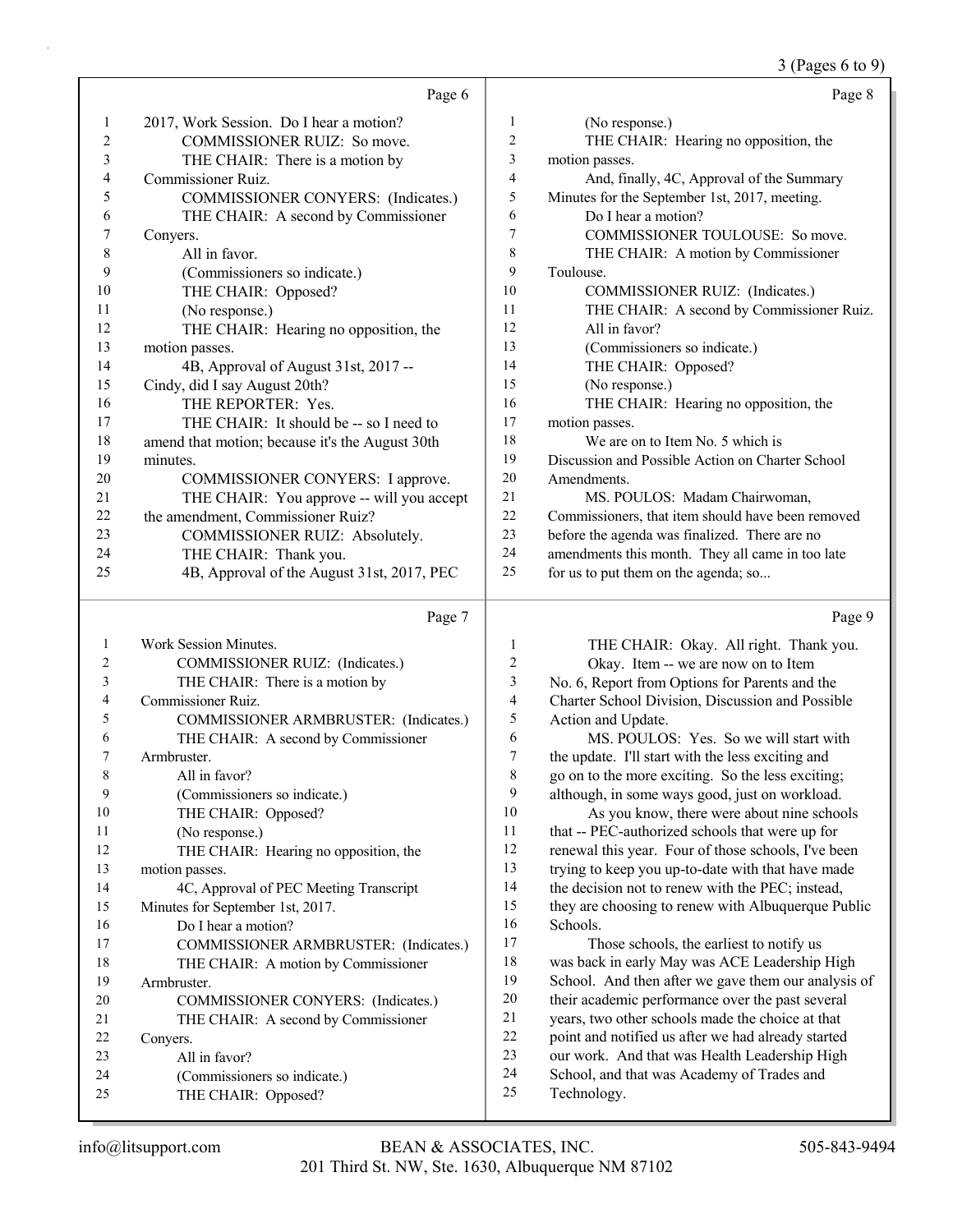# 4 (Pages 10 to 13)

|    | Page 10                                              |                | Page 12                                              |
|----|------------------------------------------------------|----------------|------------------------------------------------------|
| 1  | One school was silent and not                        | 1              | to submit a secondary application using the PEC      |
| 2  | communicating with us at all despite our attempts to | $\overline{c}$ | standards and review process; because we do believe  |
| 3  | schedule our work out; and that was Cottonwood       | 3              | that it is actually a very good process for ensuring |
| 4  | Classical. And at the very last minute, right        | 4              | high-quality applicants.                             |
| 5  | before October 3rd, they let us know that they would | 5              | There's some other pieces built in.                  |
| 6  | not be submitting an application.                    | 6              | They'll actually have to build out a project plan    |
| 7  | So we do have five applicants. And we are            | 7              | and a budget plan for the grant itself.              |
| 8  | working on those. That's why my team is not here     | 8              | And we also have a pretty rigorous                   |
| 9  | today. They are all at the New Mexico Connections    | 9              | interview process. It's called a "Behavioral Event   |
| 10 | site visit today.                                    | 10             | Interview." We actually are using that here at the   |
| 11 | They did two visits this week: One to                | 11             | PED for our PPE program, our Principals Pursuing     |
| 12 | Anthony, got off at 2:00 in the morning because they | 12             | Excellence. And they have used that to really look   |
| 13 | did not want to stay the night before. And did       | 13             | for the right competencies in a school leader, focus |
| 14 | Horizon Academy West yesterday. They will take a     | 14             | on results, holding adults accountable to ensure all |
| 15 | break while we are all at NACSA next week. And then  | 15             | students are learning; a couple of other things,     |
| 16 | the following week they will do the remaining two    | 16             | engaging community, things we think are really       |
| 17 | visits up in Taos, and I think another one in        | 17             | important. So we're very excited about that.         |
| 18 | Albuquerque.                                         | 18             | We are hoping to get an application                  |
| 19 | The next piece of updates is we were                 | 19             | process up in the next month and a half to be able   |
| 20 | awarded the Federal Charter School Program Grant,    | 20             | to make grant awards if we do have quality           |
| 21 | which is very exciting. We've been trying for three  | 21             | applicants this year. And so we are talking with     |
| 22 | years to get that funding source back. This year,    | 22             | the U.S. Department of Ed on Monday. And that will   |
| 23 | there were 22 applicants across the country. Only    | 23             | be kind of our kickoff for when we actually get to   |
| 24 | nine were awarded grants, and we were part of that   | 24             | start working on the grant.                          |
| 25 | nine.                                                | 25             | The other thing that is built -- or two              |
|    | Page 11                                              |                | Page 13                                              |

|        | We were awarded \$22.5 million for a                 |    | things that are built in when we talk about growing  |
|--------|------------------------------------------------------|----|------------------------------------------------------|
| 2      | five-year period. Of course, that's going to be      | 2  | schools is growth and expansion of, again, up to     |
| 3      | subject to making progress on the grant, especially  | 3  | 15 charter schools. And the way we broke that out    |
| 4      | the objectives that we've laid out. But the initial  | 4  | was thinking about this word that we don't like to   |
| 5      | funding term is a two-year funding term; so we have  | 5  | hear, "replication", but not necessarily any sort of |
| 6      | \$6.35 million for the next two years.               | 6  | term of art; but the idea being if somebody is       |
|        | There's a couple of things that are built            | 7  | already operating a school, and it's successful,     |
| 8      | into that grant. So I think there's some people      | 8  | seeing that maybe on a new school site or maybe in a |
| 9      | that have heard we want to start 22 new schools.     | 9  | new community through a new application.             |
| 10     | That's not the case.                                 | 10 | So we're really thinking about, again,               |
| 11     | What we have in the grant is funding to              | 11 | that opportunity to use something that's already     |
| 12     | support the start-up of up to 15 new schools. That   | 12 | working and expand that, especially when we have     |
| 13     | would be brand new schools over the five-year term.  | 13 | demand from our parents and our communities.         |
| 14     | And I believe the way that we looked at that, we     | 14 | And then the other group of that is the              |
| 15     | thought that the numbers would probably be two this  | 15 | growth and expansion; so increasing enrollment caps  |
| 16     | year, two next year, maybe three in 2019-'20, and    | 16 | or even increasing grade levels served. Again, this  |
| 17     | then four in each of the following years. Don't      | 17 | is no guarantee. They obviously have to come         |
| 18     | know if that will play out; so we'll see.            | 18 | through their authorizer. But a lot of our           |
| 19     | One of the important things to note is               | 19 | processes are built in the grant on what the         |
| 20     | that most of the application process for this grant  | 20 | Commission does; so that it does align. It doesn't   |
| 21     | is actually built on the high-quality, rigorous      | 21 | require duplicative work for the schools, for the    |
| $22\,$ | standards that the PEC has put into place. So even   | 22 | Commission, or anyone else.                          |
| 23     | if somebody wants to be a locally authorized charter | 23 | So that's the kind of bulk of the money.             |
| 24     | school, if they're not using those same standards    | 24 | And, actually, we've had questions about what that   |
| 25     | and that same review process, they'll actually have  | 25 | money can be used for. And so I just wanted to       |
|        |                                                      |    |                                                      |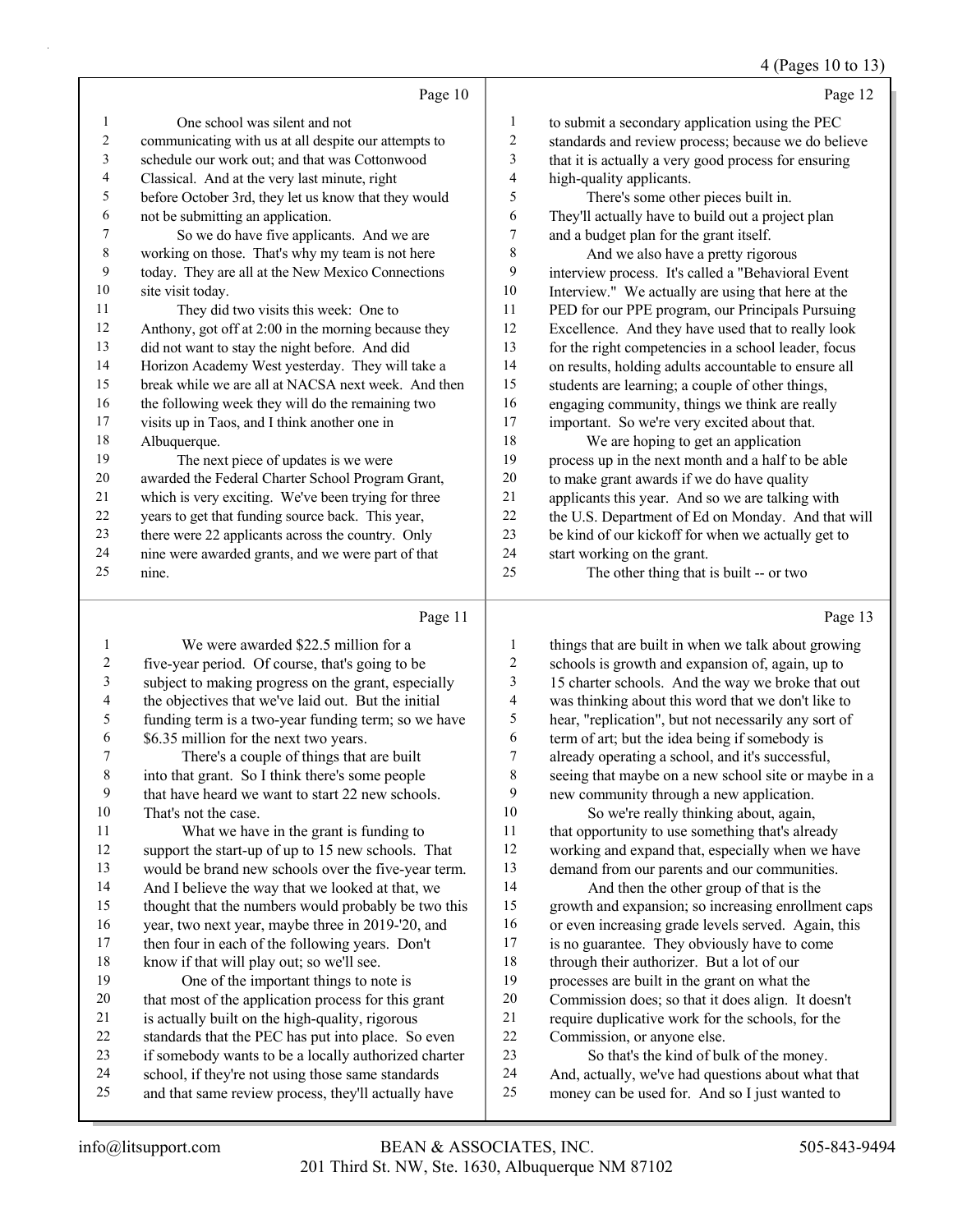#### 5 (Pages 14 to 17)

|              | Page 14                                              |    | Page 16                                              |
|--------------|------------------------------------------------------|----|------------------------------------------------------|
| $\mathbf{I}$ | quickly share that in case the Commissioners were    | 1  | schools that are able to access these funds.         |
| 2            | interested.                                          | 2  | So then the other piece that we are --               |
| 3            | But the grants that the recipients -- the            | 3  | have built in to this grant is a couple of pieces.   |
| 4            | sub-grants from us that they can get are allowed to  | 4  | Technical assistance, sharing best practices, and    |
| 5.           | be used on the following activities: Preparing       | 5  | then working with authorizers, the Commission, and   |
| 6            | teachers, school leaders and specialized             | 6  | district authorizers together, to try to improve     |
| 7            | instructional support personnel, including through   | 7  | authorizing practices in New Mexico.                 |
| 8            | paying the costs associated with providing           | 8  | And I think that's really important when             |
| 9            | professional development and hiring and compensating | 9  | we think about the fact that four of our charter     |
| 10           | during the planning period. So the ability to hire   | 10 | schools are choosing to go to a different            |
| 11           | staff earlier on during that planning period. And    | 11 | authorizer. We want to make sure that consistently,  |
| 12           | that includes, again, for teachers, school leaders,  | 12 | all of our authorizers have high standards, are      |
| 13           | and specialized instructional staff.                 | 13 | using clear and transparent practices.               |
| 14           | Acquiring supplies, training, equipment,             | 14 | So this actually gives us the ability to             |
| 15           | including technology and educational materials,      | 15 | invest some funds in working collaboratively across  |
| 16           | carrying out necessary renovations to ensure that a  | 16 | the state, district, and PEC, to develop principles  |
| 17           | new school building complies with statutes and       | 17 | and standards for what we think, as a group, quality |
| 18           | regulations and minor facility repairs. So not       | 18 | authorizing is in New Mexico, being very specific to |
| 19           | being able to build a whole new facility, but being  | 19 | our state, and then also provide some funding to be  |
| 20           | able to make some renovations to bring those         | 20 | able to give authorizers feedback. So do             |
| 21           | facilities up to habitable --                        | 21 | evaluations that are really just a formative         |
| 22           | THE CHAIR: Habitable.                                | 22 | evaluation to give feedback on room for growth,      |
| 23           | MS. POULOS: Habitable condition, yes.                | 23 | strengths, weaknesses.                               |
| 24           | Providing one-time start-up costs                    | 24 | So there's a lot of exciting stuff in                |
| 25           | associated with providing transportation to students | 25 | that. And we'll definitely be wanting to engage      |
|              | Page 15                                              |    | Page 17                                              |

| 1  | to and from charter schools. For me, this is         | 1  | with the Commission at the, you know, most intense   |
|----|------------------------------------------------------|----|------------------------------------------------------|
| 2  | actually one of the most exciting pieces of this,    | 2  | level and be able to continue some of the work that  |
| 3  | because right now, the way our statutes are written, | 3  | the Commission itself has already taken under.       |
| 4  | brand new charter schools cannot access              | 4  | And then the technical assistance and the            |
| 5  | transportation funding. And, in fact, the only way   | 5  | other piece, best practices. So there's built in     |
| 6  | they will ever be able to access our transportation  | 6  | this the opportunity to continue the great           |
| 7  | funding is if they fund transportation out of some   | 7  | conference this summer, where we were able to share  |
| 8  | other source in an initial year, at which point,     | 8  | best practices, not just from within New Mexico, but |
| 9  | then, they can access those funds, because it's all  | 9  | actually, also, from outside of the state; also      |
| 10 | based on prior year funding or prior year services.  | 10 | in -- so an annual conference, but also bimonthly    |
| 11 | So this actually gives these new sub-grant           | 11 | conferences, all around the state.                   |
| 12 | recipients the opportunity to provide those          | 12 | One of the problems we certainly hear from           |
| 13 | transportation services, which we know is really     | 13 | our folks down in the south is, "Well, we never get  |
| 14 | important for equity, and then be able to access the | 14 | any attention. We're far away." Right?               |
| 15 | transportation funding that's available from the     | 15 | And so this is actually going to enable us           |
| 16 | State for all of our public schools.                 | 16 | to bring some of these exciting opportunities to     |
| 17 | Also, for carrying out community                     | 17 | other parts of the state and make sure -- when we    |
| 18 | engagement activities, including the cost of student | 18 | say "sharing best practices," it's not just making   |
| 19 | and staff recruitment, which is great, because we    | 19 | sure our charter schools are getting it, but it's    |
| 20 | know a lot of our new schools struggle to recruit    | 20 | actually sharing between our charter schools and our |
| 21 | students and staff. So this allows them the ability  | 21 | districts, which is something we've all talked about |
| 22 | to do that.                                          | 22 | multiple times, which is the importance of making    |
| 23 | And then, finally, providing for other               | 23 | sure we're sharing within our traditional and our    |
| 24 | appropriate non-sustained costs. So pretty broad;    | 24 | charters.                                            |
| 25 | but definitely going to be helpful to any new        | 25 | And so all of that is built in. I've                 |
|    |                                                      |    |                                                      |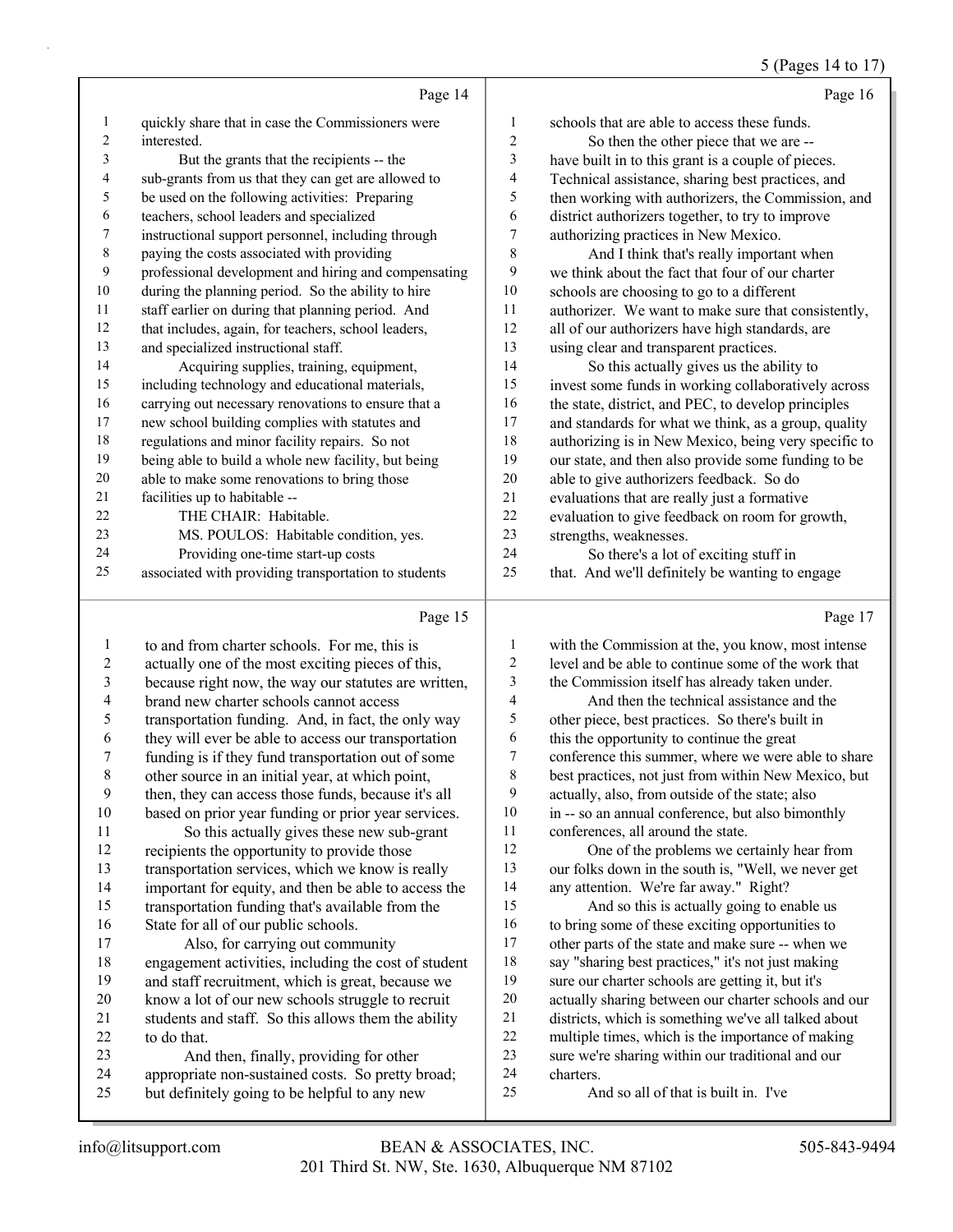### 6 (Pages 18 to 21)

|                  |                                                      |                | $0(1 \text{ uS} \omega \text{ i} \omega \omega \omega)$ |
|------------------|------------------------------------------------------|----------------|---------------------------------------------------------|
|                  | Page 18                                              |                | Page 20                                                 |
| 1                | started working on kind of summarizing what are the  | $\mathbf{1}$   | written, did you collaborate with -- with any groups    |
| $\boldsymbol{2}$ | things we have to accomplish. I'm going to do        | $\overline{c}$ | other than the Charter School Division? Did you         |
| 3                | another summary, and we're really going to start     | 3              | work with the Coalition or anyone?                      |
| 4                | executing. So we're going to see these activities    | 4              | MS. POULOS: Thank you, Commissioner                     |
| 5                | really ramp up hopefully earlier than January 1st,   | 5              | Johnston. Yes. So we worked very closely with the       |
| 6                | but absolutely, by January 1st.                      | 6              | Coalition, Charter Schools. We worked with              |
| 7                | The last piece is -- I believe Beverly               | 7              | Excellent Schools New Mexico. We worked throughout      |
| 8                | shared with the Commission. But we have finally      | 8              | PED collaboratively in the Department. We did have      |
| 9                | received approval for four new positions within CSD. | 9              | a letter of support from various entities, including    |
| 10               | Those four are actually all now posted. And we are   | 10             | the PEC, and really thought that it was important to    |
| 11               | hoping -- we're trying to do outreach and make sure  | 11             | work collaboratively, especially with the Coalition.    |
| 12               | we get good candidates. We're also just hoping we    | 12             | COMMISSIONER TOULOUSE: Madam Chair, I see               |
| 13               | get good candidates. And one of those positions, we  | 13             | no collaboration for us.                                |
| 14               | think is really, really important. And that is a     | 14             | THE CHAIR: I was asked by the Coalition                 |
| 15               | financial oversight position.                        | 15             | to -- to submit a letter of support. I was not          |
| 16               | So we're excited about all of that and               | 16             | asked by PED to submit a letter of support. I was       |
| 17               | excited to see that there's a lot of work to be      | 17             | asked by the Coalition to submit a letter of            |
| 18               | done; but we're staffing up to be able to do that    | 18             | support, which I did last year. So it was just the      |
| 19               | work well.                                           | 19             | same letter that I did do.                              |
| 20               | I think that's all for my updates on that            | 20             | But I will reiterate -- I will also join                |
| 21               | end.                                                 | 21             | Commissioner Toulouse in saying I would have            |
| 22               | THE CHAIR: Thank you.                                | 22             | appreciated some involvement in that. I think, as       |
| 23               | MS. POULOS: You do have in your packet in            | 23             | the authorizer, we have a voice in this, and we did     |
| 24               | Item No. 6 --                                        | 24             | not.                                                    |
| 25               | THE CHAIR: Oh, I'm sorry. Commissioner               | 25             | I support the concept of the grant, and                 |
|                  |                                                      |                |                                                         |
|                  | Page 19                                              |                | Page 21                                                 |
| 1                | Toulouse, I think, has a question.                   | 1              | have since last year, the overarching concept of the    |
| 2                | COMMISSIONER TOULOUSE: Madam Chair, I                | $\overline{c}$ | grant. But we were not involved in -- as far as I'm     |
| 3                | just want to make a comment on the record that I'm   | 3              | concerned, if the Coalition -- and I appreciate the     |
| 4                | concerned about this grant, since it was for charter | 4              | reach-out to the Coalition. But I think if the          |
| 5                | schools, that absolutely no input came from this     | 5              | Coalition is going to be involved, the Commission       |
| 6                | Commission on what to do about it. It all came from  | 6              | should be involved.                                     |
| 7                | the Charter School Division and from PED.            | 7              | COMMISSIONER JOHNSTON: Okay. Thank you.                 |
| 8                | And as far as I'm concerned, while it's              | 8              | And I just appreciate the work that went into the       |
| 9                | wonderful, and I think there's a lot that can be     | 9              | grant. I know that we've had the grant in the past,     |
| 10               | done with it, I am annoyed, to put it mildly, that   | 10             | and that there were several years when we -- when we    |
| 11               | we had no knowledge that -- of what was going to be  | 11             | were unsuccessful; is that correct? We wrote            |
| 12               | in it until we were told these details now, and that | 12             | applications, but we were unsuccessful. So there        |
| 13               | my first awareness of it was when I got a copy of    | 13             | was a break in the grant.                               |
| 14               | the award letter.                                    | 14             | But the first -- the first federal charter              |
| 15               | I think we have to work together. And                | 15             | school grant that we, as a state, received -- do you    |
| 16               | clearly, we did not on this one.                     | 16             | know the year that was?                                 |

the house.

Madam Chair.

17 Thank you very much.

Commissioner Johnston.

18 THE CHAIR: Oh. I'm sorry. I'm sorry,

20 Before you start, could the record please reflect that Commissioner Crone is now present? In

25 Director Poulos, when the grant was

23 COMMISSIONER JOHNSTON: Thank you,

17 MS. POULOS: I believe it was 2000- --

20 MS. POULOS: -- -9, yeah. 2009. And then it was six years, I believe, that we had that. Maybe it was four -- it was five years that we had 23 that grant. And then there were several years that<br>24 we did not.

25 COMMISSIONER JOHNSTON: That we didn't.

 actually, Kelly might know. 19 MS. CALLAHAN: -9.

we did not.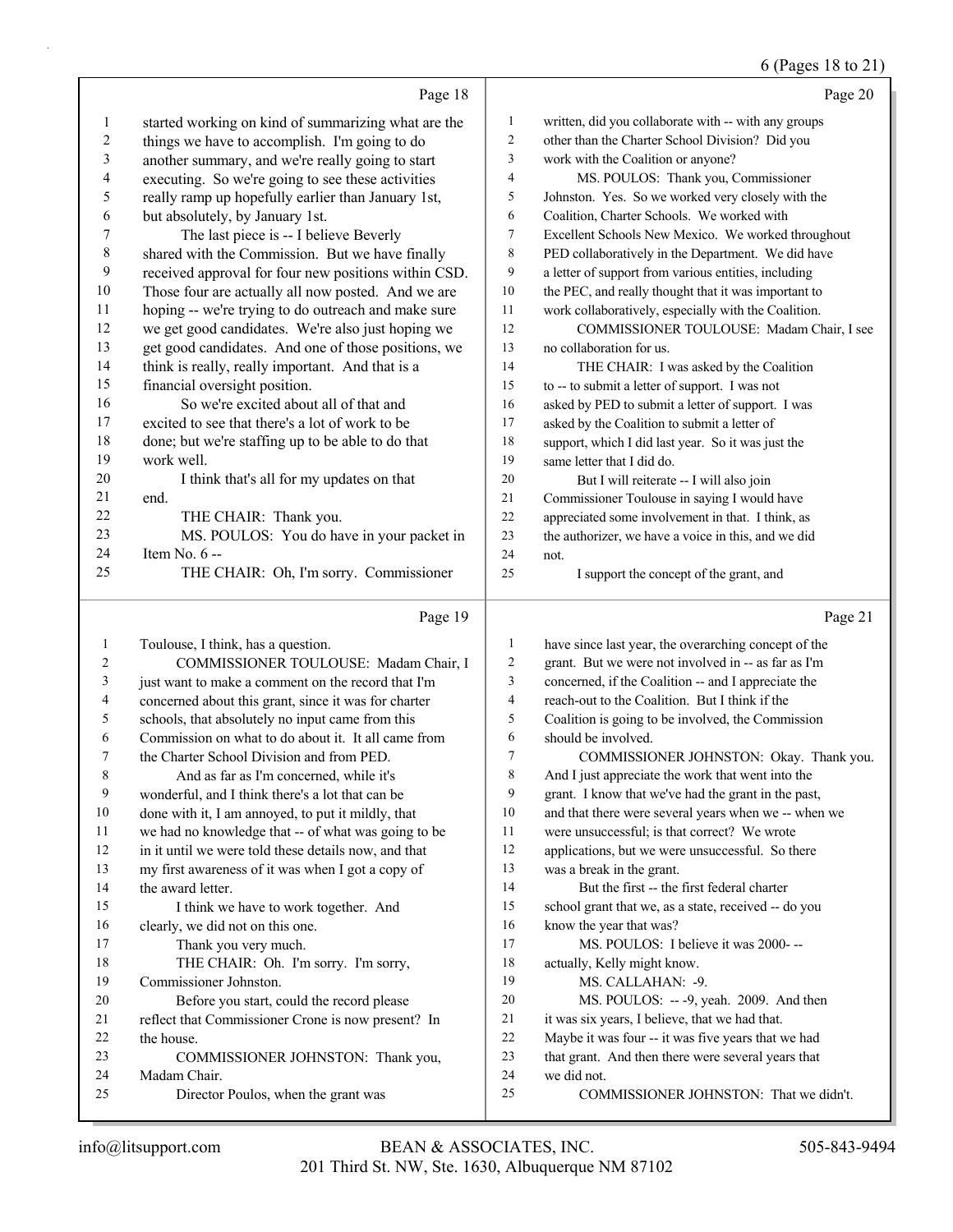7 (Pages 22 to 25)

|    | Page 22                                              |                | Page 24                                              |
|----|------------------------------------------------------|----------------|------------------------------------------------------|
| 1  | But it's been -- it's money that has supported --    | 1              | effective."                                          |
| 2  | these are dollars that have supported, historically, | $\overline{2}$ | It's concerning to us, because then that             |
| 3  | charter school efforts in the State of New Mexico.   | 3              | can increase, again, the notice time; but it can     |
| 4  | MS. POULOS: That's correct. Yes.                     | $\overline{4}$ | also then increase the time where there's a vacancy  |
| 5  | COMMISSIONER JOHNSTON: Thank you.                    | 5              | substantially beyond the 45 days that the Commission |
| 6  | THE CHAIR: B?                                        | 6              | has put in their policy, and, beyond that, the       |
| 7  | MS. POULOS: Yes. So you do have your                 | 7              | 30-day extension that the Commission has allowed.    |
| 8  | Ongoing Actions Tracker. There are a few updates.    | 8              | So that is pretty concerning for us. I               |
| 9  | Specifically, we do have a new school on             | 9              | would encourage all Commissioners to look through    |
| 10 | the list of schools that are seeking a new facility. | 10             | the items in Part B, just so you have an             |
| 11 | Aldo Leopold did notify us that they are looking for | 11             | understanding of which ones are. You can get that    |
| 12 | a new facility; so they are on that list.            | 12             | summary on the front page, which Laurel does for us. |
| 13 | In addition, some updates on the list of             | 13             | And we do appreciate where you can see the schools   |
| 14 | governing body resignations. I think one thing that  | 14             | that are timely reporting and those that aren't.     |
| 15 | we wanted to add there is one of the pieces that we  | 15             | At this point, I would actually ask the              |
| 16 | are trying to get to is a much more up-to-date       | 16             | Commission to think about whether we want to put     |
| 17 | restarted tracking of governing body resignations    | 17             | something down that sets clear what's going to       |
| 18 | for the year.                                        | 18             | happen if you don't submit on time, whether that's   |
| 19 | Laurel has been working closely on that,             | 19             | coming before the Commission for a discussion or     |
| 20 | trying to get annual reports from our charter        | 20             | something else. I just feel like at this point,      |
| 21 | schools on how many board members they are going to  | 21             | we're not getting the responsiveness; we're not get  |
| 22 | have. We have a good number of them; but we still    | 22             | the information from everybody. And it's not being   |
| 23 | have a good number that have not submitted, even     | 23             | taken seriously. And I think it's a concern,         |
| 24 | though we did ask them to do that by September 1st.  | 24             | because we know governance is very important to the  |
| 25 | It was September 1st; right?                         | 25             | success of our charter schools.                      |
|    | Page 23                                              |                | Page 25                                              |

# Page 23 |

|    | And she has been working actively. We do             |        | It's really up to the Commission. I would           |
|----|------------------------------------------------------|--------|-----------------------------------------------------|
| 2  | hope that our charter schools will do that. It is a  | 2      | just say at this point, because of the frustration  |
| 3  | policy that the PEC passed last year, because we     | 3      | my staff and I are feeling about not getting this   |
| 4  | have concerns about not knowing who's on boards,     | 4      | information, we don't know where to turn from here. |
| 5  | what's happening to our boards.                      | 5      | THE CHAIR: And it looks like, from --               |
| 6  | We are continuing -- and you will see that           | 6      | because I looked at this a couple of days ago -- it |
| 7  | in some of these materials here -- to have schools   | $\tau$ | looks like there's -- we have about three schools   |
| 8  | not submitting timely information about board        | 8      | that are short of governance.                       |
| 9  | resignations. The Commission, you may -- and I       | 9      | MS. POULOS: Under their governance. Yes,            |
| 10 | should have printed it out for you -- your policy    | 10     | and that's what we know.                            |
| 11 | says when they submit, they either provide, and they | 11     | THE CHAIR: And another concern that --              |
| 12 | must submit within 30 days of either a resignation,  | 12     | that came up was as I was reading through this, I   |
| 13 | which is a letter of resignation, or removal.        | 13     | have a concern that schools that have more -- more  |
| 14 | The intention of that "or" is not to play            | 14     | than five are simply choosing to say, "Oh, we're    |
| 15 | with the system and pick the later of the two,       | 15     | going to eliminate that one, and we're not going to |
| 16 | because, obviously, the removal would always be the  | 16     | fill it; so we don't have to fill it, because we    |
| 17 | later of the two, and you could schedule that for    | 17     | have decided we're not going to have seven or eight |
| 18 | whenever you wanted; but it is to make sure that     | 18     | or nine."                                           |
| 19 | we're getting timely notice.                         | 19     | MS. POULOS: And, remember, that's why--             |
| 20 | And it is if somebody doesn't resign, but,           | 20     | THE CHAIR: And I know eleven is a lot. I            |
| 21 | instead, you have to remove them, then you would     | 21     | mean, we've got some schools that have eleven, and  |
| 22 | notify us within 30 days of that.                    | 22     | that's just a lot to fill.                          |
| 23 | Some of our schools are not. They're                 | 23     | But I would hope that they chose that               |
| 24 | saying, "Well, a resignation letter is not effective | 24     | number because they thought that that was a -- an   |
| 25 | until we vote to make a resignation letter           | 25     | appropriate working number of governance, and they  |
|    |                                                      |        |                                                     |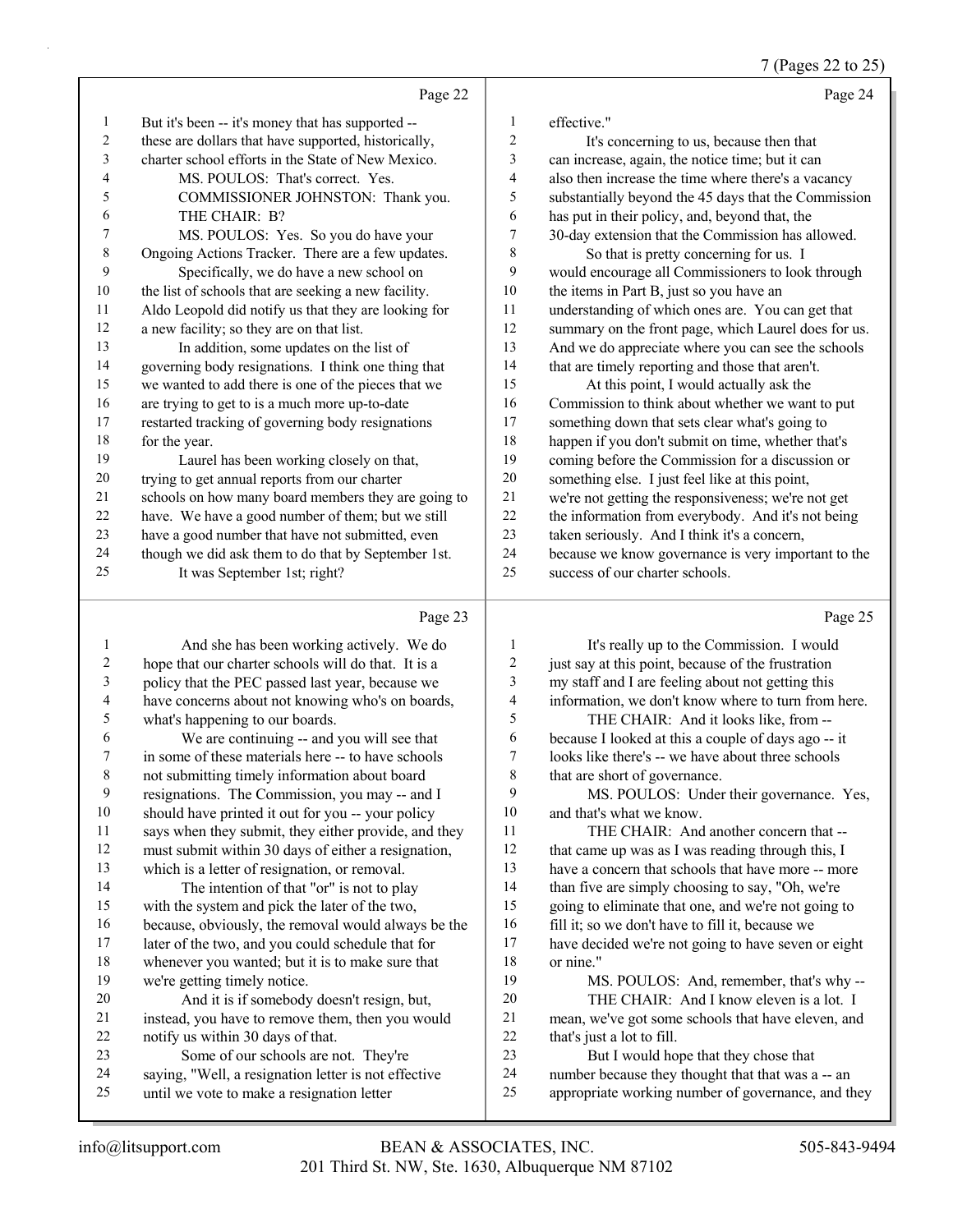### 8 (Pages 26 to 29)

|              | Page 26                                              |                | $\sim$ $\sim$ $\sim$<br>Page 28                      |
|--------------|------------------------------------------------------|----------------|------------------------------------------------------|
| 1            | were actively working.                               | 1              | Toulouse loves to tell me that I sometimes use too   |
| $\mathbf{2}$ | So I'm -- I have a concern that they're              | $\overline{c}$ | many words. So I could have written more words to    |
| 3            | taking an easy out and saying, "Oh, we're just       | 3              | say, "the effective the date that the resignation    |
| 4            | eliminating that position; so now we don't have to   | 4              | letter is dated." But we thought we were pretty      |
| 5            | fill it."                                            | 5              | clear when we said, "the date of the resignation     |
| 6            | So that I -- you know, I want the board to           | 6              | letter, or removal by the board", which is two       |
| 7            | have what they always felt was an appropriate        | 7              | different circumstances.                             |
| $\,$ 8 $\,$  | number, and I worry that they're falling short, just | $\,$ $\,$      | One is somebody says, "I leave." And some            |
| 9            | because that's the easy out.                         | 9              | people actually put, in their resignation letter, a  |
| 10           | MS. POULOS: Yes, I agree. And, remember,             | 10             | date.                                                |
| 11           | we did ask them. And that is -- it may be what       | 11             | THE CHAIR: A date.                                   |
| 12           | you're seeing, right? We did ask them to establish   | 12             | MS. POULOS: A date. And say I resign                 |
| 13           | their number, and that will be their number for a    | 13             | effective after the next board meeting. Again,       |
| 14           | year.                                                | 14             | raises some concerns, because that could continue to |
| 15           | And we are seeing a lot of them. I think             | 15             | be used to play games.                               |
| 16           | that's fair and accurate to say, Laurel, that we're  | 16             | I would like us not to be in the situation           |
| 17           | seeing a lot of them saying, "We're just going to go | $17\,$         | where we're talking about these games being played.  |
| 18           | to five."                                            | 18             | The reality is board governance is essential to the  |
| 19           | And it is concerning.                                | 19             | success of a school, and we've got to say, "Look,    |
| 20           | THE CHAIR: Right. Yeah. Okay. So --                  | 20             | somebody is resigning. This is the date of their     |
| 21           | and I know there's not much we can do about that.    | $21\,$         | resignation"; right? "We need to get somebody new    |
| 22           | But it is -- it's -- it piqued my concern when I saw | $22\,$         | in here. We have 45 days to do it."                  |
| 23           | that. I think that we had at least three this time   | 23             | We know it's hard; but we've also been out           |
| 24           | around that may have simply said, "We're eliminating | 24             | telling boards, "That's one of your essential        |
| 25           | that board position," and that presumably was a      | 25             | functions. It's one of your essential functions to   |
|              | Page 27                                              |                | Page 29                                              |
| 1            | board position that was active and responsive, so    | $\mathbf{1}$   | constantly be in the recruitment process to make     |
| 2            | that it's -- I -- I worry that they're not going to  | 2              | sure that when somebody leaves, you're ready and     |
| 3            | have the level of activity that they had. So -- but  | $\mathfrak{Z}$ | have somebody else ready to join."                   |
| 4            | I appreciate that.                                   | $\overline{4}$ | So do we need to clarify it? If you'd                |
| 5            | COMMISSIONER ARMBRUSTER: Madam Chair?                | 5              | like me to come back with a new revision and give me |
| 6            | THE CHAIR: Commissioner Armbruster?                  | 6              | some guidance on what that revision would say, I'm   |
| 7            | COMMISSIONER ARMBRUSTER: I have a                    | $\tau$         | happy to do it.                                      |
| 8            | clarification. And maybe you can help me, Katie, or  | $\,$ 8 $\,$    | THE CHAIR: And I think perhaps we need a             |
| 9            | whomever. So we have five board members, and I have  | 9              | legal clarification as to whether the resignation is |
| 10           | to resign for whatever reason, health reasons. And   | 10             | not effective until the board votes -- obviously,    |
| 11           | so I'm going to send in a resignation letter         | 11             | you know, the board can't say, "No, you can't        |
| 12           | tomorrow.                                            | 12             | leave." So that we -- but just the pure fact that    |
| 13           | So this -- but the board -- the governing            | 13             | they've voted and accepted the resignation, I guess  |
| 14           | board doesn't necessarily meet until the 11th of     | 14             | we need a legal clarification as to is it effective  |
| 15           | November. So do we have any clarification? Or do     | 15             | when the Chair of the governance council is in       |
| 16           | we need clarification? Is my letter -- do you have   | 16             | receipt of the letter? Or it's when the governance   |
| 17           | to accept my resignation? Because, like, if I        | 17             | council meets, and it's officially in the record     |
| 18           | resign, what are you accepting?                      | 18             | that that member has resigned?                       |
| 19           | It seems like that's giving an extra                 | 19             | COMMISSIONER ARMBRUSTER: And I guess what            |
| 20           | month -- it could be, I mean, literally, 29 days or  | 20             | I see, Madam Chair, is that that was sort of my      |

- issue, is because I'm quitting tomorrow, and they're
- not going to be meeting until a month from now,
- literally. So that gives everybody an extra month.
- And the governing council -- that's part of what was
- approved in their charter.

it.

21 whatever -- to do something? So I'm just not sure<br>22 if it's clearly written, or I don't even understand if it's clearly written, or I don't even understand

Commissioner Armbruster, absolutely. Commissioner

24 MS. POULOS: Madam Chairwoman,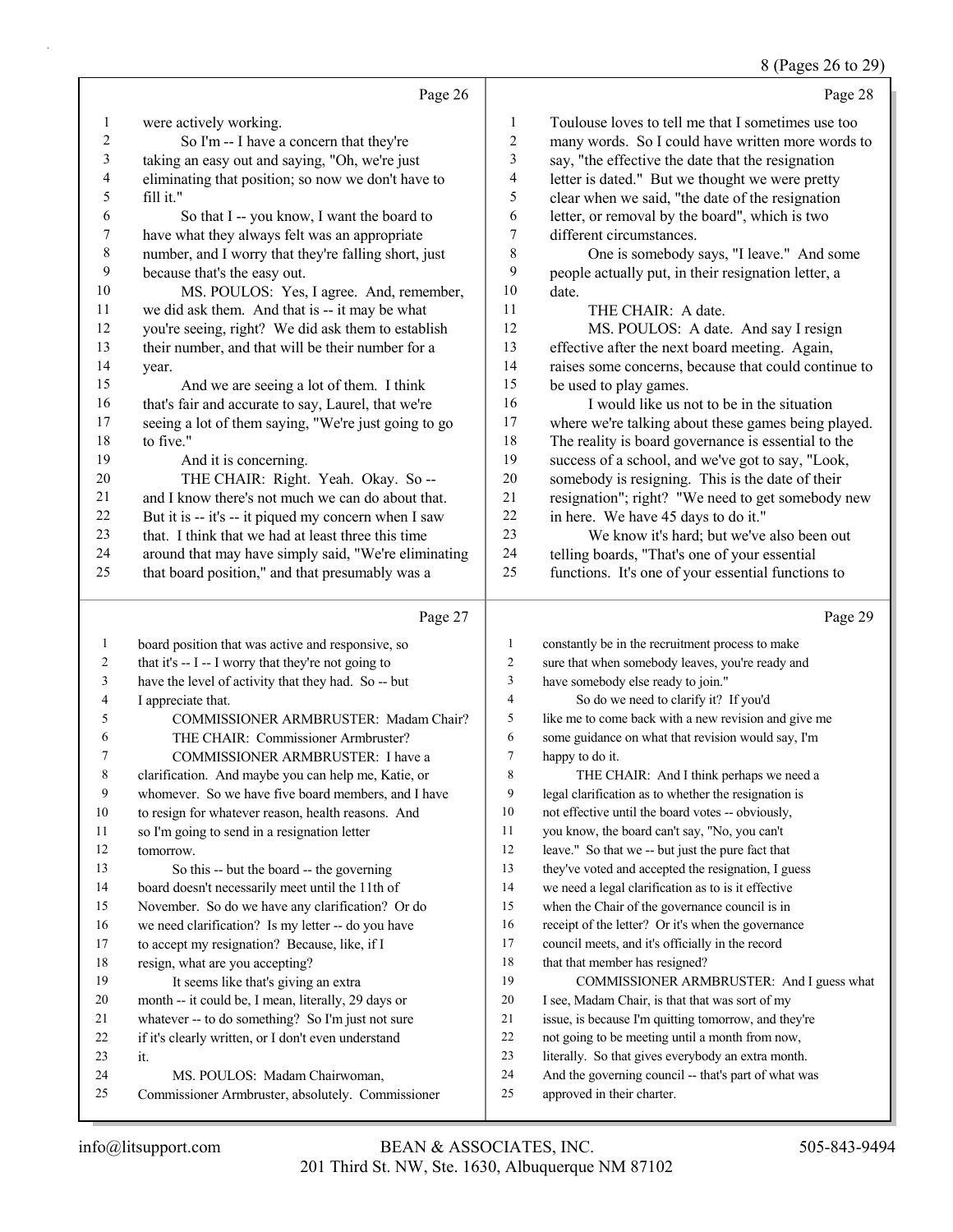9 (Pages 30 to 33)

|                | Page 30                                              |                | Page 32                                            |
|----------------|------------------------------------------------------|----------------|----------------------------------------------------|
| 1              | THE CHAIR: But in reality, they wouldn't             | 1              | THE CHAIR: Yes.                                    |
| $\overline{c}$ | be able to fill that position in the meantime,       | $\overline{c}$ | COMMISSIONER JOHNSTON: I raise this                |
| 3              | because they haven't met; so that -- so that         | 3              | question, because in my experience in receiving a  |
| $\overline{4}$ | that's -- there's this purgatory that people are     | $\overline{4}$ | letter of resignation, I've always written on that |
| 5              | existing in for a short time.                        | 5              | the date that it was accepted.                     |
| 6              | So I think we need -- I think we need a              | 6              | I don't know whether the Chair has the             |
| 7              | legal clarification of that.                         | 7              | approval; but that would give us a date of         |
| 8              | COMMISSIONER ARMBRUSTER: So when I say               | 8              | acceptance.                                        |
| 9              | that I'm leaving, for whatever reason, then the rest | 9              | THE CHAIR: Well, I think that's what we            |
| 10             | of the governing board, or the school, can't go      | 10             | need the legal clarification of.                   |
| 11             | looking for somebody else or get somebody else to    | 11             | COMMISSIONER JOHNSTON: Yeah, that's                |
| 12             | physically say, "Oh, yeah, I'd love to do that job." | 12             | right.                                             |
| 13             | THE CHAIR: They can look.                            | 13             | THE CHAIR: Because you're right. Some              |
| 14             | COMMISSIONER ARMBRUSTER: But they can't              | 14             | have a date. We are -- there is a letter in here   |
| 15             | take a person, right?                                | 15             | asking one member to make it effective at the next |
| 16             | THE CHAIR: Well, they'd have to vote on              | 16             | meeting, so that they would be able to function.   |
| 17             | it. The person wouldn't be an active member of that  | 17             | So there's -- I think we just need                 |
| 18             | board until the board met and officially accepted    | 18             | clarification on this --                           |
| 19             | that board member.                                   | 19             | COMMISSIONER JOHNSTON: Thank you.                  |
| 20             | We get the minutes saying, you know,                 | 20             | THE CHAIR: -- so that we're sure.                  |
| 21             | "So-and-so has -- has now joined, you know, we've    | 21             | So we'll -- Commissioner Toulouse?                 |
| 22             | accepted this resignation." And some of the schools  | 22             | COMMISSIONER TOULOUSE: Madam Chair, I              |
| 23             | are fortunate enough that they have a list that they | 23             | think, too, that what Commissioner Johnston is     |
| 24             | go off of, you know. And it's like, "Oh, well,       | 24             | thinking about is, for instance, when we were in   |
| 25             | you're next on the list."                            | 25             | state government, and you had an employee who      |
|                | Page 31                                              |                | Page 33                                            |

# Page 31  $\vert$

| 1              | They -- you certainly can, any time,                 | $\mathbf{1}$   | resigned, people had an amount of time to rescind    |
|----------------|------------------------------------------------------|----------------|------------------------------------------------------|
| $\overline{2}$ | recruit members for your GC. But you're not a        | 2              | that resignation, unless you accepted it. We were    |
| 3              | member until the board meets; so you -- so some      | 3              | taught very quickly, you write on the letter,        |
| 4              | schools -- and some schools could have an issue,     | $\overline{4}$ | "Accepted," copy it, and hand it back to them;       |
| 5              | then, if another board member was out of making      | 5              | because if you didn't, they had a three-day period   |
| 6              | quorum for a meeting.                                | 6              | to be able to rescind that resignation.              |
| 7              | Commissioner Johnston?                               | 7              | I think on Commissions like this, it's a             |
| 8              | COMMISSIONER JOHNSTON: Thank you,                    | 8              | different issue. If somebody resigns, whether you    |
| 9              | Madam Chair. Because playing into that is then the   | 9              | accept it or not, they're gone; they're not going to |
| 10             | required hours of training before you can vote as a  | 10             | show up again. And so I think it's a slightly        |
| 11             | board member.                                        | 11             | different matter.                                    |
| 12             | THE CHAIR: Correct. Yeah.                            | 12             | But I am wondering, too, if a school can             |
| 13             | COMMISSIONER JOHNSTON: So you may --                 | 13             | unilaterally decide to go from a seven-member board  |
| 14             | that's just on top of --                             | 14             | to a five-member board without going through a       |
| 15             | THE CHAIR: Everything else, yeah.                    | 15             | request to change the charter, can they do that;     |
| 16             | COMMISSIONER JOHNSTON: And here's a                  | 16             | because I know that's part of what we discuss when   |
| 17             | clarification -- a request for a clarification. You  | 17             | we do the application.                               |
| 18             | are the Chair of the PEC. School boards have         | 18             | THE CHAIR: You're right. And I think                 |
| 19             | chairs. If I, as a member of the PEC, or if we were  | 19             | that's $-$                                           |
| 20             | a governing board, if I resigned, I would write that | 20             | COMMISSIONER TOULOUSE: So it would need              |
| 21             | letter to you.                                       | 21             | to be a charter amendment.                           |
| 22             | THE CHAIR: To the governing --                       | 22             | MS. POULOS: Madam Chairwoman,                        |
| 23             | COMMISSIONER JOHNSTON: I'm sorry. I'm                | 23             | Commissioner Toulouse, I think -- this -- I think    |
| 24             | talking school board. This is an elected board.      | 24             | there was a point -- this is my understanding --     |
| 25             | But I would write that letter to you.                | 25             | where we said the material terms are those that are  |
|                |                                                      |                |                                                      |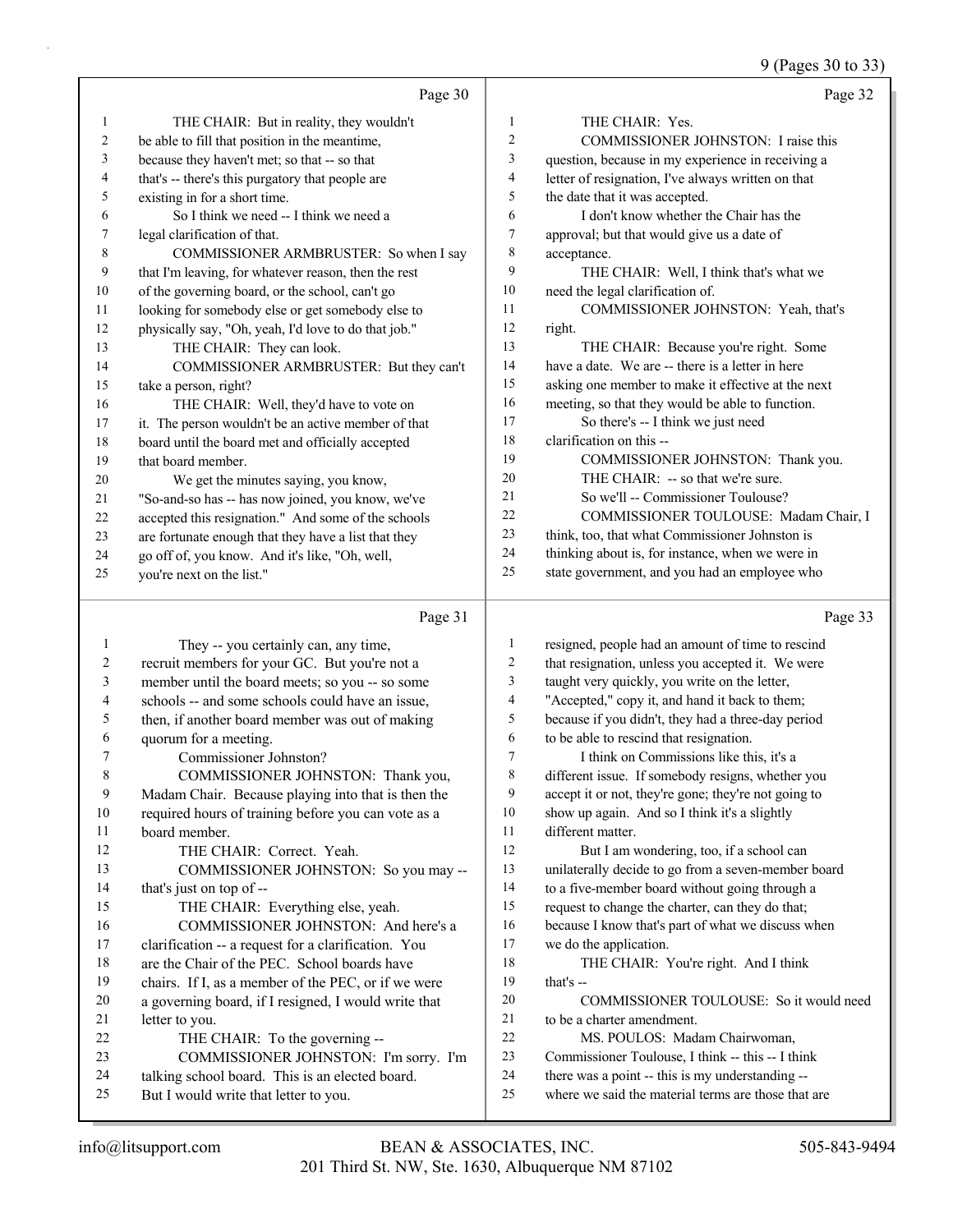#### 10 (Pages 34 to 37)

|                          | Page 34                                              |              | Page 36                                             |
|--------------------------|------------------------------------------------------|--------------|-----------------------------------------------------|
| 1                        | written into the contract.                           | $\mathbf{1}$ | going to scowl at me. But she can.                  |
| $\overline{c}$           | And the way that we have -- and this goes            | 2            | THE CHAIR: Could the record just reflect            |
| 3                        | to the discussion we've been having, right?          | 3            | that Commissioner Caballero is now here? Thank you. |
| 4                        | If you go through and look at multiple               | 4            | MS. POULOS: So Laurel can do the contract           |
| 5                        | contracts, we're not getting that detail in the      | 5            | piece. Again, she's going to scowl at me across the |
| 6                        | contract. So it's a very general, "We will have at   | 6            | room, totally. But Laurel -- I do just want to say. |
| 7                        | least five members," which is just a restatement of  | 7            | Laurel has kind of taken over everything,           |
| $\,$ 8 $\,$              | law.                                                 | 8            | governance, the trainings, et cetera, and she's     |
| 9                        | So I don't think right now our contracts             | 9            | doing an amazing job. And so I'm sure that she can  |
| 10                       | have that information in it. If we want them to,     | 10           | work that in.                                       |
| 11                       | that's something we need to think about when we're   | 11           | THE CHAIR: Sure, she can.                           |
| 12                       | doing negotiations of getting that detail.           | 12           | MS. POULOS: I'm sure she can.                       |
| 13                       | THE CHAIR: And I -- I know from the                  | 13           | THE CHAIR: Thank you, Laurel.                       |
| 14                       | negotiations that I've done, there are some schools  | 14           | MS. LAUREL PIERCE: You're welcome.                  |
| 15                       | that have a very specific number: "We will have      | 15           | THE CHAIR: And she also pitches in for              |
| 16                       | ten," you know. And so that you're absolutely        | 16           | Beverly.                                            |
| 17                       | correct that if they're now making that decision to  | 17           | Thank you.                                          |
| $18\,$                   | reduce their number, they would be in violation of   | 18           | And is that all?                                    |
| 19                       | their -- they would have to have an amendment;       | 19           | MS. POULOS: That is all.                            |
| 20                       | otherwise, they're in violation.                     | 20           | THE CHAIR: Okay.                                    |
| 21                       | Others, it's a range: "We're going to                | 21           | MS. POULOS: That is all.                            |
| 22                       | have from five to eight." So if they choose not to   | 22           | THE CHAIR: Thank you. And before we move            |
| 23                       | have eight, it's -- they're not in material          | 23           | on to Item No. 7, let's take a short break before   |
| 24                       | violation. But I -- and I know it's -- that's a lot  | 24           | this, and then we can move on. Thank you.           |
| 25                       | to go through.                                       | 25           | (Recess taken, 9:34 a.m. to 9:48 a.m.)              |
|                          | Page 35                                              |              | Page 37                                             |
| $\mathbf{1}$             | COMMISSIONER ROBBINS: Madam Chair. And I             | 1            | THE CHAIR: All right. We are on to Item             |
| 2                        | think the important thing here is when they          | 2            | No. 7, which is Discussion and Possible Action on   |
| 3                        | voluntarily, without notification or without a       | 3            | La Promesa Early Learning Center Corrective Action  |
| $\overline{\mathcal{A}}$ | charter amendment, reduce the number on their board, | 4            | Plan.                                               |
| 5                        | it calls into question votes that the remaining      | 5            | So I would ask the folks from La Promesa            |
| 6                        | members make; because if they had ten, and they only | 6            | to please come forward.                             |
| 7                        | have five present, that's not technically a quorum.  | 7            | I'll let the Director make any comments             |
| 8                        | And if three vote, you have three out of ten voting  | 8            | that she wishes to first; but I'll also remind --   |
| 9                        | to make changes to that charter.                     | 9            | remind you to, please, before you speak, identify   |
| 10                       | And I think it does come down to a                   | 10           | yourself for the record.                            |
| 11                       | governance issue to where the charter is now making  | 11           | So thank you, and good morning.                     |
| 12                       | changes, or the governing board is making changes    | 12           | MS. POULOS: Madam Chairwoman,                       |
| 13                       | without the authorized number of votes to make those | 13           | Commissioners, we did provide a summary of some of  |
| 14                       | changes.                                             | 14           | the information we had for you regarding the        |
| 15                       | THE CHAIR: So I think we have to look at             | 15           | information. In addition, in your materials, you    |
| 16                       | two things: We need a legal clarification for when   | 16           | did receive a substantial number of materials that  |
| 17                       | something is active. But I think we need to -- and   | 17           | were provided by La Promesa.                        |
| 18                       | I'll gladly participate in that and help -- look     | 18           | Just a couple that I do want to -- we do            |
| 19                       | through the contracts to see which contracts have a  | 19           | want to highlight for you. One of the concerns that |
| 20                       | specific number so that we know if a school has the  | $20\,$       | we have -- and I'm asking David Craig to come down, |

 ability to do this or not, so that we're clear. And I think that'll help us also as we look -- go

forward with the language issues that, at some point

 in time, we'll be able to do. 25 MS. POULOS: Madam Chairwoman, Laurel is  because he did want to speak -- is that -- so that's one thing. We want to make sure that David Craig

24 The governing body, we do have concerns about that. One of the items on the Corrective

has the opportunity to speak with you.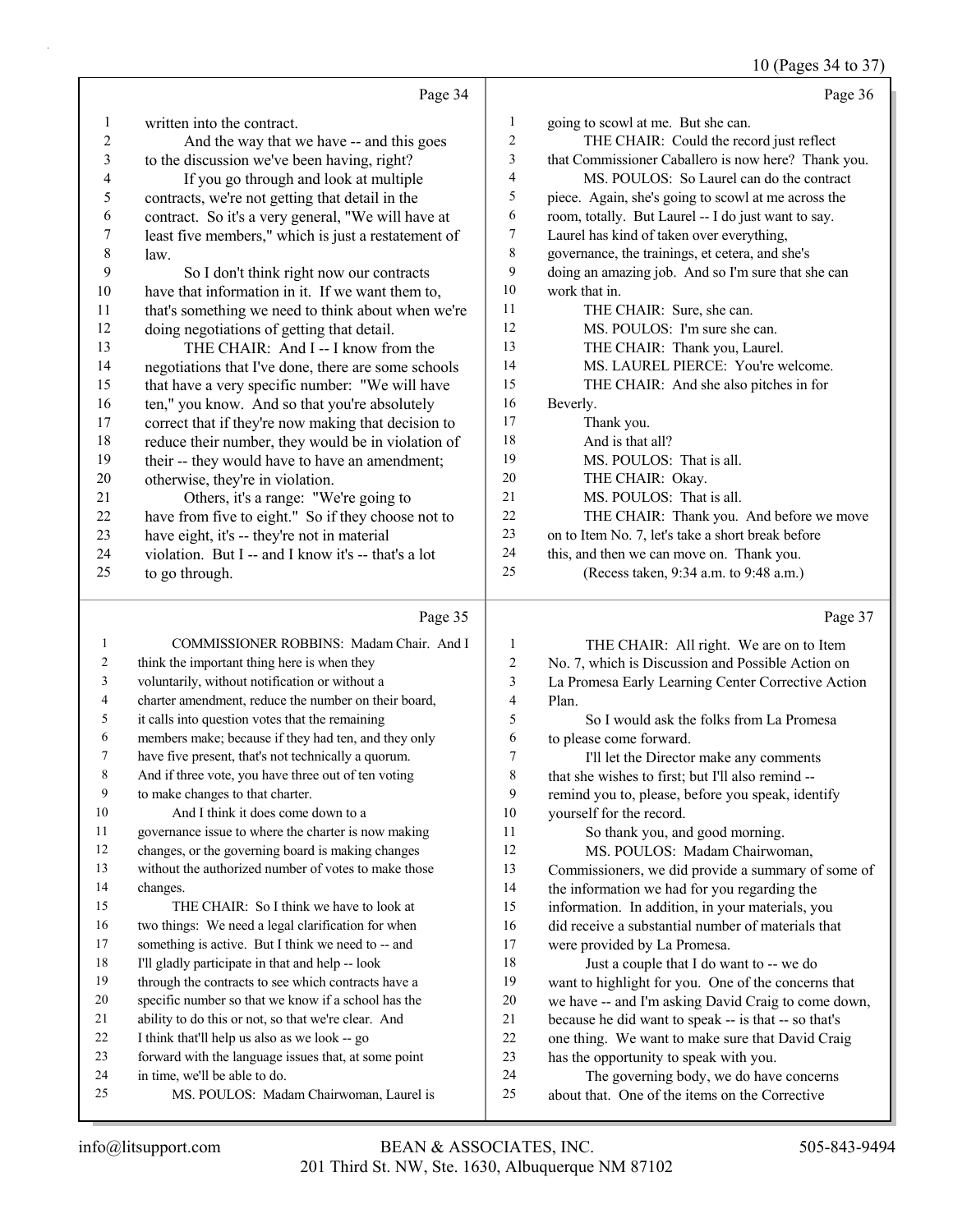### 11 (Pages 38 to 41)

|                         |                                                                                                  |                          | 11 (Fages 30 to 41)                                                                         |
|-------------------------|--------------------------------------------------------------------------------------------------|--------------------------|---------------------------------------------------------------------------------------------|
|                         | Page 38                                                                                          |                          | Page 40                                                                                     |
| 1                       | Action Plan was that the school would receive 18 --                                              | $\mathbf{1}$             | update, my understanding, that this was a                                                   |
| $\overline{\mathbf{c}}$ | sorry -- 16 hours of training from the PED, and all                                              | 2                        | requirement of the CAP that they come before us.                                            |
| 3                       | board members would attend.                                                                      | 3                        | We've already adopted the CAP. So that                                                      |
| 4                       | The day that we began the training, four                                                         | 4                        | part of that Corrective Action Plan was that update;                                        |
| 5                       | board members were in attendance. We were told that                                              | 5                        | so that this is not -- we're not voting. We've                                              |
| 6                       | one board member had a family emergency. In                                                      | 6                        | already voted on the CAP. They're simply providing                                          |
| 7                       | addition, a non-board member attended that. I                                                    | $\boldsymbol{7}$         | us the update and whatever happens at the                                                   |
| 8                       | believe it's somebody who has been designated to the                                             | 8                        | culmination of this school year.                                                            |
| 9                       | board. And yesterday, we received documentation of                                               | 9                        | So just so that we're -- there's no                                                         |
| 10                      | that designation.                                                                                | 10                       | motions or anything. It's for -- for us to                                                  |
| 11                      | But on day two, another board member who                                                         | 11                       | communicate with the school at this time in regards                                         |
| 12                      | had been in attendance the prior day was not in                                                  | 12                       | to their progress on the CAP.                                                               |
| 13                      | attendance. And so -- and I don't believe the                                                    | 13                       | So, thank you, good morning.                                                                |
| 14                      | non- -- the non-board member was there, if I'm                                                   | 14                       | MR. JULIAN MUÑOZ: Good morning. My name                                                     |
| 15                      | recalling correctly.                                                                             | 15                       | is Julian Muñoz. I'm the current board president of                                         |
| 16                      | And so we certainly have a concern. It                                                           | 16                       | La Promesa. Just in response to Ms. Poulos, thank                                           |
| 17                      | was 16 hours of mine and Icela's time dedicated to                                               | $17\,$                   | you for the training. I did enjoy it. But with                                              |
| 18                      | training this board on specifics about their school.                                             | $18\,$                   | regard to the seriousness of it, we took it very                                            |
| 19                      | And so, you know, it's concerning to us. We got the                                              | 19                       | seriously. In fact, the second day, I asked them to                                         |
| 20                      | feeling, while the board members who were there took                                             | $20\,$                   | stay an extra half-hour, because I still had                                                |
| 21                      | it very seriously, not all did. And we continue to                                               | $21\,$                   | additional questions as far as what we can do to                                            |
| 22                      | see board turnover, which is also pretty concerning                                              | 22                       | better the board at La Promesa.                                                             |
| 23                      | for us.                                                                                          | 23                       | There was a lot of discussion back and                                                      |
| 24                      | Again, I'm going to say it. Board                                                                | 24                       | forth. A lot of good information was presented.                                             |
| 25                      | governance is essential. Stable board governance is                                              | 25                       | And at this point, all my board members, minus the                                          |
|                         | Page 39                                                                                          |                          | Page 41                                                                                     |
| $\mathbf{1}$            | essential to a successful charter school; so it                                                  | 1                        | individual who had a medical emergency, attended                                            |
| 2                       | definitely raises concerns for us.                                                               | $\overline{c}$           | that board training.                                                                        |
| 3                       | In addition, this is one of the schools                                                          | $\mathfrak{Z}$           | In addition, there was a parent who at                                                      |
| 4                       | that we don't feel like we've been receiving the                                                 | $\overline{\mathcal{A}}$ | that time was interested in joining the board who                                           |
| 5                       | timely reports of resignations. And so that's                                                    | 5                        | went to those trainings, as well. And that's, to                                            |
| 6                       | certainly concerning for us.                                                                     | 6                        | me, the reason I wanted her on the board, is she                                            |
| 7                       | I think, you know, some of the other                                                             | $\boldsymbol{7}$         | proved to me she wanted to be involved. She was                                             |
| 8                       | stuff, we continue to see that there are concerns                                                | $\,$ 8 $\,$              | serious about making that school better.                                                    |
| 9                       | with the final evaluation of the organizational                                                  | 9                        | So in response to Ms. Poulos' members not                                                   |
| 10                      | performance at that school. And so, you know, you                                                | 10                       | taking it seriously, I disagree. We took it very                                            |
| 11                      | have the materials in front of you. That includes                                                | 11                       | seriously. We know the stakes that are at play                                              |
| 12                      | the most recent letter grade. It does include some                                               | 12                       | right now.                                                                                  |
| 13                      | information about WIDA: ACCESS and the challenges                                                | 13                       | So we are very grateful for the training.                                                   |
| 14                      | that that school is going to have with reporting                                                 | 14                       | Right now, we're trying to make up a training for                                           |
| 15                      | those goals.                                                                                     | 15                       | that individual that missed it. But, again, he does                                         |
| 16                      | I say that the school has come to the                                                            | 16                       | have some very serious medical issues that we just,                                         |
| 17                      | NMDASH training, I believe has submitted the NMDASH                                              | 17                       | unfortunately, have to work around.                                                         |
| 18                      | plan. So they do appear to be, you know, making                                                  | 18                       | THE CHAIR: So let me just interrupt so                                                      |
| 19                      | some strides in that area. But I continue to have                                                | 19                       | I'm clear. There's only, at this point in time, one                                         |
| 20                      | what I would say are some pretty severe concerns                                                 | 20                       | board member that is short --                                                               |
| 21                      | about stable governance.                                                                         | 21                       | MR. JULIAN MUÑOZ: Eight hours.                                                              |
| 22                      | THE CHAIR: And I guess I just need to<br>make things clear before we continue. I do not          | $22\,$<br>23             | THE CHAIR: You've got four board members<br>that have attended, because that one individual |
|                         |                                                                                                  |                          |                                                                                             |
| 23                      |                                                                                                  |                          |                                                                                             |
| 24<br>25                | believe this is something that actually is<br>actionable by us at this point in time. This is an | 24<br>25                 | is -- will soon be, or is just recently, on the<br>board.                                   |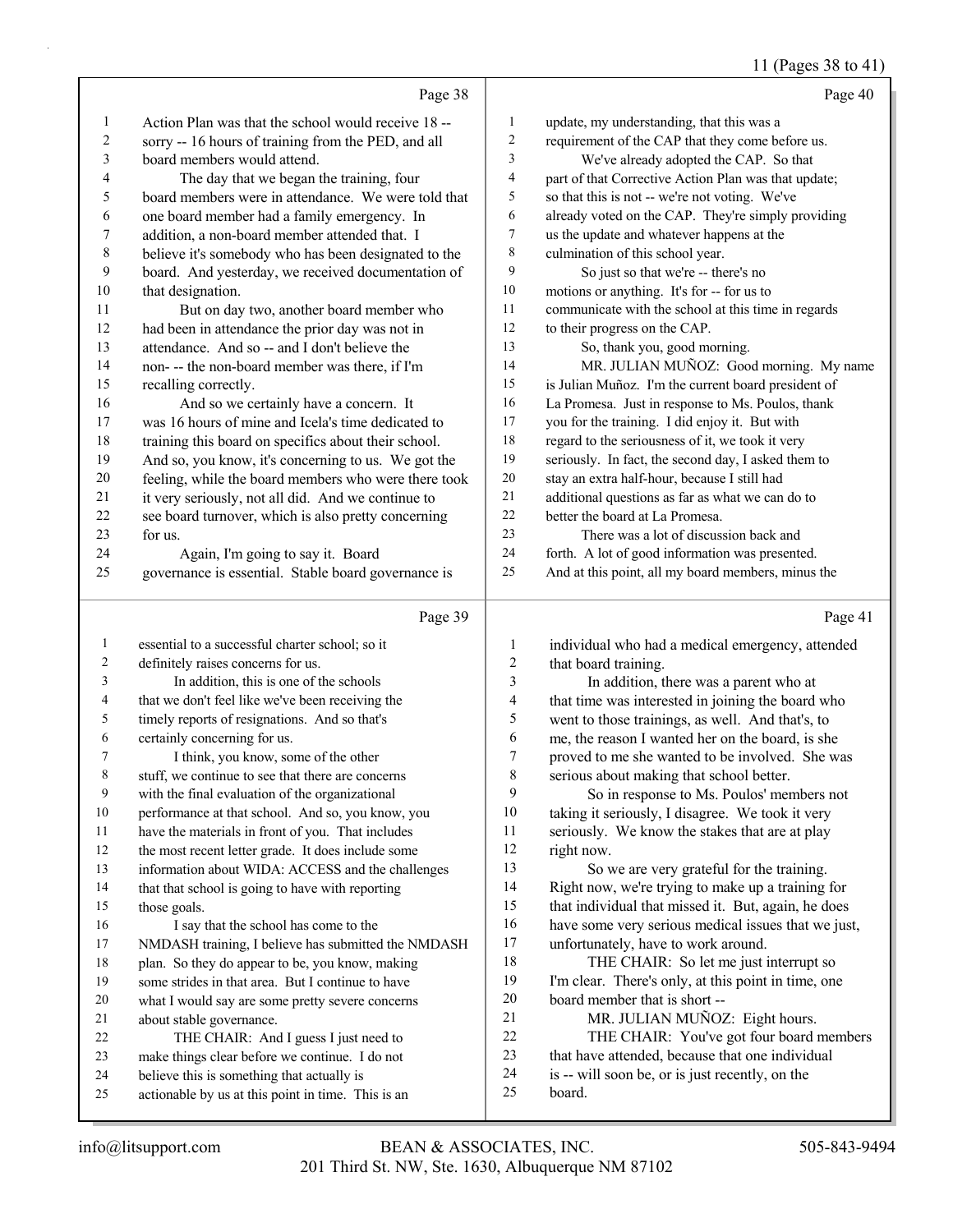12 (Pages 42 to 45)

|                         | Page 42                                                                                            |                  | Page 44                                              |
|-------------------------|----------------------------------------------------------------------------------------------------|------------------|------------------------------------------------------|
| $\mathbf{1}$            | MR. JULIAN MUÑOZ: Yes, ma'am.                                                                      | 1                | helpful on that -- on that part.                     |
| 2                       | THE CHAIR: So it's just that one board                                                             | $\boldsymbol{2}$ | THE CHAIR: I guess I just have -- I'll               |
| 3                       | member that's short the hours.                                                                     | 3                | follow up with -- and I guess maybe we can keep this |
| 4                       | MR. JULIAN MUÑOZ: So, yes, ma'am. He is                                                            | 4                | topically. So one more question with governance      |
| 5                       | short eight hours. We're trying to find additional                                                 | 5                | council.                                             |
| 6                       | training opportunities for him. But, again, he-                                                    | 6                | Are you putting into place anything to               |
| 7                       | the medical issues that he's facing are severe.                                                    | 7                | help recruit and hopefully populate a list of        |
| $\,$ $\,$               | THE CHAIR: Thank you.                                                                              | 8                | potential members?                                   |
| 9                       | MR. JULIAN MUÑOZ: As far as the turnover                                                           | 9                | MR. JULIAN MUÑOZ: Yes, Madam Chairman.               |
| 10                      | of our board, we -- we had had a board meeting -- we                                               | 10               | Actually, I have -- one of our board members is a    |
| 11                      | had a governing council meeting to discuss who                                                     | 11               | retired Air Force General. She took it on            |
| 12                      | really wanted to be involved in the board. We had                                                  | 12               | herself -- Brigadier General --                      |
| 13                      | to have a very frank discussion with current                                                       | 13               | FROM THE FLOOR: Air Force.                           |
| 14                      | members, saying, "Do you want to still be                                                          | 14               | MR. JULIAN MUÑOZ: Air Force General. She             |
| 15                      | participating? Are you going to be productive                                                      | 15               | took it upon herself, and we formed a recruiting     |
| 16                      | members of this board?"                                                                            | 16               | committee. She developed policies and procedures of  |
| 17                      | We had to -- I had to ask those hard                                                               | 17               | how we're going to go forward and recruit our new    |
| 18                      | questions and ask them -- you know, coming to every                                                | 18               | members.                                             |
| 19                      | other meeting is not acceptable. We are facing a                                                   | 19               | We're going to look for certain industries           |
| 20                      | very serious situation, and for you to be calling at                                               | 20               | that at this point will be very beneficial for us.   |
| 21                      | the last minute saying you can't come in, well, at                                                 | 21               | But, mostly, we're looking for financial and legal   |
| 22                      | that point, you should -- before we do any type of                                                 | $22\,$           | members.                                             |
| 23                      | removal action just for us, you should just submit                                                 | 23               | But at this point, we have developed and             |
| 24                      | your resignation.                                                                                  | 24               | voted on, as a governing council -- which is part of |
| 25                      | And then when we met as a governing                                                                | 25               | the CAP, actually, that we're presenting today -- a  |
|                         | Page 43                                                                                            |                  | Page 45                                              |
| $\mathbf{1}$            | council, we had five solid members who were                                                        | 1                | system for us to go out and recruit potential        |
| $\overline{\mathbf{c}}$ | committed to staying on the board and providing the                                                | $\overline{c}$   | members of the governing council. Because one of     |
| 3                       | necessary help that the Executive Director needs in                                                | 3                | the things that I noticed when we got there, those   |
| 4                       | order to fix what's going on.                                                                      | 4                | procedures were lacking.                             |
| 5                       | MS. PATRICIA MATTHEWS: Madam Chair,                                                                | 5                | Ms. Judy -- Ms. Judy Griego right here               |
| 6                       | members of the Commission, Patricia Matthews, for                                                  | 6                | took it upon herself, saying, "You know what? I've   |
| 7                       | the record.                                                                                        | 7                | dealt with this before. She's dealt with another     |
| 8                       | Just to be clear, there were seven members                                                         | 8                | board, veterans' board, where she's a member, as     |
| 9                       | on this board. And so those he was just referring                                                  | 9                | well, that she takes care of that type of -- that    |
| $10\,$                  | to, those were the folks that stepped off. And then                                                | 10               | type of position, as well.                           |
| 11                      | the board committed to the five members. That's                                                    | 11               | So there is a procedure that we've                   |
| 12                      | what you asked them to do.                                                                         | 12               | developed. If you look at No. 5, under the           |
| 13                      | So it is not a board where we have a lot                                                           | 13               | General -- General Agreement, "A rigorous governance |
| 14                      | of people coming and going, just to be very clear.                                                 | 14               | recruitment process has been created."               |
| 15                      | MR. JULIAN MUÑOZ: And I guess one other                                                            | 15               | THE CHAIR: Right. Okay. And I                        |
| 16                      | question, too, that did come up with those                                                         | 16               | apologize. I might have missed it in this plethora   |
| 17                      | resignations that you were discussing earlier in the                                               | 17               | $of -$                                               |
| 18                      | meeting today was when is the letter of resignation                                                | 18               | MR. JULIAN MUÑOZ: There's a lot of                   |
| 19                      | accepted?                                                                                          | 19               | information, yes.                                    |
| 20                      | We are taking it as when the board votes                                                           | 20               | THE CHAIR: So I apologize if I missed it.            |
| 21                      | on it. But there's -- there's ambiguity as to when                                                 | 21               | Okay. Thank you.                                     |
| 22<br>23                | that date is. At this point, I'd find it helpful,                                                  | $22\,$           | I see Director Craig is in the house. So             |
| 24                      | as the board president, if the PEC -- can you<br>decide, "Hey" -- because we will adhere to it. We | 23               | maybe we want to move on to finances at this point   |
| 25                      | just need that clarification. So that would be                                                     | 24<br>25         | in time. If you have nothing --                      |
|                         |                                                                                                    |                  | MR. JULIAN MUÑOZ: No, ma'am.                         |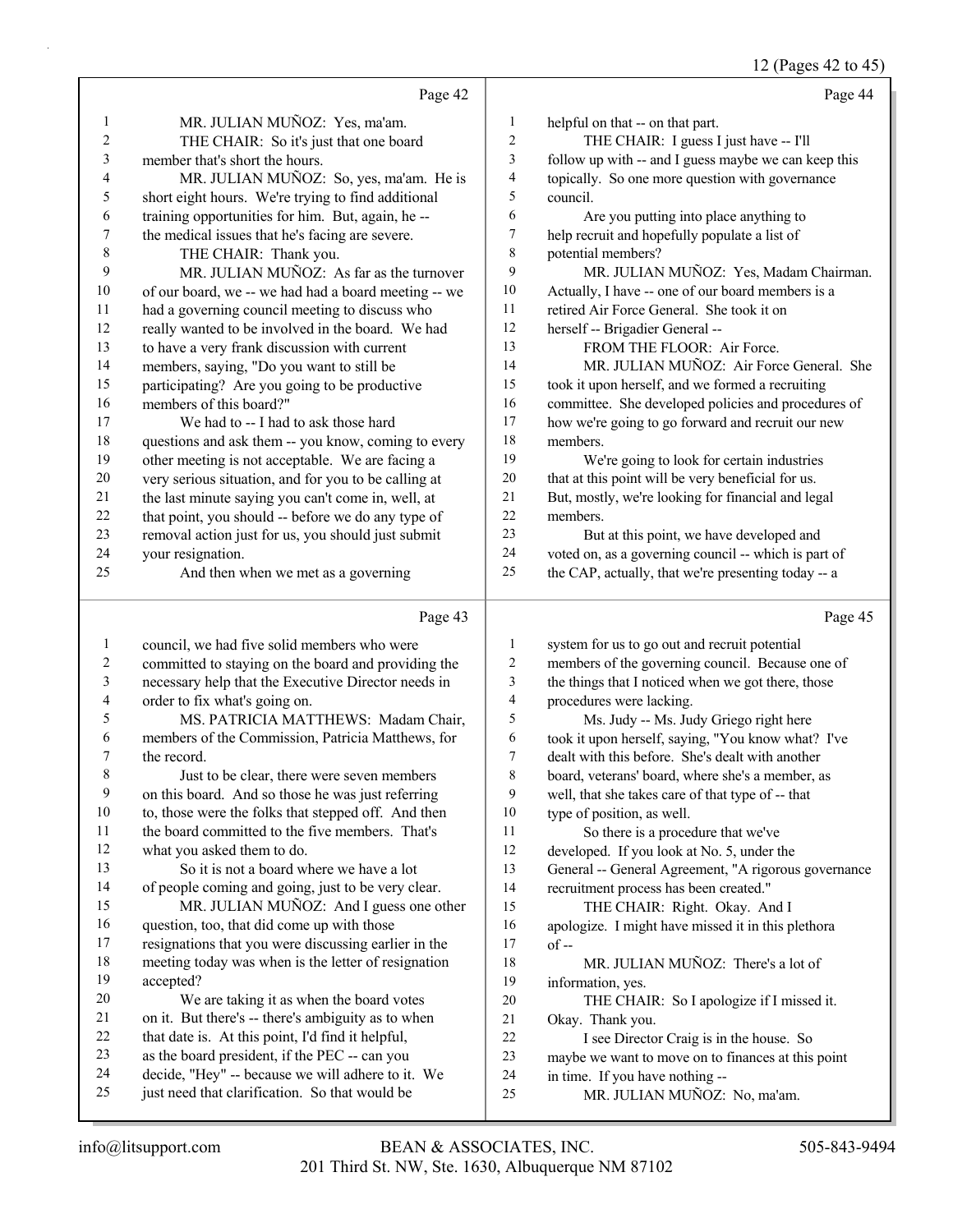# 13 (Pages 46 to 49)

|              | Page 46                                                                                             |                | Page 48                                                                                               |
|--------------|-----------------------------------------------------------------------------------------------------|----------------|-------------------------------------------------------------------------------------------------------|
| 1            | THE CHAIR: -- in addition on governance,                                                            | $\mathbf{1}$   | totally get that health thing. We're not going to                                                     |
| 2            | so that if Director Craig would like to speak, and                                                  | 2              | go there.                                                                                             |
| 3            | then we can deal with the financial concerns.                                                       | 3              | But -- but then the others, we weren't                                                                |
| 4            | MS. PATRICIA MATTHEWS: Madam Chair,                                                                 | $\overline{4}$ | getting. So I'm not sure I'm just totally                                                             |
| 5            | members of the Commission, I just wanted to make                                                    | 5              | satisfied, and I just want to have that on the                                                        |
| 6            | sure -- because I'm a little nervous about things                                                   | 6              | record.                                                                                               |
| 7            | being followed through -- that you're satisfied with                                                | 7              | THE CHAIR: But they're -- they don't have                                                             |
| 8            | what's in -- been reported; because one of the items                                                | 8              | seven.                                                                                                |
| 9            | was to revise the bylaws. The school had revised                                                    | 9              | COMMISSIONER ARMBRUSTER: Right. But they                                                              |
| 10           | their bylaws in December. And based on the way the                                                  | 10             | did. When we started to do this CAP thing, they had                                                   |
| 11           | recruitment plan was developed, we looked at the                                                    | 11             | seven people -- right? -- on the governing board?                                                     |
| 12           | bylaws -- I'm going to say "we"; the governing body                                                 | 12             | That was in your contract? Or in your charter?                                                        |
| 13           | of the charter school -- to be clear. And those                                                     | 13             | And then we went to five, which is legal.                                                             |
| 14           | tracked what they had antic- -- what they put in                                                    | 14             | That's fine. But it's, like -- it just seems like                                                     |
| 15           | their plan, so there was no need to revise them                                                     | 15             | it's so muddled to me. It comes, and it goes, and                                                     |
| 16           | again.                                                                                              | 16             | it changes. And I'm having a hard time keeping up                                                     |
| 17           | So in your packet should be the first                                                               | 17             | with it. So that's what I'm just going to say.                                                        |
| 18           | amended set of bylaws that show a nominating                                                        | 18             | MS. PATRICIA MATTHEWS: Mr. Jones, would                                                               |
| 19           | committee. So just to be clear, that that was                                                       | 19             | you like for me to respond to that?                                                                   |
| 20           | presented, as well, at this meeting.                                                                | 20             | MR. CHRIS JONES: If you would.                                                                        |
| 21           | THE CHAIR: And we do have in our packet,                                                            | 21             | MS. PATRICIA MATTHEWS: Madam Chair,                                                                   |
| 22           | yes.                                                                                                | 22             | members of the Commission, this charter school has a                                                  |
| 23           | COMMISSIONER TOULOUSE: Madam Chair, just                                                            | 23             | charter with this Commission. And in that document,                                                   |
| 24           | since I know that we have a new governance                                                          | 24             | it says the school may have between five, which is                                                    |
| 25           | council -- and I just want to reiterate what I've                                                   | 25             | the legal minimum, and I believe eleven members.                                                      |
|              |                                                                                                     |                |                                                                                                       |
|              | Page 47                                                                                             |                | Page 49                                                                                               |
| $\mathbf{1}$ |                                                                                                     | 1              |                                                                                                       |
| 2            | seen in five years -- strong schools have strong<br>governing councils. And that's what this school | 2              | For a while, the school had seven. And it's fairly<br>recent -- I don't even know what it is.         |
| 3            | needs to work on just as hard as the academic piece                                                 | 3              |                                                                                                       |
| 4            | and the financial piece.                                                                            | 4              | Is it a policy of this Commission that<br>says that the schools have to say how many members          |
| 5            | And if you can do that and recruit the                                                              | 5              | that they're going to have at the beginning of the                                                    |
| 6            | right people, then you've got a head start on                                                       | 6              | year? Quite new. That is not in their contract.                                                       |
| 7            | supporting Chris and his staff to see that things                                                   | 7              | As Mr. Muñoz said, the school's trying to                                                             |
| 8            | get done; because I haven't seen any of our schools                                                 | 8              | make some really tough decisions. These were                                                          |
| 9            | that we' voted to close, that we voted on real                                                      | 9              | longstanding members that were on the roster.                                                         |
| 10           | problems at the school, where the governance council                                                | 10             | But what we want are people who will show                                                             |
| 11           | wasn't just churning and churning and churning and                                                  | 11             | up and work. What I believe the mission of the                                                        |
| 12           | fighting among themselves or just not being there.                                                  | 12             | Division is is to encourage councils to be strong                                                     |
| 13           | And so I would hope you're starting a good                                                          | 13             | participating members. That's what you asked the                                                      |
| 14           | direction on a new foot and that you get the people                                                 | 14             | school to do; that's what they have done. There has                                                   |
| 15           | committed to working; because you've got a year.                                                    | 15             | not been a fluctuation of membership, other than                                                      |
| 16           | So thank you, Madam Chair.                                                                          | 16             | bringing on a new member and the two that have been                                                   |
| 17           | COMMISSIONER ARMBRUSTER: Madam Chair?                                                               | 17             | on the board for a very long time -- and I will                                                       |
| 18           | THE CHAIR: Commissioner Armbruster?                                                                 | 18             | leave it at that -- were asked to step off so that                                                    |
| 19           | COMMISSIONER ARMBRUSTER: I'm not sure                                                               | 19             | they -- and one finally -- he lives in Taos; he                                                       |
| 20           | I'm -- would use the word "satisfied." I think                                                      | $20\,$         | finally decided to step off.                                                                          |
| 21           | there's just a lot of things going on that, as                                                      | 21             | So it is not as if this is -- believe me,                                                             |
| 22           | everyone here has said, is -- the governing council                                                 | $22\,$         | I have been -- I represent schools where they have a                                                  |
| 23           | is the school; that is what gives it stability.                                                     | 23             | revolving board, a revolving-door board. This is                                                      |
| 24<br>25     | So you had seven people. And then four<br>went to all of the trainings, because one -- I            | 24<br>25       | not one of them. And since -- since we've been<br>involved so -- since last fall, this board has been |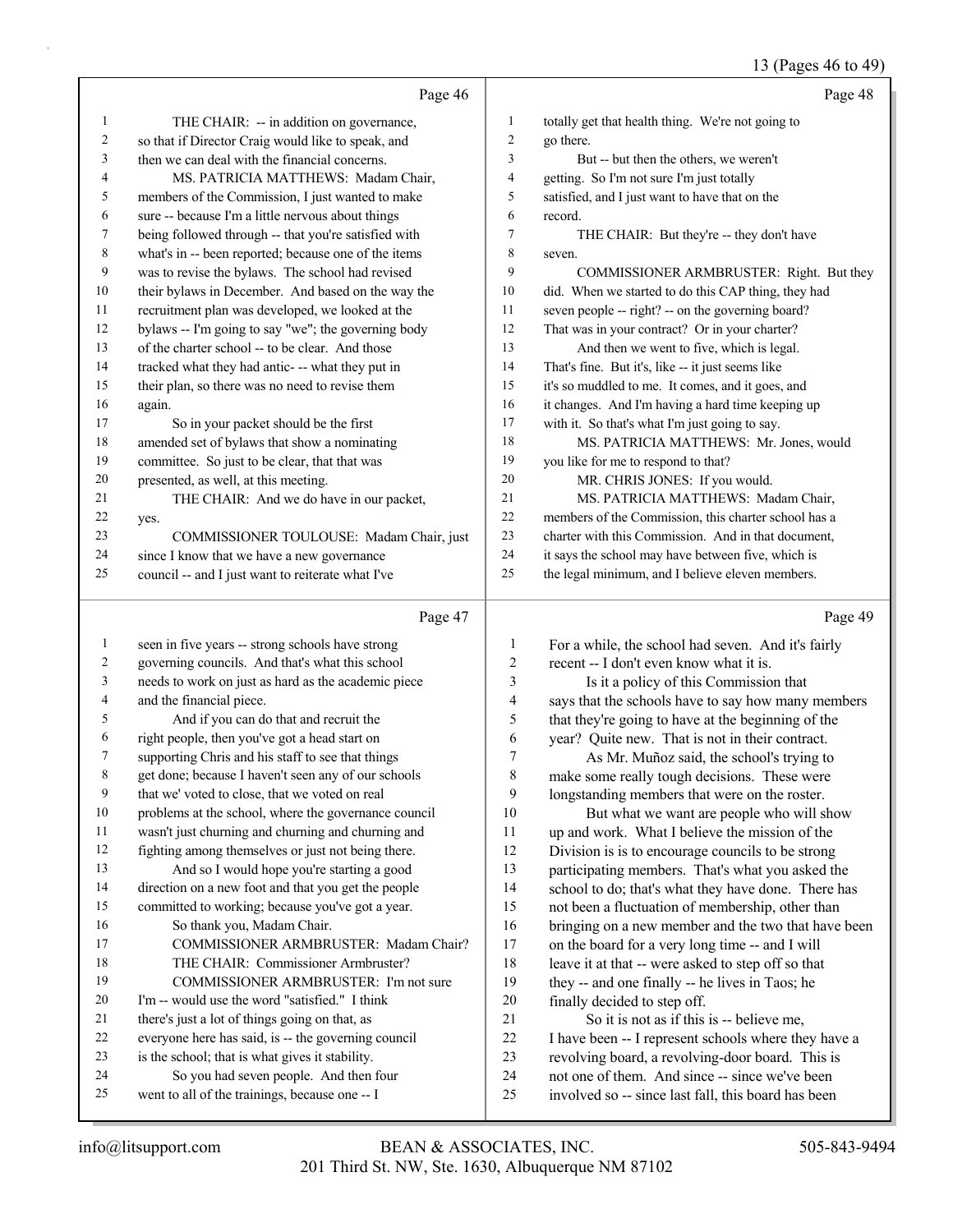14 (Pages 50 to 53)

|              | Page 50                                                                                                 |                | Page 52                                                                                                      |
|--------------|---------------------------------------------------------------------------------------------------------|----------------|--------------------------------------------------------------------------------------------------------------|
|              |                                                                                                         |                |                                                                                                              |
| 1            | solid, and these members have been on board and                                                         | $\mathbf{1}$   | that correct?                                                                                                |
| 2            | participating.                                                                                          | $\overline{2}$ | MS. POULOS: That is correct.                                                                                 |
| 3            | So I don't know what you're -- what the                                                                 | 3              | THE CHAIR: That would be my preference,                                                                      |
| 4            | confusion is; 'cause the board is solid. The                                                            | 4              | as well. So he's kind of hiring the people who are                                                           |
| 5            | members are there.                                                                                      | 5              | hiring.                                                                                                      |
| 6            | COMMISSIONER TOULOUSE: Madam Chair, I do                                                                | 6              | MR. JULIAN MUÑOZ: That's a good                                                                              |
| 7            | want to give people credit, with all the publicity                                                      | 7              | recommendation. We'll take that. We'll amend.                                                                |
| 8            | that's come up again in the past few weeks and                                                          | 8              | That's not a problem there.                                                                                  |
| 9            | everything else, you folks standing solid and                                                           | 9              | THE CHAIR: Thank you. I appreciate that.                                                                     |
| 10           | dealing with it; because there's nothing worse than                                                     | 10             | COMMISSIONER CABALLERO: Madam Chair. Am                                                                      |
| 11           | having to deal with things that happened well over a                                                    | 11             | I to understand this is not a policy or a rule, but                                                          |
| 12           | year ago, but that are thrown right back in your                                                        | 12             | a suggestion by PED that that's the best course?                                                             |
| 13           | face right now.                                                                                         | 13             | $Or -$                                                                                                       |
| 14           | So I do want to say I appreciate that you                                                               | 14             | THE CHAIR: I'm sorry. A little                                                                               |
| 15           | haven't had any defections or things like that just                                                     | 15             | clarification. That the director not be on the                                                               |
| 16           | in the recent few weeks.                                                                                | 16             | nominating committee?                                                                                        |
| 17           | THE CHAIR: And I finally found my note on                                                               | 17             | COMMISSIONER CABALLERO: Right. Right.                                                                        |
| 18           | the nominating; because I did -- I went through.                                                        | 18             | THE CHAIR: Yes. It's a recommendation;                                                                       |
| 19           | And your bylaws say that the nominating committee                                                       | 19             | it's not a policy. Yes.                                                                                      |
| 20           | will be comprised of the -- a council member and a                                                      | 20             | COMMISSIONER CABALLERO: Okay. So there                                                                       |
| 21           | parent or a community member, and the director, as a                                                    | 21             | could be schools out there that --                                                                           |
| 22           | nonvoting member.                                                                                       | 22             | THE CHAIR: There could be.                                                                                   |
| 23           | So is it only a nominating committee of                                                                 | 23             | COMMISSIONER CABALLERO: -- that could be                                                                     |
| 24           | two, for all intents and purposes? Or is it --                                                          | 24             | doing this. And they're not breaking rules and                                                               |
| 25           | because it doesn't say it's going to be six with at                                                     | 25             | policies.                                                                                                    |
|              |                                                                                                         |                |                                                                                                              |
|              | Page 51                                                                                                 |                | Page 53                                                                                                      |
| $\mathbf{1}$ |                                                                                                         | 1              |                                                                                                              |
| 2            | least one. So is it a nom- -- that's just -- I                                                          | 2              | THE CHAIR: They are not. But it's --                                                                         |
| 3            | wrote that note. Is it a nominating committee of<br>two?                                                | 3              | it's -- I think it's a piece of conversation that                                                            |
| 4            |                                                                                                         | $\overline{4}$ | maybe we need to look at, that it's -- until some --                                                         |
| 5            | MR. JULIAN MUÑOZ: Correct, yes.                                                                         | 5              | oftentimes, when something like this comes up it's                                                           |
| 6            | THE CHAIR: Okay. Okay.                                                                                  | 6              | like, "Huh, I never thought of that."                                                                        |
| 7            | MS. POULOS: I just want to say on the                                                                   | $\tau$         | So that this -- it is absolutely possible<br>that there are schools out there that have                      |
| 8            | record that the -- the guidance the PED gives -- and                                                    | 8              |                                                                                                              |
| 9            | I think this is appropriate -- is a school director<br>should not have any involvement in nominating of | 9              | nominating committees where the director does sit on                                                         |
| 10           | board members. That's because the board is the                                                          | 10             | it. Possibly. Anything is possible.<br>MS. POULOS: Madam Chairwoman, I would say                             |
| 11           |                                                                                                         | 11             |                                                                                                              |
| 12           | employer of that -- and so even though that<br>individual is not acting as a voting member, I would     | 12             | there's a good number of our boards where the school<br>leader is taking almost all responsibility for that. |
| 13           | like to express that I think that continues to                                                          | 13             | And we, again, are saying it every time we are in                                                            |
| 14           | concern us at the PED.                                                                                  | 14             |                                                                                                              |
| 15           | THE CHAIR: And that was actually a note                                                                 | 15             | front of a board and being very clear with them<br>about that.                                               |
| 16           | that I had, that I -- I think there's a little bit                                                      | 16             |                                                                                                              |
| 17           | of a conflict there with a director. I understand a                                                     | 17             | I would just say again, for the record,<br>but also for anyone who's here in the audience                    |
| 18           | director perhaps, you know, knowing best the school;                                                    | 18             | listening, the reality is the Legislature has had                                                            |
| 19           | but the director is employed by the governance                                                          | 19             | plenty of conversations about what to do about                                                               |
| $20\,$       | council. So if they sit -- even as a nonvoting                                                          | $20\,$         | charter school governance. They are very concerned                                                           |
| 21           | member, they have a voice. And that's a little bit                                                      | 21             | about it. I hope that charter schools will take the                                                          |
| 22           | of a concern.                                                                                           | $22\,$         | action to make sure that they are engaged in best                                                            |
| 23<br>24     | MR. JULIAN MUÑOZ: So just for my                                                                        | 23             | practice before the Legislature has to act; because                                                          |

to have the executive director involved in that; is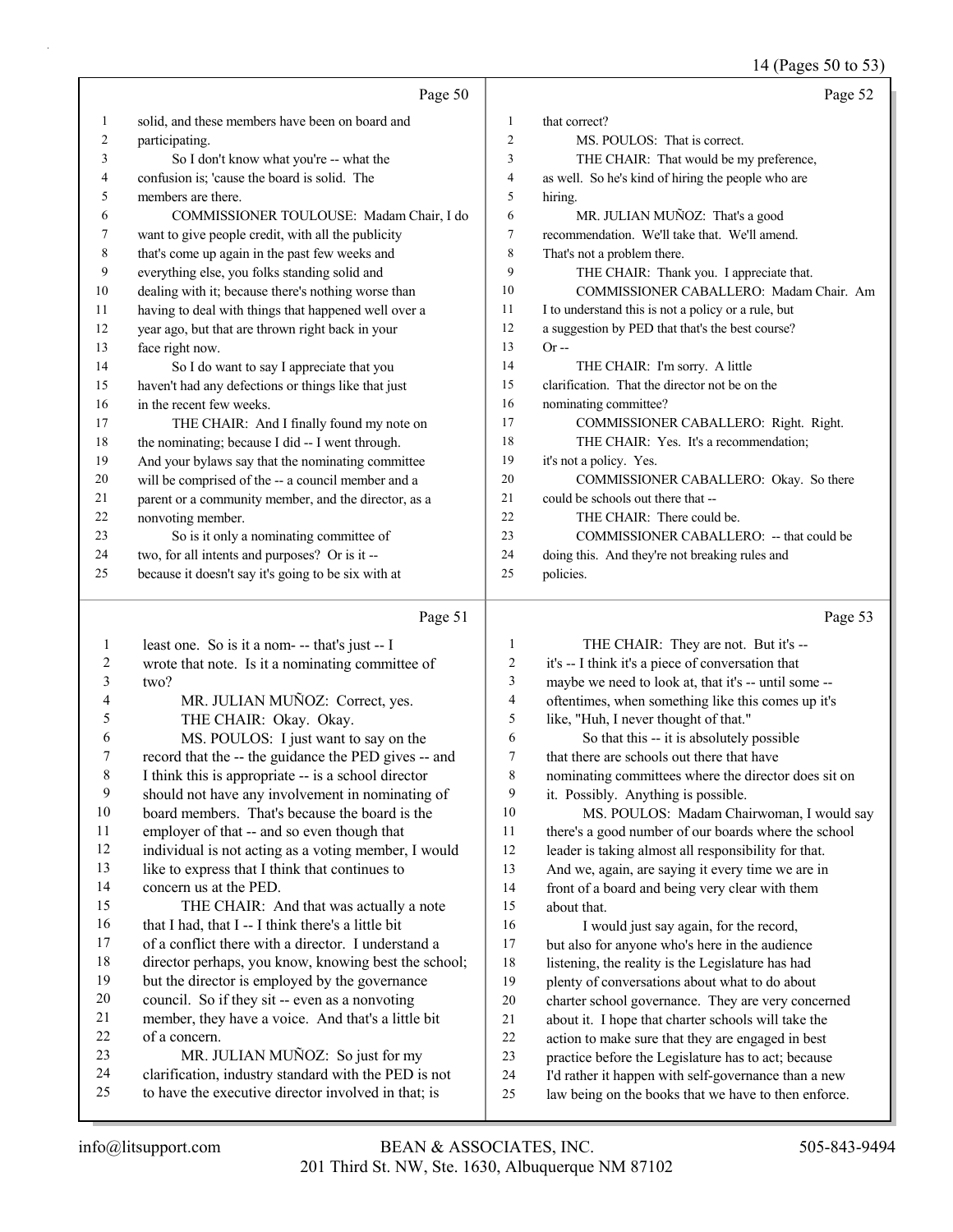### 15 (Pages 54 to 57)

|                          |                                                      |                  | 15 (Pages 54 to $5/$                                 |
|--------------------------|------------------------------------------------------|------------------|------------------------------------------------------|
|                          | Page 54                                              |                  | Page 56                                              |
| $\mathbf{1}$             | THE CHAIR: I would prefer that it come               | 1                | COMMISSIONER JOHNSTON: I have to make                |
| 2                        | from us. So I think it's a piece of conversation     | $\boldsymbol{2}$ | sure this is on.                                     |
| 3                        | that we need to engage in.                           | 3                | Thank you, Madam Chair.                              |
| 4                        | Commissioner Robbins.                                | 4                | This brings my thoughts full-circle back             |
| 5                        | COMMISSIONER ROBBINS: I would agree with             | 5                | to the governing-council-required training that      |
| 6                        | that. And I think, you know, that the chance of      | 6                | currently the Charter School Division is providing,  |
| 7                        | complications when an executive director is either   | 7                | and the need, with the change in your board, to      |
| $\,$ $\,$                | guiding or directing the board is of concern. And I  | 8                | perhaps, once you get it stabilized -- and that, I   |
| 9                        | think that would represent, in my mind, lack of true | 9                | understand, is your plan -- to redo that training.   |
| 10                       | governance, not a separation.                        | 10               | Because I think within the context of that training  |
| 11                       | The board needs to understand -- the                 | 11               | will come the answer.                                |
| 12                       | governing board needs to truly understand that they  | 12               | Because you also are the policy-makers for           |
| 13                       | are not the friend and the partner of the manager;   | 13               | the charter school, and governing council policy     |
| 14                       | they are an overseer of that individual. They are    | 14               | should be a significant part of that. And that       |
| 15                       | their supervisor. And their job is not to be         | 15               | separation of duties between your employee and your  |
| 16                       | friends with him.                                    | 16               | responsibilities as employer should be very well     |
| 17                       | They can be friendly; but their job is to            | 17               | defined in your -- your charter school policy for    |
| 18                       | make sure that everything is being done              | 18               | governance.                                          |
| 19                       | appropriately. And when they're making --            | 19               | And so I would recommend that you                    |
| 20                       | getting -- their positions are being basically       | 20               | consider, once you stabilize, redoing that; because  |
| 21                       | filled and supported by the executive director, it   | 21               | you had four members one day and three another. And  |
| 22                       | does present at least the appearance of conflict.    | $22\,$           | I understand circumstances. And I applaud you for    |
| 23                       | And I think that's what we want to avoid.            | 23               | your daily activity.                                 |
| 24                       | THE CHAIR: Commissioner Armbruster?                  | 24               | But I have attended the training that                |
| 25                       | COMMISSIONER ARMBRUSTER: Yeah. I'm                   | 25               | Charter School Division presents, or provides, for   |
|                          | Page 55                                              |                  | Page 57                                              |
| $\mathbf{1}$             | probably more familiar with school boards. And       | 1                | governing council members. And it is an excellent    |
| $\overline{c}$           | school boards' job is to evaluate the                | 2                | training; it truly is. So that's on the board as a   |
| 3                        | superintendent. So in the same sense for this        | 3                | consideration.                                       |
| $\overline{\mathcal{L}}$ | one -- and I think we've said it before -- the last  | 4                | MR. CHRIS JONES: Madam Chair, members of             |
| 5                        | Charter Coalition conference that I went to, I went  | 5                | the Commission, my name is Chris Jones. I'm the      |
| 6                        | to one of the sessions, and they were talking about  | 6                | Executive Director of La Promesa.                    |
| 7                        | governing councils and things. So I thought, "Oh,    | 7                | I do want to say for us, it's certainly a            |
| $8\phantom{1}$           | yeah, I'll go to that." Unfortunately I did have to  | 8                | non-issue in terms of how we can revise our          |
| 9                        | identify myself.                                     | 9                | policies. We're very appreciative of any             |
| 10                       | But, anyway, Sandy Beery was talking about           | $10\,$           | recommendations that you can give us.                |
| 11                       | how many of you are evaluating your administrators.  | 11               | I, for one, will tell you that I'm more              |
| 12                       | And we said, "Wow, we're supposed to be              | $12\,$           | than happy to alleviate myself of that sort of role, |
| 13                       | doing that?" That was a little frightening for me    | 13               | because I have enough to do. And as you know,        |
| 14                       | to hear.                                             | 14               | Commissioner Johnston, running a school requires a   |
| 15                       | But I just think, what we're saying, you             | 15               | lot of your time and energy. And so if that is one   |
| 16                       | know, you're not going to get slapped. We're not     | 16               | less thing for me to be involved in, I would         |
| 17                       | going to hit you or anything.                        | 17               | certainly welcome that. And we will address that     |
| 18                       | But the appearances are everything. So if            | $18\,$           | through our bylaws.                                  |
| 19                       | I'm choosing who gets to evaluate me, it's not a     | 19               | The other piece to this -- and as far as             |
|                          |                                                      |                  |                                                      |
| $20\,$                   | really good thing. So I think that is something      | $20\,$           | the training recommendation is concerned, at one     |

- 22 Schools Division to see if we could coordinate a
	- separate training, a continuation, an opportunity to
	- make up a training session, as well as to receive
	- additional training. Because you're right. And the

the Legislature.

24 THE CHAIR: Correct.

agree that it would be nicer if we do it rather than

25 Commissioner Johnston? I'm sorry.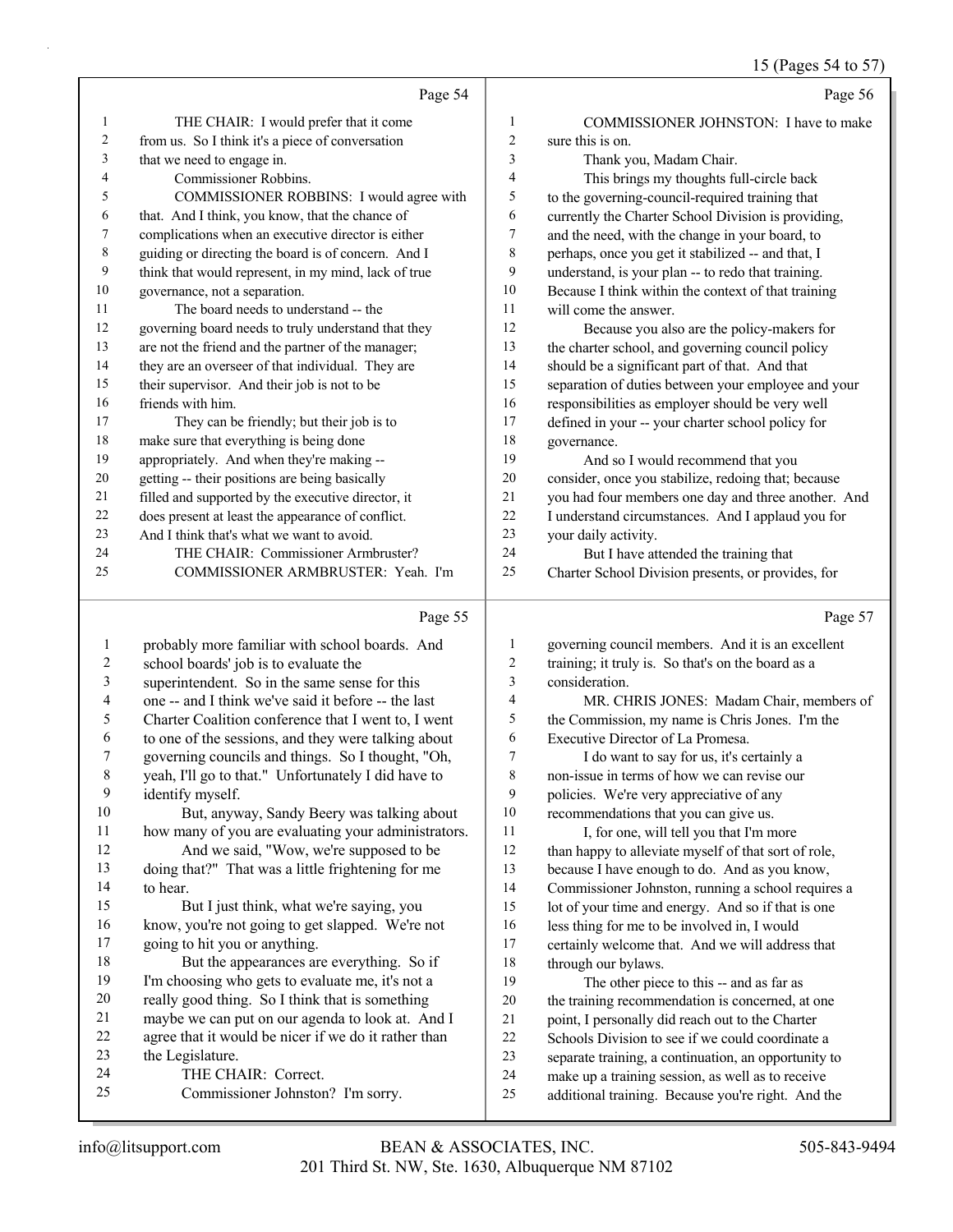#### 16 (Pages 58 to 61)

|                   |                                                                                                       |                          | $16$ (Pages $38$ to 61                                                                             |
|-------------------|-------------------------------------------------------------------------------------------------------|--------------------------|----------------------------------------------------------------------------------------------------|
|                   | Page 58                                                                                               |                          | Page 60                                                                                            |
| $\mathbf{1}$      | more training that we can receive, that our board                                                     | 1                        | That needs to be part of trainings that                                                            |
| $\sqrt{2}$        | members can attend, the stronger we will be when it                                                   | $\boldsymbol{2}$         | are given to boards that you need a continuing                                                     |
| 3                 | comes to governance.                                                                                  | 3                        | outreach program from board members to find so that                                                |
| 4                 | That request was actually denied by the                                                               | $\overline{\mathcal{A}}$ | that executive director doesn't feel like they're in                                               |
| 5                 | Division because of our, quote, unquote lack of                                                       | 5                        | a real bind and ends up having to take it on so that                                               |
| 6                 | responsiveness.                                                                                       | 6                        | it becomes institutionalized.                                                                      |
| $\boldsymbol{7}$  | So I do want to say that I welcome that,                                                              | 7                        | The other piece of this, I think, is the                                                           |
| $\,8\,$           | as well. And I hope to work with the Charter                                                          | $\,8\,$                  | real cautionary tale, which is I think -- again,                                                   |
| 9                 | Schools Division, Director Poulos, to see that we                                                     | 9                        | it's only my impression -- but it seems to me that                                                 |
| 10                | can get additional training. And we welcome any                                                       | 10                       | the Southwest Learning Centers would never have                                                    |
| 11                | training.                                                                                             | 11                       | gotten into the mess they were in if their director                                                |
| 12                | In the bylaws, the revision of bylaws is                                                              | $12\,$                   | had not been allowed to basically choose his boards                                                |
| 13                | certainly something we will circle back and request.                                                  | 13                       | and run their meetings sequentially and be totally                                                 |
| 14                | THE CHAIR: And I will say in terms of the                                                             | 14                       | in charge.                                                                                         |
| 15                | Charter School Division, I understand that for the                                                    | 15                       | And so I think right there, that should be                                                         |
| 16                | individual who is missing the hours, I'm going to                                                     | 16                       | something that's passed on to every board and every                                                |
| 17                | speak that the Charter School Division, I don't                                                       | $17\,$                   | new board member of what can happen to a school.                                                   |
| 18                | feel, should be obligated to make a separate effort                                                   | $18\,$                   | And, again, they're open because the FBI                                                           |
| 19                | for that individual, that that individual's got to                                                    | 19                       | took every document we could use to actually justify                                               |
| $20\,$            | make the effort to attend some other training                                                         | $20\,$                   | closing. It would have had to have been anecdotal                                                  |
| 21                | that -- but I certainly -- and I don't think the                                                      | 21                       | because we still, this many years later, have no FBI                                               |
| 22                | Charter School Division is going to deny additional                                                   | $22\,$                   | report on what went on. I would hope we would never                                                |
| 23                | training.                                                                                             | 23                       | be in a position that we don't have our own records                                                |
| 24                | MS. POULOS: No. Madam Chair, I do want                                                                | 24                       | before then, you know, so that we could take our                                                   |
| 25                | to say -- I mean, there is certainly the feeling                                                      | 25                       | action without having to wait on some law                                                          |
|                   | Page 59                                                                                               |                          | Page 61                                                                                            |
|                   |                                                                                                       | 1                        |                                                                                                    |
| $\mathbf{1}$<br>2 | that this school does not want to cooperate with                                                      | $\sqrt{2}$               | enforcement agency to do.                                                                          |
| 3                 | CSD. And that doesn't come just from that one-day<br>training; it comes from continued communications | 3                        | So I just wanted to say that in support of                                                         |
| 4                 | where there are battles about simple things that I                                                    | 4                        | the directors getting themselves involved, I think                                                 |
| 5                 | feel like the school doesn't want to cooperate with                                                   | 5                        | it's just happened. And I do think -- we have to<br>training the governing -- it's hard being on a |
| 6                 | us. And it certainly makes us less willing to go                                                      | 6                        | volunteer board. We're a volunteer board. You                                                      |
| 7                 | out of our way and spend extra time developing an                                                     | 7                        | know, I was on the CNM Governing Board for 12 years.                                               |
| 8                 | individualized training for that school.                                                              | 8                        | The hardest thing we had to do was to actually                                                     |
| 9                 | The more cooperation we get, the more                                                                 | 9                        | evaluate the president, who we hired and who worked                                                |
| 10                | willing we are to do that. And I hope that the                                                        | 10                       | for us and who we had to work for.                                                                 |
| 11                | school will just hear that and be willing to take                                                     | 11                       | That's not an easy thing to do. We were                                                            |
| 12                | that feedback from us.                                                                                | 12                       | elected. This board is elected. But when you have                                                  |
| 13                | THE CHAIR: Okay. Commissioner Toulouse                                                                | 13                       | clearly volunteer people who are mostly getting hit                                                |
| 14                | has been very patient. Then Commissioner Caballero.                                                   | 14                       | with a lot of stuff, it's up to us to give them the                                                |
| 15                | COMMISSIONER TOULOUSE: What I wanted to                                                               | 15                       | tools they need, whether it's within the governance                                                |
| 16                | say -- I have two points here: One, having done                                                       | 16                       | council or coming from up here, to help give people                                                |
| 17                | this five years now and being very familiar with                                                      | 17                       | the tools so that things don't kind of devolve onto                                                |
| 18                | many of the schools in Albuquerque, I think a lot of                                                  | 18                       | the head of school, who's got more than enough to do                                               |
| 19                | the directors being involved in choosing new members                                                  | 19                       | complying with everything the PED wants from the                                                   |
| 20                | has evolved, because the boards have had a hard time                                                  | 20                       | school right now.                                                                                  |
| 21                | doing it; so they're out there just trying to see                                                     | 21                       | I wouldn't want to be involved in teaching                                                         |
| 22                | they're in compliance and saying to different                                                         | 22                       | or administrating or anything right now anywhere                                                   |
| 23                | people, "Do you want to be on a board?"                                                               | 23                       | with the kinds of rules that come down from all                                                    |

- over. It's not New Mexico; it's Washington; it's
- everybody who's doing it.

24 I don't think it's been anything that's really been codified; it just happens.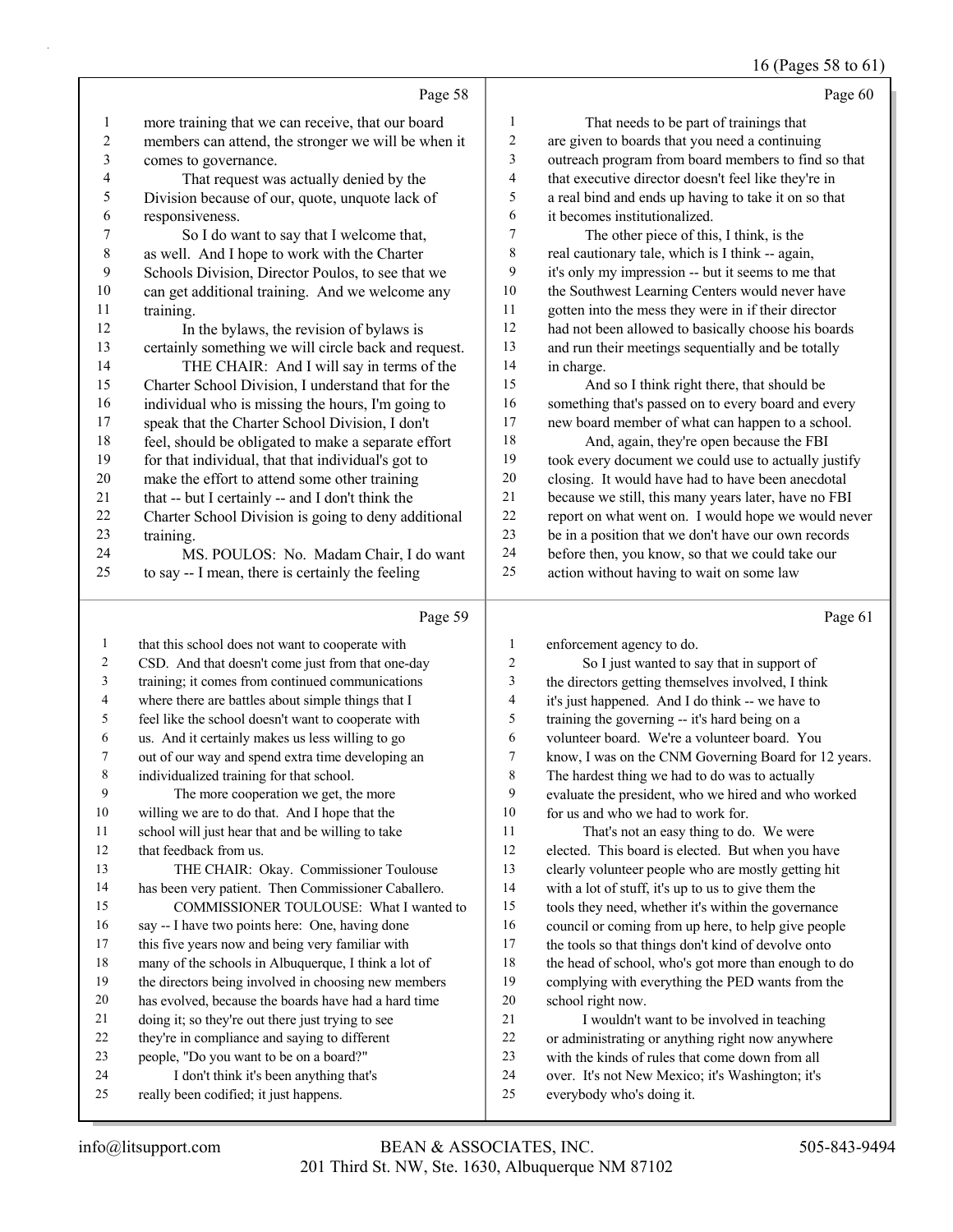#### 17 (Pages 62 to 65)

|                  | Page 62                                              |                | Page 64                                              |
|------------------|------------------------------------------------------|----------------|------------------------------------------------------|
| 1                | So I think that's one thing that if we               | $\mathbf{1}$   | charter school ask for additional training, and does |
| 2                | give people the right training they'll be able to    | 2              | the Department have to deliver it?"                  |
| 3                | pick up and do.                                      | 3              | But now I understand that it's only                  |
| 4                | Thank you very much, Madam Chair.                    | $\overline{4}$ | delivered if you are behaving; not because you need  |
| 5                | THE CHAIR: Commissioner Caballero?                   | 5              | it. But if you're not behaving, we're not going to   |
| 6                | COMMISSIONER CABALLERO: Thank you. Thank             | 6              | give you what you need.                              |
| 7                | you.                                                 | 7              | And when we have a charter school that's             |
| 8                | I just want to say something for the                 | 8              | facing closure, and that closure -- I can almost see |
| 9                | record. And it bothers me that -- that we're still,  | 9              | it, and what we forced them to comply with, to me,   |
| 10               | not necessarily as a Commission, but the -- I can    | 10             | was a compliance that could not be met at the time   |
| 11               | say that the Legislature has been very interested    | 11             | we were doing it.                                    |
| 12               | also in the relationship of the -- the Department,   | 12             | And so we should be helping the charter              |
| 13               | PED, and ourselves.                                  | 13             | school, no matter what; because it's in the name of  |
| 14               | We -- it's supposed to be a Commission               | 14             | children, no matter what the attitude we perceive    |
| 15               | separate and apart from all of that. But we come     | 15             | those adults to have. And that's our main game is    |
| 16               | under PED. They control our money. We don't          | 16             | the children. And I'm seeing grades, and I'm seeing  |
| 17               | control that. And it bothers me when -- when a       | 17             | some progress. And it's almost impossible.           |
| 18               | department head announces that because of the        | 18             | And from those of you who have all this              |
| 19               | competitive nature of whatever the school may be     | 19             | experience, you told me that it was going to be an   |
| 20               | doing or the opinion that the board members -- the   | 20             | impossible jump from "D" and "F" to what we required |
| 21               | volunteer board members are not serious -- and I can | 21             | them to do.                                          |
| 22               | tell you, organizing many organizations, coming from | 22             | And so to sit here and say, "Well, I'm not           |
| 23               | an Hispanic community, I can tell you that our       | 23             | going to give you additional training," which has    |
| 24               | culture is very, very different, that we interact    | 24             | been suggested, "because I just don't like your      |
| 25               | with each other very, very different, even in        | 25             | combative nature or the attitude that I'm            |
|                  | Page 63                                              |                | Page 65                                              |
| 1                | business settings.                                   | 1              | perceiving," no. You have a duty. You're a           |
| 2                | If you're trying to make business in                 | $\mathfrak{2}$ | professional, and you have to comply.                |
| 3                | Mexico, and you come in just wanting to do business, | 3              | And if that's the fact that they have to             |
| 4                | you're -- you're going to be asked to leave. You     | $\overline{4}$ | comply, then we -- we, as Commissioners, have to     |
| 5                | first sit down and do what you need to do, just like | 5              | make sure that is done. And if they can't do it or   |
| 6                | the Japanese.                                        | 6              | won't -- we can't force them to do it -- then we     |
| 7                | And so I understand there's cultural                 | 7              | have to find resources so that they can get the      |
| 8                | differences. And we cannot laden ourselves with      | 8              | training from somewhere else.                        |
| $\boldsymbol{9}$ | those opinions and, to top it off, say that we're    | 9              | There's a lot of training out there. I'm             |
| $10\,$           | not going to do our job to help out and do the job   | 10             | going to a conference. Some of you may be going to   |
| 11               | that you're supposed to do in the training that      | 11             | a conference. And I'm going to look for all these    |
| 12               | you're supposed to do, because we are getting        | 12             | resources out there; because these can't be the only |
| 13               | negative vibes from this and that. That can't be.    | 13             | resources our people have. It can't be. We just      |
| 14               | And I want this Commission to seriously              | 14             | have too many charter schools failing. And they      |
| 15               | think of ways to receive complaints from our charter | 15             | shouldn't be failing.                                |

 think of ways to receive complaints from our charter schools, if that is going on. We need to know that;

- because if the Legislature is interested in that, we need to report that.
- 19 I mean, we can stay in this relationship with the PED and the Department somewhere else for the next ten years. That can still happen. I'm not saying that we need to change anything. But the Legislature does need to -- to make changes if, in
- fact, that is -- that is happening.
- 25 And at first, my question was, "Can a
- 16 Thank you. 17 THE CHAIR: Thank you.
- 18 MS. PATRICIA MATTHEWS: Madam Chair,

 members of the Commission, may I respond on behalf Mr. Muñoz to what Ms. Poulos said?

- 
- 21 I think it was misunderstood what
- Mr. Jones said, which started a different path.
- 23 Certainly, Ms. Poulos is right. There's
- no way that we're asking her two folks to come back
- down and do another two-day training. That wasn't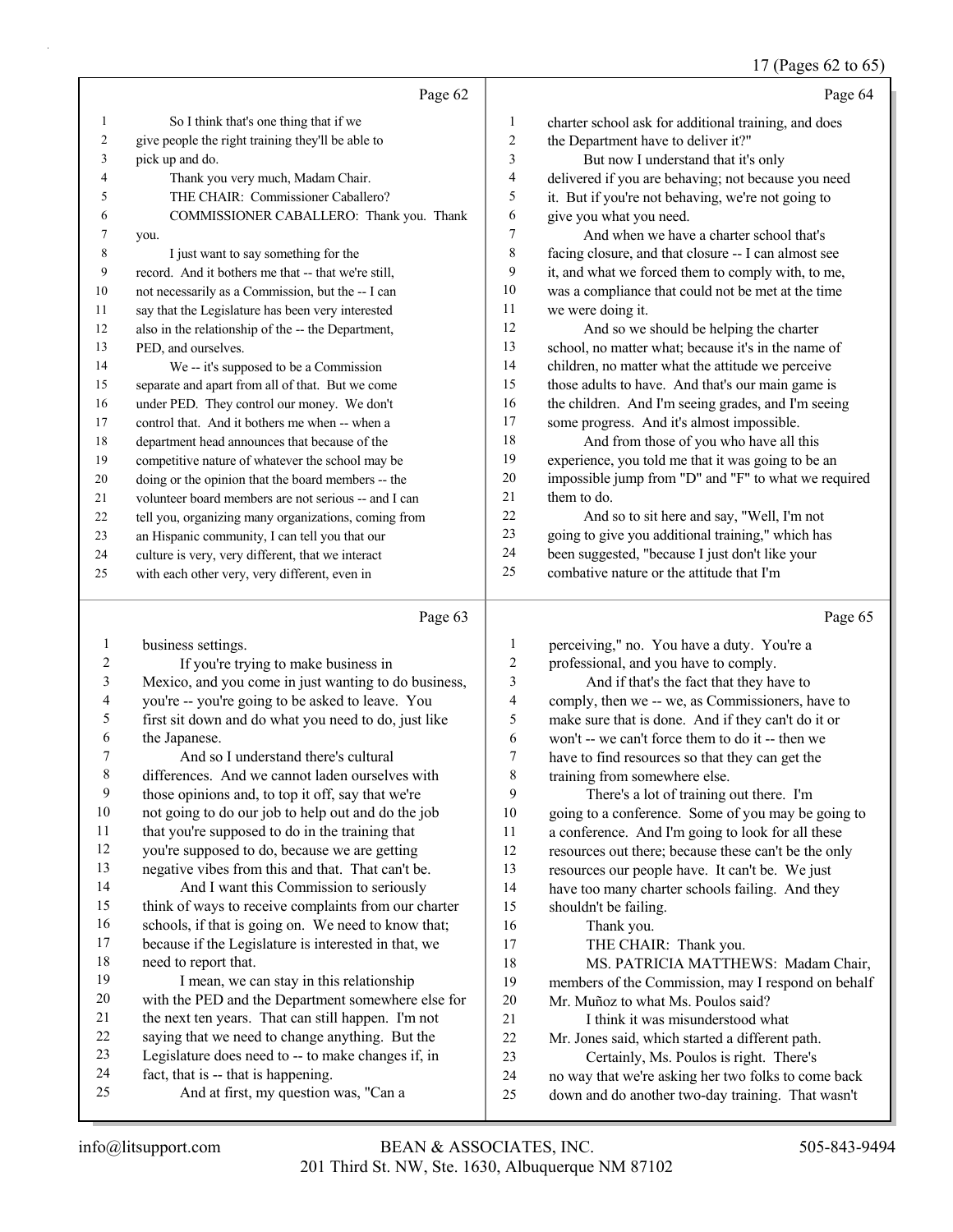#### 18 (Pages 66 to 69)

|                  |                                                      |                         | 10(145)<br>$\bullet \bullet \bullet \bullet \bullet \bullet \bullet \bullet \bullet$ |
|------------------|------------------------------------------------------|-------------------------|--------------------------------------------------------------------------------------|
|                  | Page 66                                              |                         | Page 68                                                                              |
| 1                | the ask-for. I think there was a misunderstanding.   | $\mathbf{1}$            | So communication -- I think we all know                                              |
| $\overline{c}$   | And certainly, overall, the Charter                  | $\overline{c}$          | communication can be better. So that's what we                                       |
| 3                | Schools Division has trainings scheduled. I think    | 3                       | would ask for is some more respect and                                               |
| 4                | they're pretty much the same trainings that were     | 4                       | acknowledgment that the school is doing a lot of                                     |
| 5                | provided to this school that they can be made up.    | 5                       | work and doing things they believe in the right way.                                 |
| 6                | And we are -- Mr. -- Mr. Jones copies                | 6                       | So I don't really want to belabor it, and                                            |
| $\boldsymbol{7}$ | me -- sometimes I wish he wouldn't -- but I get the  | $\sqrt{ }$              | neither do you want me to belabor it. I would make                                   |
| $\,$ $\,$        | trainings. I know when they're done. And he sends    | $\,8\,$                 | one more suggestion, Ms. Poulos. And this might be                                   |
| 9                | them to his board.                                   | 9                       | helpful because sometimes these things fall through                                  |
| $10\,$           | So the understanding is that these                   | 10                      | the cracks.                                                                          |
| 11               | members -- the one member who's missing will try to  | 11                      | When a charter school is approved, they're                                           |
| 12               | make it up; but I don't know if that's acceptable.   | 12                      | required, as part of the application process, to                                     |
| 13               | It sounded as if it wasn't.                          | 13                      | have bylaws. And it might be very helpful to post                                    |
| 14               | Is that acceptable to the Commission, that           | 14                      | on the website a template of bylaws; not that they                                   |
| 15               | this member may come up in another                   | 15                      | have to accept them as they are, but, certainly,                                     |
| 16               | Division-scheduled training?                         | 16                      | with key components, like "You shall not have your                                   |
| 17               | THE CHAIR: I think that's the -- I think             | 17                      | head administrator on the nominating committee." I                                   |
| 18               | that's what has -- not that they will try to, but    | 18                      | concur for many reasons why that is not a great                                      |
| 19               | that they have to; because that's part of it.        | 19                      | idea.                                                                                |
| $20\,$           | MS. PATRICIA MATTHEWS: They will.                    | 20                      | So that was just a suggestion, since we                                              |
| 21               | THE CHAIR: Absolutely, yeah.                         | 21                      | were talking about bylaws.                                                           |
| 22               | MS. PATRICIA MATTHEWS: Absolutely.                   | 22                      | MS. POULOS: Madam Chair, do you mind?                                                |
| 23               | THE CHAIR: But I will just add that as               | 23                      | One of the things that's actually built into the                                     |
| 24               | best that they can, that the training that they're   | 24                      | grant, to bring that back up, is actually                                            |
| 25               | going to attend is training that they missed, not    | 25                      | development of multiple example policies; and so                                     |
|                  | Page 67                                              |                         | Page 69                                                                              |
| 1                | training -- so that they're not attending a piece of | 1                       | another great opportunity.                                                           |
| $\overline{2}$   | the same training, as the eight-hour makeup that the | $\overline{2}$          | But I do want to say when we do a                                                    |
| $\mathfrak{Z}$   | training that they do attend fills the gap of what   | $\mathfrak{Z}$          | training, individualized for a school -- and it's                                    |
| $\overline{4}$   | they didn't -- they didn't -- what they might have   | $\overline{\mathbf{4}}$ | somewhat similar to the training we do for all board                                 |
| 5                | had from the absence.                                | 5                       | members; but it was 16 hours, and it was developed                                   |
| 6                | MS. PATRICIA MATTHEWS: And maybe that was            | 6                       | for the school -- we looked specifically at things                                   |
| 7                | the ask-for, and it got --                           | $\boldsymbol{7}$        | we knew about this school, the type of program they                                  |
| 8                | THE CHAIR: Okay. And that's fine.                    | $\,8\,$                 | did, and developed a different training for this                                     |
| 9                | MS. PATRICIA MATTHEWS: -- it got                     | 9                       | school.                                                                              |
| 10               | communicated.                                        | 10                      | And when I got the request, it sounded                                               |

- 11 And the other thing that Mr. Muñoz asked me to respond to -- and I want to do this in a
- conciliatory manner; I do not want to do this in an accusatory manner with Ms. Poulos or her Division.
- 15 It's tense, very tense between this --
- 16 this school, where it's got every aspect of its
- existence at stake. And there is some concern that
- 18 they feel like there's -- either they're talking
- past each other or there's a lack of clarity or
- there's this "gotcha" mentality. 21 Whether it is or it isn't accurate or not,
- that's -- I wanted the Commission to hear. And I
- appreciate Mr. Caballero's --
- Commissioner Caballero's point, that it is a two-way
- street.
- 201 Third St. NW, Ste. 1630, Albuquerque NM 87102 info@litsupport.com BEAN & ASSOCIATES, INC. 505-843-9494
- 11 like a request to do another specific training for this school. And, again, I will say, when I go well
- above and beyond what is required of my division, it is because we are both on a two-way street working together.
- 16 And I would love to do that for this school. But, again, we've got to work together. We've got to be willing to work together.
- 19 THE CHAIR: Right. And I'll just reiterate that at this point in time, the only really feasible option is for that individual to attend a training and attend a training in areas
- that were not covered in the time period.
- 24 But I would certainly hope that any handouts and any information that was made available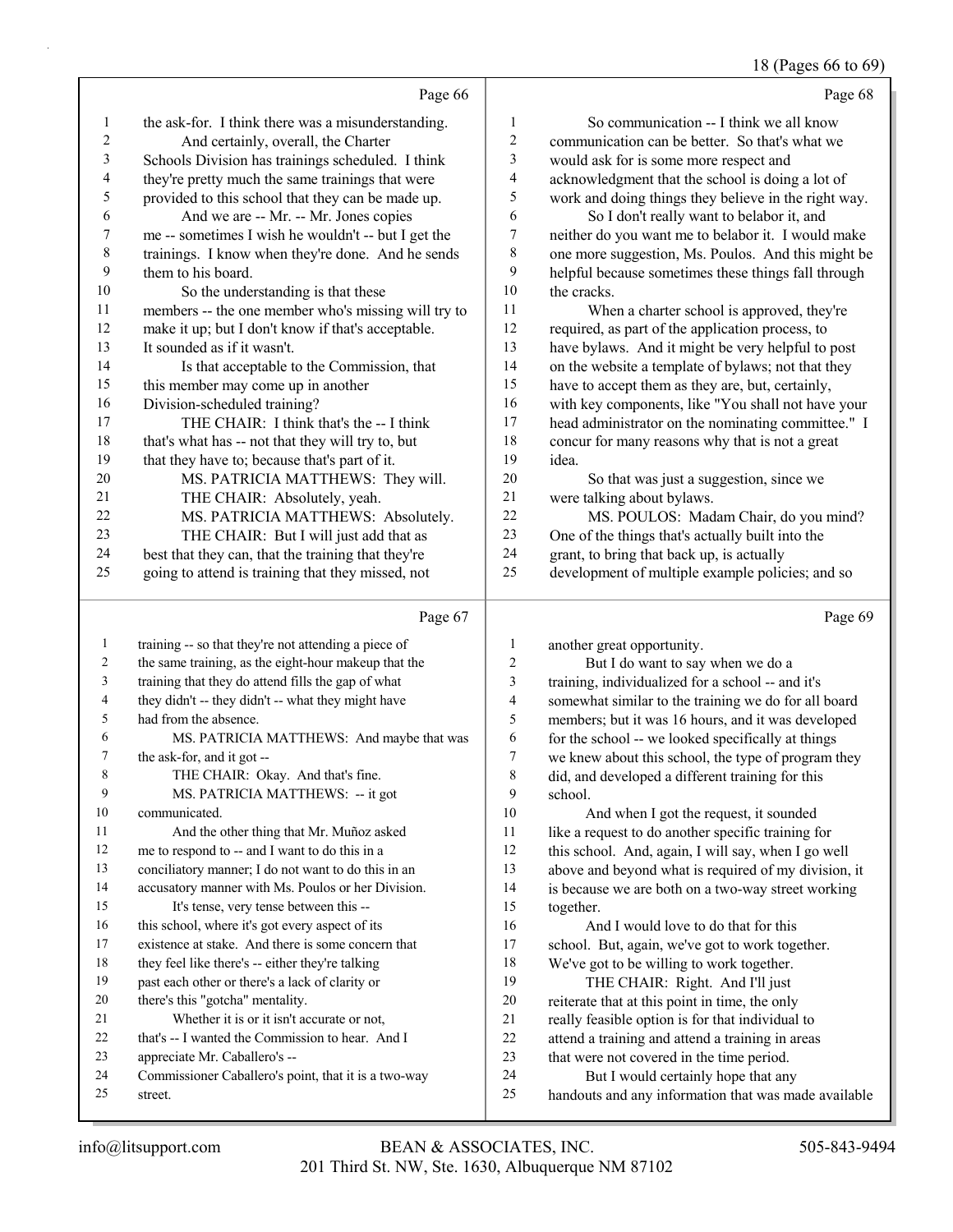# 19 (Pages 70 to 73)

|                          | Page 70                                                                                                  |                          | Page 72                                                                                  |
|--------------------------|----------------------------------------------------------------------------------------------------------|--------------------------|------------------------------------------------------------------------------------------|
| 1                        | at that more specialized training be made available                                                      | $\mathbf{1}$             | La Promesa currently has how many active                                                 |
| $\overline{c}$           | to that individual so that they can read that, so if                                                     | $\boldsymbol{2}$         | board members?                                                                           |
| 3                        | there's something different that was covered in the                                                      | $\overline{\mathbf{3}}$  | MR. CHRIS JONES: Commissioner Johnston,                                                  |
| $\overline{\mathcal{L}}$ | individualized training, that they're made aware of                                                      | 4                        | La Promesa currently has five active board members.                                      |
| 5                        | it. I think that's fair and reasonable at this                                                           | 5                        | COMMISSIONER JOHNSTON: Active. In your                                                   |
| 6                        | point in time.                                                                                           | 6                        | charter, it states that you have between five and                                        |
| 7                        | MR. JULIAN MUÑOZ: Madam Chair,                                                                           | $\boldsymbol{7}$         | seven; is that correct?                                                                  |
| $\,$ $\,$                | Commissioners, I do have a question here, and I do                                                       | 8                        | MR. CHRIS JONES: And eleven; five to                                                     |
| $\boldsymbol{9}$         | hope you can answer it here, because it was                                                              | 9                        | eleven.                                                                                  |
| $10\,$                   | something that was brought up before.                                                                    | 10                       | COMMISSIONER JOHNSTON: Eleven. So right                                                  |
| 11                       | If this board member is unable to make up                                                                | 11                       | now, you have five active. How many total board                                          |
| 12                       | that training, I'm going to have to make a decision                                                      | 12                       | members have you just lost?                                                              |
| 13                       | to remove them at this point. So for any new member                                                      | 13                       | MR. CHRIS JONES: We have lost two board                                                  |
| 14                       | that comes on, are they going to be required to take                                                     | 14                       | members. And so we have actually replenished to get                                      |
| 15                       | that 16 hours? Or are they going to be required to                                                       | 15                       | back to the five number. And as per the                                                  |
| 16                       | take the ten hours, initially, just as the amended                                                       | 16                       | requirement -- and the submission deadline was                                           |
| 17                       | statutes state --                                                                                        | 17                       | September 1st -- we did indicate to the CSD that we                                      |
| $18\,$                   | THE CHAIR: My understanding is they have                                                                 | 18                       | would have five members moving forward. And so in                                        |
| 19                       | to have the 16 hours. That's the CAP. That's my                                                          | 19                       | compliance with what we've stated and submitted, we                                      |
| $20\,$                   | understanding.                                                                                           | 20                       | have five active members.                                                                |
| 21                       | MR. JULIAN MUÑOZ: But is it going to be                                                                  | 21                       | COMMISSIONER JOHNSTON: And you're                                                        |
| $22\,$<br>23             | that specialized training?                                                                               | 22<br>23                 | currently looking to fill how many positions?                                            |
| 24                       | THE CHAIR: I don't think at this point in                                                                | 24                       | MR. CHRIS JONES: At this point, we are<br>not looking to fill positions. We are actively |
| 25                       | time we can expect CSD to do an individualized<br>16 hours. I think that individual will have to         | 25                       | recruiting on an ongoing business, which goes with                                       |
|                          |                                                                                                          |                          |                                                                                          |
|                          |                                                                                                          |                          |                                                                                          |
|                          | Page 71                                                                                                  |                          | Page 73                                                                                  |
| $\mathbf{1}$             | attend other trainings provided by CSD.                                                                  | $\mathbf{1}$             | our recruitment and our retention plan. However, we                                      |
| 2                        | And, once again, whatever information on                                                                 | $\overline{c}$           | do have five members currently. In the event that                                        |
| 3                        | paper that was made available at the individualized                                                      | 3                        | we lose a member, we would actively pursue the pool                                      |
| 4                        | training, that that be made available to any and all                                                     | $\overline{\mathcal{A}}$ | that we are attempting to create through the work                                        |
| 5                        | members that come on board. That -- I would hope                                                         | 5                        | that the governance council has done.                                                    |
| 6                        | that you're populating a resource kind of library.                                                       | 6                        | COMMISSIONER JOHNSTON: So you had how                                                    |
| 7                        | I would hope all schools do that so that as                                                              | 7                        | many resignations?                                                                       |
| 8                        | individuals go off to trainings, that they're                                                            | 8                        | MR. CHRIS JONES: We've had two                                                           |
| 9                        | sharing this with the other governance council                                                           | 9                        | resignations.                                                                            |
| $10\,$                   | members, regardless of what it is, that that's a                                                         | 10                       | COMMISSIONER JOHNSTON: And I'm looking at                                                |
| 11                       | piece of your governance -- of your meetings, that                                                       | 11                       | three that are in my records.                                                            |
| 12                       | someone attended a training, and this is the                                                             | 12                       | MR. CHRIS JONES: We had two --                                                           |
| 13                       | information. Do you have any questions?                                                                  | 13                       | COMMISSIONER JOHNSTON: I'm showing three.                                                |
| 14                       | But at this point in time, for CSD to                                                                    | 14<br>15                 | In a--                                                                                   |
| 15<br>16                 | dedicate 16 hours for one individual and going                                                           | 16                       | MS. PATRICIA MATTHEWS: Can you give us<br>the $-$                                        |
| 17                       | forward, you know, I don't -- I hope you don't have                                                      | 17                       |                                                                                          |
| 18                       | other openings. But, you know, life happens. And<br>we understand that; so that I don't think, you know, | 18                       | MR. JULIAN MUÑOZ: Can you give us the<br>names?                                          |
| 19                       | that should be expected.                                                                                 | 19                       | COMMISSIONER JOHNSTON: Madam Chair, is it                                                |
| 20                       | But the CAP is for the 16 hours. That's                                                                  | $20\,$                   | permissible?                                                                             |
| 21                       | my understanding.                                                                                        | 21                       | THE CHAIR: It's public record.                                                           |
| 22                       | Commissioner Johnston?                                                                                   | $22\,$                   | COMMISSIONER JOHNSTON: I wanted to be                                                    |
| 23                       | COMMISSIONER JOHNSTON: Thank you,                                                                        | 23                       | sure. Ms. Cervantes.                                                                     |
| 24<br>25                 | Madam Chair. Clarity. And it'll be very simple.<br>I've lost track.                                      | 24<br>25                 | MS. PATRICIA MATTHEWS: Oh, yeah.<br>COMMISSIONER JOHNSTON: Mr. Trujillo.                 |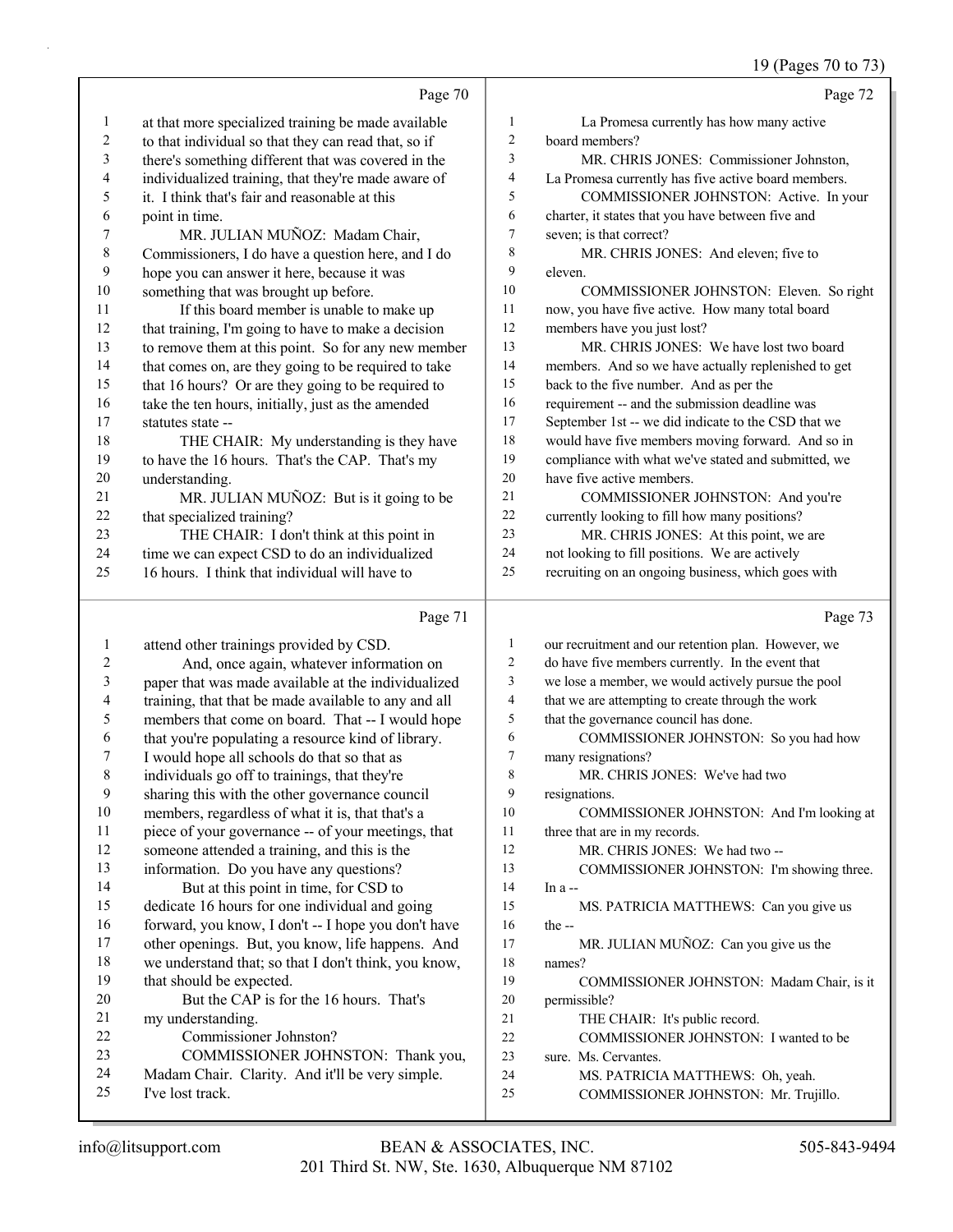20 (Pages 74 to 77)

|              |                                                      |                | 20 (Pages $74$ to $77$                               |
|--------------|------------------------------------------------------|----------------|------------------------------------------------------|
|              | Page 74                                              |                | Page 76                                              |
| $\mathbf{1}$ | Mr. Rivera.                                          | $\mathbf{1}$   | voted on in May. So this has been on the books for   |
| 2            | And then the two -- and I don't know                 | $\overline{c}$ | this discussion since that time.                     |
| 3            | whether those were removals from the board or        | 3              | MR. CRAIG: Sounds good. So we've got to              |
| 4            | whether they were resignations -- those two          | $\overline{4}$ | work on it on the PED side, and it's got to be       |
| 5            | additional that are currently part of the crisis     | 5              | something that --                                    |
| 6            | that you're facing; right? Am I correct?             | 6              | MS. POULOS: Let me be clear. The plan,               |
| 7            | MS. PATRICIA MATTHEWS: I'm sorry. I'm                | $\tau$         | as far as I understood, did not have his name in it. |
| 8            | sorry. No, I'm sorry. That is confusion. And         | 8              | That's where the confusion is. We need to be clear   |
| 9            | we've -- I actually forgot.                          | 9              | about that.                                          |
| 10           | Those -- Mr. Roybal and Mr. Trujillo and             | 10             | MR. CRAIG: Thank you, Katie. If you guys             |
| 11           | Ms. Cervantes voluntarily resigned because they      | 11             | write me in there, make sure I know about it, and    |
| 12           | weren't able to participate; Mr. Trujillo lived in   | 12             | I'll be happy to come and talk to you guys.          |
| 13           | Taos, et cetera. So that dropped them to four.       | 13             | I had hoped to get a financial improvement           |
| 14           | The -- Ms. Baca, who is the member who               | 14             | plan actual document in front of you guys. As far    |
| 15           | attended the 16-hour training, was voted onto the    | 15             | as the things we need to work on the most, that's    |
| 16           | board last week. So that brings them back to five.   | 16             | one of them. So I was hurrying around trying to      |
| 17           | COMMISSIONER JOHNSTON: Okay.                         | 17             | complete one, as of even yesterday, to try and get   |
| 18           | MS. PATRICIA MATTHEWS: Does that help?               | 18             | back to these guys so they could have a guide from   |
| 19           | COMMISSIONER JOHNSTON: Yes, it does.                 | 19             | which I was going to be speaking from, because I was |
| 20           | MR. CHRIS JONES: Okay. I apologize.                  | 20             | waiting until the FY '17 audit is done to try and    |
| 21           | MR. JULIAN MUÑOZ: I apologize. That was              | 21             | incorporate all of our findings from that and get    |
| 22           | our fault.                                           | 22             | one good document in place.                          |
| 23           | COMMISSIONER JOHNSTON: It just clicked.              | 23             | That document is something that I have to            |
| 24           | I just got lost.                                     | 24             | own. The responses that I got from the school, we    |
| 25           | THE CHAIR: Director Craig has to leave.              | 25             | need to work on a little bit. It doesn't adequately  |
|              | Page 75                                              |                | Page 77                                              |
| $\mathbf{1}$ | He's on a time limit. So I'd like to move on so      | $\mathbf{1}$   | reflect all the work we've done, I don't believe.    |
| 2            | that we can hear from him and move on to the         | $\overline{c}$ | It also is very looking backward in the responses I  |
| 3            | financial component.                                 | $\sqrt{3}$     | got from the school.                                 |
| 4            | MR. CRAIG: Madam Chair?                              | $\overline{4}$ | And what we need to do is -- and I got to            |
| 5            | THE CHAIR: Director Craig kind of likes              | 5              | own this -- is I didn't get to give them the clear   |
| 6            | to stand there.                                      | 6              | direction I normally do on a one-on-one basis in a   |
|              | MR. CRAIG: It's my go-to now. I did it               | 7              | face-to-face meeting because of rescheduling and     |
| 8            | once; so it's part of my character.                  | 8              | many other things.                                   |
| 9            | Madam Chair Gipson and members of the                | 9              | There -- that document really needs to be            |
| 10           | Commission, it's always a pleasure to come before    | $10\,$         | our roadmap going forward. It's not a place by       |
| 11           | the PEC. I appreciate the opportunity to do so.      | 11             | which we have conversations about, "Well, look at    |
| 12           | I got to tell you we're got to work on our           | 12             | all these bad things happened." Anybody can pick up  |
| 13           | communication a little bit because I was just made   | 13             | the paper and read all the stuff we've been dealing  |
| 14           | aware from Chris a little bit beforehand that I was  | 14             | with with this school.                               |
| 15           | going to be asked to speak and give you guys a       | 15             | What we need to do is get a roadmap of how           |
| 16           | financial improvement plan. And so we're working a   | 16             | we're going to change the internal control structure |
| 17           | little bit to make sure that CSD and I communicate a | 17             | of that. And that's actually the one con I have to   |
| 18           | little bit better and we get that information up.    | 18             | say that we need to work on most with this school.   |
| 19           | But if you guys do develop Corrective                | 19             | Working -- if I had to bottom-line where we're at    |
| 20           | Action Plans, make sure that Katie is kept in the    | $20\,$         | with this school, work continues. It's a work in     |
| 21<br>22     | loop so that I can make sure I'm available when we   | 21<br>$22\,$   | process. Every time we get something completed, we   |
|              | write things like, School Budget Director will help  |                | find something else new that we have to do.          |

23 We found those 1099s that the vendors had 24 in April and May. I came and talked to you about<br>25 that. That's since exploded into an alleged fraud

that. That's since exploded into an alleged fraud

 give a financial improvement plan update." 24 THE CHAIR: Let me just say -- this isn't something new. This Corrective Action Plan was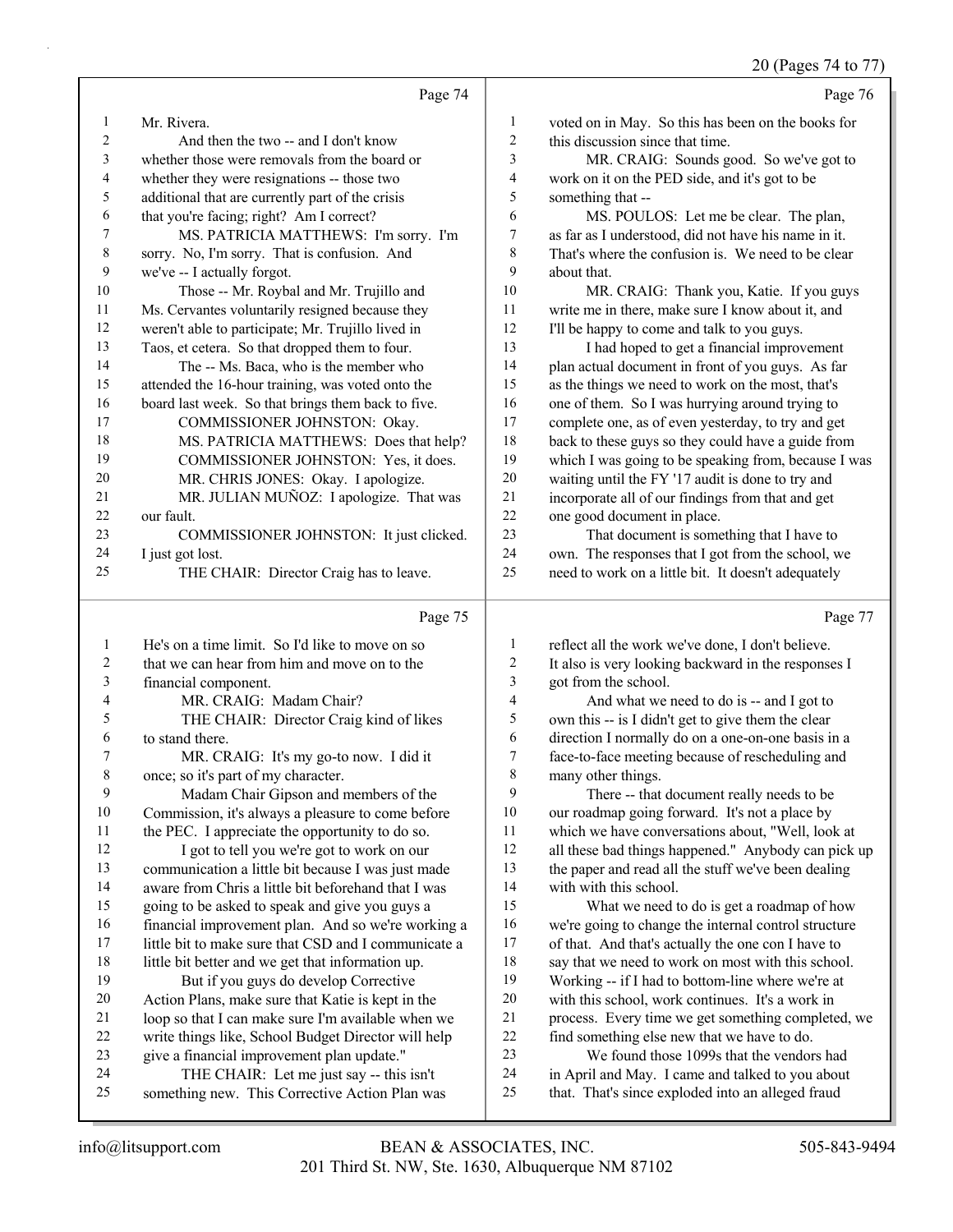#### 21 (Pages 78 to 81)

| $\mathbf{1}$<br>incorrectly compared to contractual amounts.<br>that's very big.<br>$\mathbf{I}$<br>$\sqrt{2}$<br>2<br>So Chris met with every single employee at<br>When we reconstructed the general ledger,<br>3<br>3<br>that school and said, "I am sorry. You have had too<br>we have found there's going to be a lot of issues<br>$\overline{4}$<br>$\overline{4}$<br>and exposures to the operational fund that are a<br>much in your paycheck," or, "We've been withholding<br>5<br>5<br>fallout from that.<br>too much and you needed more." So that's all<br>6<br>cleaned up.<br>6<br>I'll let Mike talk in greater detail after<br>I'm done. But we've done a lot of work with this<br>7<br>7<br>But there's going to be many times in<br>$\,$ $\,$<br>$\,$ 8 $\,$<br>which the auditors are going to come to us with<br>school. And I've got to tell you that some of<br>9<br>things that we didn't do, or they found things that<br>9<br>the -- I'm not -- all I can report is that Chris<br>$10\,$<br>we weren't aware of. That's going to be something<br>10<br>Jones and the school administrator and the school<br>$11\,$<br>that we're going to have to cross and fix going<br>11<br>governance council have been very responsive to<br>12<br>forward.<br>anything that I have to say on the financial<br>12<br>13<br>13<br>improvement plan.<br>As many -- as I believe I've testified<br>14<br>Mr. Muñoz serves on the audit committee.<br>previously, one of the conditions for getting your<br>14<br>15<br>Board of Finance back is having a clean audit with<br>15<br>He was present at the audit intake for the FY '17<br>16<br>previous audit findings. It's looking like that<br>audit. I worked -- I came down personally on that,<br>16<br>17<br>because I had heard some things from our fiscal<br>could be tough to do this year. So that should help<br>17<br>agent, the person who's helping us in our duties as<br>18<br>you get an idea of where we're at as far as<br>18<br>fiscal agent, the Vigil Group.<br>19<br>timelines.<br>19<br>20<br>We're going to have a pretty rough FY '17<br>20<br>It continues to be things that we continue<br>21<br>audit. I'll just get that out there right now.<br>to uncover; I'll just put it that way. And none of<br>21<br>22<br>it is going to be as big as the alleged fraud that<br>22<br>They were upfront about that. There is some stuff<br>23<br>23<br>we had to do to the general ledger; it was in<br>was in the independent -- or in the Office of the<br>24<br>24<br>complete disarray. We had to reconstruct and make<br>State Auditor's special Investigation Report. But,<br>25<br>you know, every time the auditor asks us a question<br>25<br>some assumptions about where, by fund, those cash<br>Page 79<br>Page 81<br>$\mathbf{1}$<br>accounts are done.<br>1<br>and we can't support it and the people that were<br>$\sqrt{2}$<br>$\boldsymbol{2}$<br>We're running negative in the operational<br>involved are no longer there, it's tough to say that<br>$\mathfrak{Z}$<br>3<br>fund, which means we're in violation of the<br>that couldn't be an audit finding, you know.<br>$\overline{\mathcal{A}}$<br>$\overline{\mathcal{A}}$<br>What else?<br>SB-9/House Bill 33 laws in the use of those funds.<br>5<br>5<br>We've got to do some budgeting, which means that<br>Very happy with the Vigil Group's work.<br>6<br>Chris has had to make real -- real tough choices on<br>6<br>The Vigil Group's work is on point. People are no<br>expenditures to try and close that deficit by year<br>longer -- you know, we don't have issues with late<br>7<br>7<br>end, which means his operating budget has been cut<br>$\boldsymbol{8}$<br>$\,$ $\,$<br>payment to vendors; we don't have late payments for<br>9<br>9<br>by nearly a quarter of a million dollars.<br>payroll anymore. All of those hiccups are worked<br>10<br>So he's going to have to cut expenditures<br>10<br>out.<br>from this year, year over year, by a negative<br>11<br>11<br>There's probably some fallout from some of<br>\$250,000 in order to close this year in the black<br>12<br>12<br>the alleged fraud in the Office of the State<br>13<br>and get that operational fund and get us in<br>13<br>Auditor's report. Those 1099s from prior years are<br>compliance with law.<br>14<br>14<br>going to have to be revised. It's a requirement<br>15<br>When we reconstructed the general ledger,<br>15<br>under the Internal Revenue code. Some of those W-2s<br>16<br>there were many times in which we had to make<br>16<br>were probably done incorrectly, and we're probably<br>17<br>assumptions based upon what we saw in the general<br>17<br>going to have to reissue W-2s. That's going to take<br>18<br>ledger versus bank. We had a bank-to-book variance;<br>18<br>some conversations with the Internal Revenue<br>that all had to be corrected.<br>19<br>19<br>service; it just will. There's probably some issues<br>20<br>We had situations in which Chris had to<br>$20\,$<br>that we're going to have with the state level with<br>sit down -- and I don't know if I've updated you on<br>21<br>21<br>tax withholding, as well. |    | Page 78                                          |    | Page 80                                    |
|---------------------------------------------------------------------------------------------------------------------------------------------------------------------------------------------------------------------------------------------------------------------------------------------------------------------------------------------------------------------------------------------------------------------------------------------------------------------------------------------------------------------------------------------------------------------------------------------------------------------------------------------------------------------------------------------------------------------------------------------------------------------------------------------------------------------------------------------------------------------------------------------------------------------------------------------------------------------------------------------------------------------------------------------------------------------------------------------------------------------------------------------------------------------------------------------------------------------------------------------------------------------------------------------------------------------------------------------------------------------------------------------------------------------------------------------------------------------------------------------------------------------------------------------------------------------------------------------------------------------------------------------------------------------------------------------------------------------------------------------------------------------------------------------------------------------------------------------------------------------------------------------------------------------------------------------------------------------------------------------------------------------------------------------------------------------------------------------------------------------------------------------------------------------------------------------------------------------------------------------------------------------------------------------------------------------------------------------------------------------------------------------------------------------------------------------------------------------------------------------------------------------------------------------------------------------------------------------------------------------------------------------------------------------------------------------------------------------------------------------------------------------------------------------------------------------------------------------------------------------------------------------------------------------------------------------------------------------------------------------------------------------------------------------------------------------------------------------------------------------------------------------------------------------------------------------------------------------------------------------------------------------------------------------------------------------------------------------------------------------------------------------------------------------------------------------------------------------------------------------------------------------------------------------------------------------------------------------------------------------------------------------------------------------------------------------------------------------------------------------------------------------------------------------------------------------------------------------------------------------------------------------------------------------------------------------------------------------------------------------------------------------------------------------------------------------------------------------------------------------------------------------------------------------------------------------------------------------------------------------------------------------------------------------------------------------------------------------------------------------------------------------------------------------------------------------------------------------------------------------------------------------------------------------------------------------------------------------------------------------------------------------------------------------------------------------------------------------------------------------------------------------------------------------------------------------------------------------------------------------------------------------------------------------------------------------------------------------------------------------------------------------------------------------------------------------------------------------------------------------------------------------------------------------------------------------------------------------------------|----|--------------------------------------------------|----|--------------------------------------------|
|                                                                                                                                                                                                                                                                                                                                                                                                                                                                                                                                                                                                                                                                                                                                                                                                                                                                                                                                                                                                                                                                                                                                                                                                                                                                                                                                                                                                                                                                                                                                                                                                                                                                                                                                                                                                                                                                                                                                                                                                                                                                                                                                                                                                                                                                                                                                                                                                                                                                                                                                                                                                                                                                                                                                                                                                                                                                                                                                                                                                                                                                                                                                                                                                                                                                                                                                                                                                                                                                                                                                                                                                                                                                                                                                                                                                                                                                                                                                                                                                                                                                                                                                                                                                                                                                                                                                                                                                                                                                                                                                                                                                                                                                                                                                                                                                                                                                                                                                                                                                                                                                                                                                                                                                                                 |    |                                                  |    |                                            |
|                                                                                                                                                                                                                                                                                                                                                                                                                                                                                                                                                                                                                                                                                                                                                                                                                                                                                                                                                                                                                                                                                                                                                                                                                                                                                                                                                                                                                                                                                                                                                                                                                                                                                                                                                                                                                                                                                                                                                                                                                                                                                                                                                                                                                                                                                                                                                                                                                                                                                                                                                                                                                                                                                                                                                                                                                                                                                                                                                                                                                                                                                                                                                                                                                                                                                                                                                                                                                                                                                                                                                                                                                                                                                                                                                                                                                                                                                                                                                                                                                                                                                                                                                                                                                                                                                                                                                                                                                                                                                                                                                                                                                                                                                                                                                                                                                                                                                                                                                                                                                                                                                                                                                                                                                                 |    |                                                  |    |                                            |
|                                                                                                                                                                                                                                                                                                                                                                                                                                                                                                                                                                                                                                                                                                                                                                                                                                                                                                                                                                                                                                                                                                                                                                                                                                                                                                                                                                                                                                                                                                                                                                                                                                                                                                                                                                                                                                                                                                                                                                                                                                                                                                                                                                                                                                                                                                                                                                                                                                                                                                                                                                                                                                                                                                                                                                                                                                                                                                                                                                                                                                                                                                                                                                                                                                                                                                                                                                                                                                                                                                                                                                                                                                                                                                                                                                                                                                                                                                                                                                                                                                                                                                                                                                                                                                                                                                                                                                                                                                                                                                                                                                                                                                                                                                                                                                                                                                                                                                                                                                                                                                                                                                                                                                                                                                 |    |                                                  |    |                                            |
|                                                                                                                                                                                                                                                                                                                                                                                                                                                                                                                                                                                                                                                                                                                                                                                                                                                                                                                                                                                                                                                                                                                                                                                                                                                                                                                                                                                                                                                                                                                                                                                                                                                                                                                                                                                                                                                                                                                                                                                                                                                                                                                                                                                                                                                                                                                                                                                                                                                                                                                                                                                                                                                                                                                                                                                                                                                                                                                                                                                                                                                                                                                                                                                                                                                                                                                                                                                                                                                                                                                                                                                                                                                                                                                                                                                                                                                                                                                                                                                                                                                                                                                                                                                                                                                                                                                                                                                                                                                                                                                                                                                                                                                                                                                                                                                                                                                                                                                                                                                                                                                                                                                                                                                                                                 |    |                                                  |    |                                            |
|                                                                                                                                                                                                                                                                                                                                                                                                                                                                                                                                                                                                                                                                                                                                                                                                                                                                                                                                                                                                                                                                                                                                                                                                                                                                                                                                                                                                                                                                                                                                                                                                                                                                                                                                                                                                                                                                                                                                                                                                                                                                                                                                                                                                                                                                                                                                                                                                                                                                                                                                                                                                                                                                                                                                                                                                                                                                                                                                                                                                                                                                                                                                                                                                                                                                                                                                                                                                                                                                                                                                                                                                                                                                                                                                                                                                                                                                                                                                                                                                                                                                                                                                                                                                                                                                                                                                                                                                                                                                                                                                                                                                                                                                                                                                                                                                                                                                                                                                                                                                                                                                                                                                                                                                                                 |    |                                                  |    |                                            |
|                                                                                                                                                                                                                                                                                                                                                                                                                                                                                                                                                                                                                                                                                                                                                                                                                                                                                                                                                                                                                                                                                                                                                                                                                                                                                                                                                                                                                                                                                                                                                                                                                                                                                                                                                                                                                                                                                                                                                                                                                                                                                                                                                                                                                                                                                                                                                                                                                                                                                                                                                                                                                                                                                                                                                                                                                                                                                                                                                                                                                                                                                                                                                                                                                                                                                                                                                                                                                                                                                                                                                                                                                                                                                                                                                                                                                                                                                                                                                                                                                                                                                                                                                                                                                                                                                                                                                                                                                                                                                                                                                                                                                                                                                                                                                                                                                                                                                                                                                                                                                                                                                                                                                                                                                                 |    |                                                  |    |                                            |
|                                                                                                                                                                                                                                                                                                                                                                                                                                                                                                                                                                                                                                                                                                                                                                                                                                                                                                                                                                                                                                                                                                                                                                                                                                                                                                                                                                                                                                                                                                                                                                                                                                                                                                                                                                                                                                                                                                                                                                                                                                                                                                                                                                                                                                                                                                                                                                                                                                                                                                                                                                                                                                                                                                                                                                                                                                                                                                                                                                                                                                                                                                                                                                                                                                                                                                                                                                                                                                                                                                                                                                                                                                                                                                                                                                                                                                                                                                                                                                                                                                                                                                                                                                                                                                                                                                                                                                                                                                                                                                                                                                                                                                                                                                                                                                                                                                                                                                                                                                                                                                                                                                                                                                                                                                 |    |                                                  |    |                                            |
|                                                                                                                                                                                                                                                                                                                                                                                                                                                                                                                                                                                                                                                                                                                                                                                                                                                                                                                                                                                                                                                                                                                                                                                                                                                                                                                                                                                                                                                                                                                                                                                                                                                                                                                                                                                                                                                                                                                                                                                                                                                                                                                                                                                                                                                                                                                                                                                                                                                                                                                                                                                                                                                                                                                                                                                                                                                                                                                                                                                                                                                                                                                                                                                                                                                                                                                                                                                                                                                                                                                                                                                                                                                                                                                                                                                                                                                                                                                                                                                                                                                                                                                                                                                                                                                                                                                                                                                                                                                                                                                                                                                                                                                                                                                                                                                                                                                                                                                                                                                                                                                                                                                                                                                                                                 |    |                                                  |    |                                            |
|                                                                                                                                                                                                                                                                                                                                                                                                                                                                                                                                                                                                                                                                                                                                                                                                                                                                                                                                                                                                                                                                                                                                                                                                                                                                                                                                                                                                                                                                                                                                                                                                                                                                                                                                                                                                                                                                                                                                                                                                                                                                                                                                                                                                                                                                                                                                                                                                                                                                                                                                                                                                                                                                                                                                                                                                                                                                                                                                                                                                                                                                                                                                                                                                                                                                                                                                                                                                                                                                                                                                                                                                                                                                                                                                                                                                                                                                                                                                                                                                                                                                                                                                                                                                                                                                                                                                                                                                                                                                                                                                                                                                                                                                                                                                                                                                                                                                                                                                                                                                                                                                                                                                                                                                                                 |    |                                                  |    |                                            |
|                                                                                                                                                                                                                                                                                                                                                                                                                                                                                                                                                                                                                                                                                                                                                                                                                                                                                                                                                                                                                                                                                                                                                                                                                                                                                                                                                                                                                                                                                                                                                                                                                                                                                                                                                                                                                                                                                                                                                                                                                                                                                                                                                                                                                                                                                                                                                                                                                                                                                                                                                                                                                                                                                                                                                                                                                                                                                                                                                                                                                                                                                                                                                                                                                                                                                                                                                                                                                                                                                                                                                                                                                                                                                                                                                                                                                                                                                                                                                                                                                                                                                                                                                                                                                                                                                                                                                                                                                                                                                                                                                                                                                                                                                                                                                                                                                                                                                                                                                                                                                                                                                                                                                                                                                                 |    |                                                  |    |                                            |
|                                                                                                                                                                                                                                                                                                                                                                                                                                                                                                                                                                                                                                                                                                                                                                                                                                                                                                                                                                                                                                                                                                                                                                                                                                                                                                                                                                                                                                                                                                                                                                                                                                                                                                                                                                                                                                                                                                                                                                                                                                                                                                                                                                                                                                                                                                                                                                                                                                                                                                                                                                                                                                                                                                                                                                                                                                                                                                                                                                                                                                                                                                                                                                                                                                                                                                                                                                                                                                                                                                                                                                                                                                                                                                                                                                                                                                                                                                                                                                                                                                                                                                                                                                                                                                                                                                                                                                                                                                                                                                                                                                                                                                                                                                                                                                                                                                                                                                                                                                                                                                                                                                                                                                                                                                 |    |                                                  |    |                                            |
|                                                                                                                                                                                                                                                                                                                                                                                                                                                                                                                                                                                                                                                                                                                                                                                                                                                                                                                                                                                                                                                                                                                                                                                                                                                                                                                                                                                                                                                                                                                                                                                                                                                                                                                                                                                                                                                                                                                                                                                                                                                                                                                                                                                                                                                                                                                                                                                                                                                                                                                                                                                                                                                                                                                                                                                                                                                                                                                                                                                                                                                                                                                                                                                                                                                                                                                                                                                                                                                                                                                                                                                                                                                                                                                                                                                                                                                                                                                                                                                                                                                                                                                                                                                                                                                                                                                                                                                                                                                                                                                                                                                                                                                                                                                                                                                                                                                                                                                                                                                                                                                                                                                                                                                                                                 |    |                                                  |    |                                            |
|                                                                                                                                                                                                                                                                                                                                                                                                                                                                                                                                                                                                                                                                                                                                                                                                                                                                                                                                                                                                                                                                                                                                                                                                                                                                                                                                                                                                                                                                                                                                                                                                                                                                                                                                                                                                                                                                                                                                                                                                                                                                                                                                                                                                                                                                                                                                                                                                                                                                                                                                                                                                                                                                                                                                                                                                                                                                                                                                                                                                                                                                                                                                                                                                                                                                                                                                                                                                                                                                                                                                                                                                                                                                                                                                                                                                                                                                                                                                                                                                                                                                                                                                                                                                                                                                                                                                                                                                                                                                                                                                                                                                                                                                                                                                                                                                                                                                                                                                                                                                                                                                                                                                                                                                                                 |    |                                                  |    |                                            |
|                                                                                                                                                                                                                                                                                                                                                                                                                                                                                                                                                                                                                                                                                                                                                                                                                                                                                                                                                                                                                                                                                                                                                                                                                                                                                                                                                                                                                                                                                                                                                                                                                                                                                                                                                                                                                                                                                                                                                                                                                                                                                                                                                                                                                                                                                                                                                                                                                                                                                                                                                                                                                                                                                                                                                                                                                                                                                                                                                                                                                                                                                                                                                                                                                                                                                                                                                                                                                                                                                                                                                                                                                                                                                                                                                                                                                                                                                                                                                                                                                                                                                                                                                                                                                                                                                                                                                                                                                                                                                                                                                                                                                                                                                                                                                                                                                                                                                                                                                                                                                                                                                                                                                                                                                                 |    |                                                  |    |                                            |
|                                                                                                                                                                                                                                                                                                                                                                                                                                                                                                                                                                                                                                                                                                                                                                                                                                                                                                                                                                                                                                                                                                                                                                                                                                                                                                                                                                                                                                                                                                                                                                                                                                                                                                                                                                                                                                                                                                                                                                                                                                                                                                                                                                                                                                                                                                                                                                                                                                                                                                                                                                                                                                                                                                                                                                                                                                                                                                                                                                                                                                                                                                                                                                                                                                                                                                                                                                                                                                                                                                                                                                                                                                                                                                                                                                                                                                                                                                                                                                                                                                                                                                                                                                                                                                                                                                                                                                                                                                                                                                                                                                                                                                                                                                                                                                                                                                                                                                                                                                                                                                                                                                                                                                                                                                 |    |                                                  |    |                                            |
|                                                                                                                                                                                                                                                                                                                                                                                                                                                                                                                                                                                                                                                                                                                                                                                                                                                                                                                                                                                                                                                                                                                                                                                                                                                                                                                                                                                                                                                                                                                                                                                                                                                                                                                                                                                                                                                                                                                                                                                                                                                                                                                                                                                                                                                                                                                                                                                                                                                                                                                                                                                                                                                                                                                                                                                                                                                                                                                                                                                                                                                                                                                                                                                                                                                                                                                                                                                                                                                                                                                                                                                                                                                                                                                                                                                                                                                                                                                                                                                                                                                                                                                                                                                                                                                                                                                                                                                                                                                                                                                                                                                                                                                                                                                                                                                                                                                                                                                                                                                                                                                                                                                                                                                                                                 |    |                                                  |    |                                            |
|                                                                                                                                                                                                                                                                                                                                                                                                                                                                                                                                                                                                                                                                                                                                                                                                                                                                                                                                                                                                                                                                                                                                                                                                                                                                                                                                                                                                                                                                                                                                                                                                                                                                                                                                                                                                                                                                                                                                                                                                                                                                                                                                                                                                                                                                                                                                                                                                                                                                                                                                                                                                                                                                                                                                                                                                                                                                                                                                                                                                                                                                                                                                                                                                                                                                                                                                                                                                                                                                                                                                                                                                                                                                                                                                                                                                                                                                                                                                                                                                                                                                                                                                                                                                                                                                                                                                                                                                                                                                                                                                                                                                                                                                                                                                                                                                                                                                                                                                                                                                                                                                                                                                                                                                                                 |    |                                                  |    |                                            |
|                                                                                                                                                                                                                                                                                                                                                                                                                                                                                                                                                                                                                                                                                                                                                                                                                                                                                                                                                                                                                                                                                                                                                                                                                                                                                                                                                                                                                                                                                                                                                                                                                                                                                                                                                                                                                                                                                                                                                                                                                                                                                                                                                                                                                                                                                                                                                                                                                                                                                                                                                                                                                                                                                                                                                                                                                                                                                                                                                                                                                                                                                                                                                                                                                                                                                                                                                                                                                                                                                                                                                                                                                                                                                                                                                                                                                                                                                                                                                                                                                                                                                                                                                                                                                                                                                                                                                                                                                                                                                                                                                                                                                                                                                                                                                                                                                                                                                                                                                                                                                                                                                                                                                                                                                                 |    |                                                  |    |                                            |
|                                                                                                                                                                                                                                                                                                                                                                                                                                                                                                                                                                                                                                                                                                                                                                                                                                                                                                                                                                                                                                                                                                                                                                                                                                                                                                                                                                                                                                                                                                                                                                                                                                                                                                                                                                                                                                                                                                                                                                                                                                                                                                                                                                                                                                                                                                                                                                                                                                                                                                                                                                                                                                                                                                                                                                                                                                                                                                                                                                                                                                                                                                                                                                                                                                                                                                                                                                                                                                                                                                                                                                                                                                                                                                                                                                                                                                                                                                                                                                                                                                                                                                                                                                                                                                                                                                                                                                                                                                                                                                                                                                                                                                                                                                                                                                                                                                                                                                                                                                                                                                                                                                                                                                                                                                 |    |                                                  |    |                                            |
|                                                                                                                                                                                                                                                                                                                                                                                                                                                                                                                                                                                                                                                                                                                                                                                                                                                                                                                                                                                                                                                                                                                                                                                                                                                                                                                                                                                                                                                                                                                                                                                                                                                                                                                                                                                                                                                                                                                                                                                                                                                                                                                                                                                                                                                                                                                                                                                                                                                                                                                                                                                                                                                                                                                                                                                                                                                                                                                                                                                                                                                                                                                                                                                                                                                                                                                                                                                                                                                                                                                                                                                                                                                                                                                                                                                                                                                                                                                                                                                                                                                                                                                                                                                                                                                                                                                                                                                                                                                                                                                                                                                                                                                                                                                                                                                                                                                                                                                                                                                                                                                                                                                                                                                                                                 |    |                                                  |    |                                            |
|                                                                                                                                                                                                                                                                                                                                                                                                                                                                                                                                                                                                                                                                                                                                                                                                                                                                                                                                                                                                                                                                                                                                                                                                                                                                                                                                                                                                                                                                                                                                                                                                                                                                                                                                                                                                                                                                                                                                                                                                                                                                                                                                                                                                                                                                                                                                                                                                                                                                                                                                                                                                                                                                                                                                                                                                                                                                                                                                                                                                                                                                                                                                                                                                                                                                                                                                                                                                                                                                                                                                                                                                                                                                                                                                                                                                                                                                                                                                                                                                                                                                                                                                                                                                                                                                                                                                                                                                                                                                                                                                                                                                                                                                                                                                                                                                                                                                                                                                                                                                                                                                                                                                                                                                                                 |    |                                                  |    |                                            |
|                                                                                                                                                                                                                                                                                                                                                                                                                                                                                                                                                                                                                                                                                                                                                                                                                                                                                                                                                                                                                                                                                                                                                                                                                                                                                                                                                                                                                                                                                                                                                                                                                                                                                                                                                                                                                                                                                                                                                                                                                                                                                                                                                                                                                                                                                                                                                                                                                                                                                                                                                                                                                                                                                                                                                                                                                                                                                                                                                                                                                                                                                                                                                                                                                                                                                                                                                                                                                                                                                                                                                                                                                                                                                                                                                                                                                                                                                                                                                                                                                                                                                                                                                                                                                                                                                                                                                                                                                                                                                                                                                                                                                                                                                                                                                                                                                                                                                                                                                                                                                                                                                                                                                                                                                                 |    |                                                  |    |                                            |
|                                                                                                                                                                                                                                                                                                                                                                                                                                                                                                                                                                                                                                                                                                                                                                                                                                                                                                                                                                                                                                                                                                                                                                                                                                                                                                                                                                                                                                                                                                                                                                                                                                                                                                                                                                                                                                                                                                                                                                                                                                                                                                                                                                                                                                                                                                                                                                                                                                                                                                                                                                                                                                                                                                                                                                                                                                                                                                                                                                                                                                                                                                                                                                                                                                                                                                                                                                                                                                                                                                                                                                                                                                                                                                                                                                                                                                                                                                                                                                                                                                                                                                                                                                                                                                                                                                                                                                                                                                                                                                                                                                                                                                                                                                                                                                                                                                                                                                                                                                                                                                                                                                                                                                                                                                 |    |                                                  |    |                                            |
|                                                                                                                                                                                                                                                                                                                                                                                                                                                                                                                                                                                                                                                                                                                                                                                                                                                                                                                                                                                                                                                                                                                                                                                                                                                                                                                                                                                                                                                                                                                                                                                                                                                                                                                                                                                                                                                                                                                                                                                                                                                                                                                                                                                                                                                                                                                                                                                                                                                                                                                                                                                                                                                                                                                                                                                                                                                                                                                                                                                                                                                                                                                                                                                                                                                                                                                                                                                                                                                                                                                                                                                                                                                                                                                                                                                                                                                                                                                                                                                                                                                                                                                                                                                                                                                                                                                                                                                                                                                                                                                                                                                                                                                                                                                                                                                                                                                                                                                                                                                                                                                                                                                                                                                                                                 |    |                                                  |    |                                            |
|                                                                                                                                                                                                                                                                                                                                                                                                                                                                                                                                                                                                                                                                                                                                                                                                                                                                                                                                                                                                                                                                                                                                                                                                                                                                                                                                                                                                                                                                                                                                                                                                                                                                                                                                                                                                                                                                                                                                                                                                                                                                                                                                                                                                                                                                                                                                                                                                                                                                                                                                                                                                                                                                                                                                                                                                                                                                                                                                                                                                                                                                                                                                                                                                                                                                                                                                                                                                                                                                                                                                                                                                                                                                                                                                                                                                                                                                                                                                                                                                                                                                                                                                                                                                                                                                                                                                                                                                                                                                                                                                                                                                                                                                                                                                                                                                                                                                                                                                                                                                                                                                                                                                                                                                                                 |    |                                                  |    |                                            |
|                                                                                                                                                                                                                                                                                                                                                                                                                                                                                                                                                                                                                                                                                                                                                                                                                                                                                                                                                                                                                                                                                                                                                                                                                                                                                                                                                                                                                                                                                                                                                                                                                                                                                                                                                                                                                                                                                                                                                                                                                                                                                                                                                                                                                                                                                                                                                                                                                                                                                                                                                                                                                                                                                                                                                                                                                                                                                                                                                                                                                                                                                                                                                                                                                                                                                                                                                                                                                                                                                                                                                                                                                                                                                                                                                                                                                                                                                                                                                                                                                                                                                                                                                                                                                                                                                                                                                                                                                                                                                                                                                                                                                                                                                                                                                                                                                                                                                                                                                                                                                                                                                                                                                                                                                                 |    |                                                  |    |                                            |
|                                                                                                                                                                                                                                                                                                                                                                                                                                                                                                                                                                                                                                                                                                                                                                                                                                                                                                                                                                                                                                                                                                                                                                                                                                                                                                                                                                                                                                                                                                                                                                                                                                                                                                                                                                                                                                                                                                                                                                                                                                                                                                                                                                                                                                                                                                                                                                                                                                                                                                                                                                                                                                                                                                                                                                                                                                                                                                                                                                                                                                                                                                                                                                                                                                                                                                                                                                                                                                                                                                                                                                                                                                                                                                                                                                                                                                                                                                                                                                                                                                                                                                                                                                                                                                                                                                                                                                                                                                                                                                                                                                                                                                                                                                                                                                                                                                                                                                                                                                                                                                                                                                                                                                                                                                 |    |                                                  |    |                                            |
|                                                                                                                                                                                                                                                                                                                                                                                                                                                                                                                                                                                                                                                                                                                                                                                                                                                                                                                                                                                                                                                                                                                                                                                                                                                                                                                                                                                                                                                                                                                                                                                                                                                                                                                                                                                                                                                                                                                                                                                                                                                                                                                                                                                                                                                                                                                                                                                                                                                                                                                                                                                                                                                                                                                                                                                                                                                                                                                                                                                                                                                                                                                                                                                                                                                                                                                                                                                                                                                                                                                                                                                                                                                                                                                                                                                                                                                                                                                                                                                                                                                                                                                                                                                                                                                                                                                                                                                                                                                                                                                                                                                                                                                                                                                                                                                                                                                                                                                                                                                                                                                                                                                                                                                                                                 |    |                                                  |    |                                            |
|                                                                                                                                                                                                                                                                                                                                                                                                                                                                                                                                                                                                                                                                                                                                                                                                                                                                                                                                                                                                                                                                                                                                                                                                                                                                                                                                                                                                                                                                                                                                                                                                                                                                                                                                                                                                                                                                                                                                                                                                                                                                                                                                                                                                                                                                                                                                                                                                                                                                                                                                                                                                                                                                                                                                                                                                                                                                                                                                                                                                                                                                                                                                                                                                                                                                                                                                                                                                                                                                                                                                                                                                                                                                                                                                                                                                                                                                                                                                                                                                                                                                                                                                                                                                                                                                                                                                                                                                                                                                                                                                                                                                                                                                                                                                                                                                                                                                                                                                                                                                                                                                                                                                                                                                                                 |    |                                                  |    |                                            |
|                                                                                                                                                                                                                                                                                                                                                                                                                                                                                                                                                                                                                                                                                                                                                                                                                                                                                                                                                                                                                                                                                                                                                                                                                                                                                                                                                                                                                                                                                                                                                                                                                                                                                                                                                                                                                                                                                                                                                                                                                                                                                                                                                                                                                                                                                                                                                                                                                                                                                                                                                                                                                                                                                                                                                                                                                                                                                                                                                                                                                                                                                                                                                                                                                                                                                                                                                                                                                                                                                                                                                                                                                                                                                                                                                                                                                                                                                                                                                                                                                                                                                                                                                                                                                                                                                                                                                                                                                                                                                                                                                                                                                                                                                                                                                                                                                                                                                                                                                                                                                                                                                                                                                                                                                                 |    |                                                  |    |                                            |
|                                                                                                                                                                                                                                                                                                                                                                                                                                                                                                                                                                                                                                                                                                                                                                                                                                                                                                                                                                                                                                                                                                                                                                                                                                                                                                                                                                                                                                                                                                                                                                                                                                                                                                                                                                                                                                                                                                                                                                                                                                                                                                                                                                                                                                                                                                                                                                                                                                                                                                                                                                                                                                                                                                                                                                                                                                                                                                                                                                                                                                                                                                                                                                                                                                                                                                                                                                                                                                                                                                                                                                                                                                                                                                                                                                                                                                                                                                                                                                                                                                                                                                                                                                                                                                                                                                                                                                                                                                                                                                                                                                                                                                                                                                                                                                                                                                                                                                                                                                                                                                                                                                                                                                                                                                 |    |                                                  |    |                                            |
|                                                                                                                                                                                                                                                                                                                                                                                                                                                                                                                                                                                                                                                                                                                                                                                                                                                                                                                                                                                                                                                                                                                                                                                                                                                                                                                                                                                                                                                                                                                                                                                                                                                                                                                                                                                                                                                                                                                                                                                                                                                                                                                                                                                                                                                                                                                                                                                                                                                                                                                                                                                                                                                                                                                                                                                                                                                                                                                                                                                                                                                                                                                                                                                                                                                                                                                                                                                                                                                                                                                                                                                                                                                                                                                                                                                                                                                                                                                                                                                                                                                                                                                                                                                                                                                                                                                                                                                                                                                                                                                                                                                                                                                                                                                                                                                                                                                                                                                                                                                                                                                                                                                                                                                                                                 |    |                                                  |    |                                            |
|                                                                                                                                                                                                                                                                                                                                                                                                                                                                                                                                                                                                                                                                                                                                                                                                                                                                                                                                                                                                                                                                                                                                                                                                                                                                                                                                                                                                                                                                                                                                                                                                                                                                                                                                                                                                                                                                                                                                                                                                                                                                                                                                                                                                                                                                                                                                                                                                                                                                                                                                                                                                                                                                                                                                                                                                                                                                                                                                                                                                                                                                                                                                                                                                                                                                                                                                                                                                                                                                                                                                                                                                                                                                                                                                                                                                                                                                                                                                                                                                                                                                                                                                                                                                                                                                                                                                                                                                                                                                                                                                                                                                                                                                                                                                                                                                                                                                                                                                                                                                                                                                                                                                                                                                                                 |    |                                                  |    |                                            |
|                                                                                                                                                                                                                                                                                                                                                                                                                                                                                                                                                                                                                                                                                                                                                                                                                                                                                                                                                                                                                                                                                                                                                                                                                                                                                                                                                                                                                                                                                                                                                                                                                                                                                                                                                                                                                                                                                                                                                                                                                                                                                                                                                                                                                                                                                                                                                                                                                                                                                                                                                                                                                                                                                                                                                                                                                                                                                                                                                                                                                                                                                                                                                                                                                                                                                                                                                                                                                                                                                                                                                                                                                                                                                                                                                                                                                                                                                                                                                                                                                                                                                                                                                                                                                                                                                                                                                                                                                                                                                                                                                                                                                                                                                                                                                                                                                                                                                                                                                                                                                                                                                                                                                                                                                                 |    |                                                  |    |                                            |
|                                                                                                                                                                                                                                                                                                                                                                                                                                                                                                                                                                                                                                                                                                                                                                                                                                                                                                                                                                                                                                                                                                                                                                                                                                                                                                                                                                                                                                                                                                                                                                                                                                                                                                                                                                                                                                                                                                                                                                                                                                                                                                                                                                                                                                                                                                                                                                                                                                                                                                                                                                                                                                                                                                                                                                                                                                                                                                                                                                                                                                                                                                                                                                                                                                                                                                                                                                                                                                                                                                                                                                                                                                                                                                                                                                                                                                                                                                                                                                                                                                                                                                                                                                                                                                                                                                                                                                                                                                                                                                                                                                                                                                                                                                                                                                                                                                                                                                                                                                                                                                                                                                                                                                                                                                 |    |                                                  |    |                                            |
|                                                                                                                                                                                                                                                                                                                                                                                                                                                                                                                                                                                                                                                                                                                                                                                                                                                                                                                                                                                                                                                                                                                                                                                                                                                                                                                                                                                                                                                                                                                                                                                                                                                                                                                                                                                                                                                                                                                                                                                                                                                                                                                                                                                                                                                                                                                                                                                                                                                                                                                                                                                                                                                                                                                                                                                                                                                                                                                                                                                                                                                                                                                                                                                                                                                                                                                                                                                                                                                                                                                                                                                                                                                                                                                                                                                                                                                                                                                                                                                                                                                                                                                                                                                                                                                                                                                                                                                                                                                                                                                                                                                                                                                                                                                                                                                                                                                                                                                                                                                                                                                                                                                                                                                                                                 |    |                                                  |    |                                            |
|                                                                                                                                                                                                                                                                                                                                                                                                                                                                                                                                                                                                                                                                                                                                                                                                                                                                                                                                                                                                                                                                                                                                                                                                                                                                                                                                                                                                                                                                                                                                                                                                                                                                                                                                                                                                                                                                                                                                                                                                                                                                                                                                                                                                                                                                                                                                                                                                                                                                                                                                                                                                                                                                                                                                                                                                                                                                                                                                                                                                                                                                                                                                                                                                                                                                                                                                                                                                                                                                                                                                                                                                                                                                                                                                                                                                                                                                                                                                                                                                                                                                                                                                                                                                                                                                                                                                                                                                                                                                                                                                                                                                                                                                                                                                                                                                                                                                                                                                                                                                                                                                                                                                                                                                                                 |    |                                                  |    |                                            |
|                                                                                                                                                                                                                                                                                                                                                                                                                                                                                                                                                                                                                                                                                                                                                                                                                                                                                                                                                                                                                                                                                                                                                                                                                                                                                                                                                                                                                                                                                                                                                                                                                                                                                                                                                                                                                                                                                                                                                                                                                                                                                                                                                                                                                                                                                                                                                                                                                                                                                                                                                                                                                                                                                                                                                                                                                                                                                                                                                                                                                                                                                                                                                                                                                                                                                                                                                                                                                                                                                                                                                                                                                                                                                                                                                                                                                                                                                                                                                                                                                                                                                                                                                                                                                                                                                                                                                                                                                                                                                                                                                                                                                                                                                                                                                                                                                                                                                                                                                                                                                                                                                                                                                                                                                                 |    |                                                  |    |                                            |
|                                                                                                                                                                                                                                                                                                                                                                                                                                                                                                                                                                                                                                                                                                                                                                                                                                                                                                                                                                                                                                                                                                                                                                                                                                                                                                                                                                                                                                                                                                                                                                                                                                                                                                                                                                                                                                                                                                                                                                                                                                                                                                                                                                                                                                                                                                                                                                                                                                                                                                                                                                                                                                                                                                                                                                                                                                                                                                                                                                                                                                                                                                                                                                                                                                                                                                                                                                                                                                                                                                                                                                                                                                                                                                                                                                                                                                                                                                                                                                                                                                                                                                                                                                                                                                                                                                                                                                                                                                                                                                                                                                                                                                                                                                                                                                                                                                                                                                                                                                                                                                                                                                                                                                                                                                 |    |                                                  |    |                                            |
|                                                                                                                                                                                                                                                                                                                                                                                                                                                                                                                                                                                                                                                                                                                                                                                                                                                                                                                                                                                                                                                                                                                                                                                                                                                                                                                                                                                                                                                                                                                                                                                                                                                                                                                                                                                                                                                                                                                                                                                                                                                                                                                                                                                                                                                                                                                                                                                                                                                                                                                                                                                                                                                                                                                                                                                                                                                                                                                                                                                                                                                                                                                                                                                                                                                                                                                                                                                                                                                                                                                                                                                                                                                                                                                                                                                                                                                                                                                                                                                                                                                                                                                                                                                                                                                                                                                                                                                                                                                                                                                                                                                                                                                                                                                                                                                                                                                                                                                                                                                                                                                                                                                                                                                                                                 |    |                                                  |    |                                            |
|                                                                                                                                                                                                                                                                                                                                                                                                                                                                                                                                                                                                                                                                                                                                                                                                                                                                                                                                                                                                                                                                                                                                                                                                                                                                                                                                                                                                                                                                                                                                                                                                                                                                                                                                                                                                                                                                                                                                                                                                                                                                                                                                                                                                                                                                                                                                                                                                                                                                                                                                                                                                                                                                                                                                                                                                                                                                                                                                                                                                                                                                                                                                                                                                                                                                                                                                                                                                                                                                                                                                                                                                                                                                                                                                                                                                                                                                                                                                                                                                                                                                                                                                                                                                                                                                                                                                                                                                                                                                                                                                                                                                                                                                                                                                                                                                                                                                                                                                                                                                                                                                                                                                                                                                                                 |    |                                                  |    |                                            |
|                                                                                                                                                                                                                                                                                                                                                                                                                                                                                                                                                                                                                                                                                                                                                                                                                                                                                                                                                                                                                                                                                                                                                                                                                                                                                                                                                                                                                                                                                                                                                                                                                                                                                                                                                                                                                                                                                                                                                                                                                                                                                                                                                                                                                                                                                                                                                                                                                                                                                                                                                                                                                                                                                                                                                                                                                                                                                                                                                                                                                                                                                                                                                                                                                                                                                                                                                                                                                                                                                                                                                                                                                                                                                                                                                                                                                                                                                                                                                                                                                                                                                                                                                                                                                                                                                                                                                                                                                                                                                                                                                                                                                                                                                                                                                                                                                                                                                                                                                                                                                                                                                                                                                                                                                                 |    |                                                  |    |                                            |
|                                                                                                                                                                                                                                                                                                                                                                                                                                                                                                                                                                                                                                                                                                                                                                                                                                                                                                                                                                                                                                                                                                                                                                                                                                                                                                                                                                                                                                                                                                                                                                                                                                                                                                                                                                                                                                                                                                                                                                                                                                                                                                                                                                                                                                                                                                                                                                                                                                                                                                                                                                                                                                                                                                                                                                                                                                                                                                                                                                                                                                                                                                                                                                                                                                                                                                                                                                                                                                                                                                                                                                                                                                                                                                                                                                                                                                                                                                                                                                                                                                                                                                                                                                                                                                                                                                                                                                                                                                                                                                                                                                                                                                                                                                                                                                                                                                                                                                                                                                                                                                                                                                                                                                                                                                 |    |                                                  |    |                                            |
|                                                                                                                                                                                                                                                                                                                                                                                                                                                                                                                                                                                                                                                                                                                                                                                                                                                                                                                                                                                                                                                                                                                                                                                                                                                                                                                                                                                                                                                                                                                                                                                                                                                                                                                                                                                                                                                                                                                                                                                                                                                                                                                                                                                                                                                                                                                                                                                                                                                                                                                                                                                                                                                                                                                                                                                                                                                                                                                                                                                                                                                                                                                                                                                                                                                                                                                                                                                                                                                                                                                                                                                                                                                                                                                                                                                                                                                                                                                                                                                                                                                                                                                                                                                                                                                                                                                                                                                                                                                                                                                                                                                                                                                                                                                                                                                                                                                                                                                                                                                                                                                                                                                                                                                                                                 |    |                                                  |    |                                            |
|                                                                                                                                                                                                                                                                                                                                                                                                                                                                                                                                                                                                                                                                                                                                                                                                                                                                                                                                                                                                                                                                                                                                                                                                                                                                                                                                                                                                                                                                                                                                                                                                                                                                                                                                                                                                                                                                                                                                                                                                                                                                                                                                                                                                                                                                                                                                                                                                                                                                                                                                                                                                                                                                                                                                                                                                                                                                                                                                                                                                                                                                                                                                                                                                                                                                                                                                                                                                                                                                                                                                                                                                                                                                                                                                                                                                                                                                                                                                                                                                                                                                                                                                                                                                                                                                                                                                                                                                                                                                                                                                                                                                                                                                                                                                                                                                                                                                                                                                                                                                                                                                                                                                                                                                                                 |    |                                                  |    |                                            |
|                                                                                                                                                                                                                                                                                                                                                                                                                                                                                                                                                                                                                                                                                                                                                                                                                                                                                                                                                                                                                                                                                                                                                                                                                                                                                                                                                                                                                                                                                                                                                                                                                                                                                                                                                                                                                                                                                                                                                                                                                                                                                                                                                                                                                                                                                                                                                                                                                                                                                                                                                                                                                                                                                                                                                                                                                                                                                                                                                                                                                                                                                                                                                                                                                                                                                                                                                                                                                                                                                                                                                                                                                                                                                                                                                                                                                                                                                                                                                                                                                                                                                                                                                                                                                                                                                                                                                                                                                                                                                                                                                                                                                                                                                                                                                                                                                                                                                                                                                                                                                                                                                                                                                                                                                                 |    |                                                  |    |                                            |
|                                                                                                                                                                                                                                                                                                                                                                                                                                                                                                                                                                                                                                                                                                                                                                                                                                                                                                                                                                                                                                                                                                                                                                                                                                                                                                                                                                                                                                                                                                                                                                                                                                                                                                                                                                                                                                                                                                                                                                                                                                                                                                                                                                                                                                                                                                                                                                                                                                                                                                                                                                                                                                                                                                                                                                                                                                                                                                                                                                                                                                                                                                                                                                                                                                                                                                                                                                                                                                                                                                                                                                                                                                                                                                                                                                                                                                                                                                                                                                                                                                                                                                                                                                                                                                                                                                                                                                                                                                                                                                                                                                                                                                                                                                                                                                                                                                                                                                                                                                                                                                                                                                                                                                                                                                 | 22 | this previously in our meeting in April and May. | 22 | There's certain conditions -- like I said, |

- 22 There's certain conditions -- like I said,
- I need to work closer with the school in getting an
- actual financial improvement plan that reflects the
- work that we've done and gives us a roadmap on how

 But I had to sit down and have tough conversations with folks how they've been overpaid or underpaid because the amounts of their withholding were set up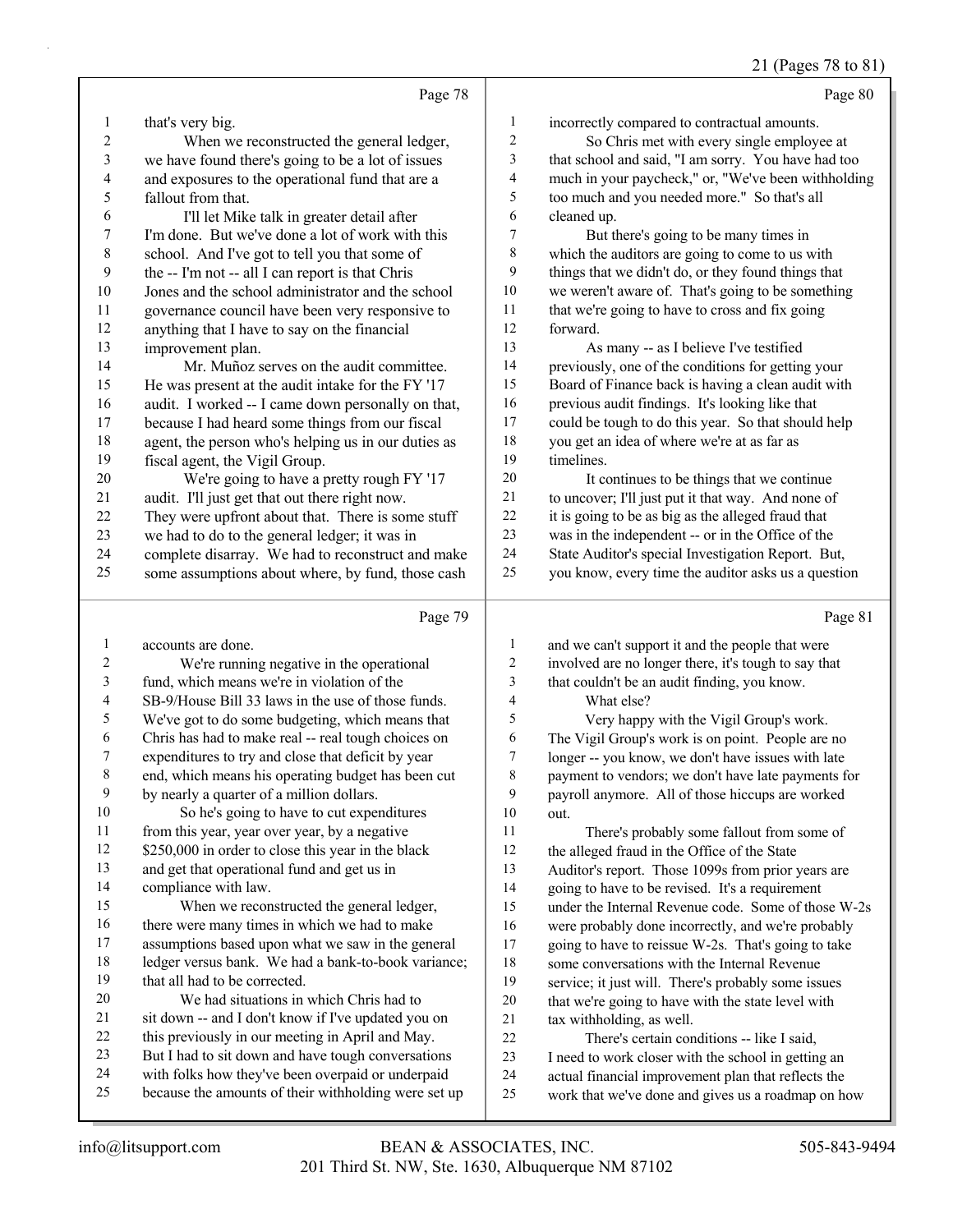# 22 (Pages 82 to 85)

|    | Page 82                                              |    | Page 84                                              |
|----|------------------------------------------------------|----|------------------------------------------------------|
| 1  | we're going to improve the internal controls going   | 1  | at least when we get the FY '17 audit out, and we    |
| 2  | forward. I have to own that, because I didn't give   | 2  | get that, I hope to have something very formal that  |
| 3  | them clear guidance on how to fill that out.         | 3  | we can just plug in the additional audit finding, so |
| 4  | They filled it out in a vacuum without my            | 4  | that the Corrective Plan over to the Accounting      |
| 5  | guidance; so it's kind of tough for me to come along | 5  | Auditing group and the Office of the State Auditor   |
| 6  | later and ding them and say, "You didn't fill this   | 6  | is plugged right into our financial improvement      |
| 7  | out, and this doesn't meet my expectations," because | 7  | plan.                                                |
| 8  | we didn't have a one-on-one meeting. But we're       | 8  | But right now, it's just a back-and-forth            |
| 9  | going to circle up after this meeting and get that   | 9  | between entities, where I need to have more guidance |
| 10 | completed.                                           | 10 | to them on my expectations. We need them to get a    |
| 11 | That's about all the news that is the                | 11 | little bit better -- another attempt to, like, say,  |
| 12 | news. There's -- I mean, work will continue. As      | 12 | "Okay, let me take a look at what we did," and       |
| 13 | long as I can impress upon you that key point, is    | 13 | revise it.                                           |
| 14 | that this is going to be a long haul, you know. We   | 14 | It's still a working draft right now, and            |
| 15 | just recently had the school -- I don't know if      | 15 | I would feel really uncomfortable putting the school |
| 16 | you've reported this, Chris -- the school had a      | 16 | on some of those comments right now, okay?           |
| 17 | break-in about the personnel documents.              | 17 | THE CHAIR: Okay. Thank you.                          |
| 18 | THE CHAIR: Yes.                                      | 18 | Commissioners, any comments for Director Craig?      |
| 19 | MR. CRAIG: Okay. One of the Corrective               | 19 | Commissioner Johnston first, and then                |
| 20 | Actions is we have secure documents. Now we have to  | 20 | Commissioner Caballero.                              |
| 21 | go back and figure out -- this is an example of why  | 21 | COMMISSIONER JOHNSTON: Thank you,                    |
| 22 | work continues. On the Conditions list, we have      | 22 | Madam Chair.                                         |
| 23 | that we have to have secure documents for personnel  | 23 | Mine is more of a comment, Director Craig.           |
| 24 | records and vendor files that are complete.          | 24 | Thank you very much for the positive, forward-moving |
| 25 | They said, "Look, we've instituted these             | 25 | explanation. These -- this improvement plan is       |
|    |                                                      |    |                                                      |

# Page 83

| 1  | processes." Clearly something happened. Either       | 1  | going to evolve over the time of discovery and the   |
|----|------------------------------------------------------|----|------------------------------------------------------|
| 2  | somebody got a key, or they were the fault of crime. | 2  | year. I recognize that. This is not something we     |
| 3  | Either way, that needs to be investigated            | 3  | can come up with right away, because you're still    |
| 4  | to determine what we can do differently and continue | 4  | unfolding it. And the audit will -- will take --     |
| 5  | our work in progress and use that financial          | 5  | what I really appreciate is that if -- I think I     |
| 6  | improvement plan to say, "Here's the additional      | 6  | understood, and confirm this for me, Director        |
| 7  | steps we've taken to ensure the records are secure   | 7  | Craig -- you said that the fieldwork has improved    |
| 8  | and communications and monitoring control activities | 8  | and that you are getting the reports from the school |
| 9  | by management is enough to ensure the personnel      | 9  | in a timely manner and as they should be.            |
| 10 | records will not be broken into again."              | 10 | MR. CRAIG: Madam Chair Gipson and                    |
| 11 | Those are the kind of things we have to              | 11 | Commissioner Johnston, I would agree. Yeah, a lot    |
| 12 | work on, and they're very detailed, and my hope is   | 12 | of that is multifactorial. I mean, I've worked with  |
| 13 | soon we will be able to get you guys an updated      | 13 | the Vigil Group before. They know my expectations.   |
| 14 | document that shows you that.                        | 14 | But a lot of it is responsiveness by administration  |
| 15 | I stand for questions.                               | 15 | to work with the Vigil Group to give me the          |
| 16 | THE CHAIR: Not to put you on the spot,               | 16 | information I need.                                  |
| 17 | but do you you have a kind of estimate as to when    | 17 | COMMISSIONER JOHNSTON: So that's part of             |
| 18 | that improvement plan could be complete -- could be  | 18 | unraveling is that responsibility.                   |
| 19 | created or finalized by?                             | 19 | You are -- you are definitely in a                   |
| 20 | MR. CRAIG: Sure. It's really rough right             | 20 | financial crisis position that takes a great deal of |
| 21 | now, Commissioner Gipson. And I would really         | 21 | your time. I respect the work you're doing.          |
| 22 | hesitate to put something in front of you that's     | 22 | And I go back to what Commissioner                   |
| 23 | that rough.                                          | 23 | Armbruster said earlier. I appreciate the            |
| 24 | THE CHAIR: Okay.                                     | 24 | conversation today, because it is still -- I don't   |
| 25 | MR. CRAIG: I'll give you this. It'll be              | 25 | think I understand the nuances correctly enough to   |
|    |                                                      |    |                                                      |

Page 85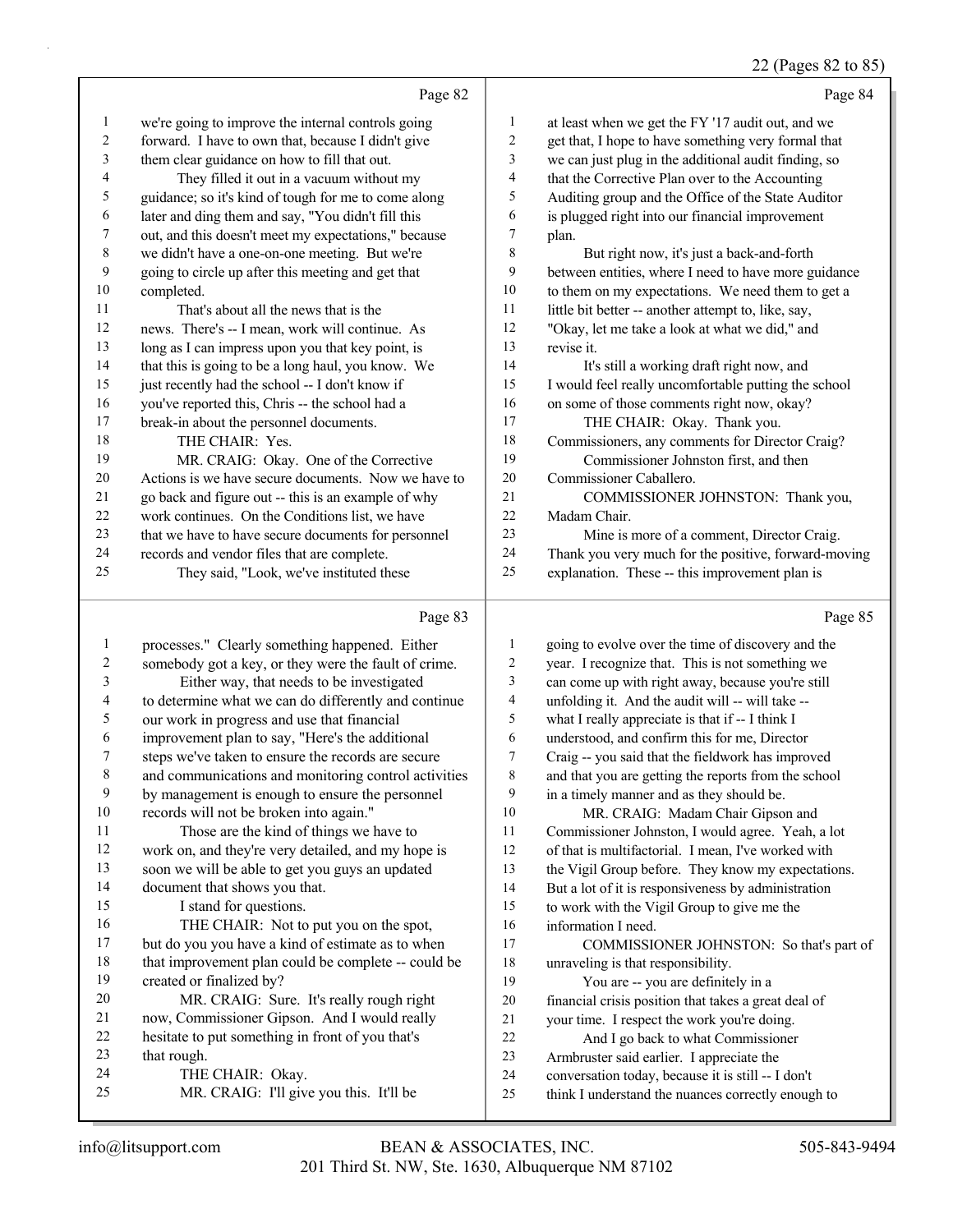# 23 (Pages 86 to 89)

|              | Page 86                                                                        |                            | Page 88                                                                                                  |
|--------------|--------------------------------------------------------------------------------|----------------------------|----------------------------------------------------------------------------------------------------------|
| $\mathbf{1}$ | say that I am satisfied. But it's going to take us                             | 1                          | You're taking care of it for me now."                                                                    |
| 2            | this year to determine whether satisfaction has been                           | $\overline{\mathbf{c}}$    | And I have to come back and say, "Yeah,                                                                  |
| 3            | reached or not.                                                                | 3                          | but ideally, I'm not, at some point in time."                                                            |
| 4            | It's a critical year for you. And I'm                                          | 4                          | So how do we prove everything that what we                                                               |
| 5            | saying that; that's a rhetorical statement on my                               | 5                          | had happen with the alleged fraud will never happen                                                      |
| 6            | part. But if the fieldwork is strong, we'll hear                               | 6                          | again and that we have instituted a strong internal                                                      |
| 7            | from someone from Mr. Vigil's group, am I right? Is                            | 7                          | control framework, supplemented by a strong                                                              |
| 8            | that correct?                                                                  | $\,$ $\,$                  | governing council oversight, at which we can go                                                          |
| 9            | MR. CRAIG: Yeah, if Mike has anything --                                       | 9                          | forth, and I no longer have to be involved in this                                                       |
| 10           | COMMISSIONER JOHNSTON: The improvement                                         | $10\,$                     | school.                                                                                                  |
| 11           | plan is being created. Then why is a draft document                            | 11                         | Now, I want to add one other thing,                                                                      |
| 12           | submitted to you? I read your e-mail just -- on the                            | 12                         | Commissioner Gipson, is yes, we work very closely                                                        |
| 13           | 11th, that it was -- it needed some work and that                              | 13                         | with the schools on a Board of Finance suspension.                                                       |
| 14           | you were --                                                                    | 14                         | And I have to act like that school is going to be in                                                     |
| 15           | MR. CRAIG: Okay. So you guys saw it.                                           | 15                         | perpetuity for ever and ever. But that does not                                                          |
| 16           | COMMISSIONER JOHNSTON: -- getting it back                                      | 16                         | mean that sometimes I don't feel like sometimes I                                                        |
| 17           | to them. Yes, I saw that.                                                      | 17                         | have personal views whether or not that should do                                                        |
| 18           | THE CHAIR: Yeah. We did see that.                                              | $18\,$                     | it.                                                                                                      |
| 19           | COMMISSIONER JOHNSTON: And I appreciate                                        | 19                         | My objectivity and my position requires me                                                               |
| 20           | what the staff is -- is confronting this year with a                           | $20\,$                     | to treat all charter schools as if they are going to                                                     |
| 21           | \$250,000 deficit. And I know the work that you're                             | 21                         | be acting forever when I suspend a Board of Finance.                                                     |
| 22           | putting into creating it. So -- and I'm so glad                                | 22                         | So I don't want you guys to think I don't have views                                                     |
| 23           | that the field work is coming to you, because that's                           | 23                         | on that stuff. I probably do. And we have to talk                                                        |
| 24           | one of the things that you -- that helps you.                                  | 24                         | about it internally.                                                                                     |
| 25           | Thank you.                                                                     | 25                         | But I can't bring that -- can't wear that                                                                |
|              |                                                                                |                            |                                                                                                          |
|              |                                                                                |                            |                                                                                                          |
|              | Page 87                                                                        |                            | Page 89                                                                                                  |
| 1            | MR. CRAIG: Can I -- Madam Chair?                                               | 1                          | into the office, okay?                                                                                   |
| 2            | THE CHAIR: Sure.                                                               | $\overline{\mathbf{c}}$    | THE CHAIR: Right. Okay. Thank you.                                                                       |
| 3            | MR. CRAIG: One point I want to make is                                         | 3                          | Commissioner Caballero?                                                                                  |
| 4            | that a really good example of that is one of the                               | 4                          | COMMISSIONER CABALLERO: Yes, just a                                                                      |
| 5            | things that Chris and I and Michael faced was                                  | 5                          | question. Did you have a glimpse, when you first                                                         |
| 6            | actually turning off the water to the school within                            | 6                          | started having to look into La Promesa, that it was                                                      |
| 7            | the first week. And we had to do an emergency PO to                            | 7                          | this bad?                                                                                                |
| 8            | make sure those kids could have a toilet and water                             | 8                          | MR. CRAIG: Yeah, sure. Commissioner                                                                      |
| 9<br>10      | fountain to drink.                                                             | $\boldsymbol{9}$<br>$10\,$ | Gipson and Commissioner Caballero, as soon as we                                                         |
| 11           | And so now we've set up POs in advance,                                        | 11                         | found out that all of the amounts that were withheld                                                     |
| 12           | and I believe we're probably doing same-day checks.                            | $12\,$                     | from the contracts, and employees were being paid                                                        |
| 13           | We've taken it from a place where we're in a crisis                            | 13                         | improperly, as well as the late payments on the                                                          |
| 14           | mode to here. And we're just now starting to bottom                            | 14                         | K-3 Plus payments, and we weren't getting payroll                                                        |
| 15           | out -- I kind of look at it we had to go as bad as                             | 15                         | out because none of the information was completed                                                        |
| 16           | you can get before you can start climbing out, and                             | 16                         | correctly, I had a pretty clear idea I was dealing<br>with a huge mess, and things were going to get way |
| 17           | we're just starting to climb out.<br>That document that you guys have in front | 17                         | worse, okay?                                                                                             |
| 18           | of you, that is something that's going to be kind of                           | 18                         | THE CHAIR: Thank you. I appreciate your                                                                  |
| 19           | a back-and-forth between me and the school. That's                             | 19                         | time.                                                                                                    |
| 20           | not uncommon. Those kind of back-and-forths that                               | $20\,$                     | I want to turn it over to Mike, the fiscal                                                               |
| 21           | you're seeing happen in all of my Board of Finance                             | 21                         | agent, if he has anything to add.                                                                        |
| 22           | suspensions, including school districts. That is to                            | 22                         | MR. MIKE VIGIL: Madam Chair, members of                                                                  |
| 23           | be expected.                                                                   | 23                         | the Commission, my name is Mike Vigil. That's                                                            |
| 24           | Often, schools are, you know, "Hey, look.                                      | 24                         | V-I-G-I-L. I work with the Vigil Group, and I'm                                                          |
| 25           | I don't -- this is the bad stuff that happened.                                | 25                         | directly assigned to work with La Promesa and have                                                       |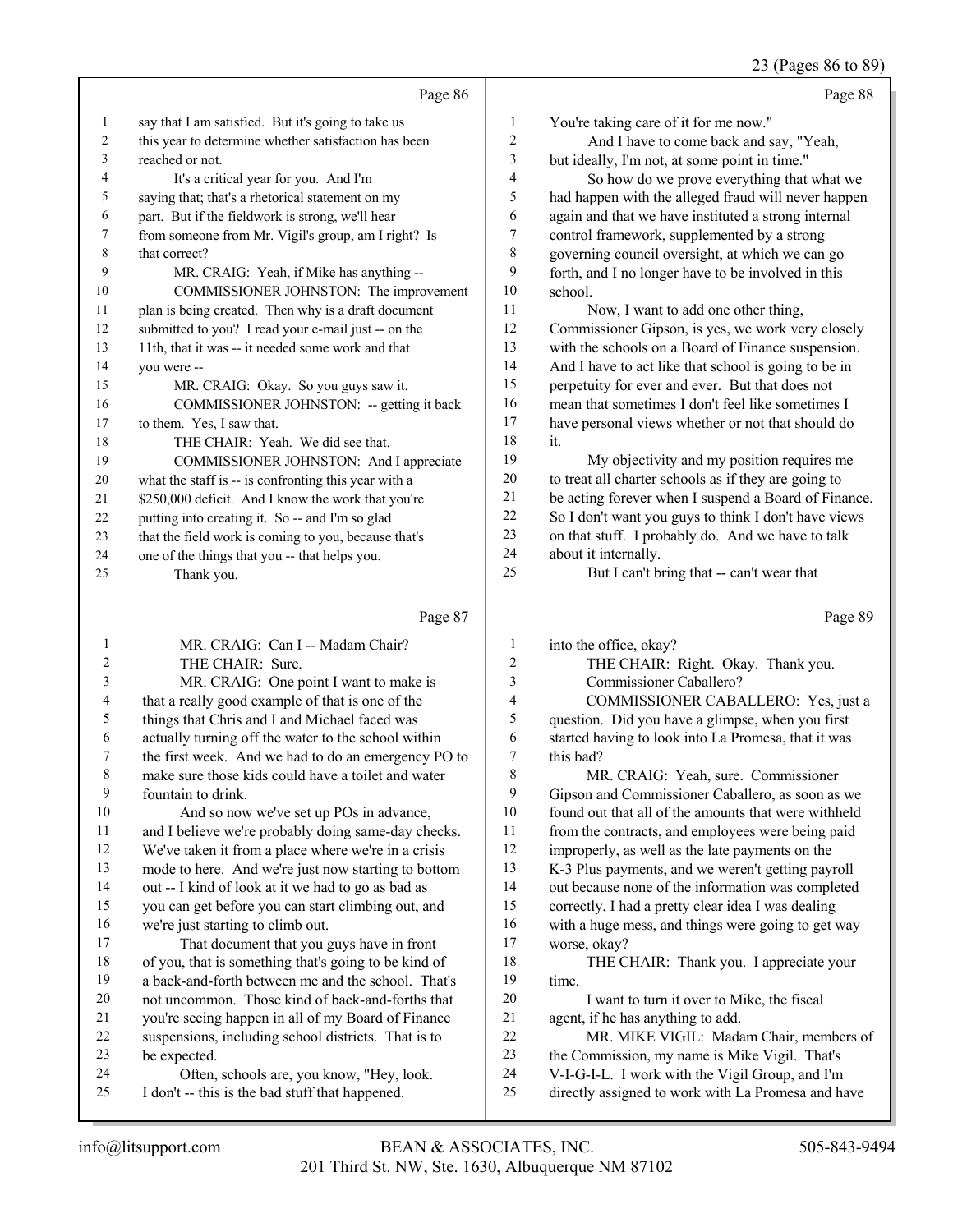# 24 (Pages 90 to 93)

| been doing so since we contracted with them in<br>$\mathbf{1}$<br>Another thing I want to mention, as far as<br>1<br>$\sqrt{2}$<br>$\overline{c}$<br>the near quarter-million dollars that was put aside<br>August of 2016.<br>$\overline{\mathbf{3}}$<br>3<br>out of the school's operating budget, that does<br>I believe the takeover was in July 2016;<br>$\overline{\mathbf{4}}$<br>4<br>so it was a short period that we weren't working<br>represent about 8 percent of that operational<br>5<br>5<br>with the school. But pretty much since that<br>budget. And so it is significant. It does mean<br>takeover, we have.<br>that Mr. Jones is operating on a bare-bones budget.<br>6<br>6<br>$\tau$<br>What he's doing is, he's on target, and he's looking<br>7<br>I just want to thank, first of all,<br>$\,$ $\,$<br>$\,$ 8 $\,$<br>Mr. Craig for acknowledging that the financial<br>to actually save a little more than what was set<br>9<br>improvement plan is a work in progress and that he's<br>9<br>aside at the current time.<br>$10\,$<br>going to collaborate with us and set expectations.<br>10<br>We do have over a half a school year to<br>As of right now, what we were given was an<br>11<br>11<br>go, and things happen. We're going to have needs<br>$12\,$<br>outline, a sort of template of what we need to fill<br>for the school. So we'll try to stay on target.<br>12<br>13<br>out. We submitted that, and we're awaiting on some<br>We're not saying we're out of the muck yet. But I<br>13<br>14<br>14<br>sort of review and some sort of updating. That's<br>do want to say that we are currently on target, that<br>15<br>what we're working on currently, my understanding<br>is, with the operational budget.<br>15<br>16<br>The next issue that I do want to mention<br>16<br>is.<br>17<br>17<br>Mr. Craig did mention that the FY '17<br>is that there are a number of funds that were<br>18<br>18<br>audit, he's expecting it to be rough. I was part of<br>special funds below the line that were also<br>19<br>that entrance conference, as well. And sitting down<br>19<br>mismanaged and horribly a mess. No reimbursements<br>20<br>with the auditors, from what I understand from both<br>20<br>were requested. And those add up to a good chunk of<br>21<br>21<br>entrance conferences that I went to, from FY '16 to<br>money, too.<br>22<br>22<br>'17, it is night and day. Things are -- you know,<br>With the audit, we'll know what that exact<br>23<br>23<br>the turnover is now 100 percent being improved. And<br>number is; but that does represent an additional<br>24<br>24<br>we are going to have findings that are potentially<br>amount that we need to make up.<br>material.<br>25<br>And when I had first started in looking at<br>25<br>Page 91<br>Page 93<br>$\mathbf{1}$<br>1<br>But it's nothing like we were going to<br>it without a reconciled ledger, I was thinking it<br>$\sqrt{2}$<br>$\overline{c}$<br>have it last year, as if there was a disclaimed<br>was going to be a two-year cleanup in which the<br>$\mathfrak{Z}$<br>3<br>audit, to where they couldn't determine anything<br>school operates on bare bones before it actually<br>$\overline{\mathcal{L}}$<br>$\overline{4}$<br>about that. They couldn't tell you if it was a good<br>gets to zero and starts establishing a fund balance<br>5<br>5<br>audit; they couldn't tell you if it was a bad audit.<br>to operate on.<br>6<br>The fact was they couldn't tell you anything on<br>6<br>I think that's probably still true. The<br>$\boldsymbol{7}$<br>only thing that could be a saving grace, which was<br>7<br>that.<br>Now, we are in the middle of this audit;<br>$\,$ 8 $\,$<br>$\,$ 8 $\,$<br>also something very bad, as portrayed in the news,<br>$\boldsymbol{9}$<br>9<br>so we don't know what they're going to have as an<br>was the alleged fraud. That does come with the<br>10<br>opinion. I couldn't tell you one way or another,<br>10<br>potential for insurance recovery, based on a claim.<br>11<br>and the auditors couldn't tell us one way or another<br>11<br>The school does have insurance through the<br>12<br>in that entrance conference. It was the second day<br>12<br>New Mexico Public Schools Insurance Authority. We<br>13<br>that they were doing their own field work. And we<br>13<br>have started that process as far as the claims.<br>14<br>have since sent them some more documents; but<br>14<br>From my understanding, it's a very long process,<br>15<br>they're in the middle of compiling their financial<br>15<br>because this is not as simple as someone breaks the<br>16<br>statements and doing whatever auditors do.<br>16<br>windows in the school and they kick you back some<br>17<br>So hopefully, there's an update very soon<br>17<br>money.<br>18<br>as far as the audit goes itself; but I do believe<br>18<br>They're going through their own<br>19<br>that we will see significant improvement.<br>19<br>investigation. They have the risk review from the<br>We do have about two months in which there<br>20<br>$20\,$<br>State Auditors' Office. What they're determining<br>21<br>was a separate assigned Business Manager of Fiscal<br>21<br>right now is to see if they need to get an outside<br>22<br>Year '17 that resigned as of September 9th, that<br>22<br>CPA to actually review that one more time. I'm not<br>23<br>had, you know, their hands in a lot of that work.<br>23<br>sure what's going to come of that, if anything. But<br>24<br>So it was an impossibility to have it 100 percent<br>24<br>that is still in our sights as far as a possibility.<br>25<br>clean, at any pace.<br>25<br>Beyond that, I think the day-to-day is | Page 90 | Page 92 |
|----------------------------------------------------------------------------------------------------------------------------------------------------------------------------------------------------------------------------------------------------------------------------------------------------------------------------------------------------------------------------------------------------------------------------------------------------------------------------------------------------------------------------------------------------------------------------------------------------------------------------------------------------------------------------------------------------------------------------------------------------------------------------------------------------------------------------------------------------------------------------------------------------------------------------------------------------------------------------------------------------------------------------------------------------------------------------------------------------------------------------------------------------------------------------------------------------------------------------------------------------------------------------------------------------------------------------------------------------------------------------------------------------------------------------------------------------------------------------------------------------------------------------------------------------------------------------------------------------------------------------------------------------------------------------------------------------------------------------------------------------------------------------------------------------------------------------------------------------------------------------------------------------------------------------------------------------------------------------------------------------------------------------------------------------------------------------------------------------------------------------------------------------------------------------------------------------------------------------------------------------------------------------------------------------------------------------------------------------------------------------------------------------------------------------------------------------------------------------------------------------------------------------------------------------------------------------------------------------------------------------------------------------------------------------------------------------------------------------------------------------------------------------------------------------------------------------------------------------------------------------------------------------------------------------------------------------------------------------------------------------------------------------------------------------------------------------------------------------------------------------------------------------------------------------------------------------------------------------------------------------------------------------------------------------------------------------------------------------------------------------------------------------------------------------------------------------------------------------------------------------------------------------------------------------------------------------------------------------------------------------------------------------------------------------------------------------------------------------------------------------------------------------------------------------------------------------------------------------------------------------------------------------------------------------------------------------------------------------------------------------------------------------------------------------------------------------------------------------------------------------------------------------------------------------------------------------------------------------------------------------------------------------------------------------------------------------------------------------------------------------------------------------------------------------------------------------------------------------------------------------------------------------------------------------------------------------------------------------------------------------------------------------------------------------------------------------------------------------------------------------------------------------------------------------------------------------------------------------------------------------------------------------------------------------------------------------------------------------------------------------------------------------------------------------------------------------------------------------------------------------------------------------------------------------------------------------------------------------------------------------------------------------------------------------------------------------------------------------------------------------------------------------------------------------------------------------------------------------------------------------------------------------------------------------------------------------------------------------------------------------------------------------------------------------------------------------------------------------------------------------------------------------|---------|---------|
|                                                                                                                                                                                                                                                                                                                                                                                                                                                                                                                                                                                                                                                                                                                                                                                                                                                                                                                                                                                                                                                                                                                                                                                                                                                                                                                                                                                                                                                                                                                                                                                                                                                                                                                                                                                                                                                                                                                                                                                                                                                                                                                                                                                                                                                                                                                                                                                                                                                                                                                                                                                                                                                                                                                                                                                                                                                                                                                                                                                                                                                                                                                                                                                                                                                                                                                                                                                                                                                                                                                                                                                                                                                                                                                                                                                                                                                                                                                                                                                                                                                                                                                                                                                                                                                                                                                                                                                                                                                                                                                                                                                                                                                                                                                                                                                                                                                                                                                                                                                                                                                                                                                                                                                                                                                                                                                                                                                                                                                                                                                                                                                                                                                                                                                                                                            |         |         |
|                                                                                                                                                                                                                                                                                                                                                                                                                                                                                                                                                                                                                                                                                                                                                                                                                                                                                                                                                                                                                                                                                                                                                                                                                                                                                                                                                                                                                                                                                                                                                                                                                                                                                                                                                                                                                                                                                                                                                                                                                                                                                                                                                                                                                                                                                                                                                                                                                                                                                                                                                                                                                                                                                                                                                                                                                                                                                                                                                                                                                                                                                                                                                                                                                                                                                                                                                                                                                                                                                                                                                                                                                                                                                                                                                                                                                                                                                                                                                                                                                                                                                                                                                                                                                                                                                                                                                                                                                                                                                                                                                                                                                                                                                                                                                                                                                                                                                                                                                                                                                                                                                                                                                                                                                                                                                                                                                                                                                                                                                                                                                                                                                                                                                                                                                                            |         |         |
|                                                                                                                                                                                                                                                                                                                                                                                                                                                                                                                                                                                                                                                                                                                                                                                                                                                                                                                                                                                                                                                                                                                                                                                                                                                                                                                                                                                                                                                                                                                                                                                                                                                                                                                                                                                                                                                                                                                                                                                                                                                                                                                                                                                                                                                                                                                                                                                                                                                                                                                                                                                                                                                                                                                                                                                                                                                                                                                                                                                                                                                                                                                                                                                                                                                                                                                                                                                                                                                                                                                                                                                                                                                                                                                                                                                                                                                                                                                                                                                                                                                                                                                                                                                                                                                                                                                                                                                                                                                                                                                                                                                                                                                                                                                                                                                                                                                                                                                                                                                                                                                                                                                                                                                                                                                                                                                                                                                                                                                                                                                                                                                                                                                                                                                                                                            |         |         |
|                                                                                                                                                                                                                                                                                                                                                                                                                                                                                                                                                                                                                                                                                                                                                                                                                                                                                                                                                                                                                                                                                                                                                                                                                                                                                                                                                                                                                                                                                                                                                                                                                                                                                                                                                                                                                                                                                                                                                                                                                                                                                                                                                                                                                                                                                                                                                                                                                                                                                                                                                                                                                                                                                                                                                                                                                                                                                                                                                                                                                                                                                                                                                                                                                                                                                                                                                                                                                                                                                                                                                                                                                                                                                                                                                                                                                                                                                                                                                                                                                                                                                                                                                                                                                                                                                                                                                                                                                                                                                                                                                                                                                                                                                                                                                                                                                                                                                                                                                                                                                                                                                                                                                                                                                                                                                                                                                                                                                                                                                                                                                                                                                                                                                                                                                                            |         |         |
|                                                                                                                                                                                                                                                                                                                                                                                                                                                                                                                                                                                                                                                                                                                                                                                                                                                                                                                                                                                                                                                                                                                                                                                                                                                                                                                                                                                                                                                                                                                                                                                                                                                                                                                                                                                                                                                                                                                                                                                                                                                                                                                                                                                                                                                                                                                                                                                                                                                                                                                                                                                                                                                                                                                                                                                                                                                                                                                                                                                                                                                                                                                                                                                                                                                                                                                                                                                                                                                                                                                                                                                                                                                                                                                                                                                                                                                                                                                                                                                                                                                                                                                                                                                                                                                                                                                                                                                                                                                                                                                                                                                                                                                                                                                                                                                                                                                                                                                                                                                                                                                                                                                                                                                                                                                                                                                                                                                                                                                                                                                                                                                                                                                                                                                                                                            |         |         |
|                                                                                                                                                                                                                                                                                                                                                                                                                                                                                                                                                                                                                                                                                                                                                                                                                                                                                                                                                                                                                                                                                                                                                                                                                                                                                                                                                                                                                                                                                                                                                                                                                                                                                                                                                                                                                                                                                                                                                                                                                                                                                                                                                                                                                                                                                                                                                                                                                                                                                                                                                                                                                                                                                                                                                                                                                                                                                                                                                                                                                                                                                                                                                                                                                                                                                                                                                                                                                                                                                                                                                                                                                                                                                                                                                                                                                                                                                                                                                                                                                                                                                                                                                                                                                                                                                                                                                                                                                                                                                                                                                                                                                                                                                                                                                                                                                                                                                                                                                                                                                                                                                                                                                                                                                                                                                                                                                                                                                                                                                                                                                                                                                                                                                                                                                                            |         |         |
|                                                                                                                                                                                                                                                                                                                                                                                                                                                                                                                                                                                                                                                                                                                                                                                                                                                                                                                                                                                                                                                                                                                                                                                                                                                                                                                                                                                                                                                                                                                                                                                                                                                                                                                                                                                                                                                                                                                                                                                                                                                                                                                                                                                                                                                                                                                                                                                                                                                                                                                                                                                                                                                                                                                                                                                                                                                                                                                                                                                                                                                                                                                                                                                                                                                                                                                                                                                                                                                                                                                                                                                                                                                                                                                                                                                                                                                                                                                                                                                                                                                                                                                                                                                                                                                                                                                                                                                                                                                                                                                                                                                                                                                                                                                                                                                                                                                                                                                                                                                                                                                                                                                                                                                                                                                                                                                                                                                                                                                                                                                                                                                                                                                                                                                                                                            |         |         |
|                                                                                                                                                                                                                                                                                                                                                                                                                                                                                                                                                                                                                                                                                                                                                                                                                                                                                                                                                                                                                                                                                                                                                                                                                                                                                                                                                                                                                                                                                                                                                                                                                                                                                                                                                                                                                                                                                                                                                                                                                                                                                                                                                                                                                                                                                                                                                                                                                                                                                                                                                                                                                                                                                                                                                                                                                                                                                                                                                                                                                                                                                                                                                                                                                                                                                                                                                                                                                                                                                                                                                                                                                                                                                                                                                                                                                                                                                                                                                                                                                                                                                                                                                                                                                                                                                                                                                                                                                                                                                                                                                                                                                                                                                                                                                                                                                                                                                                                                                                                                                                                                                                                                                                                                                                                                                                                                                                                                                                                                                                                                                                                                                                                                                                                                                                            |         |         |
|                                                                                                                                                                                                                                                                                                                                                                                                                                                                                                                                                                                                                                                                                                                                                                                                                                                                                                                                                                                                                                                                                                                                                                                                                                                                                                                                                                                                                                                                                                                                                                                                                                                                                                                                                                                                                                                                                                                                                                                                                                                                                                                                                                                                                                                                                                                                                                                                                                                                                                                                                                                                                                                                                                                                                                                                                                                                                                                                                                                                                                                                                                                                                                                                                                                                                                                                                                                                                                                                                                                                                                                                                                                                                                                                                                                                                                                                                                                                                                                                                                                                                                                                                                                                                                                                                                                                                                                                                                                                                                                                                                                                                                                                                                                                                                                                                                                                                                                                                                                                                                                                                                                                                                                                                                                                                                                                                                                                                                                                                                                                                                                                                                                                                                                                                                            |         |         |
|                                                                                                                                                                                                                                                                                                                                                                                                                                                                                                                                                                                                                                                                                                                                                                                                                                                                                                                                                                                                                                                                                                                                                                                                                                                                                                                                                                                                                                                                                                                                                                                                                                                                                                                                                                                                                                                                                                                                                                                                                                                                                                                                                                                                                                                                                                                                                                                                                                                                                                                                                                                                                                                                                                                                                                                                                                                                                                                                                                                                                                                                                                                                                                                                                                                                                                                                                                                                                                                                                                                                                                                                                                                                                                                                                                                                                                                                                                                                                                                                                                                                                                                                                                                                                                                                                                                                                                                                                                                                                                                                                                                                                                                                                                                                                                                                                                                                                                                                                                                                                                                                                                                                                                                                                                                                                                                                                                                                                                                                                                                                                                                                                                                                                                                                                                            |         |         |
|                                                                                                                                                                                                                                                                                                                                                                                                                                                                                                                                                                                                                                                                                                                                                                                                                                                                                                                                                                                                                                                                                                                                                                                                                                                                                                                                                                                                                                                                                                                                                                                                                                                                                                                                                                                                                                                                                                                                                                                                                                                                                                                                                                                                                                                                                                                                                                                                                                                                                                                                                                                                                                                                                                                                                                                                                                                                                                                                                                                                                                                                                                                                                                                                                                                                                                                                                                                                                                                                                                                                                                                                                                                                                                                                                                                                                                                                                                                                                                                                                                                                                                                                                                                                                                                                                                                                                                                                                                                                                                                                                                                                                                                                                                                                                                                                                                                                                                                                                                                                                                                                                                                                                                                                                                                                                                                                                                                                                                                                                                                                                                                                                                                                                                                                                                            |         |         |
|                                                                                                                                                                                                                                                                                                                                                                                                                                                                                                                                                                                                                                                                                                                                                                                                                                                                                                                                                                                                                                                                                                                                                                                                                                                                                                                                                                                                                                                                                                                                                                                                                                                                                                                                                                                                                                                                                                                                                                                                                                                                                                                                                                                                                                                                                                                                                                                                                                                                                                                                                                                                                                                                                                                                                                                                                                                                                                                                                                                                                                                                                                                                                                                                                                                                                                                                                                                                                                                                                                                                                                                                                                                                                                                                                                                                                                                                                                                                                                                                                                                                                                                                                                                                                                                                                                                                                                                                                                                                                                                                                                                                                                                                                                                                                                                                                                                                                                                                                                                                                                                                                                                                                                                                                                                                                                                                                                                                                                                                                                                                                                                                                                                                                                                                                                            |         |         |
|                                                                                                                                                                                                                                                                                                                                                                                                                                                                                                                                                                                                                                                                                                                                                                                                                                                                                                                                                                                                                                                                                                                                                                                                                                                                                                                                                                                                                                                                                                                                                                                                                                                                                                                                                                                                                                                                                                                                                                                                                                                                                                                                                                                                                                                                                                                                                                                                                                                                                                                                                                                                                                                                                                                                                                                                                                                                                                                                                                                                                                                                                                                                                                                                                                                                                                                                                                                                                                                                                                                                                                                                                                                                                                                                                                                                                                                                                                                                                                                                                                                                                                                                                                                                                                                                                                                                                                                                                                                                                                                                                                                                                                                                                                                                                                                                                                                                                                                                                                                                                                                                                                                                                                                                                                                                                                                                                                                                                                                                                                                                                                                                                                                                                                                                                                            |         |         |
|                                                                                                                                                                                                                                                                                                                                                                                                                                                                                                                                                                                                                                                                                                                                                                                                                                                                                                                                                                                                                                                                                                                                                                                                                                                                                                                                                                                                                                                                                                                                                                                                                                                                                                                                                                                                                                                                                                                                                                                                                                                                                                                                                                                                                                                                                                                                                                                                                                                                                                                                                                                                                                                                                                                                                                                                                                                                                                                                                                                                                                                                                                                                                                                                                                                                                                                                                                                                                                                                                                                                                                                                                                                                                                                                                                                                                                                                                                                                                                                                                                                                                                                                                                                                                                                                                                                                                                                                                                                                                                                                                                                                                                                                                                                                                                                                                                                                                                                                                                                                                                                                                                                                                                                                                                                                                                                                                                                                                                                                                                                                                                                                                                                                                                                                                                            |         |         |
|                                                                                                                                                                                                                                                                                                                                                                                                                                                                                                                                                                                                                                                                                                                                                                                                                                                                                                                                                                                                                                                                                                                                                                                                                                                                                                                                                                                                                                                                                                                                                                                                                                                                                                                                                                                                                                                                                                                                                                                                                                                                                                                                                                                                                                                                                                                                                                                                                                                                                                                                                                                                                                                                                                                                                                                                                                                                                                                                                                                                                                                                                                                                                                                                                                                                                                                                                                                                                                                                                                                                                                                                                                                                                                                                                                                                                                                                                                                                                                                                                                                                                                                                                                                                                                                                                                                                                                                                                                                                                                                                                                                                                                                                                                                                                                                                                                                                                                                                                                                                                                                                                                                                                                                                                                                                                                                                                                                                                                                                                                                                                                                                                                                                                                                                                                            |         |         |
|                                                                                                                                                                                                                                                                                                                                                                                                                                                                                                                                                                                                                                                                                                                                                                                                                                                                                                                                                                                                                                                                                                                                                                                                                                                                                                                                                                                                                                                                                                                                                                                                                                                                                                                                                                                                                                                                                                                                                                                                                                                                                                                                                                                                                                                                                                                                                                                                                                                                                                                                                                                                                                                                                                                                                                                                                                                                                                                                                                                                                                                                                                                                                                                                                                                                                                                                                                                                                                                                                                                                                                                                                                                                                                                                                                                                                                                                                                                                                                                                                                                                                                                                                                                                                                                                                                                                                                                                                                                                                                                                                                                                                                                                                                                                                                                                                                                                                                                                                                                                                                                                                                                                                                                                                                                                                                                                                                                                                                                                                                                                                                                                                                                                                                                                                                            |         |         |
|                                                                                                                                                                                                                                                                                                                                                                                                                                                                                                                                                                                                                                                                                                                                                                                                                                                                                                                                                                                                                                                                                                                                                                                                                                                                                                                                                                                                                                                                                                                                                                                                                                                                                                                                                                                                                                                                                                                                                                                                                                                                                                                                                                                                                                                                                                                                                                                                                                                                                                                                                                                                                                                                                                                                                                                                                                                                                                                                                                                                                                                                                                                                                                                                                                                                                                                                                                                                                                                                                                                                                                                                                                                                                                                                                                                                                                                                                                                                                                                                                                                                                                                                                                                                                                                                                                                                                                                                                                                                                                                                                                                                                                                                                                                                                                                                                                                                                                                                                                                                                                                                                                                                                                                                                                                                                                                                                                                                                                                                                                                                                                                                                                                                                                                                                                            |         |         |
|                                                                                                                                                                                                                                                                                                                                                                                                                                                                                                                                                                                                                                                                                                                                                                                                                                                                                                                                                                                                                                                                                                                                                                                                                                                                                                                                                                                                                                                                                                                                                                                                                                                                                                                                                                                                                                                                                                                                                                                                                                                                                                                                                                                                                                                                                                                                                                                                                                                                                                                                                                                                                                                                                                                                                                                                                                                                                                                                                                                                                                                                                                                                                                                                                                                                                                                                                                                                                                                                                                                                                                                                                                                                                                                                                                                                                                                                                                                                                                                                                                                                                                                                                                                                                                                                                                                                                                                                                                                                                                                                                                                                                                                                                                                                                                                                                                                                                                                                                                                                                                                                                                                                                                                                                                                                                                                                                                                                                                                                                                                                                                                                                                                                                                                                                                            |         |         |
|                                                                                                                                                                                                                                                                                                                                                                                                                                                                                                                                                                                                                                                                                                                                                                                                                                                                                                                                                                                                                                                                                                                                                                                                                                                                                                                                                                                                                                                                                                                                                                                                                                                                                                                                                                                                                                                                                                                                                                                                                                                                                                                                                                                                                                                                                                                                                                                                                                                                                                                                                                                                                                                                                                                                                                                                                                                                                                                                                                                                                                                                                                                                                                                                                                                                                                                                                                                                                                                                                                                                                                                                                                                                                                                                                                                                                                                                                                                                                                                                                                                                                                                                                                                                                                                                                                                                                                                                                                                                                                                                                                                                                                                                                                                                                                                                                                                                                                                                                                                                                                                                                                                                                                                                                                                                                                                                                                                                                                                                                                                                                                                                                                                                                                                                                                            |         |         |
|                                                                                                                                                                                                                                                                                                                                                                                                                                                                                                                                                                                                                                                                                                                                                                                                                                                                                                                                                                                                                                                                                                                                                                                                                                                                                                                                                                                                                                                                                                                                                                                                                                                                                                                                                                                                                                                                                                                                                                                                                                                                                                                                                                                                                                                                                                                                                                                                                                                                                                                                                                                                                                                                                                                                                                                                                                                                                                                                                                                                                                                                                                                                                                                                                                                                                                                                                                                                                                                                                                                                                                                                                                                                                                                                                                                                                                                                                                                                                                                                                                                                                                                                                                                                                                                                                                                                                                                                                                                                                                                                                                                                                                                                                                                                                                                                                                                                                                                                                                                                                                                                                                                                                                                                                                                                                                                                                                                                                                                                                                                                                                                                                                                                                                                                                                            |         |         |
|                                                                                                                                                                                                                                                                                                                                                                                                                                                                                                                                                                                                                                                                                                                                                                                                                                                                                                                                                                                                                                                                                                                                                                                                                                                                                                                                                                                                                                                                                                                                                                                                                                                                                                                                                                                                                                                                                                                                                                                                                                                                                                                                                                                                                                                                                                                                                                                                                                                                                                                                                                                                                                                                                                                                                                                                                                                                                                                                                                                                                                                                                                                                                                                                                                                                                                                                                                                                                                                                                                                                                                                                                                                                                                                                                                                                                                                                                                                                                                                                                                                                                                                                                                                                                                                                                                                                                                                                                                                                                                                                                                                                                                                                                                                                                                                                                                                                                                                                                                                                                                                                                                                                                                                                                                                                                                                                                                                                                                                                                                                                                                                                                                                                                                                                                                            |         |         |
|                                                                                                                                                                                                                                                                                                                                                                                                                                                                                                                                                                                                                                                                                                                                                                                                                                                                                                                                                                                                                                                                                                                                                                                                                                                                                                                                                                                                                                                                                                                                                                                                                                                                                                                                                                                                                                                                                                                                                                                                                                                                                                                                                                                                                                                                                                                                                                                                                                                                                                                                                                                                                                                                                                                                                                                                                                                                                                                                                                                                                                                                                                                                                                                                                                                                                                                                                                                                                                                                                                                                                                                                                                                                                                                                                                                                                                                                                                                                                                                                                                                                                                                                                                                                                                                                                                                                                                                                                                                                                                                                                                                                                                                                                                                                                                                                                                                                                                                                                                                                                                                                                                                                                                                                                                                                                                                                                                                                                                                                                                                                                                                                                                                                                                                                                                            |         |         |
|                                                                                                                                                                                                                                                                                                                                                                                                                                                                                                                                                                                                                                                                                                                                                                                                                                                                                                                                                                                                                                                                                                                                                                                                                                                                                                                                                                                                                                                                                                                                                                                                                                                                                                                                                                                                                                                                                                                                                                                                                                                                                                                                                                                                                                                                                                                                                                                                                                                                                                                                                                                                                                                                                                                                                                                                                                                                                                                                                                                                                                                                                                                                                                                                                                                                                                                                                                                                                                                                                                                                                                                                                                                                                                                                                                                                                                                                                                                                                                                                                                                                                                                                                                                                                                                                                                                                                                                                                                                                                                                                                                                                                                                                                                                                                                                                                                                                                                                                                                                                                                                                                                                                                                                                                                                                                                                                                                                                                                                                                                                                                                                                                                                                                                                                                                            |         |         |
|                                                                                                                                                                                                                                                                                                                                                                                                                                                                                                                                                                                                                                                                                                                                                                                                                                                                                                                                                                                                                                                                                                                                                                                                                                                                                                                                                                                                                                                                                                                                                                                                                                                                                                                                                                                                                                                                                                                                                                                                                                                                                                                                                                                                                                                                                                                                                                                                                                                                                                                                                                                                                                                                                                                                                                                                                                                                                                                                                                                                                                                                                                                                                                                                                                                                                                                                                                                                                                                                                                                                                                                                                                                                                                                                                                                                                                                                                                                                                                                                                                                                                                                                                                                                                                                                                                                                                                                                                                                                                                                                                                                                                                                                                                                                                                                                                                                                                                                                                                                                                                                                                                                                                                                                                                                                                                                                                                                                                                                                                                                                                                                                                                                                                                                                                                            |         |         |
|                                                                                                                                                                                                                                                                                                                                                                                                                                                                                                                                                                                                                                                                                                                                                                                                                                                                                                                                                                                                                                                                                                                                                                                                                                                                                                                                                                                                                                                                                                                                                                                                                                                                                                                                                                                                                                                                                                                                                                                                                                                                                                                                                                                                                                                                                                                                                                                                                                                                                                                                                                                                                                                                                                                                                                                                                                                                                                                                                                                                                                                                                                                                                                                                                                                                                                                                                                                                                                                                                                                                                                                                                                                                                                                                                                                                                                                                                                                                                                                                                                                                                                                                                                                                                                                                                                                                                                                                                                                                                                                                                                                                                                                                                                                                                                                                                                                                                                                                                                                                                                                                                                                                                                                                                                                                                                                                                                                                                                                                                                                                                                                                                                                                                                                                                                            |         |         |
|                                                                                                                                                                                                                                                                                                                                                                                                                                                                                                                                                                                                                                                                                                                                                                                                                                                                                                                                                                                                                                                                                                                                                                                                                                                                                                                                                                                                                                                                                                                                                                                                                                                                                                                                                                                                                                                                                                                                                                                                                                                                                                                                                                                                                                                                                                                                                                                                                                                                                                                                                                                                                                                                                                                                                                                                                                                                                                                                                                                                                                                                                                                                                                                                                                                                                                                                                                                                                                                                                                                                                                                                                                                                                                                                                                                                                                                                                                                                                                                                                                                                                                                                                                                                                                                                                                                                                                                                                                                                                                                                                                                                                                                                                                                                                                                                                                                                                                                                                                                                                                                                                                                                                                                                                                                                                                                                                                                                                                                                                                                                                                                                                                                                                                                                                                            |         |         |
|                                                                                                                                                                                                                                                                                                                                                                                                                                                                                                                                                                                                                                                                                                                                                                                                                                                                                                                                                                                                                                                                                                                                                                                                                                                                                                                                                                                                                                                                                                                                                                                                                                                                                                                                                                                                                                                                                                                                                                                                                                                                                                                                                                                                                                                                                                                                                                                                                                                                                                                                                                                                                                                                                                                                                                                                                                                                                                                                                                                                                                                                                                                                                                                                                                                                                                                                                                                                                                                                                                                                                                                                                                                                                                                                                                                                                                                                                                                                                                                                                                                                                                                                                                                                                                                                                                                                                                                                                                                                                                                                                                                                                                                                                                                                                                                                                                                                                                                                                                                                                                                                                                                                                                                                                                                                                                                                                                                                                                                                                                                                                                                                                                                                                                                                                                            |         |         |
|                                                                                                                                                                                                                                                                                                                                                                                                                                                                                                                                                                                                                                                                                                                                                                                                                                                                                                                                                                                                                                                                                                                                                                                                                                                                                                                                                                                                                                                                                                                                                                                                                                                                                                                                                                                                                                                                                                                                                                                                                                                                                                                                                                                                                                                                                                                                                                                                                                                                                                                                                                                                                                                                                                                                                                                                                                                                                                                                                                                                                                                                                                                                                                                                                                                                                                                                                                                                                                                                                                                                                                                                                                                                                                                                                                                                                                                                                                                                                                                                                                                                                                                                                                                                                                                                                                                                                                                                                                                                                                                                                                                                                                                                                                                                                                                                                                                                                                                                                                                                                                                                                                                                                                                                                                                                                                                                                                                                                                                                                                                                                                                                                                                                                                                                                                            |         |         |
|                                                                                                                                                                                                                                                                                                                                                                                                                                                                                                                                                                                                                                                                                                                                                                                                                                                                                                                                                                                                                                                                                                                                                                                                                                                                                                                                                                                                                                                                                                                                                                                                                                                                                                                                                                                                                                                                                                                                                                                                                                                                                                                                                                                                                                                                                                                                                                                                                                                                                                                                                                                                                                                                                                                                                                                                                                                                                                                                                                                                                                                                                                                                                                                                                                                                                                                                                                                                                                                                                                                                                                                                                                                                                                                                                                                                                                                                                                                                                                                                                                                                                                                                                                                                                                                                                                                                                                                                                                                                                                                                                                                                                                                                                                                                                                                                                                                                                                                                                                                                                                                                                                                                                                                                                                                                                                                                                                                                                                                                                                                                                                                                                                                                                                                                                                            |         |         |
|                                                                                                                                                                                                                                                                                                                                                                                                                                                                                                                                                                                                                                                                                                                                                                                                                                                                                                                                                                                                                                                                                                                                                                                                                                                                                                                                                                                                                                                                                                                                                                                                                                                                                                                                                                                                                                                                                                                                                                                                                                                                                                                                                                                                                                                                                                                                                                                                                                                                                                                                                                                                                                                                                                                                                                                                                                                                                                                                                                                                                                                                                                                                                                                                                                                                                                                                                                                                                                                                                                                                                                                                                                                                                                                                                                                                                                                                                                                                                                                                                                                                                                                                                                                                                                                                                                                                                                                                                                                                                                                                                                                                                                                                                                                                                                                                                                                                                                                                                                                                                                                                                                                                                                                                                                                                                                                                                                                                                                                                                                                                                                                                                                                                                                                                                                            |         |         |
|                                                                                                                                                                                                                                                                                                                                                                                                                                                                                                                                                                                                                                                                                                                                                                                                                                                                                                                                                                                                                                                                                                                                                                                                                                                                                                                                                                                                                                                                                                                                                                                                                                                                                                                                                                                                                                                                                                                                                                                                                                                                                                                                                                                                                                                                                                                                                                                                                                                                                                                                                                                                                                                                                                                                                                                                                                                                                                                                                                                                                                                                                                                                                                                                                                                                                                                                                                                                                                                                                                                                                                                                                                                                                                                                                                                                                                                                                                                                                                                                                                                                                                                                                                                                                                                                                                                                                                                                                                                                                                                                                                                                                                                                                                                                                                                                                                                                                                                                                                                                                                                                                                                                                                                                                                                                                                                                                                                                                                                                                                                                                                                                                                                                                                                                                                            |         |         |
|                                                                                                                                                                                                                                                                                                                                                                                                                                                                                                                                                                                                                                                                                                                                                                                                                                                                                                                                                                                                                                                                                                                                                                                                                                                                                                                                                                                                                                                                                                                                                                                                                                                                                                                                                                                                                                                                                                                                                                                                                                                                                                                                                                                                                                                                                                                                                                                                                                                                                                                                                                                                                                                                                                                                                                                                                                                                                                                                                                                                                                                                                                                                                                                                                                                                                                                                                                                                                                                                                                                                                                                                                                                                                                                                                                                                                                                                                                                                                                                                                                                                                                                                                                                                                                                                                                                                                                                                                                                                                                                                                                                                                                                                                                                                                                                                                                                                                                                                                                                                                                                                                                                                                                                                                                                                                                                                                                                                                                                                                                                                                                                                                                                                                                                                                                            |         |         |
|                                                                                                                                                                                                                                                                                                                                                                                                                                                                                                                                                                                                                                                                                                                                                                                                                                                                                                                                                                                                                                                                                                                                                                                                                                                                                                                                                                                                                                                                                                                                                                                                                                                                                                                                                                                                                                                                                                                                                                                                                                                                                                                                                                                                                                                                                                                                                                                                                                                                                                                                                                                                                                                                                                                                                                                                                                                                                                                                                                                                                                                                                                                                                                                                                                                                                                                                                                                                                                                                                                                                                                                                                                                                                                                                                                                                                                                                                                                                                                                                                                                                                                                                                                                                                                                                                                                                                                                                                                                                                                                                                                                                                                                                                                                                                                                                                                                                                                                                                                                                                                                                                                                                                                                                                                                                                                                                                                                                                                                                                                                                                                                                                                                                                                                                                                            |         |         |
|                                                                                                                                                                                                                                                                                                                                                                                                                                                                                                                                                                                                                                                                                                                                                                                                                                                                                                                                                                                                                                                                                                                                                                                                                                                                                                                                                                                                                                                                                                                                                                                                                                                                                                                                                                                                                                                                                                                                                                                                                                                                                                                                                                                                                                                                                                                                                                                                                                                                                                                                                                                                                                                                                                                                                                                                                                                                                                                                                                                                                                                                                                                                                                                                                                                                                                                                                                                                                                                                                                                                                                                                                                                                                                                                                                                                                                                                                                                                                                                                                                                                                                                                                                                                                                                                                                                                                                                                                                                                                                                                                                                                                                                                                                                                                                                                                                                                                                                                                                                                                                                                                                                                                                                                                                                                                                                                                                                                                                                                                                                                                                                                                                                                                                                                                                            |         |         |
|                                                                                                                                                                                                                                                                                                                                                                                                                                                                                                                                                                                                                                                                                                                                                                                                                                                                                                                                                                                                                                                                                                                                                                                                                                                                                                                                                                                                                                                                                                                                                                                                                                                                                                                                                                                                                                                                                                                                                                                                                                                                                                                                                                                                                                                                                                                                                                                                                                                                                                                                                                                                                                                                                                                                                                                                                                                                                                                                                                                                                                                                                                                                                                                                                                                                                                                                                                                                                                                                                                                                                                                                                                                                                                                                                                                                                                                                                                                                                                                                                                                                                                                                                                                                                                                                                                                                                                                                                                                                                                                                                                                                                                                                                                                                                                                                                                                                                                                                                                                                                                                                                                                                                                                                                                                                                                                                                                                                                                                                                                                                                                                                                                                                                                                                                                            |         |         |
|                                                                                                                                                                                                                                                                                                                                                                                                                                                                                                                                                                                                                                                                                                                                                                                                                                                                                                                                                                                                                                                                                                                                                                                                                                                                                                                                                                                                                                                                                                                                                                                                                                                                                                                                                                                                                                                                                                                                                                                                                                                                                                                                                                                                                                                                                                                                                                                                                                                                                                                                                                                                                                                                                                                                                                                                                                                                                                                                                                                                                                                                                                                                                                                                                                                                                                                                                                                                                                                                                                                                                                                                                                                                                                                                                                                                                                                                                                                                                                                                                                                                                                                                                                                                                                                                                                                                                                                                                                                                                                                                                                                                                                                                                                                                                                                                                                                                                                                                                                                                                                                                                                                                                                                                                                                                                                                                                                                                                                                                                                                                                                                                                                                                                                                                                                            |         |         |
|                                                                                                                                                                                                                                                                                                                                                                                                                                                                                                                                                                                                                                                                                                                                                                                                                                                                                                                                                                                                                                                                                                                                                                                                                                                                                                                                                                                                                                                                                                                                                                                                                                                                                                                                                                                                                                                                                                                                                                                                                                                                                                                                                                                                                                                                                                                                                                                                                                                                                                                                                                                                                                                                                                                                                                                                                                                                                                                                                                                                                                                                                                                                                                                                                                                                                                                                                                                                                                                                                                                                                                                                                                                                                                                                                                                                                                                                                                                                                                                                                                                                                                                                                                                                                                                                                                                                                                                                                                                                                                                                                                                                                                                                                                                                                                                                                                                                                                                                                                                                                                                                                                                                                                                                                                                                                                                                                                                                                                                                                                                                                                                                                                                                                                                                                                            |         |         |
|                                                                                                                                                                                                                                                                                                                                                                                                                                                                                                                                                                                                                                                                                                                                                                                                                                                                                                                                                                                                                                                                                                                                                                                                                                                                                                                                                                                                                                                                                                                                                                                                                                                                                                                                                                                                                                                                                                                                                                                                                                                                                                                                                                                                                                                                                                                                                                                                                                                                                                                                                                                                                                                                                                                                                                                                                                                                                                                                                                                                                                                                                                                                                                                                                                                                                                                                                                                                                                                                                                                                                                                                                                                                                                                                                                                                                                                                                                                                                                                                                                                                                                                                                                                                                                                                                                                                                                                                                                                                                                                                                                                                                                                                                                                                                                                                                                                                                                                                                                                                                                                                                                                                                                                                                                                                                                                                                                                                                                                                                                                                                                                                                                                                                                                                                                            |         |         |
|                                                                                                                                                                                                                                                                                                                                                                                                                                                                                                                                                                                                                                                                                                                                                                                                                                                                                                                                                                                                                                                                                                                                                                                                                                                                                                                                                                                                                                                                                                                                                                                                                                                                                                                                                                                                                                                                                                                                                                                                                                                                                                                                                                                                                                                                                                                                                                                                                                                                                                                                                                                                                                                                                                                                                                                                                                                                                                                                                                                                                                                                                                                                                                                                                                                                                                                                                                                                                                                                                                                                                                                                                                                                                                                                                                                                                                                                                                                                                                                                                                                                                                                                                                                                                                                                                                                                                                                                                                                                                                                                                                                                                                                                                                                                                                                                                                                                                                                                                                                                                                                                                                                                                                                                                                                                                                                                                                                                                                                                                                                                                                                                                                                                                                                                                                            |         |         |
|                                                                                                                                                                                                                                                                                                                                                                                                                                                                                                                                                                                                                                                                                                                                                                                                                                                                                                                                                                                                                                                                                                                                                                                                                                                                                                                                                                                                                                                                                                                                                                                                                                                                                                                                                                                                                                                                                                                                                                                                                                                                                                                                                                                                                                                                                                                                                                                                                                                                                                                                                                                                                                                                                                                                                                                                                                                                                                                                                                                                                                                                                                                                                                                                                                                                                                                                                                                                                                                                                                                                                                                                                                                                                                                                                                                                                                                                                                                                                                                                                                                                                                                                                                                                                                                                                                                                                                                                                                                                                                                                                                                                                                                                                                                                                                                                                                                                                                                                                                                                                                                                                                                                                                                                                                                                                                                                                                                                                                                                                                                                                                                                                                                                                                                                                                            |         |         |
|                                                                                                                                                                                                                                                                                                                                                                                                                                                                                                                                                                                                                                                                                                                                                                                                                                                                                                                                                                                                                                                                                                                                                                                                                                                                                                                                                                                                                                                                                                                                                                                                                                                                                                                                                                                                                                                                                                                                                                                                                                                                                                                                                                                                                                                                                                                                                                                                                                                                                                                                                                                                                                                                                                                                                                                                                                                                                                                                                                                                                                                                                                                                                                                                                                                                                                                                                                                                                                                                                                                                                                                                                                                                                                                                                                                                                                                                                                                                                                                                                                                                                                                                                                                                                                                                                                                                                                                                                                                                                                                                                                                                                                                                                                                                                                                                                                                                                                                                                                                                                                                                                                                                                                                                                                                                                                                                                                                                                                                                                                                                                                                                                                                                                                                                                                            |         |         |
|                                                                                                                                                                                                                                                                                                                                                                                                                                                                                                                                                                                                                                                                                                                                                                                                                                                                                                                                                                                                                                                                                                                                                                                                                                                                                                                                                                                                                                                                                                                                                                                                                                                                                                                                                                                                                                                                                                                                                                                                                                                                                                                                                                                                                                                                                                                                                                                                                                                                                                                                                                                                                                                                                                                                                                                                                                                                                                                                                                                                                                                                                                                                                                                                                                                                                                                                                                                                                                                                                                                                                                                                                                                                                                                                                                                                                                                                                                                                                                                                                                                                                                                                                                                                                                                                                                                                                                                                                                                                                                                                                                                                                                                                                                                                                                                                                                                                                                                                                                                                                                                                                                                                                                                                                                                                                                                                                                                                                                                                                                                                                                                                                                                                                                                                                                            |         |         |
|                                                                                                                                                                                                                                                                                                                                                                                                                                                                                                                                                                                                                                                                                                                                                                                                                                                                                                                                                                                                                                                                                                                                                                                                                                                                                                                                                                                                                                                                                                                                                                                                                                                                                                                                                                                                                                                                                                                                                                                                                                                                                                                                                                                                                                                                                                                                                                                                                                                                                                                                                                                                                                                                                                                                                                                                                                                                                                                                                                                                                                                                                                                                                                                                                                                                                                                                                                                                                                                                                                                                                                                                                                                                                                                                                                                                                                                                                                                                                                                                                                                                                                                                                                                                                                                                                                                                                                                                                                                                                                                                                                                                                                                                                                                                                                                                                                                                                                                                                                                                                                                                                                                                                                                                                                                                                                                                                                                                                                                                                                                                                                                                                                                                                                                                                                            |         |         |
|                                                                                                                                                                                                                                                                                                                                                                                                                                                                                                                                                                                                                                                                                                                                                                                                                                                                                                                                                                                                                                                                                                                                                                                                                                                                                                                                                                                                                                                                                                                                                                                                                                                                                                                                                                                                                                                                                                                                                                                                                                                                                                                                                                                                                                                                                                                                                                                                                                                                                                                                                                                                                                                                                                                                                                                                                                                                                                                                                                                                                                                                                                                                                                                                                                                                                                                                                                                                                                                                                                                                                                                                                                                                                                                                                                                                                                                                                                                                                                                                                                                                                                                                                                                                                                                                                                                                                                                                                                                                                                                                                                                                                                                                                                                                                                                                                                                                                                                                                                                                                                                                                                                                                                                                                                                                                                                                                                                                                                                                                                                                                                                                                                                                                                                                                                            |         |         |
|                                                                                                                                                                                                                                                                                                                                                                                                                                                                                                                                                                                                                                                                                                                                                                                                                                                                                                                                                                                                                                                                                                                                                                                                                                                                                                                                                                                                                                                                                                                                                                                                                                                                                                                                                                                                                                                                                                                                                                                                                                                                                                                                                                                                                                                                                                                                                                                                                                                                                                                                                                                                                                                                                                                                                                                                                                                                                                                                                                                                                                                                                                                                                                                                                                                                                                                                                                                                                                                                                                                                                                                                                                                                                                                                                                                                                                                                                                                                                                                                                                                                                                                                                                                                                                                                                                                                                                                                                                                                                                                                                                                                                                                                                                                                                                                                                                                                                                                                                                                                                                                                                                                                                                                                                                                                                                                                                                                                                                                                                                                                                                                                                                                                                                                                                                            |         |         |
|                                                                                                                                                                                                                                                                                                                                                                                                                                                                                                                                                                                                                                                                                                                                                                                                                                                                                                                                                                                                                                                                                                                                                                                                                                                                                                                                                                                                                                                                                                                                                                                                                                                                                                                                                                                                                                                                                                                                                                                                                                                                                                                                                                                                                                                                                                                                                                                                                                                                                                                                                                                                                                                                                                                                                                                                                                                                                                                                                                                                                                                                                                                                                                                                                                                                                                                                                                                                                                                                                                                                                                                                                                                                                                                                                                                                                                                                                                                                                                                                                                                                                                                                                                                                                                                                                                                                                                                                                                                                                                                                                                                                                                                                                                                                                                                                                                                                                                                                                                                                                                                                                                                                                                                                                                                                                                                                                                                                                                                                                                                                                                                                                                                                                                                                                                            |         |         |
|                                                                                                                                                                                                                                                                                                                                                                                                                                                                                                                                                                                                                                                                                                                                                                                                                                                                                                                                                                                                                                                                                                                                                                                                                                                                                                                                                                                                                                                                                                                                                                                                                                                                                                                                                                                                                                                                                                                                                                                                                                                                                                                                                                                                                                                                                                                                                                                                                                                                                                                                                                                                                                                                                                                                                                                                                                                                                                                                                                                                                                                                                                                                                                                                                                                                                                                                                                                                                                                                                                                                                                                                                                                                                                                                                                                                                                                                                                                                                                                                                                                                                                                                                                                                                                                                                                                                                                                                                                                                                                                                                                                                                                                                                                                                                                                                                                                                                                                                                                                                                                                                                                                                                                                                                                                                                                                                                                                                                                                                                                                                                                                                                                                                                                                                                                            |         |         |
|                                                                                                                                                                                                                                                                                                                                                                                                                                                                                                                                                                                                                                                                                                                                                                                                                                                                                                                                                                                                                                                                                                                                                                                                                                                                                                                                                                                                                                                                                                                                                                                                                                                                                                                                                                                                                                                                                                                                                                                                                                                                                                                                                                                                                                                                                                                                                                                                                                                                                                                                                                                                                                                                                                                                                                                                                                                                                                                                                                                                                                                                                                                                                                                                                                                                                                                                                                                                                                                                                                                                                                                                                                                                                                                                                                                                                                                                                                                                                                                                                                                                                                                                                                                                                                                                                                                                                                                                                                                                                                                                                                                                                                                                                                                                                                                                                                                                                                                                                                                                                                                                                                                                                                                                                                                                                                                                                                                                                                                                                                                                                                                                                                                                                                                                                                            |         |         |
|                                                                                                                                                                                                                                                                                                                                                                                                                                                                                                                                                                                                                                                                                                                                                                                                                                                                                                                                                                                                                                                                                                                                                                                                                                                                                                                                                                                                                                                                                                                                                                                                                                                                                                                                                                                                                                                                                                                                                                                                                                                                                                                                                                                                                                                                                                                                                                                                                                                                                                                                                                                                                                                                                                                                                                                                                                                                                                                                                                                                                                                                                                                                                                                                                                                                                                                                                                                                                                                                                                                                                                                                                                                                                                                                                                                                                                                                                                                                                                                                                                                                                                                                                                                                                                                                                                                                                                                                                                                                                                                                                                                                                                                                                                                                                                                                                                                                                                                                                                                                                                                                                                                                                                                                                                                                                                                                                                                                                                                                                                                                                                                                                                                                                                                                                                            |         |         |
|                                                                                                                                                                                                                                                                                                                                                                                                                                                                                                                                                                                                                                                                                                                                                                                                                                                                                                                                                                                                                                                                                                                                                                                                                                                                                                                                                                                                                                                                                                                                                                                                                                                                                                                                                                                                                                                                                                                                                                                                                                                                                                                                                                                                                                                                                                                                                                                                                                                                                                                                                                                                                                                                                                                                                                                                                                                                                                                                                                                                                                                                                                                                                                                                                                                                                                                                                                                                                                                                                                                                                                                                                                                                                                                                                                                                                                                                                                                                                                                                                                                                                                                                                                                                                                                                                                                                                                                                                                                                                                                                                                                                                                                                                                                                                                                                                                                                                                                                                                                                                                                                                                                                                                                                                                                                                                                                                                                                                                                                                                                                                                                                                                                                                                                                                                            |         |         |
|                                                                                                                                                                                                                                                                                                                                                                                                                                                                                                                                                                                                                                                                                                                                                                                                                                                                                                                                                                                                                                                                                                                                                                                                                                                                                                                                                                                                                                                                                                                                                                                                                                                                                                                                                                                                                                                                                                                                                                                                                                                                                                                                                                                                                                                                                                                                                                                                                                                                                                                                                                                                                                                                                                                                                                                                                                                                                                                                                                                                                                                                                                                                                                                                                                                                                                                                                                                                                                                                                                                                                                                                                                                                                                                                                                                                                                                                                                                                                                                                                                                                                                                                                                                                                                                                                                                                                                                                                                                                                                                                                                                                                                                                                                                                                                                                                                                                                                                                                                                                                                                                                                                                                                                                                                                                                                                                                                                                                                                                                                                                                                                                                                                                                                                                                                            |         |         |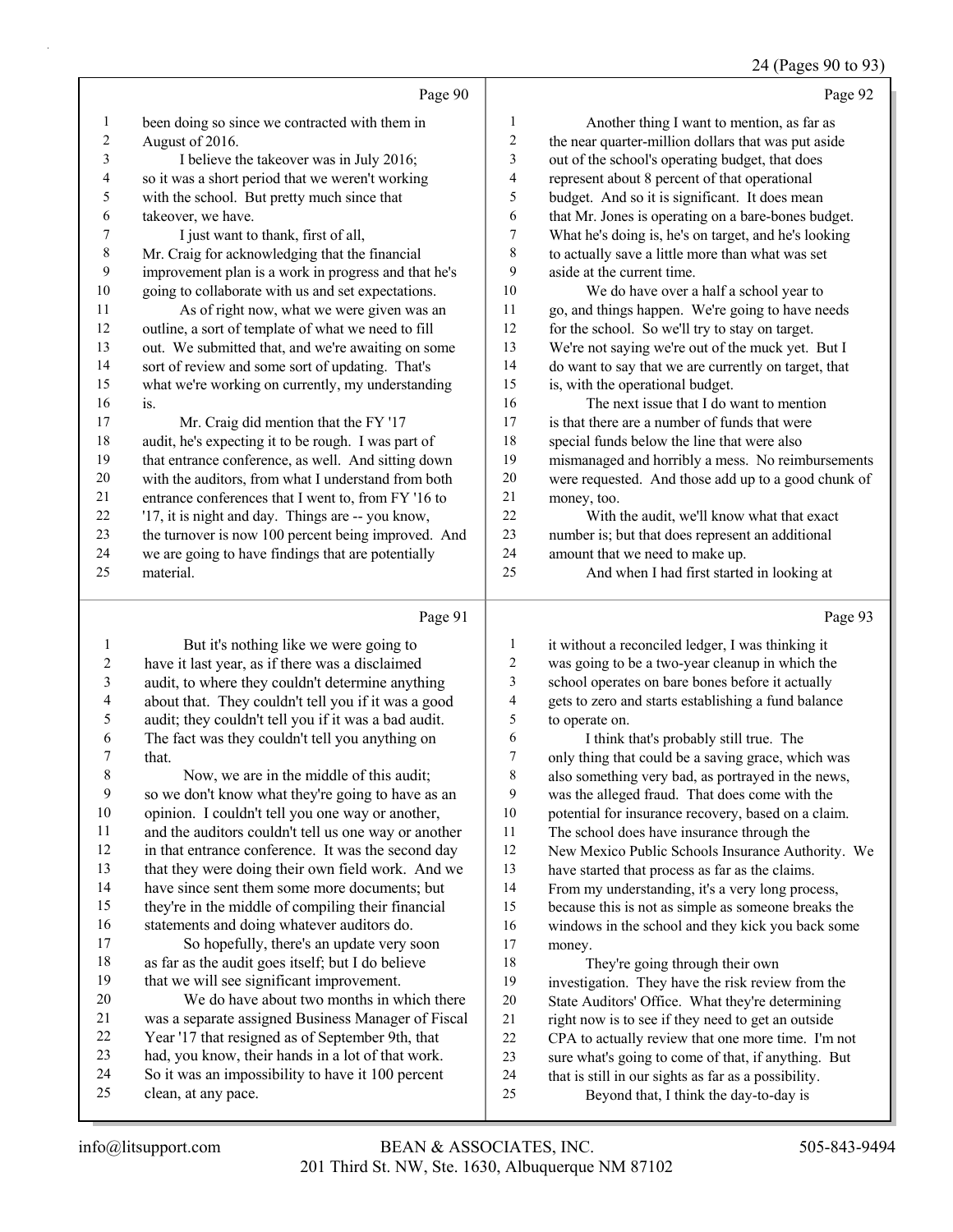#### 25 (Pages 94 to 97)

|                          |                                                      |                         | 20 (1 ages $27 \text{ m}$ 10 $21 \text{ m}$ )        |
|--------------------------|------------------------------------------------------|-------------------------|------------------------------------------------------|
|                          | Page 94                                              |                         | Page 96                                              |
| $\mathbf{1}$             | working much better. Mr. Craig is always very        | $\mathbf{1}$            | And that's -- it's a shame that this is              |
| $\overline{c}$           | responsive. On a weekly basis, we're getting the     | $\mathbf{2}$            | the time and effort that we came -- like you said,   |
| 3                        | reports to ensure that vendors are paid, employees   | $\mathfrak{Z}$          | we're looking back, and we need to look forward.     |
| $\overline{\mathcal{L}}$ | are paid, and that all payroll taxes are paid.       | $\overline{\mathbf{4}}$ | And it's very difficult to be able to move forward   |
| 5                        | Going from that August period forward,               | 5                       | when you're just continually dealing with trying to  |
| 6                        | there should be no issues. We have a fully           | 6                       | fix what happened. So I appreciate that time.        |
| $\boldsymbol{7}$         | reconciled general ledger. We know who's getting     | $\boldsymbol{7}$        | MR. CRAIG: Okay, Madam Chair Gipson. I               |
| $\,$ 8 $\,$              | paid what, when, and we can report that 100 percent  | $\,$ 8 $\,$             | hope you got my tender of hopeful pragmatism. I      |
| 9                        | to anyone who has any questions about what's going   | 9                       | didn't want to paint a picture that it was all       |
| 10                       | on with the school.                                  | 10                      | roses. We may have other things we uncover as we go  |
| 11                       | THE CHAIR: Commissioners, any questions?             | $11\,$                  | through the audit, and we continue to have to clean  |
| 12                       | Director Craig?                                      | 12                      | stuff up. Okay.                                      |
| 13                       | MR. CRAIG: Yeah, Madam Chair Gipson, I               | 13                      | THE CHAIR: Thank you very much.                      |
| 14                       | just want to reinforce the point that Mr. Vigil made | 14                      | Appreciate your time.                                |
| 15                       | about the night and day between FY '16 and '17       | 15                      | Commissioners, if there are no questions,            |
| 16                       | audit. When I walked into the auditors in FY '16 --  | 16                      | can we take a quick break before we, I guess, move   |
| $17\,$                   | they were at the Vigil Group -- they -- the          | 17                      | into academic, if we want to look at academic?       |
| $18\,$                   | principal came up to me and kind of went like this.  | 18                      | Okay. And I'm sorry. I need to break.                |
| 19                       | (Indicates.)                                         | 19                      | (Recess taken, 10:57 a.m. to 11:15 a.m.)             |
| $20\,$                   | There was no organization of any of those            | $20\,$                  | THE CHAIR: So now we're on to academic.              |
| 21                       | files. They were left in disarray. It was pretty     | $21\,$                  | And -- I don't know. If the Director wants to add    |
| $22\,$                   | clear at that point in time, in my mind, with my     | 22                      | anything before they -- it's -- it's up to you.      |
| $23\,$                   | expertise, that they were probably going to          | 23                      | MS. POULOS: Nothing beyond what we've                |
| 24                       | disclaim, you know. And Mr. Vigil is 100 percent     | 24                      | already said.                                        |
| 25                       | right. We can't predict what the FY '17 audit is     | 25                      | THE CHAIR: Okay. All right. Thanks.                  |
|                          |                                                      |                         |                                                      |
|                          | Page 95                                              |                         | Page 97                                              |
| $\mathbf{1}$             | going to say.                                        | $\mathbf{1}$            | MR. CHRIS JONES: Madam Chair, members of             |
| $\overline{c}$           | Based upon what we did, though, and based            | $\sqrt{2}$              | the Commission, hopefully, you did receive -- and I  |
| 3                        | upon what I've seen in activity this year, we're not | 3                       | do believe you did receive all of the documentation  |
| $\overline{\mathcal{L}}$ | going to have a clean one, in my eyes, based upon    | $\overline{\mathbf{4}}$ | that I submitted. And I'm certainly open to any      |
| 5                        | what I know. It's a huge difference between          | 5                       | questions that you have.                             |
| 6                        | everything being in disarray in a shoebox and having | 6                       | There was a lot of documentation that was            |
| $\tau$                   | vendor files and an audit. It is night and day at    | $\boldsymbol{7}$        | submitted regarding our academics and progress that  |
| $\,$ $\,$                | this point. I just want to reinforce that, okay?     | $\,$ 8 $\,$             | we've made thus far.                                 |
| 9                        | THE CHAIR: We have an understanding that             | 9                       | I will begin by saying last year, in spite           |
| $10\,$                   | this isn't going to be pretty. We weren't living in  | 10                      | of the difficult year that we faced, we made some    |
| $11\,$                   | that world that we thought everything was going to   | 11                      | progress. And so the first item that you'll see,     |
| 12                       | come out perfect this year. But we're looking at     | 12                      | No. 2 -- actually, it does indicate -- and I'm       |
| 13                       | trying to straighten the road out. And that's --     | 13                      | sorry; that's No. 1 -- that we made some progress on |

 you know, and being as clean as we possibly can. 15 I think we anticipated that there was certainly going to be things that were -- that would

 be uncovered that you just -- because of how bad it was, that you just couldn't anticipate what bumps you might find in that road.

- 20 So I appreciate the time and effort. That is certainly -- and I know that this also oftentimes must take away from the time that you can be spending on academic areas of the school. That's --
- you -- I'm sure you end up with times that this becomes your consuming issue.
- provided in the CAP and all the supporting evidence is pretty self-explanatory. But if you do have

 our school letter grade. So we did increase from an "F" to a "D," which, for our school, as well, is not acceptable, and failure is not an option for our

 very seriously, and we are committed to improvement, continuous improvement. So we did make some gains.

18 We don't accept failure. We look at it

21 Everything else that you see within the CAP, of course, I'm certainly open to answering any questions on. But I do believe that everything

kids.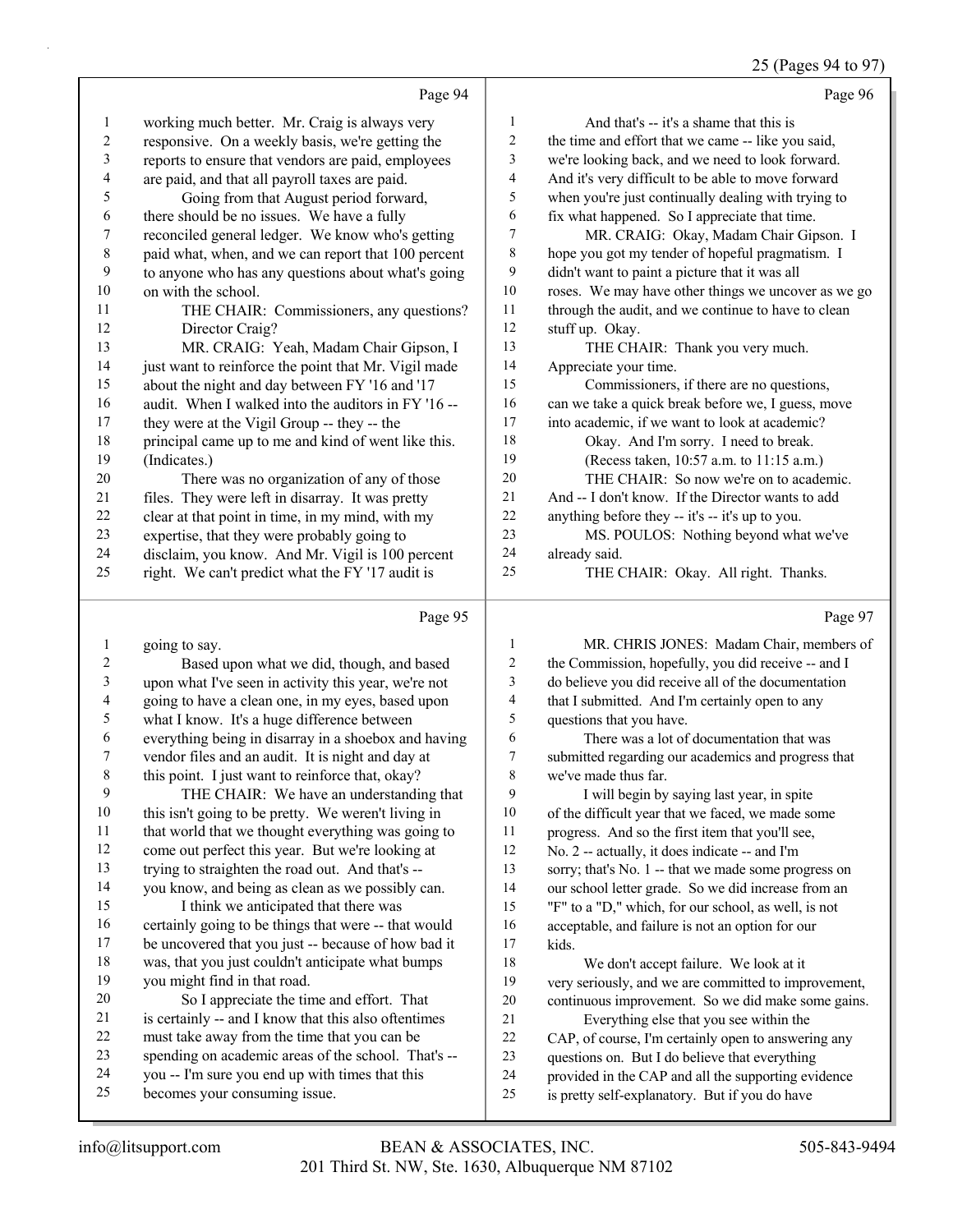26 (Pages 98 to 101)

|    | Page 98                                              |                          | Page 100                                             |
|----|------------------------------------------------------|--------------------------|------------------------------------------------------|
| 1  | questions regarding anything pertaining to           | 1                        | the growth.                                          |
| 2  | academics, I would love to answer your questions.    | $\overline{c}$           | That being said, for this year, we will              |
| 3  | THE CHAIR: So I guess one question that              | 3                        | not have that ability to look at growth. For next    |
| 4  | comes to mind immediately -- and I don't know if     | $\overline{\mathcal{L}}$ | year, we will have the ability to look at growth,    |
| 5  | it's to you or to the Director -- regarding WIDA?    | 5                        | because we will have two years' worth of data under  |
| 6  | MR. CHRIS JONES: Sure.                               | 6                        | the same assessment.                                 |
| 7  | THE CHAIR: Because there was -- WIDA --              | 7                        | THE CHAIR: I'm glad that growth in the               |
| 8  | the growth can't be measured. Is that the nature of  | 8                        | future will be able to -- because growth is what     |
| 9  | how the -- because it's just proficiency? And it     | 9                        | we're looking for. Not that -- you know, certainly,  |
| 10 | wasn't growth?                                       | 10                       | we would love proficiency; but it's growth that's of |
| 11 | So that there is -- we can't look at what            | 11                       | critical importance, often, to us. So that I-I       |
| 12 | the -- and I believe we worded it as "growth." But   | 12                       | appreciate the fact that going forward, we are going |
| 13 | there was that -- and I'm trying to find it, and I   | 13                       | to be able to look at that.                          |
| 14 | can't. I'll continue to look. But there was a        | 14                       | So -- Commissioners, any other --                    |
| 15 | statement that only proficiency can -- can be        | 15                       | Commissioner Armbruster?                             |
| 16 | measured and not growth.                             | 16                       | COMMISSIONER ARMBRUSTER: I had a question            |
| 17 | And I didn't know if that was because of             | 17                       | about the WIDA that I'm addressing to you, Katie, I  |
| 18 | the information that was being provided by the       | 18                       | guess, because I don't know.                         |
| 19 | school, or was that -- or was that a function of how | 19                       | So I understand when tests change -- you             |
| 20 | PED does them. So I'm confused.                      | 20                       | know, it's like the PARCC as compared to the SBA and |
| 21 | MS. POULOS: Madam Chairwoman,                        | 21                       | all that. So at the same time, if we thought the     |
| 22 | Commissioners, not how PED does anything, not how    | 22                       | kids were -- or were doing well from last year's --  |
| 23 | the school does anything. Actually, how the WIDA     | 23                       | not from the one they just took, but two years ago,  |
| 24 | consortium, which is a national, nationwide          | 24                       | and then this WIDA test comes out that's more        |
| 25 | consortium, has changed their assessment.            | 25                       | rigorous, was really saying in a sense is they       |
|    | Page 99                                              |                          | Page 101                                             |

# Page 99 |

|    | So the assessment changed. And we started            | 1  | weren't doing as well as we hoped they would be      |
|----|------------------------------------------------------|----|------------------------------------------------------|
| 2  | utilizing the WIDA: ACCESS 2.0 assessment. And       | 2  | doing.                                               |
| 3  | there was a new standard-setting process. With any   | 3  | Just like -- I mean, it's the same thing             |
| 4  | new assessment, there's a standard-setting process.  | 4  | as we went from the SBA to the PARCC, kids who did   |
| 5  | So with that, it did impact the -- what the exit --  | 5  | really, really well on the PARCC probably did        |
| 6  | well, it didn't impact the exit criteria. The rigor  | 6  | really, really well on the SBA. And some dropped     |
| 7  | of the assessment got higher, which is important;    | 7  | down. So it is a measure, in a sense is, I guess,    |
| 8  | because what we were actually seeing -- and I don't  | 8  | my point.                                            |
| 9  | have this data, but Dr. Pelayo does -- what we were  | 9  | MS. POULOS: Yes. I think it goes to the              |
| 10 | seeing is that the -- the success on the ACCESS was  | 10 | idea of an honesty gap, not -- not impugning         |
| 11 | actually not necessarily translating over to         | 11 | anybody. But the idea of are we being frank with     |
| 12 | college-and-career readiness; meaning our rigor, if  | 12 | ourselves about our own level of performance --      |
| 13 | we're going to increase it in overall standards, we  | 13 | right? -- with our students?                         |
| 14 | certainly need to increase it for our English        | 14 | And so there is certainly a difference,              |
| 15 | Learners to ensure they are proficient in the        | 15 | right?                                               |
| 16 | language and able to operate at that higher level in | 16 | Last year, the score ranges, to score a 5,           |
| 17 | a non-native language.                               | 17 | which is considered proficient, were lower than what |
| 18 | So what we can do, only can do with this             | 18 | they are this year. So it was easier to score a      |
| 19 | year's data is we really only can look at            | 19 | Level 5 than it is this year. Because what we're     |
| 20 | proficiency and cut scores, what level are they      | 20 | seeing is this is actually what the appropriate      |
| 21 | performing at. We really cannot compare last year's  | 21 | standard or benchmark is.                            |
| 22 | data to this year's data to see growth; because,     | 22 | COMMISSIONER ARMBRUSTER: So we actually              |
| 23 | again, they may have been performing at a Level 3    | 23 | know who got a "5" two years ago; they're getting a  |
| 24 | last year, and a student may actually drop to a      | 24 | "4" this year. Is that saying that correctly?        |
| 25 | Level 1 or 2 this year, based on that increase in    | 25 | MR. CHRIS JONES: Yes.                                |
|    |                                                      |    |                                                      |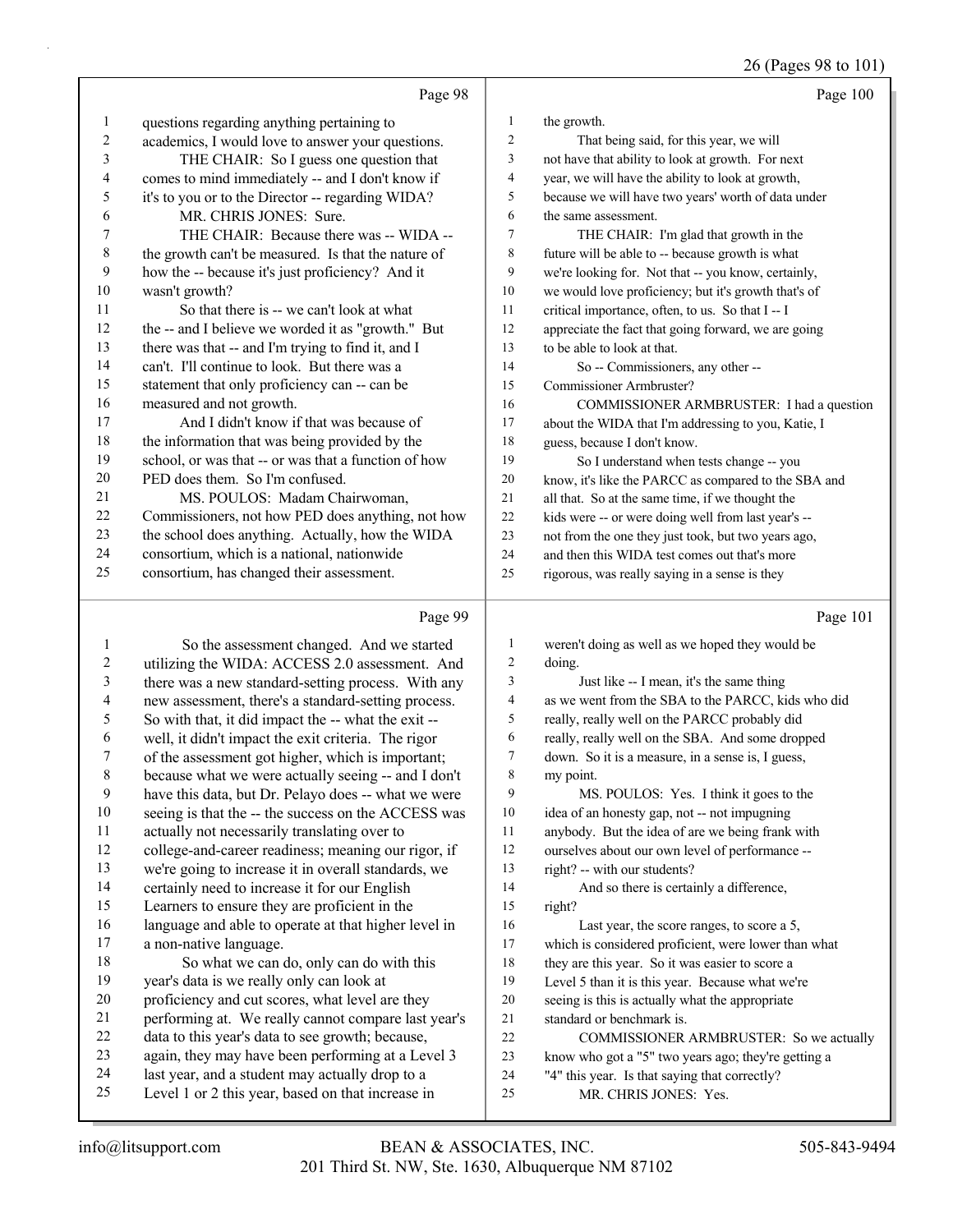#### 27 (Pages 102 to 105)

|                | Page 102                                             |                         | Page 104                                             |
|----------------|------------------------------------------------------|-------------------------|------------------------------------------------------|
| 1              | Madam Chair, members of the Commission,              | 1                       | an educational assistant. My back story isn't        |
| $\overline{c}$ | there is a process, and there is a calculator on the | $\overline{c}$          | important. But I'm in it for kids. And I work long   |
| 3              | WIDA website. So Director Poulos is accurate, and    | 3                       | days and long nights. I am the Title III             |
| 4              | the test did change. It became a lot more rigorous.  | 4                       | coordinator. I'm the Bilingual Director. I'm the     |
| 5              | So what we're waiting for at this point is           | 5                       | director of many things.                             |
| 6              | to see kind of a district analysis and a statewide   | 6                       | However, I have an understanding from my             |
| 7              | analysis to see how students fared.                  | 7                       | experience -- this is my 13th year in charter        |
| 8              | There is a calculation, and we're working            | 8                       | schools. So to answer your question, I ensure that   |
| 9              | with Dr. Patricia Latham from New Mexico Highlands   | 9                       | the classroom -- that's the priority when it comes   |
| $10\,$         | University to use the calculator to determine that   | $10\,$                  | to funding. We have to be adequately funded when it  |
| 11             | just because a kid could have dropped from, let's    | 11                      | comes to the classroom.                              |
| 12             | say, a Proficiency Level 3 to a Proficiency Level 1  | 12                      | And I will also commend the Department;              |
| 13             | in an area, subtest area, doesn't necessarily mean   | 13                      | because the New Mexico DASH plan is something that's |
| 14             | that their proficiency dropped.                      | 14                      | very helpful for us. New Mexico DASH is a great      |
| 15             | So when you look -- so when you look at              | 15                      | initiative. I really appreciate the work that we're  |
| 16             | the calculator scores -- and often, in most cases,   | 16                      | doing with them, because it does set you up for      |
| 17             | you'll see that the scale score did increase;        | 17                      | success, and it allows you to monitor your targets.  |
| 18             | however, because of the rigor of the assessment, the | 18                      | As far as cutting resources for                      |
| 19             | students aren't regressing. It's actually just the   | 19                      | classrooms, that isn't an option. We aren't cutting  |
| $20\,$         | change.                                              | $20\,$                  | any resources for students. What I am doing is I am  |
| 21             | So Director Poulos' summary is accurate.             | 21                      | taking on additional responsibilities. And in        |
| 22             | Now, we weren't able to compare -- and               | 22                      | charter schools, you wear many hats as is. I can go  |
| 23             | just a point of reference. Director Poulos is        | 23                      | from mopping up throw-up to actually coaching in the |
| 24             | referring to the Spring 2016 ACCESS assessment. So   | 24                      | classroom and doing my walk-throughs and everything  |
| 25             | when we're comparing Spring 2016 to Spring 2017,     | 25                      | in between, including business management, not       |
|                | Page 103                                             |                         | Page 105                                             |
| $\mathbf{1}$   | you're going to see a decrease in overall Level 5    | 1                       | necessarily from me, but working with our contracted |
| $\overline{2}$ | scores, proficiency scores, across the entire state, | $\overline{2}$          | Business Manager.                                    |
| 3              | and certainly in our school, which is another point  | 3                       | So we aren't making any cuts to students.            |
| 4              | of conversation, given that we have a                | $\overline{\mathbf{4}}$ | We're actually, through -- and this is something     |
| 5              | mission-specific indicator that's requiring a        | 5                       | that Commissioner Johnston brought up last year --   |
| 6              | certain number of students either meet the growth    | 6                       | we're really using our funding wisely. So with me    |

- target or demonstrate proficiency, a specific scale score.
	- 9 So I do appreciate Director Poulos
- bringing that up. And, Madam Chair, that is
- important for us to -- to know.
- 12 THE CHAIR: Thank you.
- 13 Commissioners, any other questions? 14 I think the final -- I'm sorry. Did you
- have a --
- 
- 16 COMMISSIONER ARMBRUSTER: Well, I just wanted to know. It's hard to run a school with the adequately funded New Mexico money as it is. So
- with your bare-bones budget, what are you cutting
- and how will you do that?
- 21 MR. CHRIS JONES: Commissioner Armbruster<br>22 and members of the Commission Teut substantially and members of the Commission, I cut substantially
- my administration. I had an assistant principal.
- We did not replace that position.
- 25 Let me preface this by saying I started as

 students? What resources are we going to use to promote success for all of our students and for our families?

 developing the applications, it's easy for me to make a decision. What are we doing for our ELLs? What are we doing for our special education

- 13 And so we've streamlined processes. And really, it's about continuous improvement for us.
- 15 THE CHAIR: Thank you.
- 16 Oh, I'm sorry. Commissioner Toulouse?
- 17 COMMISSIONER TOULOUSE: Madam Chair, I
- know I'm talking too much. But, Katie, you said I
- say you use too many words. But I'm the daughter of
- a lawyer. I know how many words lawyers tend to
- use, and how when you put too many words in, you can find space between them easier than when you use
- only a few. And I probably do the same thing with
- my talking.
- 25 But my concerns are with students, too.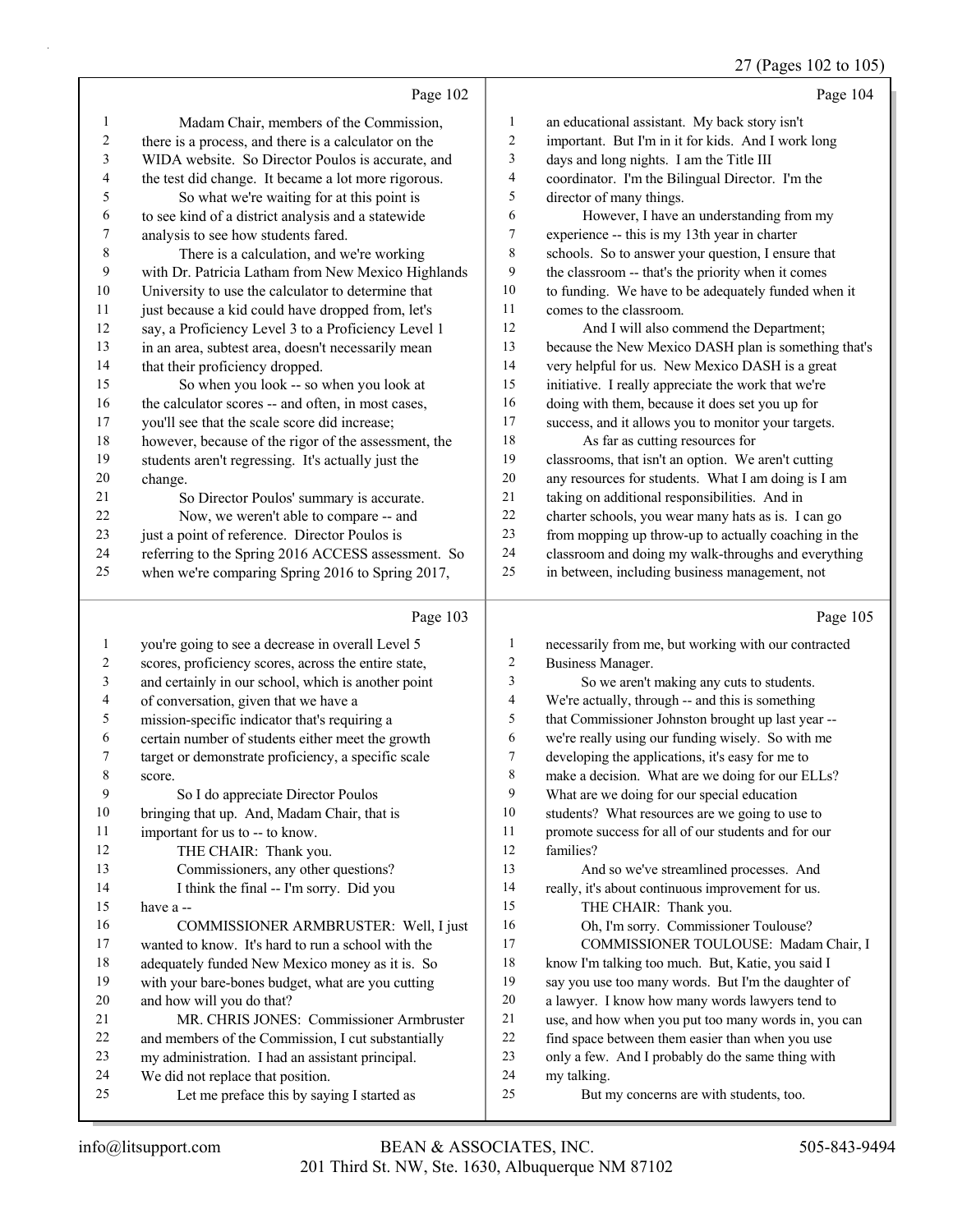### 28 (Pages 106 to 109)

|    |                                                      |              | (- -- <del>0</del> - - - - - - - -                   |
|----|------------------------------------------------------|--------------|------------------------------------------------------|
|    | Page 106                                             |              | Page 108                                             |
| 1  | And when we keep changing standards on students on   | $\mathbf{1}$ | when we're talking about a populace of students that |
| 2  | what's proficient, what does it do to our students   | 2            | we serve, our students aren't necessarily digital    |
| 3  | and our teachers who think they are proficient, and  | 3            | natives. Most students are.                          |
| 4  | then we tell them, "Somebody else somewhere decided  | 4            | But I will tell you this: When you put a             |
| 5  | you had to know more, and so you're not proficient"? | 5            | kindergarten student, who comes from a home where    |
| 6  | I mean, we need a way to get them to                 | 6            | computers aren't prevalent and books aren't          |
| 7  | understand -- you know, my example is after last     | 7            | necessarily prevalent, you'll see what I saw in the  |
| 8  | year, with Istation being introduced so quickly, my  | 8            | lab, which was kids crying for 45 minutes because    |
| 9  | grandson in second grade, his teacher never got the  | 9            | they don't know how to use a mouse. Yet, I           |
| 10 | training that told her that it wasn't like DIBELS,   | 10           | understand accountability. However, our students     |
| 11 | where she could see a straight upward trend, that    | 11           | aren't necessarily in the best condition to succeed  |
| 12 | when he got through one unit of it and mastered it,  | 12           | at the beginning.                                    |
| 13 | it started him over. She kept telling my             | 13           | So growth is what we promote. We                     |
| 14 | daughter-in-law -- and they worried about the child  | 14           | celebrate growth. We have milestones. Through        |
| 15 | the entire year because he was going up and down and | 15           | New Mexico DASH, we look to see the progress that    |
| 16 | up and down.                                         | 16           | our students have made. We post our goals. We        |
| 17 | Nobody saw it until finally, I told my               | 17           | really do that, through parent connection and parent |
| 18 | daughter-in-law that, "No, you start over." He's     | 18           | involvement. And so that's the way to ensure that    |
| 19 | going up every time. If he goes down, it really      | 19           | we stay on target to the best of our ability.        |
| 20 | means he really went up." Nobody -- and that's --    | 20           | And the other thing that I promote with my           |
| 21 | nobody explained that to anybody.                    | 21           | staff is this: We can do the best that we can do.    |
| 22 | So here's this kid also being treated by             | 22           | And teaching is a very difficult area, as we all     |
| 23 | the teacher like, "Oh, he's developing problems off  | 23           | know. It's difficult, because you have to be the     |
| 24 | and on, and what's going on with him?"               | 24           | counselor; you have to be everything to students.    |
| 25 | And so when you have students who, last              | 25           | And that's okay.                                     |
|    | Page 107                                             |              | Page 109                                             |

#### Page 107 |

|    | year, were told they were proficient, and somehow    |    | But promoting the growth mindset for our             |
|----|------------------------------------------------------|----|------------------------------------------------------|
| 2  | find out the standard is different now, and they're  | 2  | students is most important. And that's what we do.   |
| 3  | not there? Or what does it do to a teacher who       | 3  | If they reach their goal, we celebrate it. And if    |
| 4  | thinks they've brought students to proficiency, and  | 4  | they don't reach their goal, we celebrate their      |
| 5  | then they're told, this year, with a whole new       | 5  | accomplishment anyway.                               |
| 6  | standard they had nothing to do with, how do you     | 6  | COMMISSIONER TOULOUSE: And, Madam Chair,             |
| 7  | handle that?                                         | 7  | I'd just like to comment that I certainly applaud    |
| 8  | MR. CHRIS JONES: Sure.                               | 8  | you for doing that; because I know it's hard. And I  |
| 9  | Commissioner Toulouse, that's a very valid           | 9  | know the population you serve. But I also see the    |
| 10 | point. What I've promoted as -- as -- throughout my  | 10 | population over at MAS, which is a similar           |
| 11 | time as head administrator, is growth. And many of   | 11 | population. And I see how well their students do     |
| 12 | you know, a growth mindset is all we can promote in  | 12 | with the same approach.                              |
| 13 | our schools. It is about growth.                     | 13 | The student is looking at themselves every           |
| 14 | And as long as we're making increases, as            | 14 | day and seeing where they're going, and, if they     |
| 15 | long as we're striving to do the best that we can    | 15 | backslide, saying, "I need help." Rather than        |
| 16 | for students, whether they are incremental increases | 16 | waiting for a grade. Instead of "Now you've got to   |
| 17 | or not, we have to work with our kids and our        | 17 | come in for something," they come in and say, "Can I |
| 18 | families to set growth targets. We have to           | 18 | get a little extra help?" Or, "What should I do?"    |
| 19 | over-communicate their progress toward goals.        | 19 | And so I can see what that approach does,            |
| 20 | So my students self-monitor their                    | 20 | because there isn't a child out there who couldn't   |
| 21 | progress. They have data folders, and they look.     | 21 | learn. My latest soapbox. And I've had a number      |
| 22 | And we make it almost a competitive process. And     | 22 | while I've been in here. Some of them are put back;  |
| 23 | they're competing with self.                         | 23 | some of them just are still kind of under here.      |
| 24 | Now, I will also address something else.             | 24 | A child is not a data point. And when you            |
| 25 | When we're talking about our specific community, and | 25 | look at data-driven instruction only, you are losing |
|    |                                                      |    |                                                      |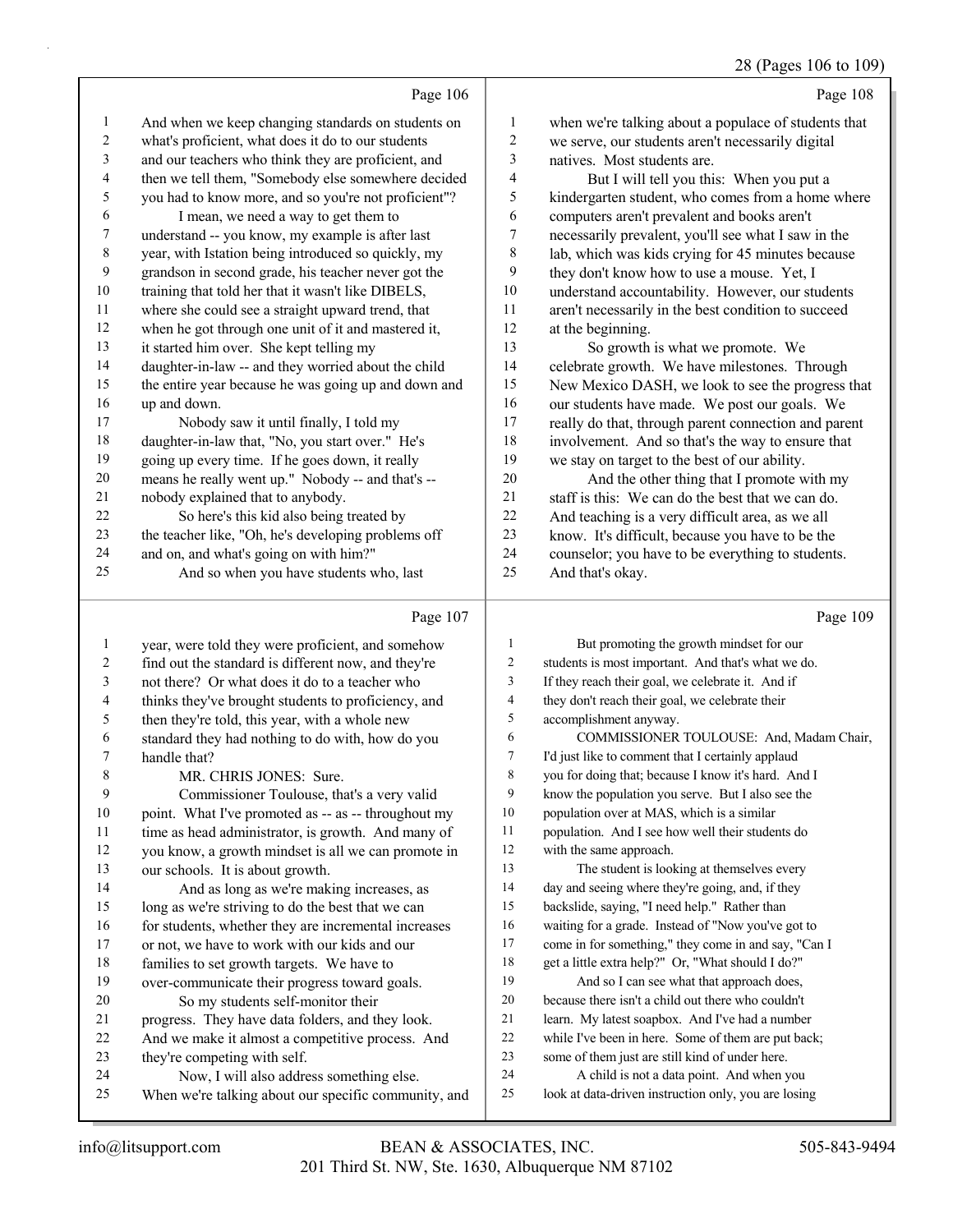|                | Page 110                                             |                | Page 112                                            |
|----------------|------------------------------------------------------|----------------|-----------------------------------------------------|
| $\mathbf{1}$   | that whole individuality that each child has their   | 1              | fortunately, we could retain 18. We did replace the |
| 2              | own strengths and weaknesses. And when we don't let  | 2              | three teachers.                                     |
| 3              | them develop those -- everybody's got weak points.   | 3              | I will also say that one of my latest               |
| $\overline{4}$ | I found out, as a manager, if I really worked with   | $\overline{4}$ | challenges, to answer your question about certified |
| 5              | an employee -- and I was in Human Services, and      | 5              | teachers, we were on track to have 100 percent of   |
| 6              | they're dealing with people -- if I took somebody,   | 6              | our teachers certified, Highly Qualified as --      |
| 7              | and I really just pounded them on their weak points, | $\tau$         | TESOL-endorsed or Highly Qualified. Recently, I did |
| $\,8\,$        | they just got defensive.                             | 8              | submit two waiver applications to Licensure, which  |
| 9              | But I found when I worked on increasing              | 9              | were denied based on last year's summative          |
| 10             | their strong points, the weak ones went up with it.  | 10             | evaluation.                                         |
| 11             | They always stayed the weakest, but they go up when  | 11             | So I've been researching within code to             |
| 12             | your emphasis is on the positive.                    | 12             | see if that, in fact, is something that is grounds  |
| 13             | So I like what you're saying with kids;              | 13             | for denial. And I haven't been successful in        |
| 14             | because I'm afraid too much today, we're pounding    | 14             | finding anything as of yet. There also is not an    |
| 15             | them on that piece of data that now represents them. | 15             | appeal process, apparently, because there aren't    |
| 16             | Thank you, Madam Chair. I've had my                  | 16             | fees associated.                                    |
| 17             | soapbox for the day. I think.                        | 17             | So I -- at this time, I do have two staff           |
| 18             | THE CHAIR: And I just want to thank you              | 18             | members who are not certified. They are K-8         |
| 19             | for embracing DASH, because when we had the          | 19             | elementary-certified, Highly Qualified with lots of |
| 20             | workshop, I thought it really looked like it could   | 20             | experience. But because of their circumstance with  |
| 21             | be something that could really help the schools,     | 21             | their summative evaluation, their waivers were      |
| 22             | understanding that it was going to take a bit to go  | 22             | denied.                                             |
| 23             | through the training and get the understanding and   | 23             | So I think that that pretty much answers            |
| 24             | get everyone on board.                               | 24             | the three questions, I hope, Commissioner Ruiz.     |
| 25             | But I really do appreciate you working on            | 25             | COMMISSIONER RUIZ: Thank you.                       |
|                | Page 111                                             |                | Page 113                                            |

| 1              | that and taking the training; because I really do    |                | MR. CHRIS JONES: You're very welcome.                |
|----------------|------------------------------------------------------|----------------|------------------------------------------------------|
| $\overline{2}$ | think that that's going to be something that         | $\overline{2}$ | May I also add -- excuse me, Commissioner            |
| 3              | ultimately is going to help the school, and that's   | 3              | Johnston -- that, you know, finding teachers in      |
| 4              | what we're hoping is going to happen.                | 4              | general is very difficult. It is. And finding        |
| 5              | <b>Commissioner Ruiz?</b>                            | 5              | bilingual-certified and TESOL-certified is very      |
| 6              | COMMISSIONER RUIZ: Just a few questions.             | 6              | difficult. Believe it or not, finding bus drivers    |
| 7              | Talk to me about your enrollment numbers.            | 7              | is very difficult now. There is a huge shortage of   |
| $\,$ 8 $\,$    | And I'm also curious how many certified teachers you | 8              | all of these people.                                 |
| 9              | have on staff, versus noncertified, and what the     | 9              | And so it's amazing. But we're working               |
| 10             | retention rate is, please.                           | 10             | for the good of the kids. And I will make it work.   |
| 11             | MR. CHRIS JONES: Sure. At this point, in             | 11             | I'm one for accepting challenges, and I have. I      |
| 12             | terms of enrollment, Commissioner Ruiz, we have      | 12             | have not run away.                                   |
| 13             | 357 students enrolled. And I will also be frank in   | 13             | So it's for the kids. Every single day I             |
| 14             | saying that when your school is on the news          | 14             | do what I do when I wake up for kids, to serve them. |
| 15             | constantly, it isn't a great marketing tool to use   | 15             | THE CHAIR: I'm going to tell you. Every              |
| 16             | to recruit and retain the students.                  | 16             | time I go to the Farmers Market, there's a booth     |
| 17             | The same thing serves for staff. Last                | 17             | there in Las Cruces for bus drivers. And every time  |
| 18             | year, we unfortunately lost three staff members.     | 18             | I go by, they say, "Do you want to be a bus driver?" |
| 19             | Students, families, and staff members want           | 19             | I'd rather eat my tongue.                            |
| 20             | stability, and we know that. We're trying to         | 20             | You know, I've been on enough school buses           |
| 21             | provide that stability, and we're trying to          | 21             | in my career that I know enough to stay off of them  |
| 22             | reconstitute systems and create a good environment   | 22             | now. And I appreciate every hour that bus drivers    |
| 23             | for learning and for teaching. However, we did. We   | 23             | put in in that confined area with -- with -- with    |
| 24             | had some attrition, and we lost three teachers.      | 24             | kids. It's -- it's a special calling for that. So    |
| 25             | So we have a teaching staff of 21. And               | 25             | I will give them every ounce of credit. It's like    |
|                |                                                      |                |                                                      |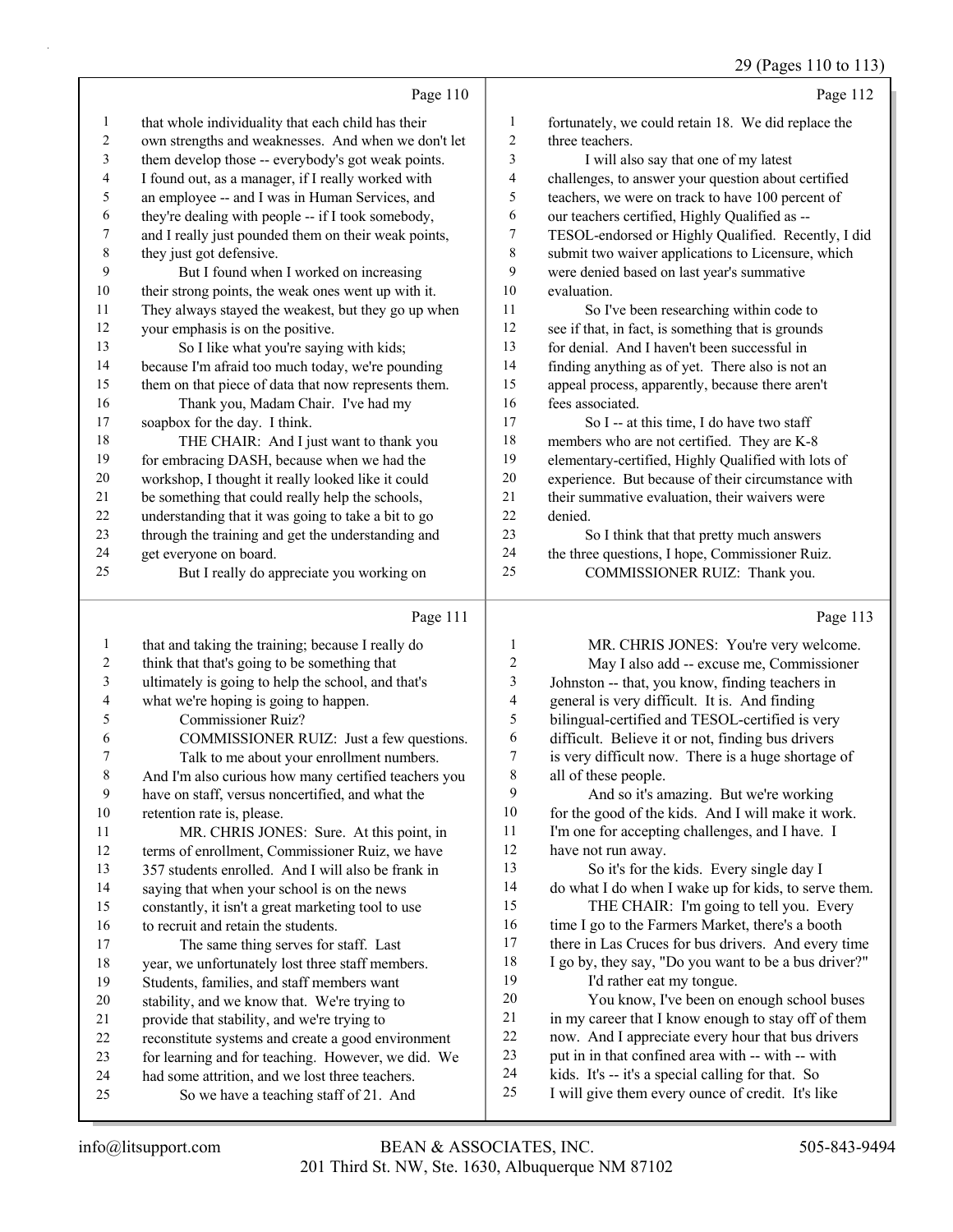# 30 (Pages 114 to 117)

|         | Page 114                                             |                | Page 116                                            |
|---------|------------------------------------------------------|----------------|-----------------------------------------------------|
| $\perp$ | middle school teachers, as far as I'm concerned.     | 1              | working with licensure. And I have faced the same   |
| 2       | So that being said, Commissioner Johnston?           | 2              | difficulty that you have. All of your teachers are  |
| 3       | COMMISSIONER JOHNSTON: Thank you,                    | 3              | Highly Qualified in -- as -- in their regular       |
| 4       | Madam Chair. And thank you, Commissioner Ruiz. You   | $\overline{4}$ | licenses; but not all are Highly Qualified with     |
| 5       | and I were thinking alike.                           | 5              | TESOL or bilingual.                                 |
| 6       | I need to add, your enrollment this year             | 6              | MR. CHRIS JONES: At this point,                     |
| 7       | is 357. What was it last year?                       | $\tau$         | Commissioner Johnston, TESOL.                       |
| 8       | MR. CHRIS JONES: We ended with 300---                | 8              | COMMISSIONER JOHNSTON: That's a tough               |
| 9       | excuse me -- Commissioner Johnston, we ended with    | 9              | one; so -- how many different federal programs do   |
| 10      | 367 students, according to our 80-120-day report.    | 10             | you access for support? Which ones do you do?       |
| 11      | So we are down. And we're down from our projection.  | 11             | MR. CHRIS JONES: We, at this point, have            |
| 12      | So we are hoping to recover some of the students     | 12             | Title I, Title II. We have IDEA-B. We have          |
| 13      | that we've lost.                                     | 13             | Title III. I do believe that I have just listed all |
| 14      | So we're short; but we're certainly not              | 14             | of them.                                            |
| 15      | out. And we have students who are enrolling on a     | 15             | Those are our federal programs that we use          |
| 16      | daily basis.                                         | 16             | for support in terms of funding.                    |
| 17      | I think in the charter school system what            | 17             | We also have USDA. I mean, we have a                |
| 18      | we find, especially where we serve in our local      | 18             | grant for school lunches. We have the School Lunch  |
| 19      | community, is that students will come after          | 19             | Program. And if anything else comes to mind --      |
| 20      | experiencing other programs, or really looking for a | 20             | excuse me $-1$ $-$                                  |
| 21      | dual language program, perhaps their dual language   | 21             | COMMISSIONER JOHNSTON: No. And you write            |
| 22      | program wasn't sufficient in the eyes of the         | 22             | all of those applications --                        |
| 23      | parents, and so they want to come to us.             | 23             | MR. CHRIS JONES: I do. I do.                        |
| 24      | So we're very optimistic about recovering            | 24             | COMMISSIONER JOHNSTON: -- at the                    |
| 25      | and meeting our projection for this year.            | 25             | beginning of the year, and you do justifications at |

### Page 115  $\parallel$

|    | Page 115                                          |                | Page 117                                           |
|----|---------------------------------------------------|----------------|----------------------------------------------------|
|    | COMMISSIONER JOHNSTON: At the beginning           | 1              | the end of the year. That is an accomplishment. I  |
| 2  | of the year --                                    | $\overline{2}$ | laud you for that.                                 |
| 3  | THE CHAIR: I'm sorry. Can I just ask for          | 3              | You -- how many students -- all right.             |
| 4  | a clarification on that? Because I think I'm      | 4              | You started with 300 and how many? I'm sorry? 363? |
| 5  | confused. Because you said you have 357 now. You  | 5              | MR. CHRIS JONES: Yes.                              |
| 6  | ended the year with 300, and you're down. So --   | 6              | COMMISSIONER JOHNSTON: So you have                 |
| 7  | <b>COMMISSIONER JOHNSTON: 367.</b>                | $\overline{7}$ | actually grown since the beginning of the year.    |
| 8  | THE CHAIR: You have 367 now? And you              | 8              | MR. CHRIS JONES: We have.                          |
| 9  | ended last year with 300. So how are you down? Is | 9              | COMMISSIONER JOHNSTON: Which is a good             |
| 10 | it just the opposite?                             | 10             | thing. That's a positive thing.                    |
| 11 | MR. CHRIS JONES: We ended at 367, and             | 11             | MR. CHRIS JONES: Excuse me. We have                |
| 12 | we're at 357.                                     | 12             | decreased six students.                            |
| 13 | COMMISSIONER RUIZ: You're at 357.                 | 13             | COMMISSIONER JOHNSTON: You started --              |
| 14 | They're down ten from last year.                  | 14             | MR. CHRIS JONES: 363, and now we're at             |
| 15 | THE CHAIR: Last year.                             | 15             | 357.                                               |
| 16 | MR. CHRIS JONES: That's correct. I                | 16             | COMMISSIONER JOHNSTON: And I don't know            |
| 17 | apologize. I worded that incorrectly.             | 17             | where I got 367. I have my numbers. I have last    |
| 18 | COMMISSIONER JOHNSTON: And then how many          | 18             | year written twice.                                |
| 19 | have you enrolled? What did you begin the year    | 19             | So you have decreased some. But with the           |
| 20 | with?                                             | 20             | critical situation at school, you have parents     |
| 21 | MR. CHRIS JONES: We actually started our          | 21             | that -- academically, from what I read -- and      |
| 22 | year with 363 students.                           | 22             | children are not data points; but they're -- the   |
| 23 | COMMISSIONER JOHNSTON: Okay. But it's             | 23             | academic hurdles that you face are equal to the    |
| 24 | understandable. This just helps me see -- and you | 24             | financial hurdles. You're working diligently with  |
| 25 | have your full contingent of teachers. You're     | 25             | those to -- to gain ground there.                  |
|    |                                                   |                |                                                    |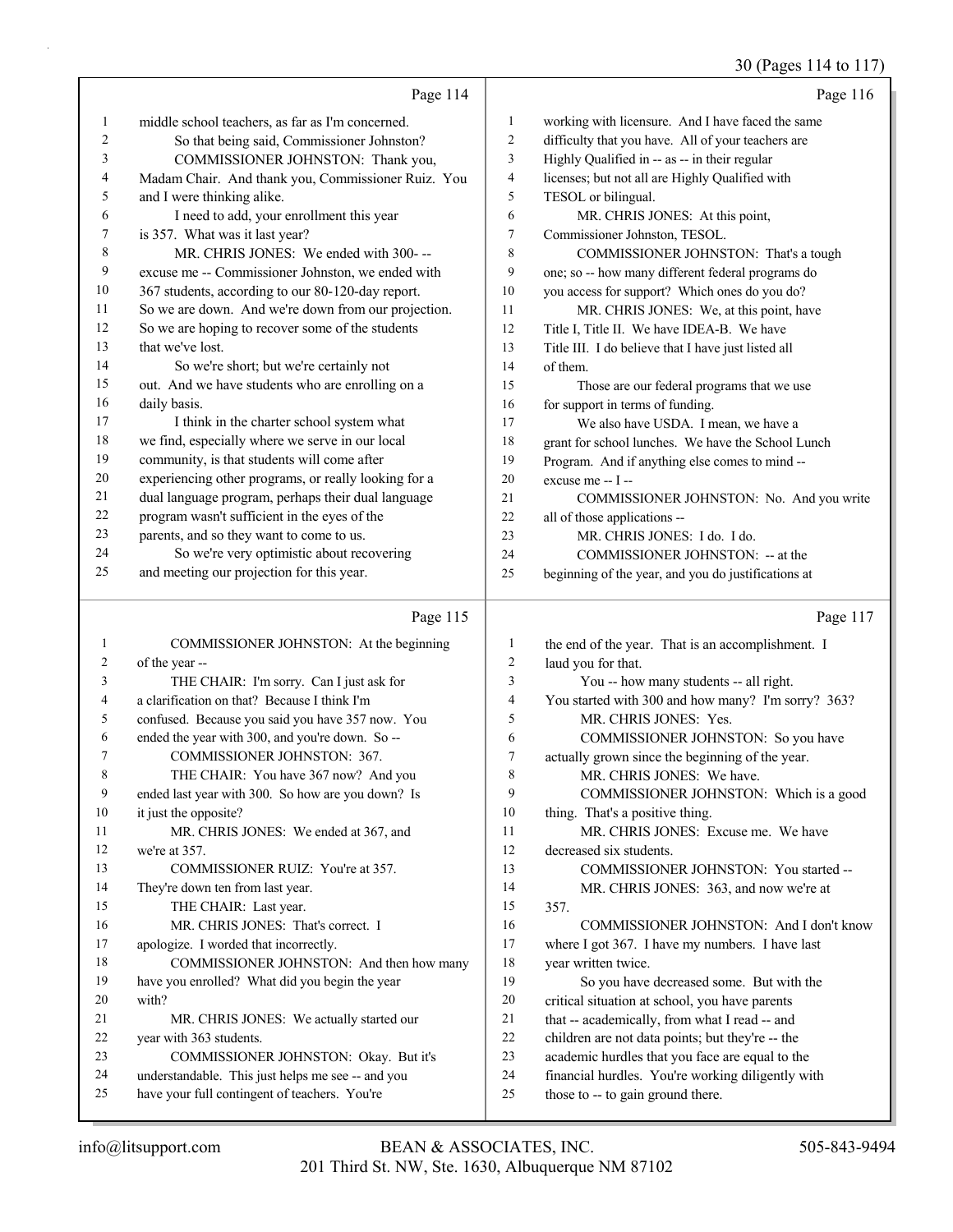### 31 (Pages 118 to 121)

|        | Page 118                                            |                | Page 120                                             |
|--------|-----------------------------------------------------|----------------|------------------------------------------------------|
| 1      | I guess I don't have any more questions.            | $\mathbf{1}$   | the hit on her evaluation, her summative evaluation. |
| 2      | I would like to be able to -- but I thank you very  | $\overline{2}$ | So those are the two that are in question            |
| 3      | much.                                               | 3              | when it comes to their waiver applications. We did   |
| 4      | MR. CHRIS JONES: Thank you, Commissioner            | 4              | submit a letter, a narrative from the teacher who    |
| 5      | Johnston.                                           | 5              | went out on FMLA to see if the Director of Licensure |
| 6      | THE CHAIR: Commissioner Armbruster?                 | 6              | would consider her circumstance. And unfortunately,  |
| $\tau$ | COMMISSIONER ARMBRUSTER: This is not even           | 7              | it didn't quite go our way, as of yet.               |
| 8      | about you. But I just want to understand the        | 8              | I will also say something else about my              |
| 9      | statement.                                          | 9              | teachers.                                            |
| 10     | So the teachers who are -- new teachers             | 10             | Last year, with the exception of the                 |
| 11     | who are not TESOL or bilingual-certified cannot get | 11             | teacher who went out on FMLA, I had all of my        |
| 12     | a waiver because their teacher evaluations from     | 12             | teachers end up as Effective or Highly Effective --  |
| 13     | New Mexico TEACH were less than effective? Is       | 13             | excuse me. There were two. There were two who are    |
| 14     | that $-$                                            | 14             | not. Teachers, especially at the intermediate        |
| 15     | MR. CHRIS JONES: That's correct,                    | 15             | level, also increased. And that's because the        |
| 16     | Commissioner Armbruster. So I'm actively working    | 16             | student achievement portion of their summative       |
| 17     | through that to understand that process.            | 17             | evaluation scores and the number of points earned    |
| 18     | COMMISSIONER ARMBRUSTER: Let me know if             | 18             | allowed them to do so.                               |
| 19     | you get it.                                         | 19             | So last year, we did make progress through           |
| 20     | MR. CHRIS JONES: Okay. I certainly will.            | 20             | the initiatives -- although, we were here. We were   |
| 21     | THE CHAIR: Commissioner Johnston?                   | 21             | here, and we were resolving a lot of our issues,     |
| 22     | COMMISSIONER JOHNSTON: Thank you,                   | 22             | which are very real issues, our teachers really have |
| 23     | Madam Chair. Because that raises another question   | 23             | remained focused on teaching and on learning. And    |
| 24     | for me. You have just said you hired instructors    | 24             | their evaluations show.                              |
| 25     | whose evaluations showed they were less than        | 25             | So we -- we're making progress. And                  |

# Page 119

|    | Page 119                                             |                | Page 121                                             |
|----|------------------------------------------------------|----------------|------------------------------------------------------|
| 1  | effective. To what do you account the difficulty     | 1              | that's our goal. And our commitment is to kids, and  |
| 2  | with those evaluations that showed you to overlook   | 2              | our teachers have absolutely done their jobs in the  |
| 3  | that and look at the teachers? Where do you place    | 3              | classroom thus far.                                  |
| 4  | that?                                                | $\overline{4}$ | I also want to address something else, if            |
| 5  | MR. CHRIS JONES: I'm happy to answer that            | 5              | it's okay, in terms of what we're doing.             |
| 6  | question, Commissioner Johnston, members of the      | 6              | We had a turnaround plan that we submitted           |
| 7  | Commission. I will speak to both teachers at this    | 7              | to you guys last year for the Corrective Action      |
| 8  | time.                                                | 8              | Plan. And it addressed three separate areas.         |
| 9  | One teacher did go out in the month of               | 9              | We have the New Mexico DASH program now.             |
| 10 | February on FMLA. Her mother passed away. She was    | 10             | But I do want to reiterate, or iterate, that it's    |
| 11 | the primary caretaker of the mother. And so she      | 11             | about adults and adult actions. What are we doing?   |
| 12 | ended up taking a hit on her evaluation.             | 12             | What are we doing to improve teaching and learning   |
| 13 | And that was the only resolution to the              | 13             | in our school? What am I doing as the head           |
| 14 | process. I worked with Mr. May from                  | 14             | administrator? And what can my staff do different    |
| 15 | Frontline/OASYS. And that was ultimately the only    | 15             | in the classrooms?                                   |
| 16 | thing we could have done. We could not have cut off  | 16             | So we have started this year on                      |
| 17 | the rest of her evaluation period.                   | 17             | August 21st. We started on August 21st, because I    |
| 18 | That's the only option that I was given.             | 18             | front-loaded a full week of professional development |
| 19 | So she is a great teacher. She does a great job in   | 19             | for my staff. And we did that, because we had to     |
| 20 | the classroom with students.                         | 20             | make some changes. We could not expect different     |
| 21 | The other teacher is new to our school.              | 21             | results doing the same things.                       |
| 22 | She was a special education teacher. And she's made  | 22             | So Tier I instruction, new units are being           |
| 23 | the transition back to fifth grade after five years. | 23             | completely developed. We are implementing Tier 1     |
| 24 | Granted, our special education students just did not | 24             | intervention.                                        |
| 25 | make the gains they needed to; therefore, she took   | 25             | We have sacred intervention blocks built             |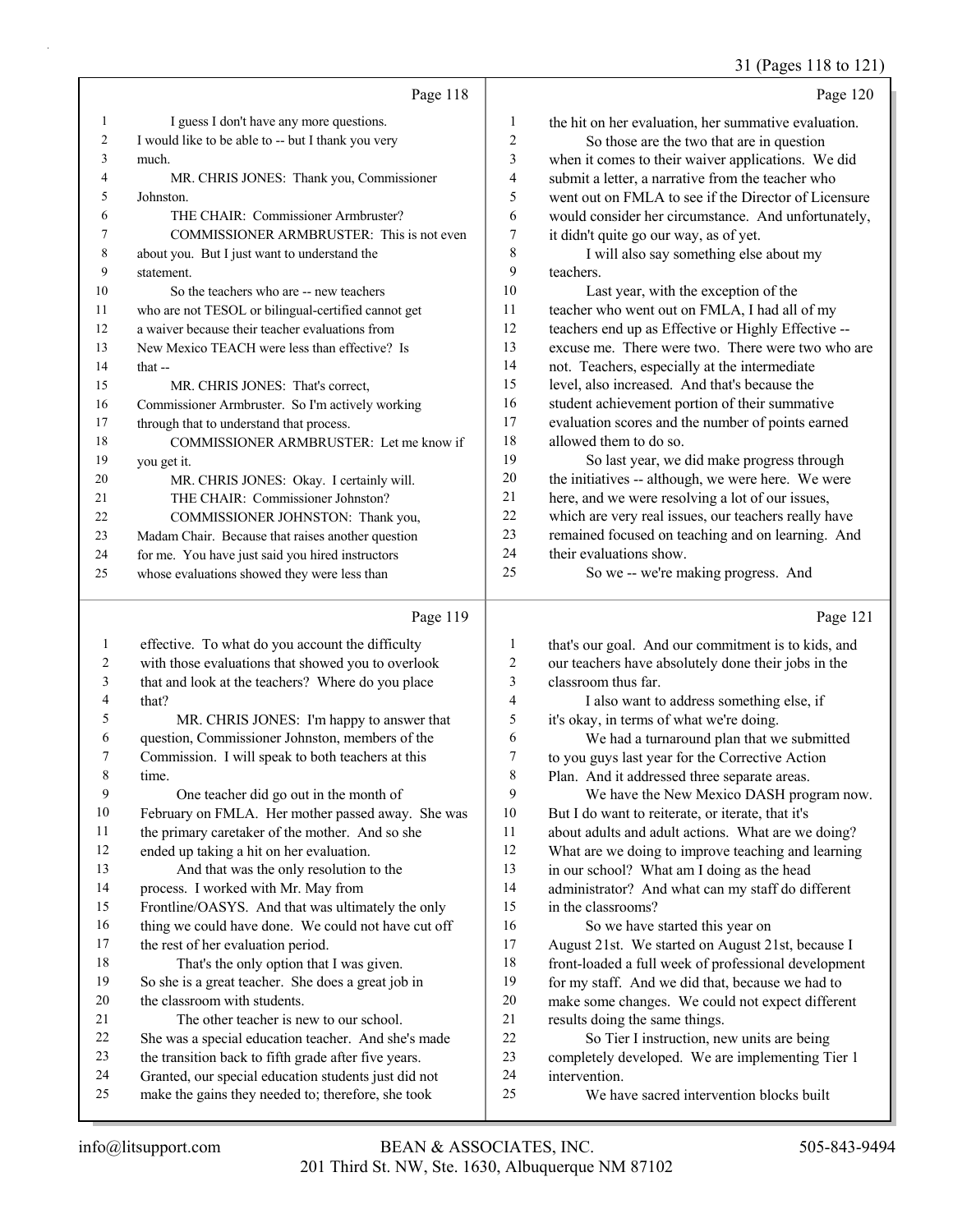#### 32 (Pages 122 to 125)

|                         | Page 122                                             |                         | Page 124                                             |
|-------------------------|------------------------------------------------------|-------------------------|------------------------------------------------------|
| 1                       | into the school day.                                 | $\mathbf{1}$            | In the prior statute, before -- when we              |
| 2                       | We have a 45-minute Tier 2 intervention              | $\overline{c}$          | were under AYP, it was required that a school that   |
| 3                       | block after school.                                  | 3                       | did not meet AYP for two years in a row could not    |
| 4                       | We've implemented many different resources           | $\overline{4}$          | request that waiver of a teacher. So you couldn't    |
| 5                       | and curricula to really meet the needs of our        | 5                       | have a teacher teach out of field if they did not    |
| 6                       | populace. Social and emotional curricula for our     | 6                       | make AYP.                                            |
| $\tau$                  | students is really important. We have a mandatory    | $\overline{7}$          | COMMISSIONER CABALLERO: "AYP" meaning?               |
| $\,$ $\,$               | block of time for that, and we've purchased          | 8                       | DEP. SECRETARY MONTAÑO: Adequate Yearly              |
| 9                       | resources to facilitate that development, as well.   | 9                       | Progress. That was the old No Child Left Behind      |
| 10                      | So I do believe -- I hope it's in your               | $10\,$                  | language for you didn't have enough students meeting |
| 11                      | packet. What we've done, it's just in the first      | 11                      | proficiency.                                         |
| 12                      | week. But NMDASH and some of the initiatives that    | 12                      | Since we've gone to school grading, we               |
| 13                      | we took upon ourselves -- so we had started this     | 13                      | actually look at growth more. And so we've -- we've  |
| 14                      | process already. So we're making changes, and what   | 14                      | changed that criteria to being a "C" grade or        |
| 15                      | we're hoping for are really positive results.        | 15                      | better. But we also give more flexibility,           |
| 16                      | So we are making a full effort, for the              | 16                      | actually.                                            |
| 17                      | sake of our kids, through parent involvement and     | 17                      | So if you have a teacher who has                     |
| 18                      | through what we do as adults and the actions that we | 18                      | demonstrated effectiveness in their regular field -- |
| 19                      | take, to make changes for our kids.                  | 19                      | so let's say I'm an English Language Arts teacher,   |
| 20                      | THE CHAIR: Thank you.                                | 20                      | but I wanted to teach Social Studies but don't have  |
| 21                      | MR. CHRIS JONES: Sure.                               | 21                      | the endorsement in Social Studies, but have          |
| 22                      | MS. POULOS: If the Commission has any                | 22                      | demonstrated I'm an effective teacher in English     |
| 23                      | questions about the licensure waiver, NMTEACH        | 23                      | Language Arts, we do give districts and charters the |
| 24                      | information, I did ask Deputy Secretary Montaño to   | 24                      | ability to actually create that flexibility for      |
| 25                      | join us. So he is here to answer any of those, if    | 25                      | those teachers, you know, if they met that.          |
|                         | Page 123                                             |                         | Page 125                                             |
| $\mathbf{1}$            | you have any questions.                              | 1                       | We're very reluctant to allow for waivers            |
| $\overline{\mathbf{c}}$ | THE CHAIR: Commissioners, any questions?             | $\overline{c}$          | when teachers do not meet effectiveness ratings,     |
| 3                       | Commissioner Caballero?                              | $\overline{\mathbf{3}}$ | because they're already -- on Highly Qualified in    |
| 4                       | COMMISSIONER CABALLERO: Yes, I would like            | $\overline{\mathbf{4}}$ | English Language Arts, I'm not getting the student   |
| 5                       | some clarification for that, just maybe a summary of | 5                       | growth gains in English Language Arts, and now       |
| 6                       | that, so that I can fully understand.                | 6                       | they're wanting me to teach in a different subject   |
| 7                       | THE CHAIR: On how the waiver process                 | $\overline{7}$          | area where I do not meet Highly Qualified            |
| 8                       | goes?                                                | $\,$ $\,$               | requirements; therefore, I'd be teaching out of      |
| 9                       | COMMISSIONER CABALLERO: Yes, ma'am,                  | 9                       | field. So we're creating inequity for students in    |

uh-huh. Nothing too detailed; just so I can say I

 understand it. 12 THE CHAIR: A Cliff Notes version of how the -- 14 DEP. SECRETARY MONTAÑO: Members of the Committee, I appreciate the opportunity to stand in

 front of you. 17 The process is within 60 days of starting employment or starting the school year, if the

- schoolteacher is already employed, a district or a
- charter has to request a waiver of the Public
- Education Department. And it's generally an
- endorsement waiver; but it can also be a licensure
- waiver for teachers who don't have prior licensure
- experience or what have you, or they're teaching out
- of field.

10 that manner. 11 So we do look at the effectiveness ratings to make sure that we're creating equitable access for students to the best teachers on the campus. 14 So we've actually created -- it's more flexibility than less. If we had not created this flexibility, it would have been limited to actually -- because the school is less than a "C," 18 they would not have been eligible for a waiver, period. It just has to be the right outcomes of the teacher. 21 COMMISSIONER CABALLERO: Question: In Texas, they had what they called "emergent certification." But that's not what we're talking about here, right?

- 
- 25 DEP. SECRETARY MONTAÑO: That's correct.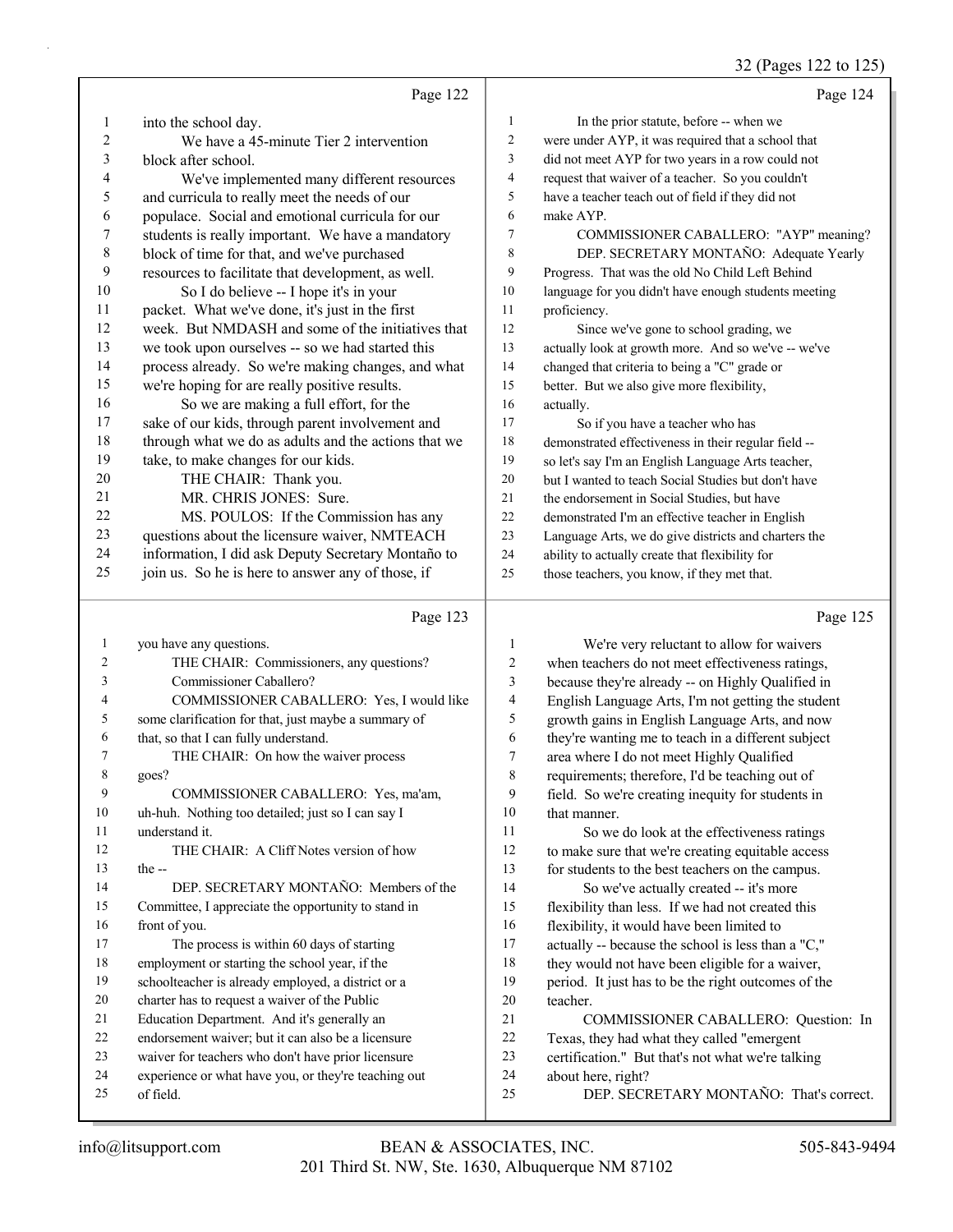#### 33 (Pages 126 to 129)

Page 126 1 COMMISSIONER CABALLERO: So do we need to have a program that ensures if the teacher has weaknesses, to train the teacher to strengthening those weaknesses outside of the school, so that that teacher attends the program and ensures that those weaknesses are strengthened? Do we have anything like that? **DEP. SECRETARY MONTAÑO:** We actually do. And I caught the end of Mr. Jones' presentation. And to some degree, I think they've already put that 11 in place. 12 We have a statutory requirement that every teacher have a Professional Development Plan within 14 the first 40 days of the school year. Every teacher and principal has to have a Professional Development Plan. And that Professional Development Plan, based upon -- this is actually a long -- a long-standing statute. 19 But based upon the NMTEACH system, really, they have a lot more data that's specific to them that allows for them to build Professional Development Plans to build for their own improvement. And that's supposed to be supported by the charter, in this case, and the teacher. They would look at their summative report and be able to Page 128 online system that the principals have called "Observation Engine," where you have 30 videos of the best teachers that we have K-through-12, that we have videos of them practicing so we can target, like, "This is what you would do in Domain 1A," or, "This is what you would do in Domain 2C," or things like that that are specific to teachers. 8 I'm using language that you're not familiar with. Teachers understand this language. But those are all professional development opportunities we have. And it's ongoing; it's embedded within their system. 13 COMMISSIONER CABALLERO: So within -- Madam Chair? 15 So within the Professional Development Plan, a teacher that does not get licensure is able to go through a training and be -- get that licensure? Get the certification? Is that the possibility? Or am I thinking elsewhere. 20 DEP. SECRETARY MONTAÑO: I think you're embarking on a really good idea, right? So if you have a teacher that's attempting to get an endorsement -- I think you're talking about an endorsement -- maybe licensure. 25 But if a teacher is trying to add an

#### $D_{\text{max}}$  127

|           | Page 127                                             |                | Page 129                                             |
|-----------|------------------------------------------------------|----------------|------------------------------------------------------|
| 1         | pull out the information that they need to be able   | 1              | additional endorsement, as part of the Professional  |
| 2         | to build on that.                                    | $\overline{c}$ | Development Plan, they can put that in there as part |
| 3         | Additionally, we do, at the State level,             | 3              | of the Professional Development Plan to obtain that, |
| 4         | provide a number of training opportunities for       | $\overline{4}$ | and go through the process to obtain that.           |
| 5         | teachers around the state, Webinars. If you look at  | 5              | There are multiple ways to obtain                    |
| 6         | our website, we have a number of opportunities for   | 6              | endorsements, such as taking an assessment in that   |
| 7         | professional development, of which I think Mr. Jones | 7              | content area.                                        |
| $\,$ $\,$ | has said they tapped into.                           | 8              | So let's say you have a teacher that has             |
| 9         | The NMDASH is probably one of the biggest            | 9              | an English Language Arts endorsement. They're        |
| 10        | areas of professional development that schools and   | 10             | Elementary English Language Arts, and they're Highly |
| 11        | charters and districts can put into place so that    | 11             | Qualified English Language Arts. If they were to     |
| 12        | teachers understand their data and how to improve    | 12             | pass an assessment in Social Studies, they could     |
| 13        | those things.                                        | 13             | teach Social Studies. That means that they have the  |
| 14        | We also have -- Frontline Technologies is            | 14             | content knowledge to teach in that area. Up to that  |
| 15        | the observation tool. And within that tool, there    | 15             | point, they haven't established that.                |
| 16        | are actually videos for teachers to be able to look  | 16             | If they're not licensed -- so let's say              |
| 17        | at teaching practices specific to our evaluation     | 17             | they come from industry, and they're alternatively   |
| 18        | system. So if I -- if I'm not doing well in a        | 18             | licensed. There's a whole process that we provide    |
| 19        | certain aspect of my evaluation, I can actually go   | 19             | for them to get alternative licensure, as well.      |
| 20        | review videos that -- that would demonstrate         | 20             | So there are different mechanisms to do              |
| 21        | opportunities.                                       | 21             | that. Different mechanisms.                          |
| 22        | The Public Education Department has                  | 22             | COMMISSIONER CABALLERO: I understand the             |
| 23        | created 30 videos of the top teachers in the state,  | 23             | process. But are there any programs that support     |
| 24        | as identified within our system, to be able to -- to | 24             | the alternative licensure or the certification?      |
| 25        | be able to give that to teachers through another     | 25             | Either a university or PED?                          |
|           |                                                      |                |                                                      |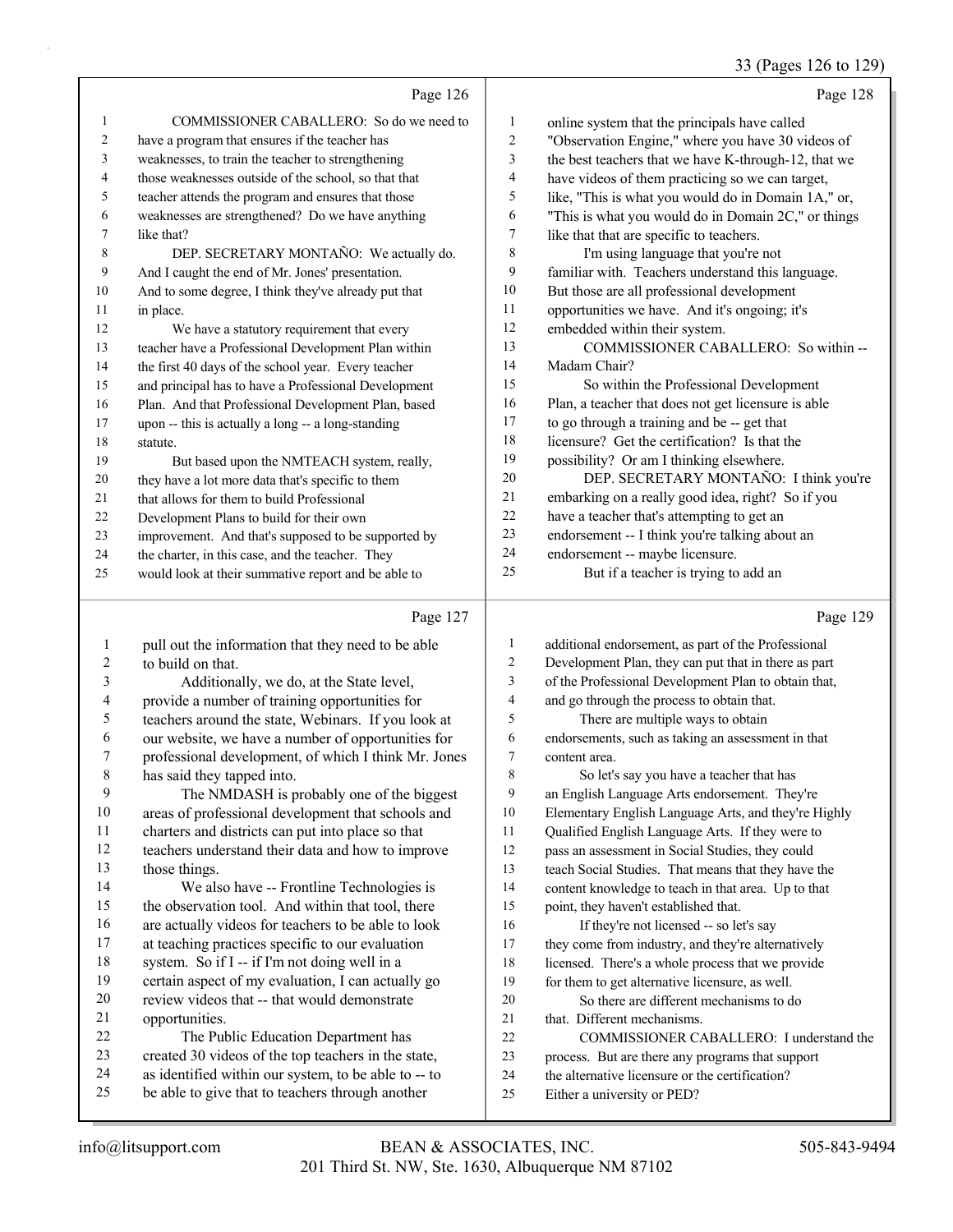|    |                                                      |                          | 34 (Pages 130 to 133)                                |
|----|------------------------------------------------------|--------------------------|------------------------------------------------------|
|    | Page 130                                             |                          | Page 132                                             |
| 1  | DEP. SECRETARY MONTAÑO: All of the above,            | $\mathbf{1}$             | Mr. Montaño made, for staffing. We're working on     |
| 2  | there are.                                           | $\overline{c}$           | those things when it comes to professional           |
| 3  | COMMISSIONER CABALLERO: Okay. All right.             | $\mathfrak{Z}$           | development. But my situation now is a difficult     |
| 4  | Thank you.                                           | $\overline{\mathcal{A}}$ | one.                                                 |
| 5  | Thank you, Madam Chair.                              | 5                        | THE CHAIR: And, you know, unfortunately,             |
| 6  | THE CHAIR: And I think it's true. I                  | 6                        | we don't get into individual personnel issues. So    |
| 7  | think it would be up to the individual to help to    | 7                        | that there's not a whole lot we can -- we can do     |
| 8  | develop that professional development plan to make   | 8                        | here.                                                |
| 9  | access to -- or they would, also, on their own, go   | 9                        | Commissioner Johnston?                               |
| 10 | take college courses or whatever that could -- but   | 10                       | COMMISSIONER JOHNSTON: Thank you,                    |
| 11 | that, of course, would be at an expense. So it just  | 11                       | Madam Chair. Short question.                         |
| 12 | depends. Yeah.                                       | 12                       | You ended last year -- your attendance               |
| 13 | MR. CHRIS JONES: Madam Chair, members of             | 13                       | rate, about 94 percent? What is it this year?        |
| 14 | the Commission -- and I thank Mr. Montaño for his    | 14                       | MR. CHRIS JONES: Commissioner Johnston, I            |
| 15 | explanation. He certainly has worked really hard in  | 15                       | would honestly have to go back and look at our       |
| 16 | many regards throughout my time as an administrator. | 16                       | attendance percentage. We can get that from STARS.   |
| 17 | So I appreciate the work he's done.                  | 17                       | COMMISSIONER JOHNSTON: Can you give me a             |
| 18 | I would say that for us, the problem lies            | 18                       | ballpark?                                            |
| 19 | with hiring folks under the assumption that they     | 19                       | MR. CHRIS JONES: We're at about                      |
| 20 | would be eligible for an endorsement waiver in       | 20                       | 95 percent.                                          |
| 21 | reviewing Administrative Code -- I believe it's      | 21                       | COMMISSIONER JOHNSTON: What do you do                |
| 22 | 6.61.9, and then having the denial.                  | 22                       | when you have a student who is chronically absent?   |
| 23 | So here, we have two individuals in place            | 23                       | What is your process?                                |
| 24 | who now do not hold proper endorsements. And we      | 24                       | MR. CHRIS JONES: We follow the Compulsory            |
| 25 | have a Bilingual Education Act and funding pattern   | 25                       | Attendance law. We do give a warning at the          |
|    | Page 131                                             |                          | Page 133                                             |
| 1  | that requires they're endorsed.                      | 1                        | three-day mark to say, "Right now, we're concerned." |
| 2  | And so it could just mean that we need               | $\overline{\mathbf{c}}$  | We're concerned with your unexcused absences."       |
| 3  | more -- it needs to be written into code. It needs   | 3                        | So we follow the process. We have 5-, 7-,            |
| 4  | to be something that's very clear.                   | 4                        | and 10-day early intervention meetings until they    |
| 5  | So for me, during my hiring practice,                | 5                        | meet the habitual truancy point. At that point, we   |
| 6  | granted, I knew the circumstance of the teacher who  | 6                        | have to refer students -- and it's within our        |
|    | went out on FMLA. I did. Special education, she      | $\overline{7}$           | notification to parents -- to CYFD and to District   |
| 8  | made the transition. I was impressed. I went         | 8                        | Court to the Truancy Office.                         |
| 9  | through a process to interview her, and I selected   | 9                        | That's something that happens. First, we             |
| 10 | her. Had I known these two individuals were not      | 10                       | try to counsel them out. But proactively, we do      |
| 11 | going to receive their endorsements, I could not     | 11                       | other things.                                        |
| 12 | have hired them.                                     | 12                       | We celebrate students. We have attendance            |
| 13 | So it's put me, as the head administrator,           | 13                       | assemblies. We have them chart their own progress.   |
| 14 | in a situation where now, it's something else that I | 14                       | We try to incentivize attendance.                    |
| 15 | need to try to resolve somehow, some way. But it     | 15                       | Last Friday, we had Crazy Mustache Day.              |
| 16 | would be helpful.                                    | 16                       | We're trying to make it a good place to learn.       |
| 17 | They do have the route that Mr. Montaño              | 17                       | THE CHAIR: Go Aggies.                                |

 mentioned. And they can go through a standard program at a community college or a university. That's a process. They have to take coursework to satisfy the requirement. They have to pass the NMTA, the teaching assessment. You're looking at a

 year-and-a-half process for many of them. 24 So I do appreciate the explanation. And there are a lot of good resources, to the point

really are.

18 MR. CHRIS JONES: We want to make it an environment where students want to come to school. But we reinforce, and we follow the New Mexico Compulsory Attendance law. It's about parent communication. Our parents are fantastic. They

24 COMMISSIONER JOHNSTON: Thank you. 25 MR. CHRIS JONES: You're welcome.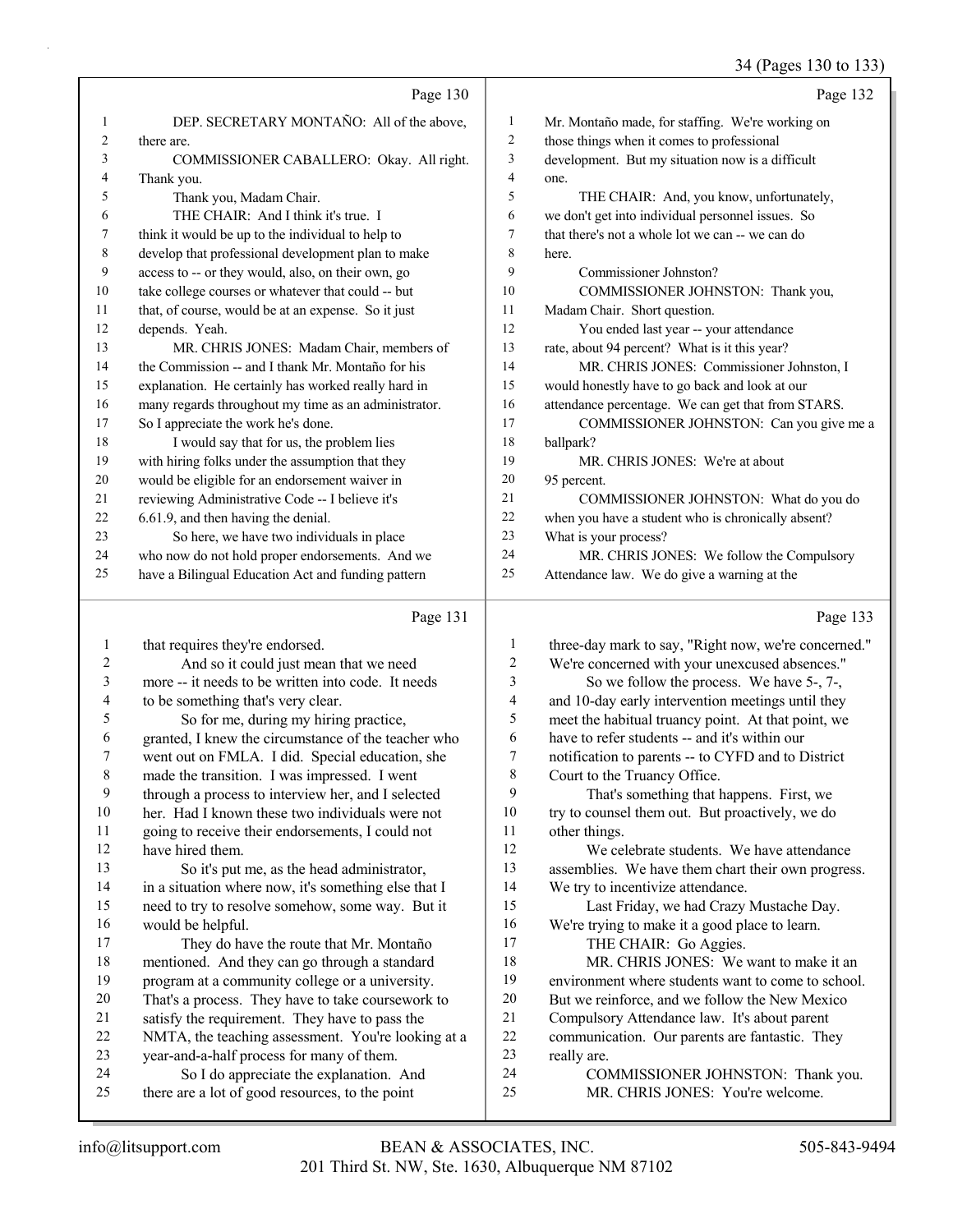35 (Pages 134 to 137)

|                         |                                                      |                         | $33$ (1 agos 13+ to 13)                              |
|-------------------------|------------------------------------------------------|-------------------------|------------------------------------------------------|
|                         | Page 134                                             |                         | Page 136                                             |
| 1                       | THE CHAIR: I think the final piece is                | 1                       | processes?                                           |
| $\overline{\mathbf{c}}$ | your Professional Development Plan.                  | $\sqrt{2}$              | So the first thing that I realized when I            |
| 3                       | MR. CHRIS JONES: Madam Chair, members of             | 3                       | came back is it went really well with New Mexico     |
| 4                       | the Commission, I did submit to you a Professional   | $\overline{\mathbf{4}}$ | DASH. One of the things I established out in Denver  |
| 5                       | Development Plan. It's a proposal.                   | 5                       | in going through this training and working with      |
| 6                       | I'll also be very honest in saying that              | 6                       | superintendents from Atlanta Public Schools and      |
| 7                       | when the idea was presented to me, I thought -- I    | $\tau$                  | Denver Public Schools is that we were all really     |
| $\,$ $\,$               | was taken aback a bit. I really was. And I think     | $\,8\,$                 | concerned about Tier 1 core intervention. You know,  |
| 9                       | Commissioner Caballero can attest to that.           | 9                       | we really wanted to focus on, "What are we doing     |
| 10                      | During our small meeting, I thought, "Wow,           | 10                      | first, before we need to intervene?" And, "How are   |
| 11                      | it feels like I'm the one who is in need of all of   | 11                      | we addressing the needs of our kids? How are we      |
| 12                      | this development," when I'm really trying to solve a | 12                      | being thoughtful about what our kids actually need?" |
| 13                      | problem that I inherited.                            | 13                      | And New Mexico DASH happened to be one of            |
| 14                      | However, I've been really, really happy.             | 14                      | our focus areas that we selected as a team, which    |
| 15                      | And we can all grow. As leaders, when it comes to    | 15                      | was Tier 1 core instruction. A lot of what I         |
| 16                      | leadership and the power of influence, you can never | 16                      | learned in Denver aligned with what we were doing in |
| 17                      | really be at the top of your professional game, so   | 17                      | New Mexico DASH; and for me, that was huge           |
| 18                      | to speak.                                            | 18                      | take-away. That training itself was fantastic. It    |
| 19                      | I've been really happy with the                      | 19                      | really helped to build capacity.                     |
| 20                      | professional development that I have received thus   | 20                      | I look forward to seeking out other                  |
| 21                      | far. And I certainly understand, as a younger        | 21                      | potential McREL professional development             |
| 22                      | administrator, as a new administrator, fairly new,   | 22                      | opportunities in the future. But I do have four      |
| 23                      | that I could use all the development I could get.    | 23                      | professional development opportunities that I've     |
| 24                      | So I did submit a proposal to you that               | 24                      | identified for this plan to ensure that I do build   |
| 25                      | includes different areas that will help me to        | 25                      | my own capacity internally so that we're on track to |
|                         | Page 135                                             |                         | Page 137                                             |
| $\mathbf{1}$            | develop my leadership capacity.                      | 1                       | meet our goals.                                      |
| $\overline{c}$          | There are four different areas. I was                | $\overline{c}$          | THE CHAIR: Commissioners, any questions?             |
| 3                       | expected to address an area each quarter and try to  | $\mathfrak{Z}$          | I guess the only -- it's not about a                 |
| 4                       | get development opportunities on a quarterly basis.  | $\overline{4}$          | particular profession. I'm not sure if I saw -- is   |
| 5                       | We have secured funding for these things,            | 5                       | your -- and I don't know if the submission for PPE   |
| 6                       | of course, in looking and writing the applications,  | 6                       | is open yet.                                         |
| 7                       | working with Mr. Vigil to ensure we're not going to  | $\tau$                  | MS. POULOS: It is not open yet. We open,             |
| 8                       | strain our budget because of this Corrective Action  | $\,$ 8 $\,$             | I believe, in January.                               |
| 9                       | Plan requirement. I have already attended one of     | 9                       | THE CHAIR: So that's -- you're still                 |
| 10                      | the professional development opportunities, which    | 10                      | anticipating making an application --                |

- was by McREL. And I do believe I missed one of the
- Commission meetings, and Ms. Matthews did speak on
- my behalf. 14 But it was, "District Leadership That
- Works." It was for superintendents, which, as a
- head administrator, we're in a really unique
- situation, because we are principals and
- superintendents combined.

# 19 And so this was a fantastic experience for

- me, because what I got to see is a lot of what I can do to really drive the initiatives. And it talked
- to us about these high-yield areas, like having --
- establishing non-negotiables, you know? What are
- the non-negotiables for your faculty? What can you
- do on a regular basis, and how do you oversee these
- 11 MR. CHRIS JONES: I'd be happy to.
- 12 THE CHAIR: -- for that?
	-
- 13 Right. I wasn't sure if that was open.
- 14 And I guess there's something that kind of
- follows with this, and that's the process for
- evaluating the -- the head administrator, okay,
- which maybe he's not involved in. 18 But just -- because we're talking about professional development, I figured I'd just tie in
- with that to see if that is in the works.
- 21 MS. PATRICIA MATTHEWS: I guess before we
- leave -- I just want to make sure, because in the
- plan, it says this is -- the Commission is to
- approve, A, what he's already done, and, B, what
- he's doing it for. Are we getting a nod here? Can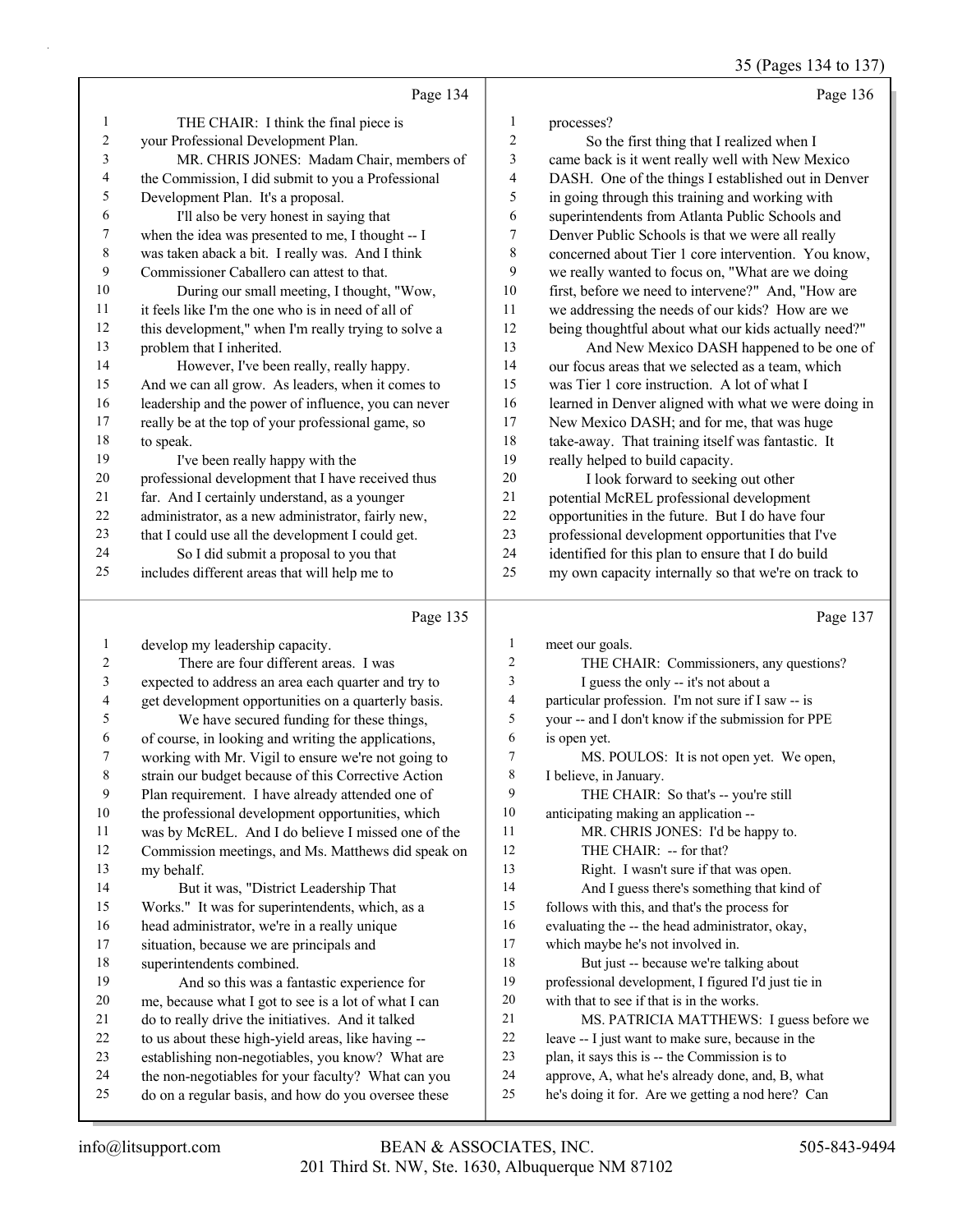# 36 (Pages 138 to 141)

|    | Page 138                                             |                | Page 140                                             |
|----|------------------------------------------------------|----------------|------------------------------------------------------|
| 1  | we have that on the record?                          | 1              | because that's my -- that's my understanding is what |
| 2  | THE CHAIR: I think we could just take a              | $\overline{2}$ | she's working on. And it was a kind of -- I think    |
| 3  | straw poll. I think it's fine.                       | 3              | we were talking two different ideas at first when I  |
| 4  | COMMISSIONER CABALLERO: I think so.                  | 4              | was speaking with Shelly; because my understanding   |
| 5  | THE CHAIR: I guess maybe -- yeah, I think            | 5              | is that there would be a development for an          |
| 6  | we're -- I think this is a path that I'm comfortable | 6              | evaluation tool for the head administrator. It       |
| 7  | with, with the addition that the application goes    | $\overline{7}$ | wasn't necessarily that someone else was going to    |
| 8  | through for PPE. Yeah.                               | 8              | come in and do an evaluation.                        |
| 9  | Okay.                                                | 9              | That's fine, if that's what the board                |
| 10 | MR. JULIAN MUÑOZ: So currently,                      | 10             | decides is best, and you can afford that; because I  |
| 11 | Madam Chair, with regards to the question about      | 11             | know there are schools that hire out, not            |
| 12 | head -- the head administrator evaluation, we have   | 12             | necessarily every year, but every number of years,   |
| 13 | contacted Sherry with ADVANCE New Mexico.            | 13             | so that they are getting an outside look and maybe a |
| 14 | MS. PATRICIA MATTHEWS: They know Shelly.             | 14             | deeper look at the head administrator. But that      |
| 15 | MR. JULIAN MUÑOZ: Shelly. She has given              | 15             | there would be a -- there would be an adequate       |
| 16 | us a proposal. We had a special meeting that         | 16             | evaluation tool that either the governance council   |
| 17 | reviewed our proposal, her estimate. After talking   | 17             | and/or an outside individual, depending on what was  |
| 18 | with the Vigil Group, we had enough -- we have some  | 18             | decided, that that tool would be an effective tool.  |
| 19 | funding available in order to do that evaluation,    | 19             | That's my understanding of what we were              |
| 20 | and in order for her to come in, not only evaluate   | 20             | doing there. Am I wrong?                             |
| 21 | the head administrator, but also the board as well,  | 21             | COMMISSIONER JOHNSTON: I have question --            |
| 22 | to provide insight, provide certain steps, policies, | 22             | some questions.                                      |
| 23 | procedures that will help us, first, evaluate how    | 23             | THE CHAIR: That was my understanding.                |
| 24 | he's doing in his job, whatever he needs to          | 24             | And that was my conversation with Shelly. And that   |
| 25 | concentrate on, and also a self-evaluation           | 25             | wasn't what she was -- so there was a -- there was a |

# Page 139

| 1  | self-assessment for the board, as well.              | $\mathbf{1}$ | confusion there. So I was hoping there was an        |
|----|------------------------------------------------------|--------------|------------------------------------------------------|
| 2  | So right now, that is in the works right             | 2            | additional conversation that she had with you after  |
| 3  | now. And hopefully, we'll have something by next --  | 3            | that, so that it's clear what's -- what's being      |
| 4  | next PEC meeting with ADVANCE New Mexico.            | 4            | requested, that there's -- that there is an adequate |
| 5  | THE CHAIR: Good. And I'm glad. Because               | 5            | evaluation tool that the governance council has.     |
| 6  | Shelly did call me, as well. So we -- and I wasn't   | 6            | COMMISSIONER JOHNSTON: And, Madam Chair,             |
| 7  | sure whether that contract was going forward.        | 7            | if I may, I had a question about -- where is it?     |
| 8  | But I did have a conversation with her.              | 8            | No. Yeah. That's all right.                          |
| 9  | So I'm glad -- because I don't think there was even  | 9            | How -- there are many -- I shouldn't                 |
| 10 | the -- I don't know whether you knew, even at that   | 10           | say -- there is more than one organization that      |
| 11 | time, if -- if or what the funds were available when | 11           | provides training on evaluating school leaders,      |
| 12 | I spoke with her. So I'm glad that --                | 12           | superintendents.                                     |
| 13 | MR. JULIAN MUÑOZ: That's what we were                | 13           | How -- what was your selection process to            |
| 14 | trying to make sure we had. Also, in addition,       | 14           | begin work with ADVANCE Ed? Now, I'm not casting     |
| 15 | according to the CAP, it says that the -- we have to | 15           | any aspersions. I just don't know. I'm like the      |
| 16 | get PEC approval for our evaluator to come in. So I  | 16           | Chair in how did you come to this --                 |
| 17 | don't know if that's something you vote on or kind   | 17           | MR. JULIAN MUÑOZ: We received a --                   |
| 18 | of give us an okay.                                  | 18           | actually, Ms. Poulos, Katie Poulos, provided us some |
| 19 | THE CHAIR: Yeah. And I -- well, and I                | 19           | resources. Thank you for that.                       |
| 20 | hesitate without looking at what it is, you know.    | 20           | We reached out to them, and they just                |
| 21 | That's my -- I appreciate the work that Shelly does. | 21           | never contacted us back.                             |
| 22 | But until the work product is done, I hate to say,   | 22           | Ms. Shelly is the only one that contacted            |
| 23 | "Yeah, that's a really good tool."                   | 23           | us back with a proposal, with an estimate, with why  |
| 24 | So that's my concern. I would -- I would             | 24           | we should go with her. That's -- unfortunately, no   |
| 25 | appreciate seeing the evaluation tool that she's --  | 25           | other organization even responded.                   |
|    |                                                      |              |                                                      |

Page 141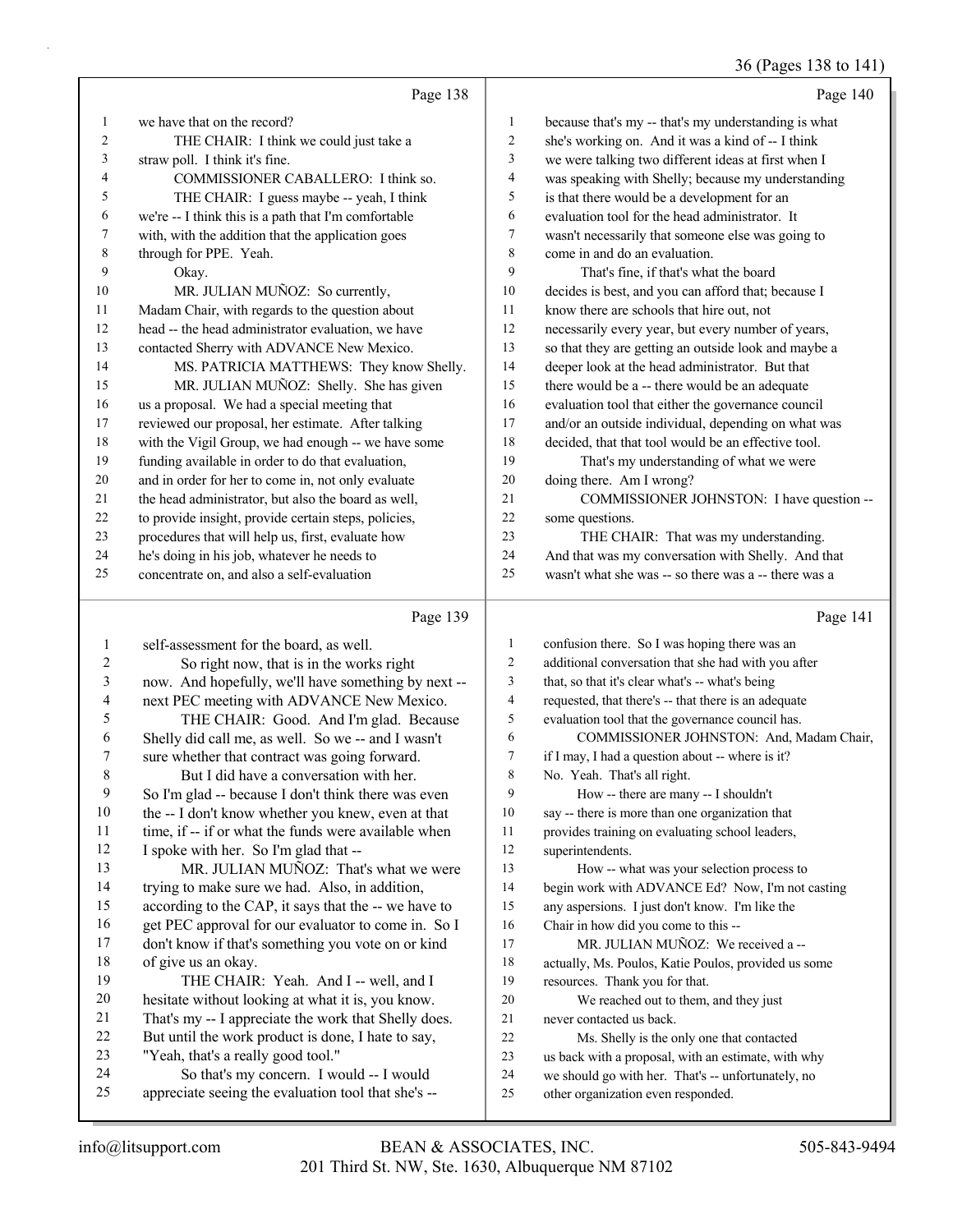37 (Pages 142 to 145)

|                | Page 142                                                 |                | Page 144                                                                                                |
|----------------|----------------------------------------------------------|----------------|---------------------------------------------------------------------------------------------------------|
| 1              | COMMISSIONER JOHNSTON: Is that a concern                 | 1              | Commissioner Johnston --                                                                                |
| $\overline{c}$ | to you?                                                  | $\overline{2}$ | THE CHAIR: I'll also tie into that, that                                                                |
| 3              | MR. JULIAN MUÑOZ: I'm new to the charter                 | 3              | I -- I had the conversation with Shelly. The                                                            |
| 4              | school and to education, in general. I'm an              | $\overline{4}$ | governance council has to be comfortable with that                                                      |
| 5              | internal auditor. I was confused as to why they          | 5              | contract. You've already voted on it?                                                                   |
| 6              | wouldn't want to take my money.                          | 6              | MR. JULIAN MUÑOZ: We voted to move                                                                      |
| 7              | I don't know. I did some research. I                     | 7              | forward. Yes, correct.                                                                                  |
| 8              | had -- I had Mr. Jones look into the background for      | 8              | THE CHAIR: So this -- at this point in                                                                  |
| 9              | Ms. Shelly. And he was impressed with her. He            | 9              | time, it's a done deal. But I do have a concern                                                         |
| 10             | comes from education. I was kind of asking him,          | 10             | that Mr. Jones was part of that conversation.                                                           |
| 11             | like, "Would she meet the requirements that we need      | 11             | MS. PATRICIA MATTHEWS: Madam Chair,                                                                     |
| 12             | in order to meet the CAP?"                               | 12             | members of the Commission, I made it very clear, and                                                    |
| 13             | He felt comfortable with it, from his                    | 13             | the board was very clear when they passed -- made                                                       |
| 14             | educator experience, to say, "Yes," and from his         | 14             | the vote, was that it was conditional on the                                                            |
| 15             | administrator experience, to say, "Yes, should be a      | 15             | Commission's approval, because that's what you said.                                                    |
| 16             | good fit."                                               | 16             | So if you say no, we go back to the drawing board.                                                      |
| 17             | As far as is it concerning to me? Yes.                   | 17             | That's the bottom line.                                                                                 |
| 18             | Why wouldn't they want to contact us at least?           | 18             | THE CHAIR: I would really appreciate,                                                                   |
| 19             | COMMISSIONER JOHNSTON: I would advise you                | 19             | going forward, that anything that involves the                                                          |
| 20             | again to remember that you're the board chair, and       | 20             | evaluation of Mr. Jones, that he not be a                                                               |
| 21             | he is your employee. And while he does have great        | 21             | participant in the conversation of who is going to                                                      |
| 22             | experience, it could mislead both of you for him to      | 22             | participate in that. You know, I just think it's --                                                     |
| 23             | make a recommendation.                                   | 23             | you know, obviously, we have an overarching concern                                                     |
| 24             | And the Coalition -- and I don't know how                | 24             | about --                                                                                                |
| 25             | long you've been at this. But the Coalition could        | 25             | MR. JULIAN MUÑOZ: Perception.                                                                           |
|                |                                                          |                |                                                                                                         |
|                | Page 143                                                 |                | Page 145                                                                                                |
| $\mathbf{1}$   | also make some recommendations, as could -- I would      | 1              | THE CHAIR: -- conflicts and so on with                                                                  |
| 2              |                                                          | 2              | the school.                                                                                             |
| 3              | recommend you go back to the Charter School<br>Division. | 3              | And I just think it's cleaner if when                                                                   |
| 4              | MR. JULIAN MUÑOZ: That's why we had a                    | $\overline{4}$ | we're looking at the -- the evaluation of Mr. Jones,                                                    |
| 5              | special meeting, where all the governing council         | 5              | that he not have a recommendation as to who is going                                                    |
| 6              | members looked at it. They reviewed it. All of           | 6              | to help create that evaluation, that he's                                                               |
| 7              | them had questions. They questioned the proposal.        | $\tau$         | comfortable with that.                                                                                  |
| 8              | We questioned Mr. Jones. We had him there to tell        | 8              | Because, you know, I oftentimes worked                                                                  |
| 9              | us why he felt comfortable with it.                      | 9              | with people that I wasn't real comfortable with.                                                        |
| 10             | Overall, the GC board made the decision,                 | 10             | But they were still coming in and evaluating me.                                                        |
| 11             | yes, we had the funding. We could at least go            | 11             | But that was the bottom line.                                                                           |
| 12             | forward with it to present this to the PEC.              | 12             | So I think it's inappropriate for him to                                                                |
| 13             | But, again, as far as the language, the                  | 13             | be in that discussion about what contract is going                                                      |
| 14             | way I'm understanding that language is written,          | 14             | to go forward on who and how he's going to be                                                           |
| 15             | before we even go forward with a tool of evaluation,     | 15             | evaluated. That's -- you know -- but I think before                                                     |
| 16             | a contract has to be approved by the PEC.                | 16             | we move forward on that, I think -- and it's sticky,                                                    |
| 17             | COMMISSIONER JOHNSTON: Yeah. No. I'm                     | 17             | because I would prefer to see the tool and -- but                                                       |
| 18             | really playing Devil's Advocate with you.                | 18             | you've got to --                                                                                        |
| 19             | MR. JULIAN MUÑOZ: No, no. Thank you.                     | 19             | COMMISSIONER CABALLERO: Madam Chair? But                                                                |
| 20             | Yes. With the previous --                                | 20             | the -- to get -- the -- they're requesting that                                                         |
| 21             | COMMISSIONER JOHNSTON: And don't hesitate                | 21             | the -- a tool be developed. And so if we say,                                                           |
| 22             | to reach out in any situation. And, Mr. Jones,           | 22             | "Bring us the tool" -- so that person already                                                           |
| 23             | wouldn't it would be great if I could select my own      | 23             | invested time, energy, and expertise. And then we                                                       |
| 24<br>25       | evaluator?<br>MR. CHRIS JONES: Absolutely --             | 24<br>25       | said, "No. Well, we're not going to go through it<br>with you," then, you know, it puts both the school |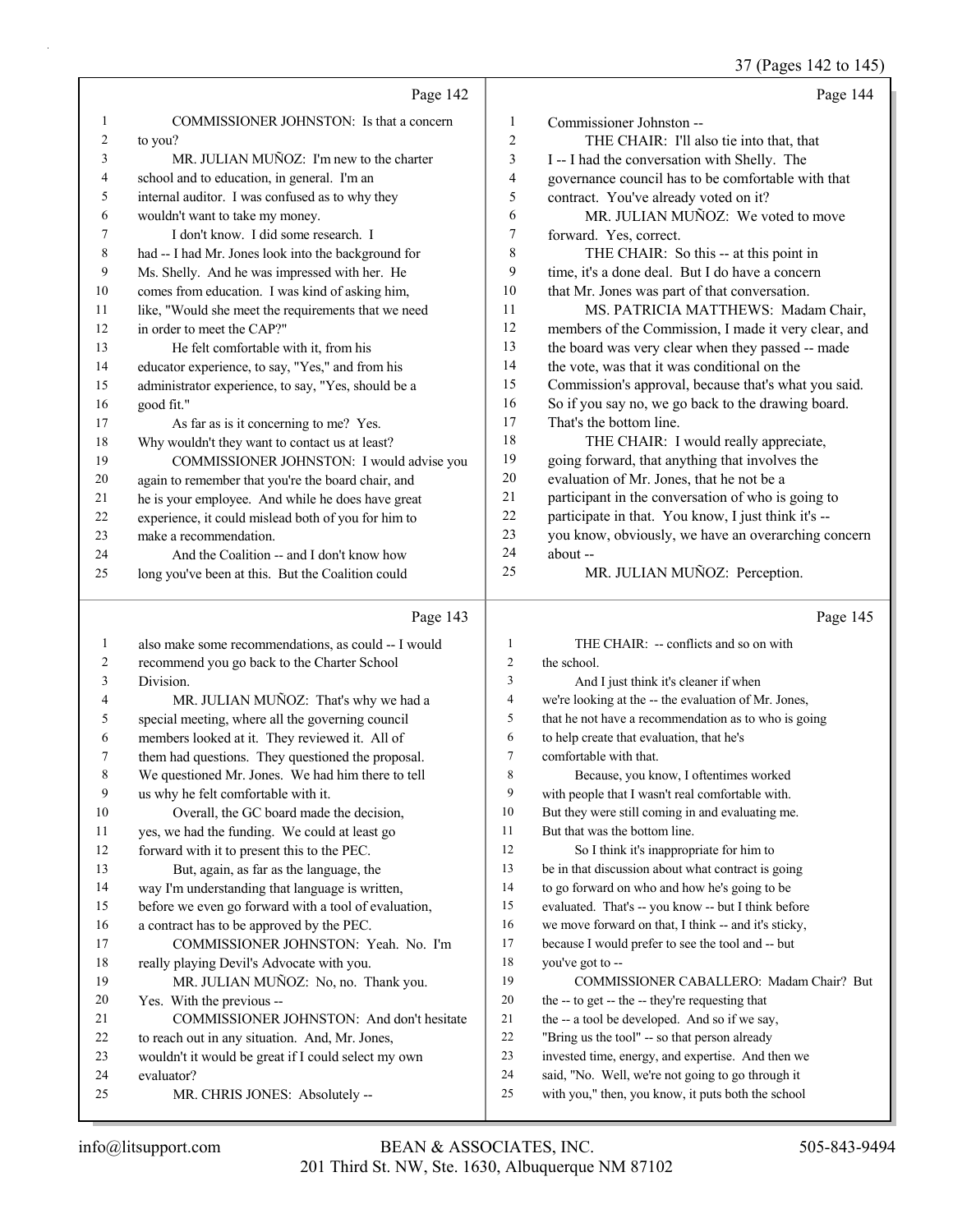|                |                                                      |                | 38 (Pages 146 to 149)                                |
|----------------|------------------------------------------------------|----------------|------------------------------------------------------|
|                | Page 146                                             |                | Page 148                                             |
| 1              | and that person in an awkward situation.             | $\mathbf{1}$   | I think if you look at Page 8,                       |
| $\overline{c}$ | The other thing I'm talking about is I               | $\mathbf{2}$   | paragraph 8, as I read it, as I understood it, we    |
| 3              | think we need to move forward. We have to            | 3              | were to bring you a proposal. Of course, they, the   |
| 4              | understand the circumstances. If I were in the       | $\overline{4}$ | council itself, had to render a decision. And so --  |
| 5              | area, I would be very, very reluctant to get into a  | 5              | do you want me to stop talking while you read?       |
| 6              | contract with -- with a school that's constantly in  | 6              | THE CHAIR: Yeah. Well, I'm just trying               |
| 7              | the public eye. It's very hard.                      | 7              | to find it.                                          |
| $8\,$          | And so we -- I'm glad that they have                 | 8              | MS. PATRICIA MATTHEWS: Page 8. It says,              |
| 9              | somebody that answered, and that person is a         | 9              | under -- it's on Page 8 at the top, "General         |
| 10             | professional; they're in the area; they're willing   | 10             | Agreement." And then No. 8. It says, "For the        |
| 11             | to do the work. The charter school is here asking,   | 11             | last" -- "For the next two years, the school must    |
| 12             | "Do we move forward?" I think we just need to let    | 12             | contract with a third party" -- and I'll stop        |
| 13             | them move forward.                                   | 13             | talking.                                             |
| 14             | THE CHAIR: And I have no issue with                  | 14             | COMMISSIONER ARMBRUSTER: I'm sorry. I                |
| 15             | Shelly. I've worked with Shelly. And that's not my   | 15             | didn't mean to interrupt you.                        |
| 16             | concern.                                             | 16             | MS. PATRICIA MATTHEWS: I shouldn't have              |
| 17             | My concern is that Mr. Jones was part of             | 17             | to read out loud. I'm not good at it, unless I'm     |
| 18             | that discussion on choosing her; because that's      | 18             | reading "Harry Potter." And then I'm really good at  |
| 19             | who's going to evaluate -- I just think that's an    | 19             | it.                                                  |
| 20             | inappropriate conversation to have.                  | 20             | So the idea, again, was that we would come           |
| 21             | And I understand the difficulty. But our             | 21             | to you. "Here's Entity A, B, or C. We're asking      |
| 22             | decision, back when we talked about the CAP, was     | 22             | them to put together a tool for evaluating --        |
| 23             | that they develop an appropriate tool. And I know    | 23             | evaluating both the administrator and the board, and |
| 24             | that's a concern that you could end up spending      | 24             | also develop the tool."                              |
| 25             | money and the tool not be appropriate.               | 25             | So it would be very hard for us to say,              |
|                | Page 147                                             |                | Page 149                                             |
| $\mathbf{1}$   | But our direction was that you -- that you           | 1              | "Please develop the tool. Come back, and you guys    |
| 2              | come to us with -- with a tool that we would -- that | 2              | can maybe not like that tool."                       |
| 3              | was my understanding.                                | 3              | So we're in a rock and a hard spot here.             |
| 4              | COMMISSIONER CABALLERO: Madam Chair, my              | 4              | But we're willing to come back to the Commission in  |
| 5              | understanding from what was said was that the        | 5              | November, if that's your preference, have the board  |
| 6              | president of the council said, "I'm not in the area  | 6              | represent that they're the ones who chose --         |
| 7              | of teaching. Does she have the credentials?"         | 7              | whatever.                                            |
| 8              | And the answer is, "Yes."                            | 8              | You know, as an attorney, I do see this              |
| 9              | And so -- but they had a meeting where the           | 9              | with my council board folks. They almost don't know  |
| 10             | pros and cons was discussed. All the governing       | 10             | what questions to ask. So your point is well-taken.  |
| 11             | council was there. Unless we don't believe the       | 11             | So if you want us to come back --                    |
| 12             | governing council                                    | 12             | THE CHAIR: And I'm -- now that I've been             |
| 13             | THE CHAIR: I am not putting in question              | 13             | able to reread it, I mean, I have no problem with -- |
| 14             | the words of the governing council. Please           | 14             | with Shelly. I think at this point in time, if you   |
| 15             | understand that. I'm talking about the Corrective    | 15             | had to start re-looking again, we're looking at half |
| 16             | Action Plan and the specifics of the Corrective      | 16             | of the school year gone, when there could have been  |
| 17             | Action Plan that we voted on. And that's what I      | 17             | some evaluation done and maybe some remediation, if  |
| 18             | want to make sure that we're complying with.         | $18\,$         | necessary.                                           |

19 So I'm concerned with the time that's gone forward, you know. And I understand there's difficulties with contracts. And, you know, some of these vendors might have thought it wasn't a large enough contract for them to -- the scope of work wasn't going to be enough to make it worth their while.

question at all.

19 And please make it clear that I am not questioning the governance council and the validity of their statements, that I am not putting that in

all on the same page. That's the point here.

23 MS. PATRICIA MATTHEWS: Madam Chair, members of the Commission, I want to make sure we're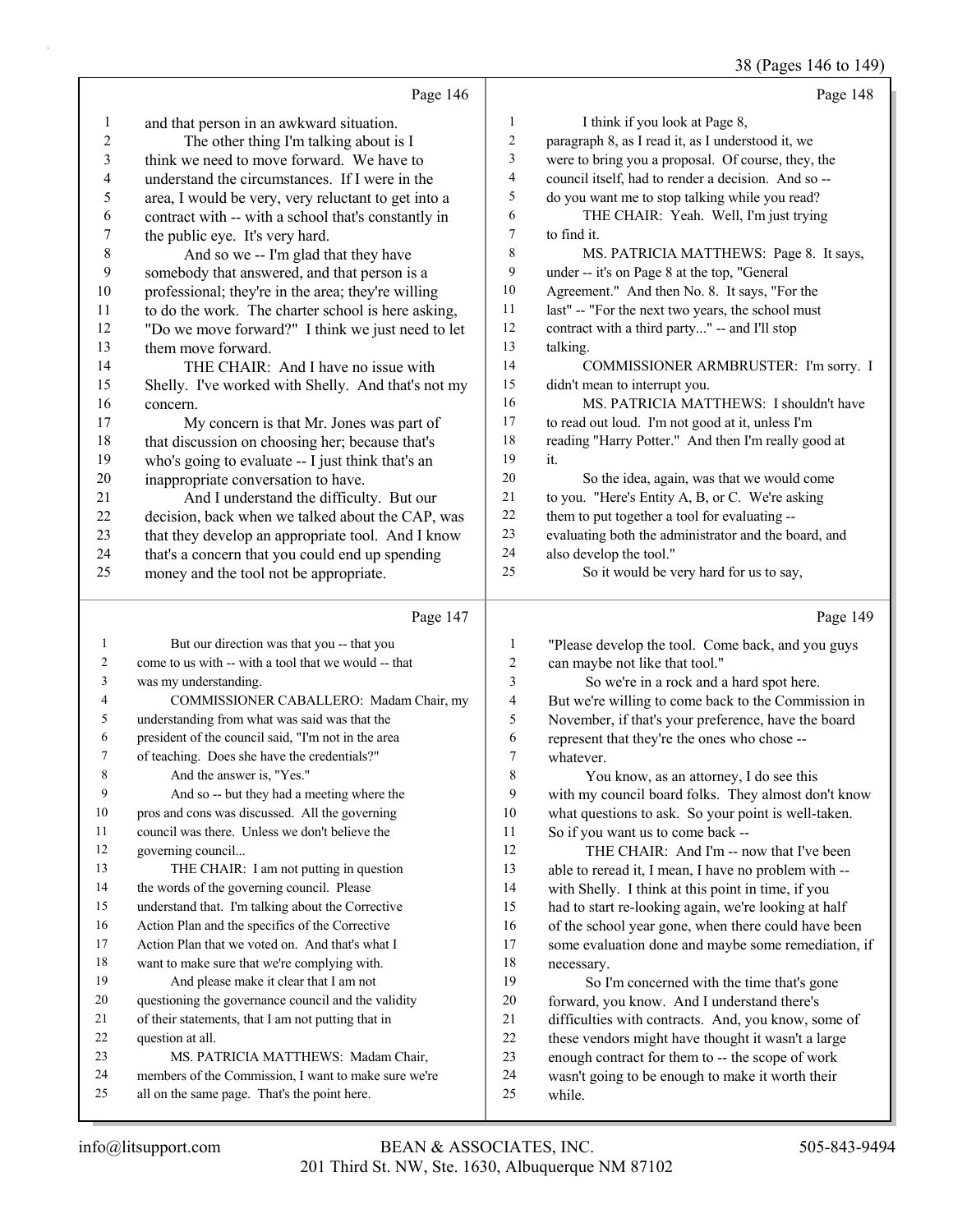### 39 (Pages 150 to 153)

|              | Page 150                                             |                | Page 152                                             |
|--------------|------------------------------------------------------|----------------|------------------------------------------------------|
| $\mathbf{1}$ | So there's a lot of reasons. And I'm not             | $\mathbf{1}$   | MR. JULIAN MUÑOZ: My apologies.                      |
| 2            | going to second-guess why someone chose not to --    | 2              | Madam Chair. Just, again, if you want, we can go     |
| 3            | they chose not to, you know. At this point in time,  | 3              | into a three-bid process, where we bring three       |
| 4            | there's not much we can do about it. You reached     | $\overline{4}$ | contractors to the PEC and let the PEC choose those  |
| 5            | out to CSD; CSD gave you input; you went forward.    | 5              | contractors. I'm okay with that.                     |
| 6            | And that's what came out of it. So                   | 6              | THE CHAIR: I think that falls way outside            |
| 7            | MR. CHRIS JONES: Madam Chair, may I just             | 7              | of our authority to make that decision for you; so   |
| 8            | add, what I did is I gave them a resource or an      | 8              | that I don't think it would be appropriate for --    |
| 9            | individual who could or could not be selected by the | 9              | and I don't want -- I don't want to get into that,   |
| 10           | governance council. So my recommendation wasn't a    | 10             | you know, that -- people are saying -- let them make |
| 11           | recommendation at all. It was more of a -- of a      | 11             | the decision.                                        |
| 12           | giving a resource to someone, to a body of people    | 12             | So I think -- you know, we don't dig into            |
| 13           | who make decisions for the school.                   | 13             | the weeds of who you accept. It says we don't        |
| 14           | Am I familiar with Shelly? I'm somewhat              | 14             | approve the contract. But I don't want to get into   |
| 15           | familiar with Shelly, because as an administrator,   | 15             | the vetting process of who schools hire. I think     |
| 16           | she actually worked for the Division at one point.   | 16             | that's way outside of our purview.                   |
| 17           | And she came in, and she did our monitoring visit.   | 17             | COMMISSIONER JOHNSTON: Madam Chair, I                |
| 18           | And it was not a great visit. She was not very easy  | 18             | would like to make a comment that I'm very           |
| 19           | on me, that's for sure, as the Federal Programs      | 19             | protective of Mr. Jones. This is a time of high      |
| 20           | Coordinator of a separate charter school.            | 20             | scrutiny for your school. Ms. Cherrin is             |
| 21           | So she certainly wasn't someone that I               | 21             | absolutely -- I hold her in very high regard, and    |
| 22           | chose out of preference. And it was just the         | 22             | she is -- like you say, Mr. Jones, she is a          |
| 23           | referral. That was made. Shelly does great work;     | 23             | formidable person.                                   |
| 24           | there's no doubt about that. But I just wanted to    | 24             | I would request that the governing council           |
| 25           | clarify that point.                                  | 25             | take great care in removing Mr. Jones from this      |
|              | Page 151                                             |                | Page 153                                             |
| 1            | COMMISSIONER ROBBINS: Madam Chair, given             | 1              | process at this point as you develop all of this, so |
| 2            | the item 8 there, where it says that the contractor  | 2              | that he can say truly, this was done by the          |
|              | must be approved by the governing council and        | $\mathbf{R}$   | coverning council and so the evaluation itself is    |

| 3  | must be approved by the governing council and        | 3  | governing council, and so the evaluation itself is   |
|----|------------------------------------------------------|----|------------------------------------------------------|
| 4  | submitted to the PEC in time for document submittal, | 4  | something the governing council has to do, to        |
| 5  | it looks like it's the governing council that does   | 5  | protect Mr. Jones from any -- any inference or       |
| 6  | the approval, and they just submit it to us. Our     | 6  | shadow of anything.                                  |
| 7  | role is to, I guess, just be heard that they've      | 7  | I'm protective of him. That's why I was              |
| 8  | acknowledged someone that the governing council has  | 8  | asking.                                              |
| 9  | approved this person. There's no approval on our     | 9  | MR. JULIAN MUÑOZ: Yes, ma'am.                        |
| 10 | part that's required in this.                        | 10 | THE CHAIR: And I agree, that I think                 |
| 11 | MS. PATRICIA MATTHEWS: It says, "External            | 11 | going forward, anything that deals with his          |
| 12 | contractor must be approved."                        | 12 | individual evaluation, he should not be -- but I     |
| 13 | <b>COMMISSIONER ROBBINS: "External</b>               | 13 | will entertain a motion.                             |
| 14 | contractor must be approved by the governing         | 14 | COMMISSIONER ROBBINS: I'll so move.                  |
| 15 | council, and the credentials must be submitted to    | 15 | THE CHAIR: We do have to verbalize the               |
| 16 | PEC for document submittal."                         | 16 | motion.                                              |
| 17 | THE CHAIR: It says, "The external                    | 17 | COMMISSIONER ROBBINS: I will move for                |
| 18 | contractor must be approved by the PEC."             | 18 | approval of Ms. Shelly as the evaluator for the head |
| 19 | COMMISSIONER ROBBINS: Oh, yes. It says               | 19 | administrator for La Promesa.                        |
| 20 | it here. Right, it does say that. So I guess we      | 20 | COMMISSIONER CABALLERO: Second.                      |
| 21 | need to take a vote on whether or not we -- we       | 21 | THE CHAIR: And her formal name is Shelly             |
| 22 | approve that, given that clause. And, again, that    | 22 | Cherrin, C-H-E-R-R-I-N. And I do believe it's        |
| 23 | would be simple to go ahead and --                   | 23 | <b>ADVANCE New Mexico?</b>                           |
| 24 | THE CHAIR: Right, yeah, do that and then             | 24 | And there was a second by                            |
| 25 | move forward. Yeah.                                  | 25 | Commissioner Caballero.                              |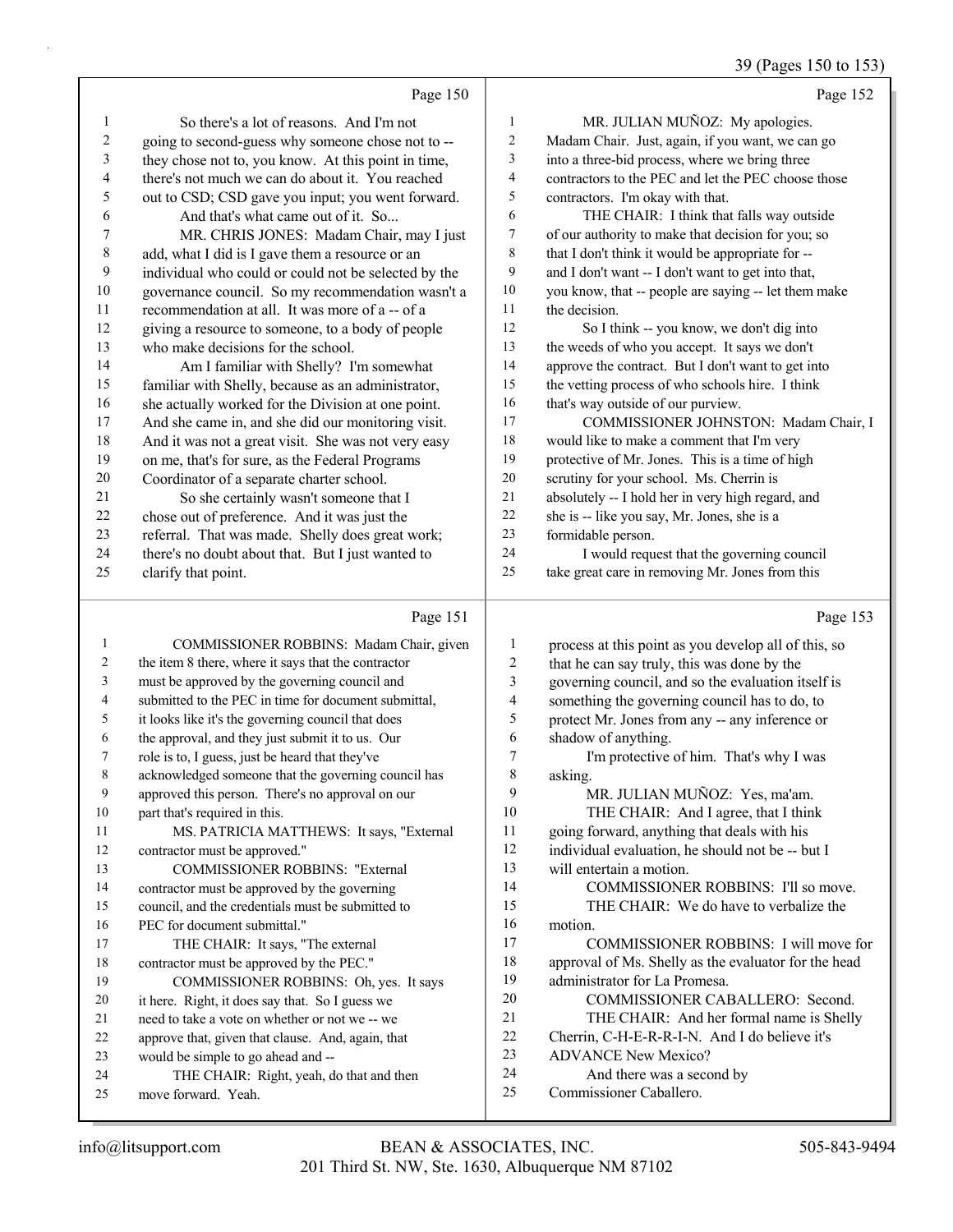### 40 (Pages 154 to 157)

|    | Page 154                                     |                | Page 156                                           |
|----|----------------------------------------------|----------------|----------------------------------------------------|
| 1  | Commissioner Armbruster, roll-call vote,     | 1              | something over here."                              |
| 2  | please.                                      | $\overline{2}$ | So it needs to be -- we're well into the           |
| 3  | COMMISSIONER ARMBRUSTER: Commissioner--      | 3              | school year already; so it needs to get done for   |
| 4  | wait a minute. Commissioner Crone?           | 4              | him, and for the governance council to know what   |
| 5  | <b>COMMISSIONER CRONE: Yes.</b>              | 5              | they're -- they're looking at.                     |
| 6  | <b>COMMISSIONER ARMBRUSTER: Commissioner</b> | 6              | So, thank you.                                     |
|    | Ruiz?                                        | 7              | THE CHAIR: Okay. Thank you. And thank              |
| 8  | <b>COMMISSIONER RUIZ: Yes.</b>               | 8              | you for all of this time.                          |
| 9  | <b>COMMISSIONER ARMBRUSTER: Commissioner</b> | 9              | MR. JULIAN MUÑOZ: Thank you. Thank you.            |
| 10 | Toulouse?                                    | 10             | THE CHAIR: And we look forward to hearing          |
| 11 | <b>COMMISSIONER TOULOUSE: Yes.</b>           | 11             | from you again.                                    |
| 12 | <b>COMMISSIONER ARMBRUSTER: Commissioner</b> | 12             | MS. PATRICIA MATTHEWS: Thank you,                  |
| 13 | Caballero?                                   | 13             | everyone.                                          |
| 14 | <b>COMMISSIONER CABALLERO: Yes.</b>          | 14             | THE CHAIR: The Commission is going to              |
| 15 | <b>COMMISSIONER ARMBRUSTER: Commissioner</b> | 15             | take five. Thank you.                              |
| 16 | Robbins?                                     | 16             | (Recess taken, 12:25 p.m. to 12:39 p.m.)           |
| 17 | <b>COMMISSIONER ROBBINS: Yes.</b>            | 17             | THE CHAIR: Okay. We are on to Item                 |
| 18 | <b>COMMISSIONER ARMBRUSTER: Commissioner</b> | 18             | No. 8, Discussion and Possible Action on the       |
| 19 | Conyers?                                     | 19             | New Mexico STEM-Ready Science Standards.           |
| 20 | <b>COMMISSIONER CONYERS: Yes.</b>            | 20             | And I think we've all been in receipt of a         |
| 21 | <b>COMMISSIONER ARMBRUSTER: Commissioner</b> | 21             | lot of e-mails from some concerted effort by a     |
| 22 | Armbruster votes "Yes."                      | 22             | group -- I'm not sure exactly who that is; it      |
| 23 | Commissioner Peralta?                        | 23             | doesn't really matter. But I appreciate the time   |
| 24 | <b>COMMISSIONER PERALTA: Yes.</b>            | 24             | and effort that whatever that group is, that they  |
| 25 | <b>COMMISSIONER ARMBRUSTER: Commissioner</b> | 25             | are very concerned. So we've all been sent many of |
|    | Page 155                                     |                | Page 157                                           |

# Page 155

| 1              | Gipson?                                              | 1  | those e-mails. I have responded to every one that I  |
|----------------|------------------------------------------------------|----|------------------------------------------------------|
| $\overline{c}$ | THE CHAIR: Yes.                                      | 2  | have received.                                       |
| 3              | COMMISSIONER ARMBRUSTER: Commissioner                | 3  | COMMISSIONER TOULOUSE: And I have.                   |
| 4              | Johnston?                                            | 4  | THE CHAIR: And I know Commissioner                   |
| 5              | <b>COMMISSIONER JOHNSTON: Yes.</b>                   | 5  | Toulouse has, as well.                               |
| 6              | COMMISSIONER ARMBRUSTER: Motion passes.              | 6  | And as soon as this was made public,                 |
|                | COMMISSIONER ROBBINS: Madam Chair, can I             | 7  | Commissioner Toulouse contacted me. I had a          |
| 8              | add one thing to the governing council?              | 8  | conversation with Commissioner Ruiz in regards to    |
| 9              | It may be advisable, rather than going to            | 9  | this. I have been contacted by numerous              |
| 10             | your head administrator for advice and everything,   | 10 | legislators, many staff on campus at NMSU. I've got  |
| 11             | to either seek out other charter school head         | 11 | neighbors that work at NASA and White Sands.         |
| 12             | administrators or to use the Charter School          | 12 | COMMISSIONER ARMBRUSTER: And I live in               |
| 13             | Association for advice on these type of matters,     | 13 | Los Alamos.                                          |
| 14             | just a suggestion, to keep your head administrator   | 14 | THE CHAIR: And they are very concerned               |
| 15             | separate and to protect him.                         | 15 | about the potential changes to the standards.        |
| 16             | THE CHAIR: Thank you. That's a good                  | 16 | As a history teacher teaching something              |
| 17             | point.                                               | 17 | that is a little more subjective, we always believed |
| 18             | COMMISSIONER TOULOUSE: Madam Chair, I                | 18 | that you needed to start from a point of common      |
| 19             | would also like to suggest this process go through   | 19 | knowledge. And the concern that many have expressed  |
| 20             | as quickly as you can; because it's not fair to hold | 20 | to me is that by these changes, we are not going to  |
| 21             | Mr. Jones accountable for things he hasn't been told | 21 | be making our students the most viable candidates    |
| 22             | he's going to be accountable for.                    | 22 | for their college-and-career readiness, and that     |
| 23             | Otherwise, you get way out there in the              | 23 | they will be substantially behind their peers as     |
| 24             | weeds on something that -- you know, you say, "Well, | 24 | they go to college and other career opportunities.   |
| 25             | you didn't tell me you were going to look at         | 25 | So that I wanted to put this to the                  |
|                |                                                      |    |                                                      |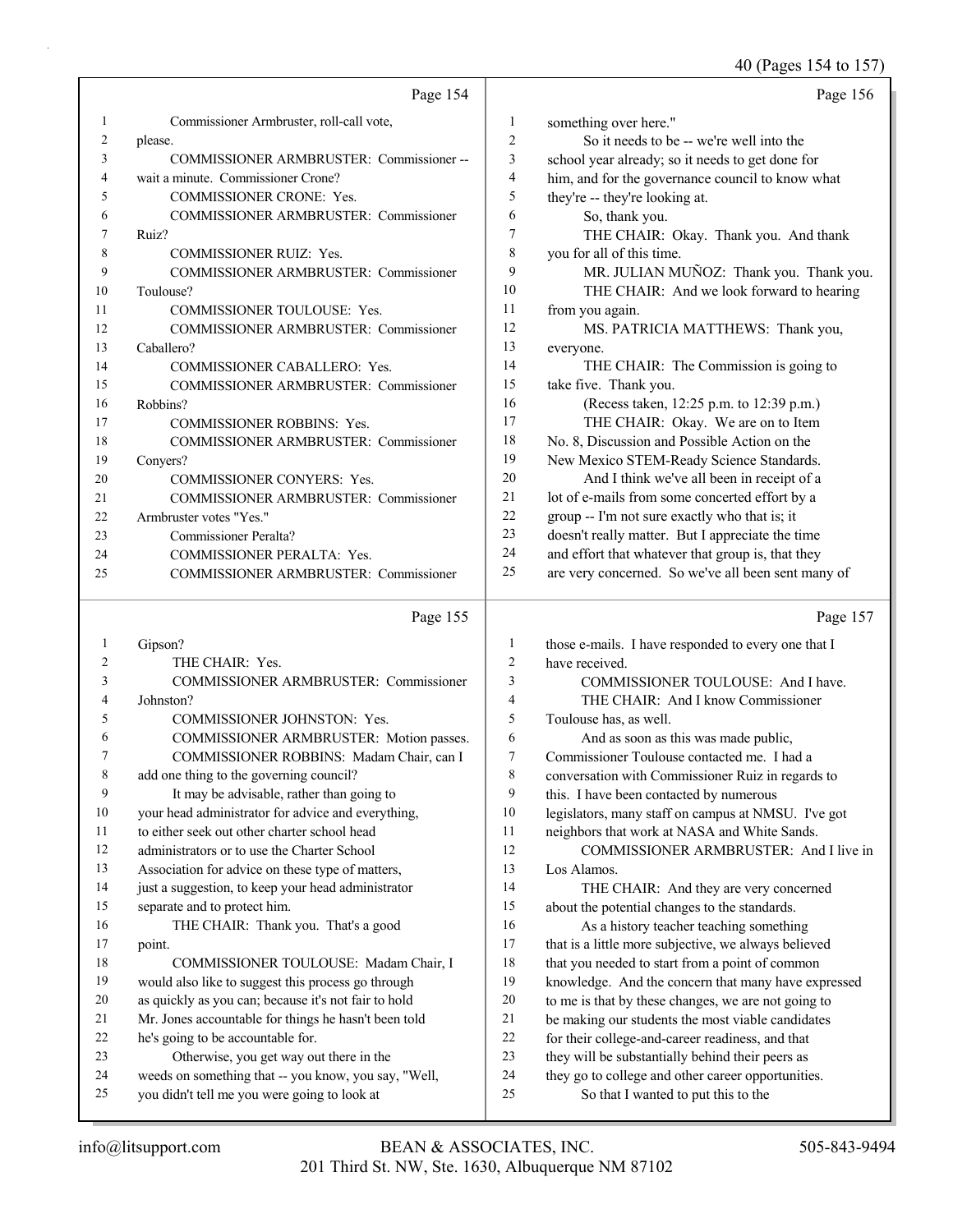### (Pages 158 to 16)

|              |                                                      |                  | 41 (Pages 158 to 161                                                                                 |
|--------------|------------------------------------------------------|------------------|------------------------------------------------------------------------------------------------------|
|              | Page 158                                             |                  | Page 160                                                                                             |
| $\mathbf{1}$ | Commission and hopefully ask for an affirmation from | 1                | COMMISSIONER ROBBINS: Well, I -- I                                                                   |
| 2            | the Commission that we do not endorse the            | 2                | personally do not feel that the changes are that                                                     |
| 3            | standard -- we endorse the Next Generation Science   | 3                | significant. I appreciate the scientific                                                             |
| 4            | Standards, as written, not as modified by            | 4                | community's feeling that they shouldn't be changed.                                                  |
| 5            | New Mexico.                                          | 5                | I think it does leave open the discussion of other                                                   |
| 6            | So I will ask for -- Commissioner Crone?             | 6                | theories. And evolution, when I was taught in high                                                   |
| 7            | COMMISSIONER CRONE: Yes. I teach                     | 7                | school, was taught as fact. It wasn't taught as                                                      |
| 8            | anthropology. I've taught anthropology for over      | 8                | theory. Even though the textbook said it was a                                                       |
| 9            | 40 years. And I think this Commission would be       | 9                | theory, it was basically taught as a fact.                                                           |
| 10           | remiss in allowing the proposed changes to take      | 10               | And I think, given the differences that                                                              |
| 11           | place.                                               | 11               | many people in our state have on different views, I                                                  |
| 12           | I agree with you. I think we need to                 | 12               | think we need to be considerate of that. I do not                                                    |
| 13           | stick with the NGSS standards.                       | 13               | believe that this is saying we have to teach                                                         |
| 14           | Theodosius Dobzhansky, who was one of the            | 14               | anything other than; it's just opening the door that                                                 |
| 15           | principals in what they call the "modern synthesis," | 15               | other ideas can be discussed in the classroom. And                                                   |
| 16           | where evolution and genetics were combined to        | 16               | I think that's what education is about.                                                              |
| 17           | explain evolution, and more or less -- in a sense,   | 17               | One of the things that the scientific                                                                |
| 18           | not prove, because this is science. So a lot of my   | 18               | method, from my understanding -- and not being a                                                     |
| 19           | students would say, "It's just a theory."            | 19               | scientist -- was observation. And we see the                                                         |
| 20           | Well, everything in science is just a                | $20\,$           | effects; but we weren't present to see the cause.                                                    |
| 21           | theory. That's not a legitimate criticism of         | 21               | And I think that's one of the things that I'm                                                        |
| 22           | evolution.                                           | 22               | careful about to make a definitive statement on some                                                 |
| 23           | Dobzhansky said, "Nothing in biology makes           | 23               | of those things.                                                                                     |
| 24           | sense, except in the light of evolution."            | 24               | So I, for one, personally, do not feel                                                               |
| 25           | And so I've got an endorsement here. If              | 25               | that the changes would be that bad. There's at                                                       |
|              | Page 159                                             |                  | Page 161                                                                                             |
| $\mathbf{1}$ | anybody wants to see this, I'll share it with you.   | 1                | least 24 other states that have not adopted those                                                    |
| 2            | But it's actually an endorsement of the Theory of    | $\boldsymbol{2}$ | standards. And so I don't think we would be in bad                                                   |
| 3            | Evolution from three separate Popes. And the title   | 3                | company.                                                                                             |
| 4            | of the article, "Pope: Creation vs. evolution clash, | $\overline{4}$   | Thank you.                                                                                           |
| 5            | an 'absurdity.""                                     | 5                | THE CHAIR: Commissioner Toulouse?                                                                    |
| 6            | And so the -- since 1950, the official               | 6                | COMMISSIONER TOULOUSE: Madam Chair, I                                                                |
| 7            | position of the Roman Catholic Church has been in    | 7                | think we also are having a problem with the word                                                     |
| 8            | support of evolution.                                | 8                | "theory." This "theory" is derived from "theorem"                                                    |
| 9            | Evolution was thoroughly studied by the              | 9                | in math, which means something that is provable, as                                                  |
| 10           | Pontifical Academy of Sciences and advised those     | 10               | opposed to "theory" as we're using it in the English                                                 |
| 11           | Popes -- those three Popes -- that this was --       | 11               | version is something that you're proposing could be.                                                 |
| 12           | another biologist once made a statement that, "There | 12               | So there really is a difference. This kind of                                                        |
| 13           | is as much evidence to support the Theory of         | 13               | theorem -- this theory is a theorem.                                                                 |
| 14           | Evolution as there is that the Earth is round and    | 14               | And I am very concerned, especially with a                                                           |
| 15           | that gravity exists."                                | 15               | group of grandchildren, that we are dumbing things                                                   |
| 16           | So, granted, it's just a theory, and being           | 16               | down. There -- you can teach anything you want if                                                    |
| 17           | science, it has to remain a theory; but I think      | 17               | you're teaching them philosophy and history of                                                       |
| 18           | questioning the age of the Earth, there's much, much | 18               | religion and anything else. But when you are                                                         |
| 19           | evidence to support that, much evidence to support   | 19               | teaching science, you need to teach what are the                                                     |
| 20           | evolution, much evidence to support climate change.  | 20               | most up-to-date concepts.                                                                            |
| 21           | And so I think we should go with the --              | 21               | And yes, science changes, because we                                                                 |
| 22           | the NGSS standards and not accept the revisions.     | 22               | discover new things all the time. I mean, when I                                                     |
| 23<br>24     | Thank you.                                           | 23               | was in school, there were so many things that were                                                   |
| 25           | THE CHAIR: Thank you.<br>Commissioner Robbins.       | 24<br>25         | different. You know, I graduated from high school<br>in 1962. We didn't walk on the moon until 1969. |
|              |                                                      |                  |                                                                                                      |

in 1962. We didn't walk on the moon until 1969.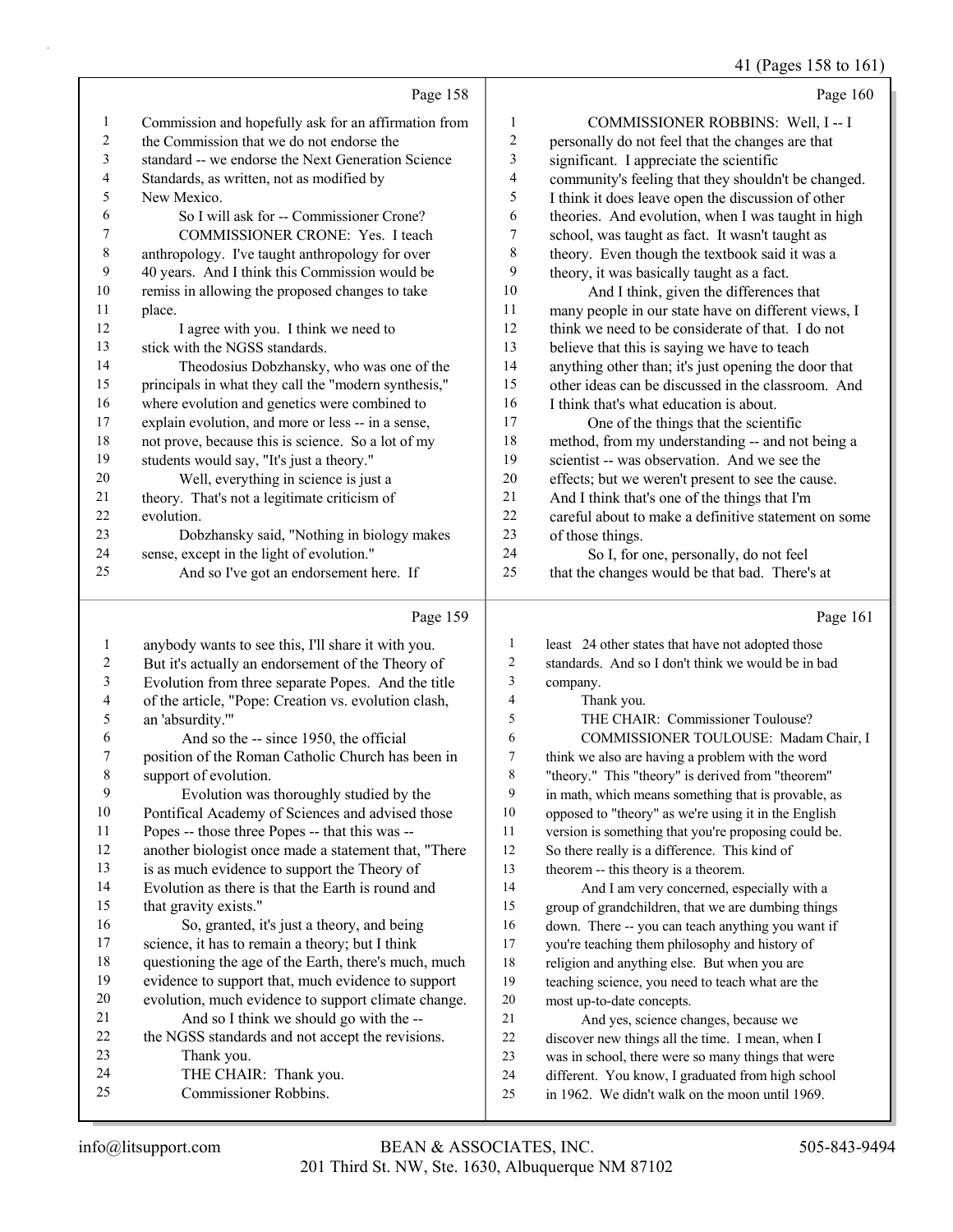42 (Pages 162 to 165)

|              |                                                                   |          | 42 (Pages 162 to 165)                                                                |
|--------------|-------------------------------------------------------------------|----------|--------------------------------------------------------------------------------------|
|              | Page 162                                                          |          | Page 164                                                                             |
| $\mathbf{1}$ | You know, DNA has only been used since the '90s.                  | 1        | can do. And I don't want to dumb-down what our                                       |
| 2            | It's made such a world of difference in science, in               | 2        | students are learning so we do stop their chances                                    |
| 3            | the history of people.                                            | 3        | when they want to go on to other kinds of scientific                                 |
| 4            | I was just reading another article today                          | 4        | things.                                                                              |
| 5            | that they're looking at, you know, what we got from               | 5        | THE CHAIR: And I will just also add that                                             |
| 6            | Neanderthal intermixing, and that there's more                    | 6        | I have not received a single piece of e-mail, phone                                  |
| 7            | things they're discovering as they get into it.                   | 7        | call, letter asking me to support the changes. So                                    |
| 8            | I was disappointed when I had my DNA done                         | 8        | that also indicates to me that there is less support                                 |
| 9            | and I came out with only 1.1 percent Neanderthal                  | 9        | for that.                                                                            |
| 10           | DNA. But what I did get was some Tibetan Plateau,                 | 10       | Commissioner Crone, did you want to --                                               |
| 11           | that I can't figure out where that 4 percent of my                | 11       | COMMISSIONER CRONE: Yeah. I just wanted                                              |
| 12           | DNA came from.                                                    | 12       | to add that all of us in this room have Neanderthal                                  |
| 13           | You know, I realize some of my Celtic                             | 13       | DNA. The only population on the planet that doesn't                                  |
| 14           | ancestors weren't that far, and my Viking ancestors               | 14       | are Africans. So welcome, all you Cave People.                                       |
| 15           | weren't that far; so I don't know.                                | 15       | THE CHAIR: Commissioner Caballero, are                                               |
| 16           | But I do know that we can do things today                         | 16       | you reaching?                                                                        |
| 17           | that give us more information, not less. And that's               | 17       | COMMISSIONER CABALLERO: Yes. You know,                                               |
| 18           | the only place I see it expanding.                                | 18       | I -- I don't see why we have to do a change. I                                       |
| 19           | And so I don't want to limit our science                          | 19       | mean, my ancestors are Native American from Mexico.                                  |
| 20           | classes. Again, I don't care what you teach when                  | 20       | And my tribe inhabits Popocatépetl. And their                                        |
| 21           | you're teaching it as your other ways. But belief                 | 21       | belief is that the Creator exists there.                                             |
| 22           | and science are separate. And they don't                          | 22       | And so unless we're willing to bring in                                              |
| 23           | necessarily clash. You can have parallel systems,                 | 23       | everything else -- and I hold onto that. And                                         |
| 24           | and you can be a true believer and all kinds of                   | 24       | growing up Catholic, I asked the priests, one to the                                 |
| 25           | things.                                                           | 25       | other. And he was very -- says, "Evolution, we just                                  |
|              |                                                                   |          |                                                                                      |
|              |                                                                   |          |                                                                                      |
|              | Page 163                                                          |          | Page 165                                                                             |
| 1            | But I honestly do not believe, for                                | 1        | don't know what a day was. We don't know what a day                                  |
| 2            | instance, that -- as Bishop Ussher counted back, the              | 2        | was or two days or three days. It could be so that                                   |
| 3<br>4       | world was not founded in 4,004 B.C. on October 23rd.              | 3        | people at that time could understand the concept.                                    |
| 5            | There's a difference in what time. I learned                      | 4        | They talked about a day or two; but it could be                                      |
|              | 9:00 a.m.; but now I read one recently that was                   | 5        | millions of years. We just don't know. It remains                                    |
| 6            | 6:00 p.m.                                                         | 6<br>7   | a mystery."                                                                          |
| 8            | I know people -- my daughter-in-law, when                         | 8        | And that's how he described it. And for                                              |
| 9            | she was being very, very fundamentalist, wouldn't                 | 9        | us, you know, we -- we're a class of Mexican and                                     |
| 10           | let me say the world "evolution" in front of my                   | 10       | Native American and Afro-Mexican. And that -- at<br>that time, it sufficed.          |
| 11           | grandchildren. So we just used to go down to the                  | 11       | But it's well-established that there's                                               |
| 12           | Natural History Museum a lot and look at the                      | 12       | science behind all of that. And to make changes at                                   |
| 13           | millions of years on the board. And she never<br>argued that one. | 13       | this point, it just muddies the water for no reason.                                 |
| 14           | But I'm sure Commissioner Crone learned                           | 14       | I have faith that those days were millions of years,                                 |
| 15           | the same thing I did. That's why I bet he knows the               | 15       | and I have faith that my creator is at the                                           |
| 16           | 4004 B.C, just like I did. This is taught in your                 | 16       | Popocatépetl.                                                                        |
| 17           | anthro classes. This is what the culture used to                  | 17       | So there you have it; unless you're going                                            |
| 18           | look at.                                                          | 18       | to change to include mine.                                                           |
| 19           | I -- you know, 300 or 400 years ago, that                         | 19       | THE CHAIR: Commissioners, do I have a                                                |
| 20           | was a logical thing for people to believe. But as                 | 20       | motion?                                                                              |
| 21           | geology developed and sciences developed, things                  | 21       | COMMISSIONER JOHNSTON: I guess I need                                                |
| 22           | changed. And yet that doesn't stop anybody from                   | 22       | $\mathfrak{t}$ --                                                                    |
| 23           | believing in a creator, if they wish, or not, as                  | 23       | THE CHAIR: Oh, I'm sorry.                                                            |
| 24<br>25     | they wish.<br>You know, there's all kinds of things you           | 24<br>25 | COMMISSIONER JOHNSTON: That's all right.<br>I guess I need to make a comment or two. |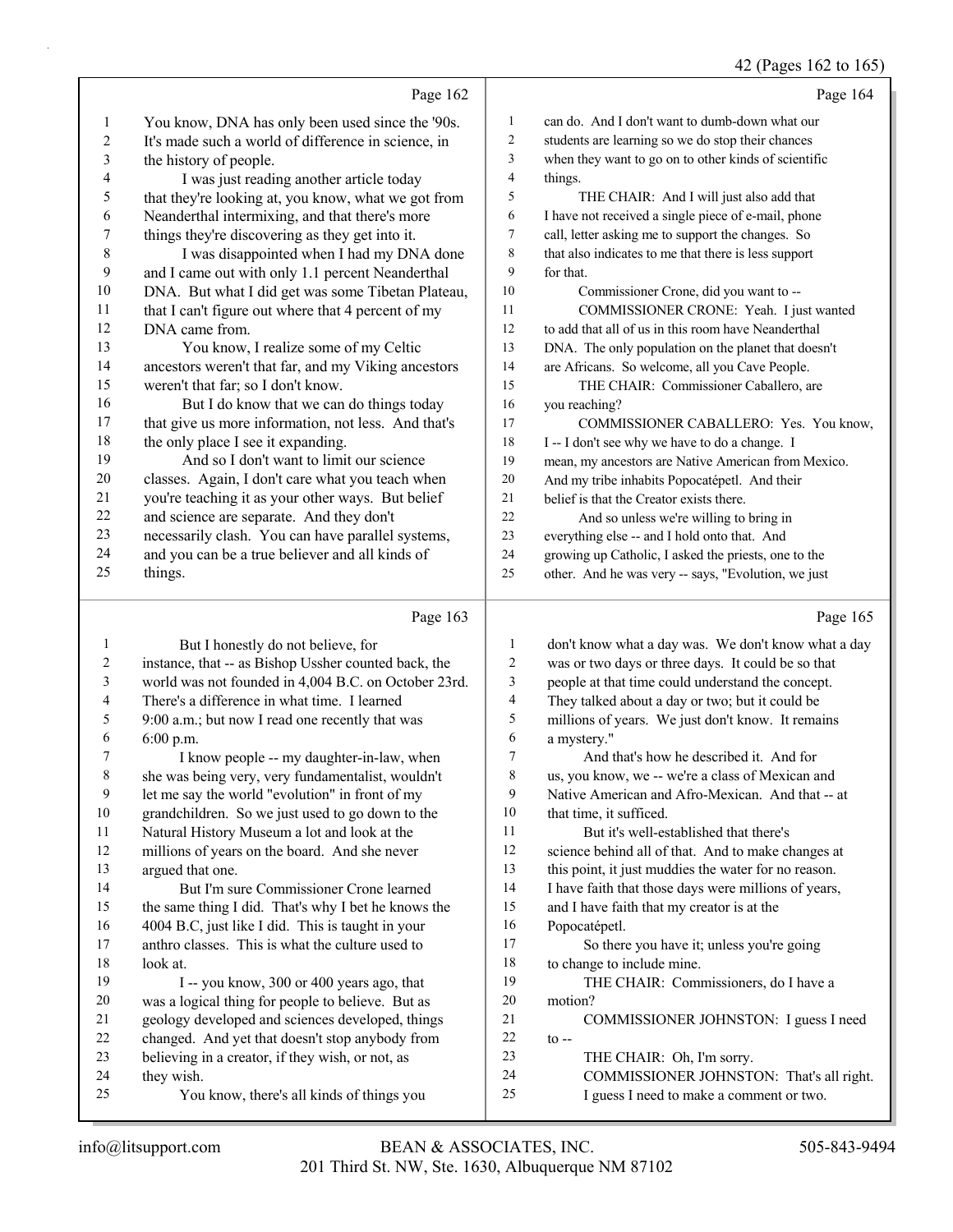### 43 (Pages 166 to 169)

|           | Page 166                                             |              | Page 168                                             |
|-----------|------------------------------------------------------|--------------|------------------------------------------------------|
| 1         | When the proposed rule change first came to my       | $\mathbf{1}$ | But I don't think -- I think that by all             |
| 2         | attention, I had that knee-jerk reaction that we     | 2            | of us addressing it, even with our own beliefs, as   |
| 3         | can't do this, because -- because of my biases, I    | 3            | teachers, I believe that we're obligated -- and this |
| 4         | guess.                                               | 4            | is difficult for me, because for 35 years, I tried   |
| 5         | In 2003 -- and I wish I had that memo. I             | 5            | not to present my biases, in every way, every        |
| 6         | wish I had that memo from the Secretary, from        | 6            | opportunity that I had, to take that neutral role to |
| 7         | Veronica Garcia, that addressed the science          | 7            | make sure that students were able to come to their   |
| $\,$ $\,$ | standards and said, "You will teach evolution in     | 8            | own decisions and to explain those decisions.        |
| 9         | science classes."                                    | 9            | Because knowledge is truly power. And if             |
| 10        | I kept it until I retired, because I                 | 10           | we don't allow, in our standards, room in classrooms |
| 11        | believed it firmly. I am a firm believer in all of   | 11           | for the discussion and the learning -- not just      |
| 12        | those theories that you've been talking about.       | 12           | discussion, not just knee-jerk, like I did at first, |
| 13        | However, in my time in charter schools, I            | 13           | and "Ain't no way I'm going there; we worked hard to |
| 14        | had the privilege to serve in a charter school that  | 14           | get this in" -- then I think we're limiting          |
| 15        | was really -- really ahead of its time with looking  | 15           | ourselves. We could be limiting ourselves.           |
| 16        | at habits of mind and Socratic theory and open-ended | 16           | So I am still very much on the fence with            |
| 17        | questions and student exploration.                   | 17           | this. And it's a very internal struggle. So I'm      |
| 18        | And so I looked first at all of the                  | 18           | not asking for any discussion. It's something that   |
| 19        | e-mails I received. And I was disappointed that the  | 19           | I'll have to come to on my own by informing myself.  |
| 20        | letters in so many -- in 95 -- 98, 99 percent of     | 20           | But I want to make sure that every student           |
| 21        | the -- it was same form letter. I received many      | 21           | in the State of New Mexico has the opportunity to    |
| 22        | copies of that letter; but it was one letter. So I   | 22           | learn, so that if I walk up to someone and say,      |
| 23        | don't know how much thought went into those letters. | 23           | "What are your thoughts on this as opposed to this," |
| 24        | It could be those people were just like I was, that  | 24           | they can give me arguments on both sides that then   |
| 25        | knee-jerk of, "We're not doing this."                | 25           | show me perhaps where they have tended to move with  |
|           | Page 167                                             |              | Page 169                                             |

# Page 167 |

|    | Socratic seminar, Socratic discussion, and           | 1  | that.                                                |
|----|------------------------------------------------------|----|------------------------------------------------------|
| 2  | a knowledge base that -- where a student discovers   | 2  | I see the work that's gone into this. And            |
| 3  | for himself or herself, when the teacher presents    | 3  | I have to commend the folks who did it; because they |
| 4  | the information in more than one way, causes, and    | 4  | took on something that's very sensitive to all of    |
| 5  | then requires, that I explore it, I don't know       | 5  | us. But I see it as very thoughtful work, as very    |
| 6  | whether anybody else has looked at the LESC's memo,  | 6  | collaborative work, down to the selection of words.  |
| 7  | the 93 pages, and then when it ends with them doing  | 7  | And if you go back -- my father had a                |
| 8  | a comparison of the changes and the wordings, it's   | 8  | Webster's Unabridged Dictionary that he kept by      |
| 9  | very interesting to me.                              | 9  | his -- his desk. And he looked up definitions. And   |
| 10 | And I know -- I don't know what LESC, what           | 10 | my father was a Presbyterian minister. But he        |
| 11 | the discussions were like. But the person who        | 11 | looked up every one of those definitions.            |
| 12 | compiled this summary did a very, very in-depth,     | 12 | And I recognize the power of these words.            |
| 13 | down to the word. I'm a language arts teacher. And   | 13 | I recognize and I appreciate that the -- the Chair   |
| 14 | so I read this. And as I was reading it, the words   | 14 | has brought this forward to the Commission. And I    |
| 15 | that were changed were words that opened discussion, | 15 | appreciate the opportunity to have a forum to        |
| 16 | not words that closed discussion and said -- and     | 16 | express all of these internal things that each one   |
| 17 | have you read it, Commissioner Toulouse?             | 17 | of us brings to this table.                          |
| 18 | COMMISSIONER TOULOUSE: Yes, ma'am, I                 | 18 | And if we're going to now vote on                    |
| 19 | have.                                                | 19 | something, I think we each -- we each need to        |
| 20 | COMMISSIONER JOHNSTON: As a language arts            | 20 | respect the vote of all of the others at -- in the   |
| 21 | teacher, I see it. They talked about the active      | 21 | Commission, even though we disagree; because         |
| 22 | words that were used. They talked about engagement.  | 22 | respectfully, we have to disagree.                   |
| 23 | In some cases, they clarified. They put endings.     | 23 | So end of sermon. Sorry.                             |
| 24 | So I really -- I don't know yet; because             | 24 | THE CHAIR: And I want to assure the                  |
| 25 | I'm still studying it.                               | 25 | Commissioner that at no time was this a knee-jerk    |
|    |                                                      |    |                                                      |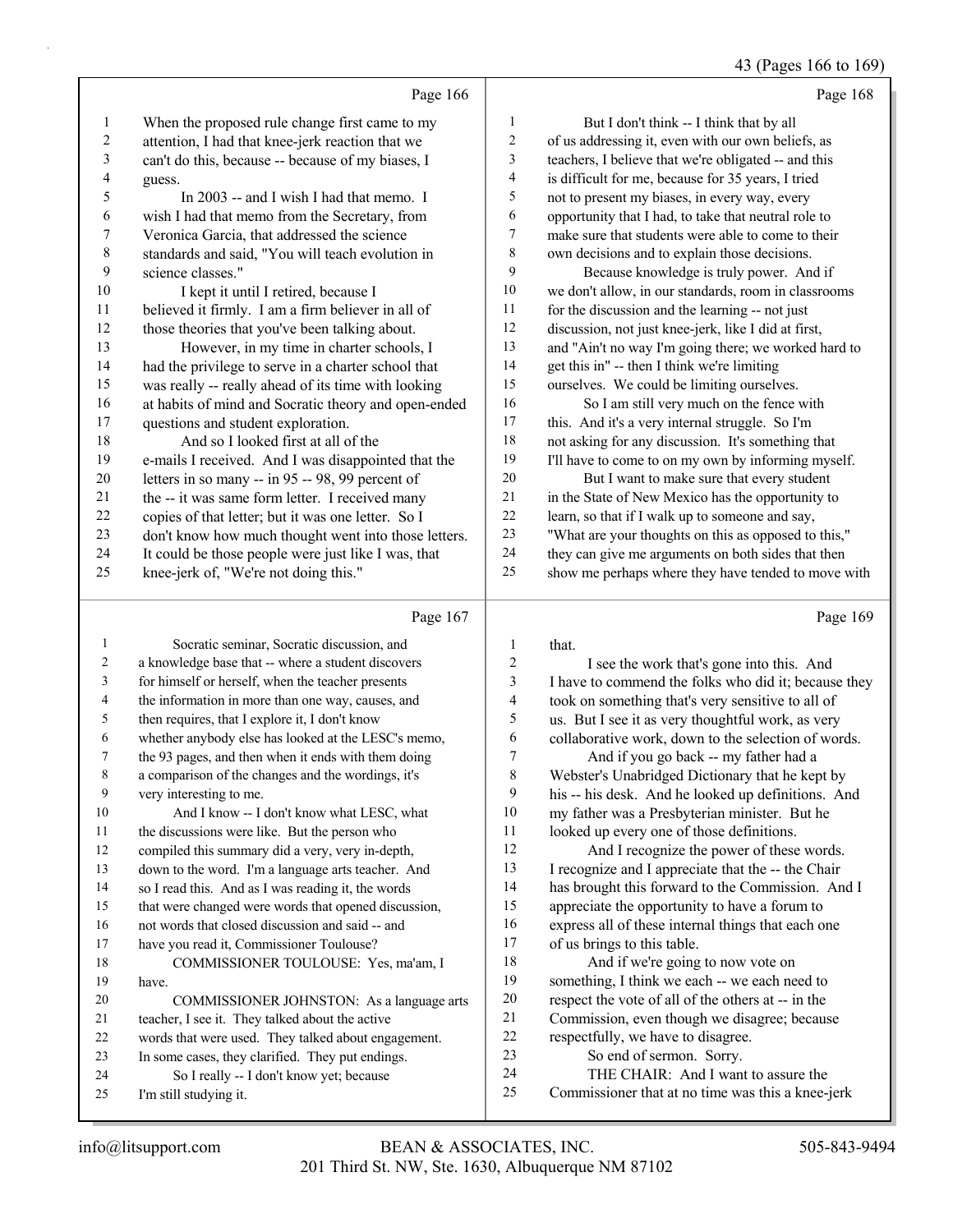# 44 (Pages 170 to 173)

|    | Page 170                                             |                | Page 172                                             |
|----|------------------------------------------------------|----------------|------------------------------------------------------|
| 1  | decision on my part. I have -- I spent a             | 1              | having said that, I have to tell you that I am       |
| 2  | significant amount of time at the -- the Senate Ed   | $\overline{2}$ | absolutely against rewriting any kind of science     |
| 3  | Committee, when it came forward, when the bill was   | 3              | standards. And I have been to the LESC in Artesia.   |
| 4  | proposed. I have spent literally hours with folks    | 4              | When they were there two weeks ago, I went. I have   |
| 5  | that authored the bill. I have spent countless       | 5              | spoken with Senators, Representatives, students,     |
| 6  | hours with professors, individuals, as I've said,    | 6              | science teachers, principals, even clergy. And I am  |
| 7  | that work in the science community in NASA and White | 7              | absolutely against rewriting this.                   |
| 8  | Sands, so that this was never a knee-jerk reaction   | 8              | I think that when you find that our                  |
| 9  | by me.                                               | 9              | students are at the bottom of so many lists already, |
| 10 | And I have also spoken to science teachers           | 10             | and I feel like there's times that whatever the      |
| 11 | through LCPS, and I've spoken to charter schools in  | 11             | cause -- and I think we all have different opinions  |
| 12 | my area in regards to this; so that -- and as a      | 12             | as to what that is -- but we just keep declining and |
| 13 | history teacher, I firmly have always believed that  | 13             | declining in national standards.                     |
| 14 | students have a right, and I have an obligation, to  | 14             | And my kids graduated in '98 and '99, and            |
| 15 | provide the students with as much information as I   | 15             | I can tell you I think they had a fabulous           |
| 16 | can.                                                 | 16             | education, graduating from Hobbs High.               |
| 17 | And I -- I'm of the belief that this                 | 17             | But I think we're doing a detriment to our           |
| 18 | limits their -- those opportunities. And I will      | 18             | students if we decide to rewrite this. We're not     |
| 19 | also say that anytime anyone votes, I may disagree,  | 19             | going to make our kid- -- we're not going to give    |
| 20 | but I respect their ability to disagree. This is     | 20             | them the ability to have the capacity to be          |
| 21 | not -- I'm not putting this forward saying, "I       | 21             | competitive.                                         |
| 22 | expect you all to go along with me."                 | 22             | Los Alamos -- I mean, our state is                   |
| 23 | But -- and if you don't, I'm -- I can put            | 23             | impacted by so many levels of science. And I feel    |
| 24 | my big-girl pants on and go home a loser; because I  | 24             | like some of this -- and I don't want to offend      |
| 25 | don't consider it a loser.                           | 25             | anybody. But I do feel it comes from the             |
|    | Page 171                                             |                | Page 173                                             |

|                | But I have no -- I have no personal                  | 1              | creationists' standards and philosophy.              |
|----------------|------------------------------------------------------|----------------|------------------------------------------------------|
| $\overline{2}$ | animosity if you choose not -- what you choose to do | $\overline{c}$ | And I think that we have to separate that.           |
| 3              | in this vote.                                        | 3              | I think that we have to do what's best for kids.     |
| $\overline{4}$ | COMMISSIONER JOHNSTON: It's not                      | 4              | And I am never going to support taking that away     |
| 5              | animosity; it's listening to one another and         | 5              | from our kids; because if I had a student in school  |
| 6              | hearing. That's all -- that's what I'm saying. And   | 6              | today -- and many of you have grandkids and nieces   |
| 7              | I appreciate the opportunity for this forum. So      | 7              | and nephews and cousins. I don't have any kids in    |
| 8              | THE CHAIR: Commissioner Ruiz.                        | 8              | New Mexico; mine are all in Texas.                   |
| 9              | COMMISSIONER RUIZ: Madame Commissioner, I            | 9              | But I will tell you that I just can't see            |
| 10             | have to also agree with what you said. This was not  | 10             | that we're going to -- to use your word, "dumb-down" |
| 11             | a knee-jerk reaction. And I don't think it was --    | 11             | the curriculum any further. We cannot and should     |
| 12             | but you made the -- you know, it almost sounded like | 12             | not do that.                                         |
| 13             | you were saying it was for a lot of people.          | 13             | And I'll respect everyone's right to vote            |
| 14             | For me, it was not. I'm in education,                | 14             | as they see fit. But I want it firmly noted that I   |
| 15             | still. I am an educator. I'm on the frontline. I     | 15             | completely do not agree with rewriting the science   |
| 16             | absolutely think about every decision that I feel is | 16             | curriculum. And I do believe we need to support the  |
| 17             | going to impact our kids.                            | 17             | next -- the standards. So                            |
| 18             | I also have to go on the record to say               | 18             | THE CHAIR: Is this for a motion or -- or             |
| 19             | that I will never hold your personal vote against    | 19             | a statement?                                         |
| 20             | you or feel animosity. And I'm upset, kind of, that  | 20             | COMMISSIONER TOULOUSE: Well, I would like            |
| 21             | you feel that we would on this Commission. Because   | 21             | to do both. I'll make the motion. But I need some    |
| 22             | I think we're all opinionated Commissioners; but I   | 22             | help in how it's worded. And then I would like to    |
| 23             | think that we're all on here for the same reason,    | 23             | make a statement, if we get it seconded.             |
| 24             | and that is to do what's best for kids.              | 24             | So how shall we word the --                          |
| 25             | And so I have to say that first. And then            | 25             | THE CHAIR: I think it's just that the --             |
|                |                                                      |                |                                                      |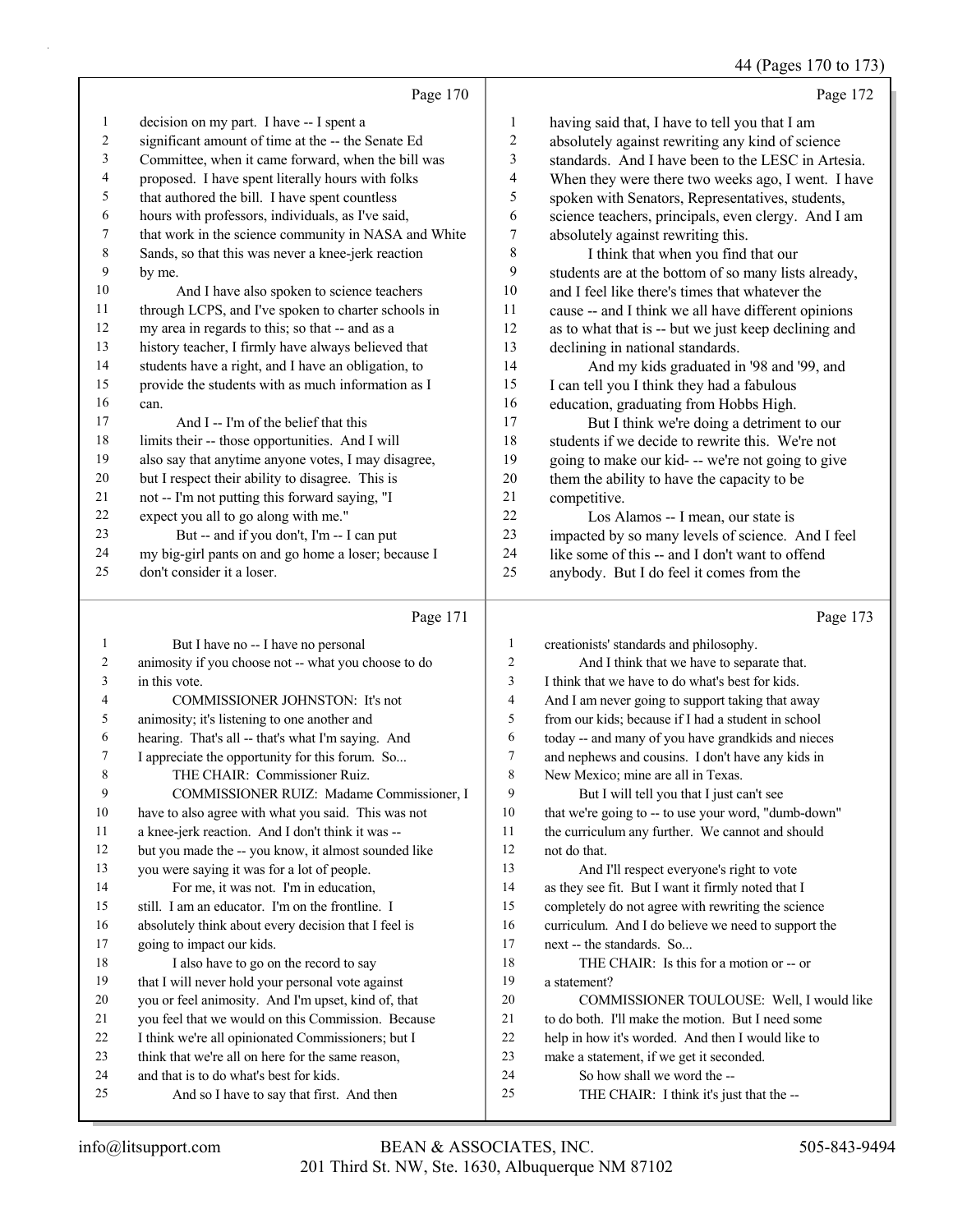# 45 (Pages 174 to 177)

|    | Page 174                                             |                | Page 176                                             |
|----|------------------------------------------------------|----------------|------------------------------------------------------|
| 1  | a motion to support the Next Generation Science      | 1              | We've been in touch with both of my children's       |
| 2  | Standards, as written and not modified by PED.       | 2              | parents all along. And it's been -- you can't tell   |
| 3  | COMMISSIONER ARMBRUSTER: I think we need             | 3              | me that those hurricanes that hit were not made      |
| 4  | the PEC is saying that.                              | $\overline{4}$ | stronger by the warmth in the ocean that's the       |
| 5  | THE CHAIR: Right. But it's -- yes, that              | 5              | additional heat that's going into it and those       |
| 6  | would be --                                          | 6              | things, and the complete devastation that we've had  |
| 7  | COMMISSIONER TOULOUSE: Let me take a stab            | 7              | also in Florida and in Texas.                        |
| 8  | at this. And correct me before we get it seconded,   | 8              | Those were all made worse. They probably             |
| 9  | if we need to.                                       | 9              | would have developed anyway, but not at the level    |
| 10 | I move that the Public Education                     | 10             | they did because of the increased warming in the     |
| 11 | Commission vote to support remaining with the -- or  | 11             | ocean.                                               |
| 12 | to follow through with the Next Generation Science   | 12             | So I think we have to be reasonable and              |
| 13 | Standards, as written, rather than as the proposed   | 13             | talk about climate change. Not global warming.       |
| 14 | modification that the Public Education Department    | 14             | Climate change. Because it goes up and down. But I   |
| 15 | has put out for comment and review.                  | 15             | think that needs to be -- "fluctuation" is iffy.     |
| 16 | <b>COMMISSIONER RUIZ: Second.</b>                    | 16             | Climate change, it's changing; it's not fluctuating. |
| 17 | COMMISSIONER TOULOUSE: I want to say I               | 17             | So that's the other thing I wanted to say. And now   |
| 18 | know this has been an issue in districts; but I have | 18             | I'm through talking.                                 |
| 19 | not heard it cropping up except in the Legislature   | 19             | THE CHAIR: Okay.                                     |
| 20 | for years. And I am rather concerned that it came    | 20             | Commissioner Crone?                                  |
| 21 | through at this point in time, when things are       | 21             | COMMISSIONER CRONE: Yeah. Madam Chair, I             |
| 22 | difficult as they are.                               | 22             | wanted to add, the last Pope that endorsed           |
| 23 | And I would hope that we all look at this,           | 23             | evolution -- and, actually, it is Church Doctrine;   |
| 24 | too, as -- I, frequently, for people who have been   | 24             | it's not simply their endorsement -- Pope Benedict   |
| 25 | around here longer, know that I would be maybe one   | 25             | XVI did include climate change, that he directed the |
|    |                                                      |                |                                                      |

# Page 175

| 1  | of two "No" votes if I choose to. And I never       | 1  | Pontifical Academy to take it very seriously, that   |
|----|-----------------------------------------------------|----|------------------------------------------------------|
| 2  | expected anybody to be mad at me for that. Or when  | 2  | it was the Church's obligation to, you know, look    |
| 3  | I've lost -- once or twice, there have been a close | 3  | realistically at the science behind it.              |
| 4  | vote. And I have never felt any grudges. You don't  | 4  | I also want to add that Santa Fe Public              |
| 5  | do that when you're part of a commission.           | 5  | Schools, Albuquerque Public Schools, Los Alamos      |
| 6  | A board or a commission, we're a complete           | 6  | Public Schools --                                    |
| 7  | whole, but we're each a part of it. But none of us  | 7  | THE CHAIR: And I believe Las Cruces                  |
| 8  | has any more power than our one vote, which is what | 8  | Public Schools.                                      |
| 9  | I like.                                             | 9  | COMMISSIONER CRONE: -- have already voted            |
| 10 | I was tired of being a boss telling people          | 10 | to stay with the National NGSS Standards.            |
| 11 | what to do. I didn't like being told what to do. I  | 11 | COMMISSIONER JOHNSTON: Madam Chair, this             |
| 12 | find this a very comforting environment. At this    | 12 | has been a very risky statement for me. I made it    |
| 13 | point, only one-tenth of the decision is mine. I    | 13 | because I have -- I have utmost respect for those    |
| 14 | feel that with all of us; because we are a very     | 14 | science standards. Absolutely. And I have no         |
| 15 | diverse group from very different parts of the      | 15 | problem with those science standards.                |
| 16 | state. I mean, it's like herding cats to get us to  | 16 | I want it -- I need to say that I respect            |
| 17 | agree on anything, anyway.                          | 17 | the experiences of those who disagree and feel that  |
| 18 | I just want to say that I think we're all           | 18 | those are as valuable as the information that I      |
| 19 | voting with a conscience and also with knowledge of | 19 | carry forward.                                       |
| 20 | what we're looking at. And I will say we didn't     | 20 | I think -- I don't know how to say it any            |
| 21 | even discuss the climate change piece.              | 21 | more clearly than that. While I have no problem      |
| 22 | And I'm looking at my adopted daughter,             | 22 | with the science standards, my concern is that we    |
| 23 | who I adopted at birth, but her birth mother is in  | 23 | continue forward with respecting differences of      |
| 24 | Puerto Rico -- luckily, she was one who has kept    | 24 | opinion and informing students, young people, of all |
| 25 | cell service -- because mine were open adoptions.   | 25 | the options so that they can come to the same        |
|    |                                                     |    |                                                      |

Page 177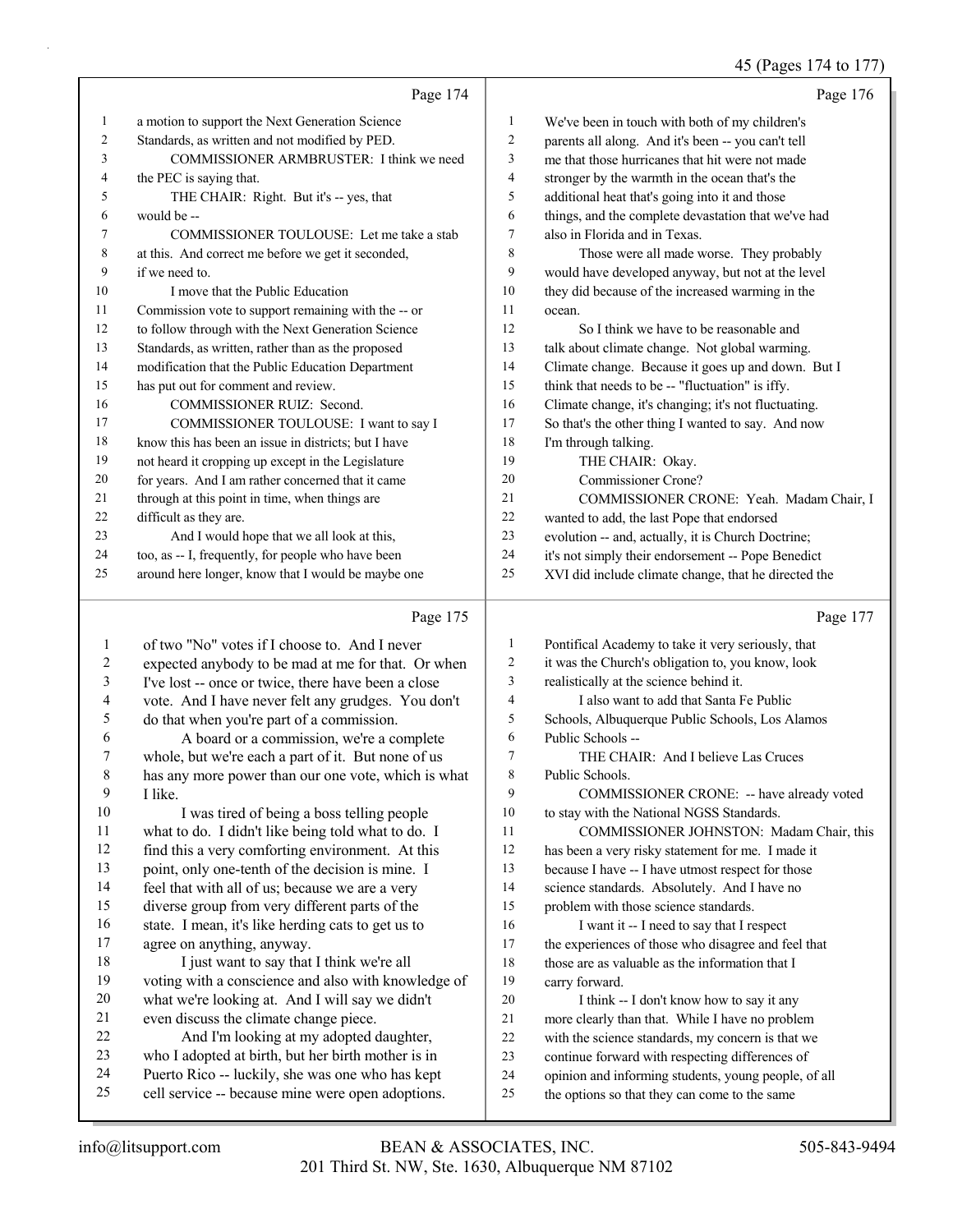# 46 (Pages 178 to 181)

|    | Page 178                                             |                  | Page 180                                            |
|----|------------------------------------------------------|------------------|-----------------------------------------------------|
| -1 | conclusions we've come to as adults.                 | 1                | of having all atheists in a room is pretty small.   |
| 2  | And I appreciate, and in no way mean to              | 2                | So I think that discussion is always good,          |
| 3  | denigrate -- politics is new to me. I'm still not a  | 3                | because -- I'm listening to what you're saying,     |
| 4  | very political animal. So that's enough said about   | 4                | Commissioner Johnston. And I'm listening to what    |
| 5  | that. But I want everyone to know that I respect     | 5                | Commissioner Toulouse is saying, as well as         |
| 6  | all sides of this argument.                          | 6                | everybody else. I see everybody's point.            |
| 7  | THE CHAIR: And I would just like to add              | 7                | I just don't see -- I haven't heard a               |
| 8  | that this is, in no way, shape, or form, a political | 8                | point or a reason to change what has already been   |
| 9  | statement on my part. This is as an educator. This   | 9                | accepted. I'm not saying that what anyone is saying |
| 10 | is where I'm coming from, that I have not been       | 10 <sup>10</sup> | is wrong; it's just why would we change something?  |
| 11 | influenced by any, and this is not -- this is not a  | 11               | The other thing I do want to point out.             |
| 12 | political statement on my part.                      | 12               | I'm really happy the Popes are kind of getting in   |
| 13 | I am a career educator, and this is what I           | 13               | there. But it did take 400 years for them to accept |
| 14 | firmly believe. This is the obligation of an         | 14               | that the Sun does not revolve around the Earth. And |
| 15 | educator is to inform the students and to give them  | 15               | to me, it is a political statement. And I don't     |
| 16 | all the information. And I firmly believe that this  | 16               | want to be political about it.                      |
| 17 | limits the information that is out there. So         | 17               | So that's why I want to accept what we              |
| 18 | that's -- this is -- I want people to know that I'm  | 18               | have. And I will vote "Yes" for this particular     |
| 19 | not on a political bandwagon here.                   | 19               | statement.                                          |
| 20 | COMMISSIONER JOHNSTON: I think that's                | 20               | COMMISSIONER PERALTA: Madam Chair? Yeah.            |
| 21 | important for all of us, for each of us.             | 21               | I call for the vote, please.                        |
| 22 | THE CHAIR: Commissioner Armbruster?                  | 22               | COMMISSIONER ARMBRUSTER: Commissioner               |
| 23 | COMMISSIONER ARMBRUSTER: Before I do add             | 23               | Conyers?                                            |
| 24 | my comments, did we have a second?                   | 24               | <b>COMMISSIONER CONYERS: Yes.</b>                   |
| 25 | COMMISSIONER RUIZ: Yes. I seconded.                  | 25               | <b>COMMISSIONER ARMBRUSTER: Commissioner</b>        |
|    |                                                      |                  |                                                     |

# Page 179

|    | COMMISSIONER ARMBRUSTER: That's fine. I             | 1                        | Peralta?                                     |
|----|-----------------------------------------------------|--------------------------|----------------------------------------------|
| 2  | just wanted -- I would have done that. That's fine. | $\mathfrak{D}$           | <b>COMMISSIONER PERALTA: Yes.</b>            |
| 3  | And I will say that my concerns are that            | 3                        | <b>COMMISSIONER ARMBRUSTER: Commissioner</b> |
| 4  | the current standards seem to be agreed by most     | $\overline{4}$           | Crone?                                       |
| 5  | people. And if I were going to change something, I  | $\overline{\phantom{0}}$ | <b>COMMISSIONER CRONE: Yes.</b>              |
| 6  | would want some data behind why I would change it.  | 6                        | COMMISSIONER ARMBRUSTER: Commissioner        |
| 7  | I think the science part, of course, I              | $\overline{7}$           | Toulouse?                                    |
| 8  | have been, like, inundated since I returned home a  | 8                        | <b>COMMISSIONER TOULOUSE: Yes.</b>           |
| 9  | few days ago to Los Alamos. Yes. But I don't see    | 9                        | COMMISSIONER ARMBRUSTER: Commissioner        |
| 10 | any data presented for a reason to change.          | 10                       | Gipson?                                      |
| 11 | At the same time, I wanted to say that              | 11                       | THE CHAIR: Yes.                              |
| 12 | temples and synagogues and churches of various      | 12                       | COMMISSIONER ARMBRUSTER: Commissioner        |
| 13 | denominations have an obligation to present their   | 13                       | Caballero?                                   |
| 14 | side of their argument. I definitely believe that   | 14                       | <b>COMMISSIONER CABALLERO: Yes.</b>          |
| 15 | that's true. At the same time, I don't believe that | 15                       | COMMISSIONER ARMBRUSTER: Commissioner        |
| 16 | they are talking about evolution, for example. Or   | 16                       | Ruiz?                                        |
| 17 | maybe they are talking about climate change. I      | 17                       | <b>COMMISSIONER RUIZ: Yes.</b>               |
| 18 | don't know.                                         | 18                       | <b>COMMISSIONER ARMBRUSTER: Commissioner</b> |
| 19 | But I think that education needs to                 | 19                       | Robbins?                                     |
| 20 | present their side, and churches and temples and    | 20                       | <b>COMMISSIONER ROBBINS: No.</b>             |
| 21 | whatevers need to present their side, or their      | 21                       | <b>COMMISSIONER ARMBRUSTER: Commissioner</b> |
| 22 | "God," as Commissioner Caballero has pointed out.   | 22                       | Armbruster votes "Yes."                      |
| 23 | There are just too many things.                     | 23                       | Commissioner Johnston?                       |
| 24 | The other thing is I think that that's how          | 24                       | <b>COMMISSIONER JOHNSTON: No.</b>            |
| 25 | that discussion will occur; because the probability | 25                       | COMMISSIONER ARMBRUSTER: The motion          |
|    |                                                     |                          |                                              |

Page 181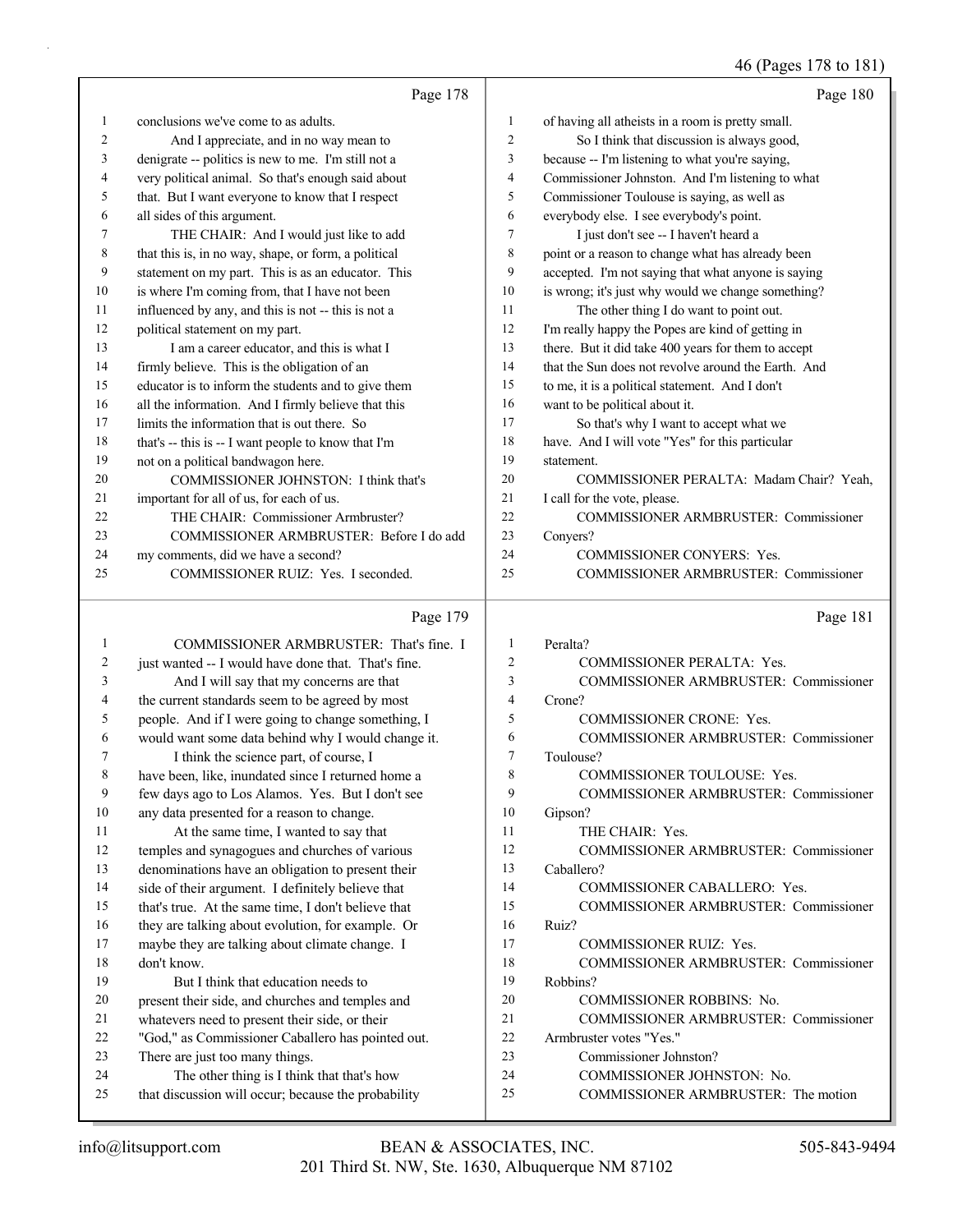47 (Pages 182 to 185)

|    | Page 182                                             |                | Page 184                                             |
|----|------------------------------------------------------|----------------|------------------------------------------------------|
| 1  | passes, eight to two.                                | 1              | I know Commissioner Crone brought this up,           |
| 2  | THE CHAIR: The motion passes, eight to               | $\overline{c}$ | I believe, at renewal, that this was an issue. So    |
| 3  | two. I'll remind the Commissioners, public comment   | 3              | that this is an ongoing issue for us; so I felt that |
| 4  | is open through the 16th at 5:00 p.m.                | 4              | this was a good opportunity to get some additional   |
| 5  | Unfortunately, a number of us will be in Phoenix for | 5              | information on this.                                 |
| 6  | that. But you certainly can make public comment      | 6              | So welcome, then. If you could just                  |
| 7  | online.                                              | 7              | please identify yourself for the record.             |
| 8  | COMMISSIONER CRONE: Yes. That's what I               | 8              | MR. TED MAESTAS: Madam Chair, first, my              |
| 9  | was going to add. There's a link on the PED Web      | 9              | name is Ted Maestas. I'm the Senior Risk Manager     |
| 10 | page.                                                | 10             | for POMS & Associates. We are the broker of record   |
| 11 | THE CHAIR: Correct.                                  | 11             | for the New Mexico Public Schools Insurance          |
| 12 | COMMISSIONER TOULOUSE: Madam Chair, will             | 12             | Authority. I have with me James Vautier, who is our  |
| 13 | you transmit this position forward as part of the    | 13             | security expert, if you will. So that's who we are.  |
| 14 | Public Comment, and give the vote as eight to two;   | 14             | And we did prepare that document for                 |
| 15 | so that it's --                                      | 15             | Mr. Quintana, as the Authority CEO, whatever you     |
| 16 | THE CHAIR: I have put my own personal                | 16             | call it. And we usually do that if we feel that      |
| 17 | comment in; so I will do it for the PEC.             | 17             | strongly about that some attention is warranted      |
| 18 | COMMISSIONER TOULOUSE: Thank you. Since              | 18             | outside of the normal scope.                         |
| 19 | we don't have a staff that will automatically do it  | 19             | What we were intending with that letter is           |
| 20 | for us? Thank you.                                   | 20             | that more and more schools are wanting to arm their  |
| 21 | THE CHAIR: Yes, I will. We are now on to             | 21             | staff. And although our board and Mr. Crone can      |
| 22 | No. 9, which is Discussion and Possible Action on    | 22             | attest to it, our board has been reluctant on some   |
| 23 | NMPSIA Notification of Critical Hazard for           | 23             | of it. But we know that it's coming. And so now      |
| 24 | Estancia Valley.                                     | 24             | the board is putting together a policy to address    |
| 25 | And I'll just say that I had a                       | 25             | arming staff.                                        |
|    | Page 183                                             |                | Page 185                                             |

# Page 183 |

| 1  | conversation with Sammy Quintana yesterday from      | 1  | We understood that Estancia had already --           |
|----|------------------------------------------------------|----|------------------------------------------------------|
| 2  | NMPSIA. And he indicated to me that the letter that  | 2  | they have a sign in front of their school that says  |
| 3  | was sent really was not written by him; although,    | 3  | "Caution: We Are Armed," something to that effect.   |
| 4  | his name was on it. He was surprised his name was    | 4  | So we became alarmed with that, and we sent a letter |
| 5  | on it. Generally, it's someone from POMS whose name  | 5  | to them requesting information.                      |
| 6  | is on it, and his name goes on it as contact         | 6  | Mr. Vautier has dealt with them. And so              |
| 7  | information; so that he then put me in touch with    | 7  | we -- we requested that they respond to certain      |
| 8  | POMS so that I could have a discussion about this,   | 8  | requirements that the Authority was going to put     |
| 9  | because he wasn't -- Sammy was not entirely clear on | 9  | together and has put together. And, in fact, we      |
| 10 | what the letter exactly was.                         | 10 | were in Corona last night talking to that school     |
| 11 | So then I was fortunate enough to be able            | 11 | board about arming that staff.                       |
| 12 | to make contact with Mr. Maestas yesterday from      | 12 | And so we only want things to be done to             |
| 13 | POMS. And it's an area that I'm not familiar with;   | 13 | protect the integrity of the insurance pool, the     |
| 14 | so he made the generous offer to come here and talk  | 14 | individual schools, and, of course, the excess       |
| 15 | to us about this.                                    | 15 | carriers. A lawsuit of that proportion would be      |
| 16 | So I certainly appreciate and will ask               | 16 | incredible in terms of the losses to the districts,  |
| 17 | Mr. Maestas to come forward. And I know there's      | 17 | and to all of them.                                  |
| 18 | people from Estancia Valley here, if they wish to    | 18 | So we are -- we're about ready to propose            |
| 19 | address. But, please, you can come sit here.         | 19 | to the board that they approve our policy. And then  |
| 20 | And I'll just let folks know that the                | 20 | once that policy is out, we'll inform all of the     |
| 21 | Executive Committee had a concern about this, and    | 21 | school districts, charter schools, that this is what |
| 22 | there is an overarching concern that there were      | 22 | we would like to see.                                |
| 23 | deadlines that were not met in terms -- for the      | 23 | Obviously, there are things that the                 |
| 24 | school for responses, but that this is an area that  | 24 | Authority would do if this -- if there is no         |
| 25 | there's obviously a concern about.                   | 25 | compliance, to protect the Authority. And so that    |
|    |                                                      |    |                                                      |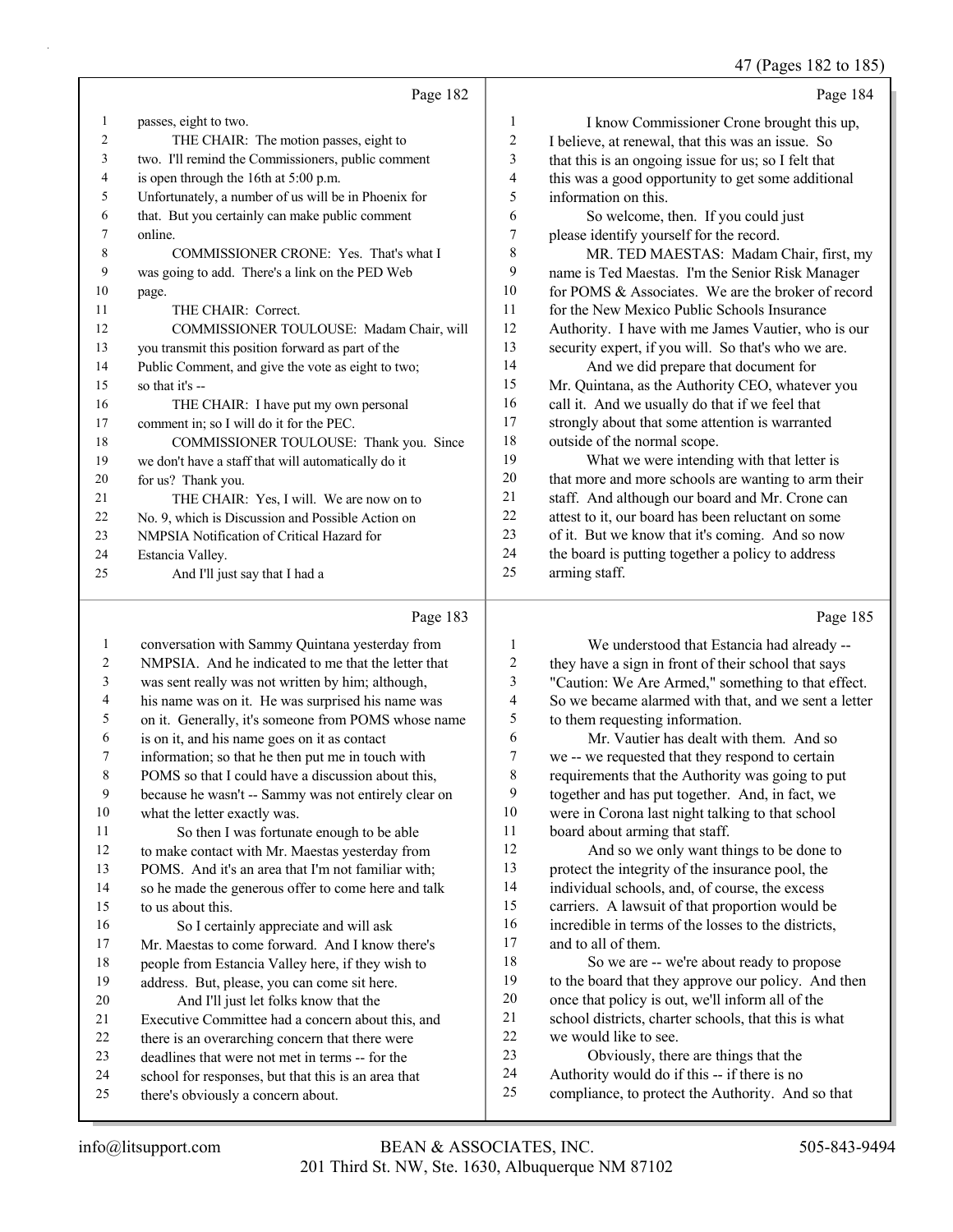48 (Pages 186 to 189)

|                         |                                                                                                          |                  | 40 (Fages 100 to 109)                                                                                    |
|-------------------------|----------------------------------------------------------------------------------------------------------|------------------|----------------------------------------------------------------------------------------------------------|
|                         | Page 186                                                                                                 |                  | Page 188                                                                                                 |
| 1                       | is why we sent that letter out.                                                                          | 1                | THE CHAIR: It's staff. It could be the                                                                   |
| $\overline{\mathbf{c}}$ | We have not gotten a written response to                                                                 | $\boldsymbol{2}$ | principal, yes.                                                                                          |
| 3                       | our letter from Estancia. We have talked to several                                                      | 3                | MR. TED MAESTAS: If they wish to arm                                                                     |
| 4                       | representatives. And we have to have some                                                                | 4                | staff.                                                                                                   |
| 5                       | assurances that they're going to follow some                                                             | 5                | THE CHAIR: It could be anyone on staff.                                                                  |
| 6                       | policies that we are requesting.                                                                         | 6                | COMMISSIONER ARMBRUSTER: Right. But                                                                      |
| 7                       | And with that, I'll open it up to                                                                        | 7                | that -- arming someone on staff is different from                                                        |
| $\,$ $\,$               | questions.                                                                                               | 8                | hiring someone from a security firm or a former                                                          |
| 9                       | THE CHAIR: Well, I guess my first                                                                        | 9                | policeman or something like that. Are those two                                                          |
| $10\,$                  | question is when we're -- we're talking about armed                                                      | 10               | different things?                                                                                        |
| 11                      | individuals on campus, we're excluding police;                                                           | 11               | MR. TED MAESTAS: They are different                                                                      |
| 12                      | because they would be a separate entity. There's                                                         | 12               | things. But our expectation of training would be                                                         |
| 13                      | a -- there's a difference.                                                                               | 13               | the same. If they hire a contractor, then we're                                                          |
| 14                      | So we're talking about non-certified,                                                                    | 14               | going to expect that contractor to have the Level 3                                                      |
| 15                      | active police; because I know we've got many schools                                                     | 15               | certification, which is equivalent to a police                                                           |
| 16                      | that use the current police departments. They make                                                       | 16               | officer.                                                                                                 |
| 17                      | contracts with them. We are not talking about those                                                      | 17               | If they train staff, then we're going to                                                                 |
| 18                      | individuals; correct?                                                                                    | 18               | require that they do the same level of training for                                                      |
| 19                      | MR. TED MAESTAS: No, ma'am. We're                                                                        | 19               | $a - 3? -$                                                                                               |
| $20\,$                  | talking about small school districts; for example,                                                       | 20               | MR. JAMES VAUTIER: Yeah.                                                                                 |
| 21                      | last night, Corona. Their best response time from                                                        | 21               | MR. TED MAESTAS: -- Level 3. So that's                                                                   |
| $22\,$                  | the Sheriff's Department, they told them, "We might                                                      | $22\,$           | going to be something they have to renew. They have                                                      |
| 23                      | get to you in an hour to two hours. And then if our                                                      | 23               | to undergo mental evaluation. They have to learn to                                                      |
| 24                      | officers are called away, well, then, you may not                                                        | 24               | shoot. You know, it's involved. But then, again,                                                         |
| 25                      | see us at all."                                                                                          | 25               | we're talking about live ammunition, and we're                                                           |
|                         |                                                                                                          |                  |                                                                                                          |
|                         |                                                                                                          |                  |                                                                                                          |
|                         | Page 187                                                                                                 |                  | Page 189                                                                                                 |
| $\mathbf{1}$            | The State Police suggested they arm                                                                      | 1                | talking about guns in schools.                                                                           |
| 2                       | themselves. And so this is the driver.                                                                   | $\overline{c}$   | THE CHAIR: And I just want to make it                                                                    |
| 3                       | The larger districts, say, APS, they have                                                                | 3                | clear to everyone that we're not digging into the                                                        |
| 4                       | their own police force. Some of the schools are                                                          | 4                | roots of what all this training is. The concern was                                                      |
| 5                       | contracting out. And we're going to request certain                                                      | 5                | that there was this level of concern that was raised                                                     |
| 6                       | things of contracted employees.                                                                          | 6                | by POMS. We received it through NMPSIA.                                                                  |
| 7                       | So I'm going to let Mr. Vautier, because                                                                 | 7                | There's -- and I appreciate the guidelines                                                               |
| 8                       | he's a former APD officer, talk to you about the                                                         | 8                | that are being set. Our interests here are the fact                                                      |
| 9                       | level of expertise that we want for the people that                                                      | 9                | that a school could potential--you can address                                                           |
| $10\,$                  | are going to be carrying weapons. And it's pretty                                                        | 10               | what can potentially happen. But I'm assuming that                                                       |
| 11                      | involved.                                                                                                | 11               | the school could potentially lose its insurance?                                                         |
| 12                      | COMMISSIONER ARMBRUSTER: I'm sorry.                                                                      | 12               | MR. TED MAESTAS: A lot of things could                                                                   |
| 13                      | Before -- sorry. I just want to clarify something.                                                       | 13<br>14         | happen.                                                                                                  |
| 14<br>15                | And I didn't mean to interrupt you.                                                                      | 15               | THE CHAIR: Right.                                                                                        |
| 16                      | So we're looking at the difference                                                                       | 16               | MR. TED MAESTAS: We're required to insure                                                                |
| $17\,$                  | between -- let's just say a charter school -- since                                                      | 17               | schools. That's our -- that's NMPSIA's main                                                              |
| $18\,$                  | that's what we were talking about -- they hire a<br>qualified somebody to -- who is armed to protect and | 18               | purpose. And in doing so, what, as consultants, we<br>do, is we make recommendations to minimize losses. |
| 19                      | defend, whatever, as opposed to a teacher or an                                                          | 19               | We're not going to eliminate them. But we want to                                                        |
| $20\,$                  | employee -- you know, the principal, that type of                                                        | $20\,$           | minimize them to maintain the integrity of the                                                           |
| 21                      | thing -- the staff -- thank you -- of being armed?                                                       | 21               | school, the school pool, and the insurances.                                                             |
| 22                      | THE CHAIR: No, it's staff, period.                                                                       | 22               | So we did send out a letter to Estancia.                                                                 |
| 23                      | That's my -- it's staff, period.                                                                         | 23               | And we entertained a couple of phone calls. But we                                                       |
| 24                      | COMMISSIONER ARMBRUSTER: What's "staff                                                                   | 24               | have never gotten a formal response in writing.                                                          |
| 25                      | period"?                                                                                                 | 25               | They did agree with Mr. Quintana that they                                                               |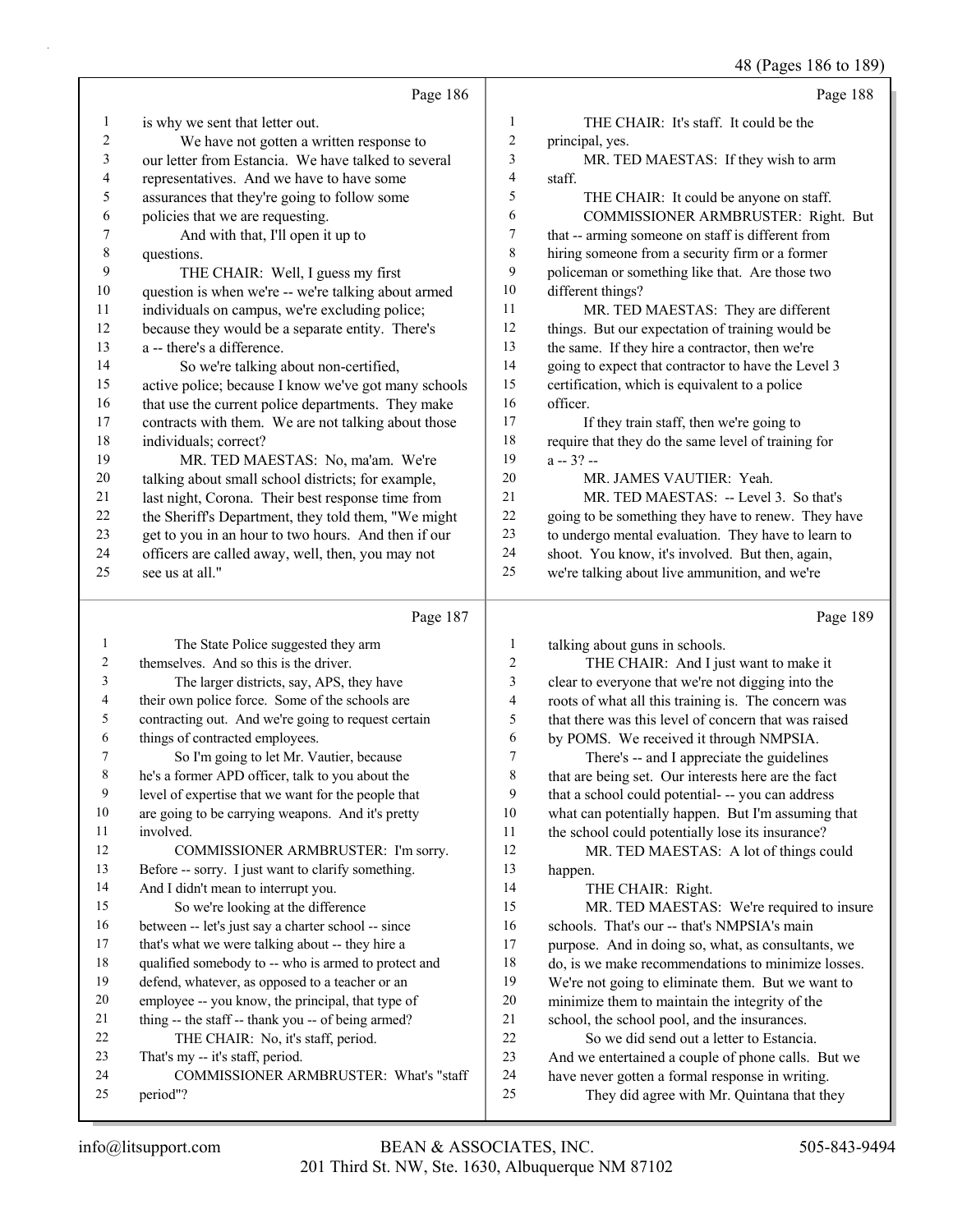49 (Pages 190 to 193)

Page 190 would withhold arming anyone; but we've not been able to verify that. We just haven't. They haven't sent us a letter to communicate that. 4 THE CHAIR: Right. And Mr. Quintana did not communicate that agreement to me yesterday. So that's a -- that's a concern. 7 I mean, we have an obligation to make sure that schools are complying with health and safety regulations and that schools, when requested, are complying with -- communicating when it's this level of concern. 12 But we're not -- you know, the reality is it's -- I think we're -- we have to agree, the reality is it's coming. It's here. It's not coming; it's here. So that that's -- you know -- Commissioner Johnston? 17 COMMISSIONER JOHNSTON: Madam Chair, the charter school we're talking about, Estancia Valley, is in my district. So I'm -- when we received copies of the letter back in August that were sent over Mr. Quintana's signature, I had already had a couple of conversations, because having been the principal at Moriarty High School for a number of years and having to do duty after school every day and turn parents away who could not come on campus Page 192 today, so that you all are back communicating with the schools, so that POMS is comfortable with what's happening in any school district. 4 Because in Estancia, we had a contract, and we paid portions of the salary for the resource officers. And I was very grateful for them, because they were on campus. 8 There are no fences. Estancia is very proud of the fact that there are no fences on that campus and that it remains safe. And it is something to be -- it is an accomplishment. 12 But at lunchtime and before school and after school, we paid to have that city police officer. 15 In Corona, they're at the very edge of Torrance County. We're at the other edge of Torrance County. And you are correct that for Corona to try to get a response, should there be a difficulty, it's something -- it's here, like the Chair says. 21 So I appreciate all the work that's -- that's gone into this for my district. Those schools are all in the district I serve. And I think everybody's made an effort. And now we just have to -- because I immediately talked to

#### 

|         | Page 191                                             |    | Page 193                                            |
|---------|------------------------------------------------------|----|-----------------------------------------------------|
| 1       | because they had the guns in the back of the         | 1  | Mr. Lawson, and we talked about it, and I thought,  |
| 2       | pickups, and I said, "Sorry"; and then in Estancia,  | 2  | okay, everything is done.                           |
| 3       | where you have to have the signs that say, "Gun-Free | 3  | But they did not respond to you in                  |
| 4       | Zone," I'm very sensitive to that, and I think it's  | 4  | writing, and that's where the problem arose.        |
| 5       | very appropriate. We need that.                      | 5  | MR. TED MAESTAS: If they don't respond to           |
| 6       | And there is a sign, you are correct, that           | 6  | us in writing, then we have to take another step of |
| 7       | is on the frontage road that says that the campus is | 7  | action and go to the board and ask for a "show      |
| $\,8\,$ | armed. And it's very obvious.                        | 8  | cause" hearing.                                     |
| 9       | So the first thing I did was call                    | 9  | Now, we do our best to work with the                |
| 10      | Mr. Lawson and say I thought this had been done away | 10 | districts and communicate verbally and in person;   |
| 11      | with. And he confirmed at that point that this       | 11 | but eventually, we have to move, because of the     |
| 12      | school year, there has been -- it was implied with   | 12 | rules that the Authority has in place, to have a    |
| 13      | what Mr. Quintana requested. They did fail, I        | 13 | "show cause" hearing, at which time the board can   |
| 14      | think -- I know -- to file a written response.       | 14 | determine what action it wants to take.             |
| 15      | And the sign is causing, I think, some               | 15 | So to date, we have not had the written             |
| 16      | anxiety among people; because it's there, and you    | 16 | response. And we have some issues. When we still    |
| 17      | see the words.                                       | 17 | see the sign, we don't know if they're carrying or  |
| 18      | I think that -- and I appreciate the fact            | 18 | not.                                                |
| 19      | that the Chair brought this to the Commission's      | 19 | COMMISSIONER JOHNSTON: No. I fully                  |
| 20      | attention, because it is something we need to        | 20 | understand, and I appreciate the fact to hopefully  |
| 21      | resolve with the school.                             | 21 | get communication opened again for you guys.        |
| 22      | I think their intentions have been                   | 22 | COMMISSIONER TOULOUSE: Madam Chair, just            |
| 23      | above-board, honest, and forward-moving. I don't     | 23 | a point?                                            |
| 24      | know; I've not had a conversation about the future.  | 24 | Commissioner Johnston, actually Corona is           |
| 25      | And that's probably something we should all have     | 25 | in Lincoln County. The county line runs on the hill |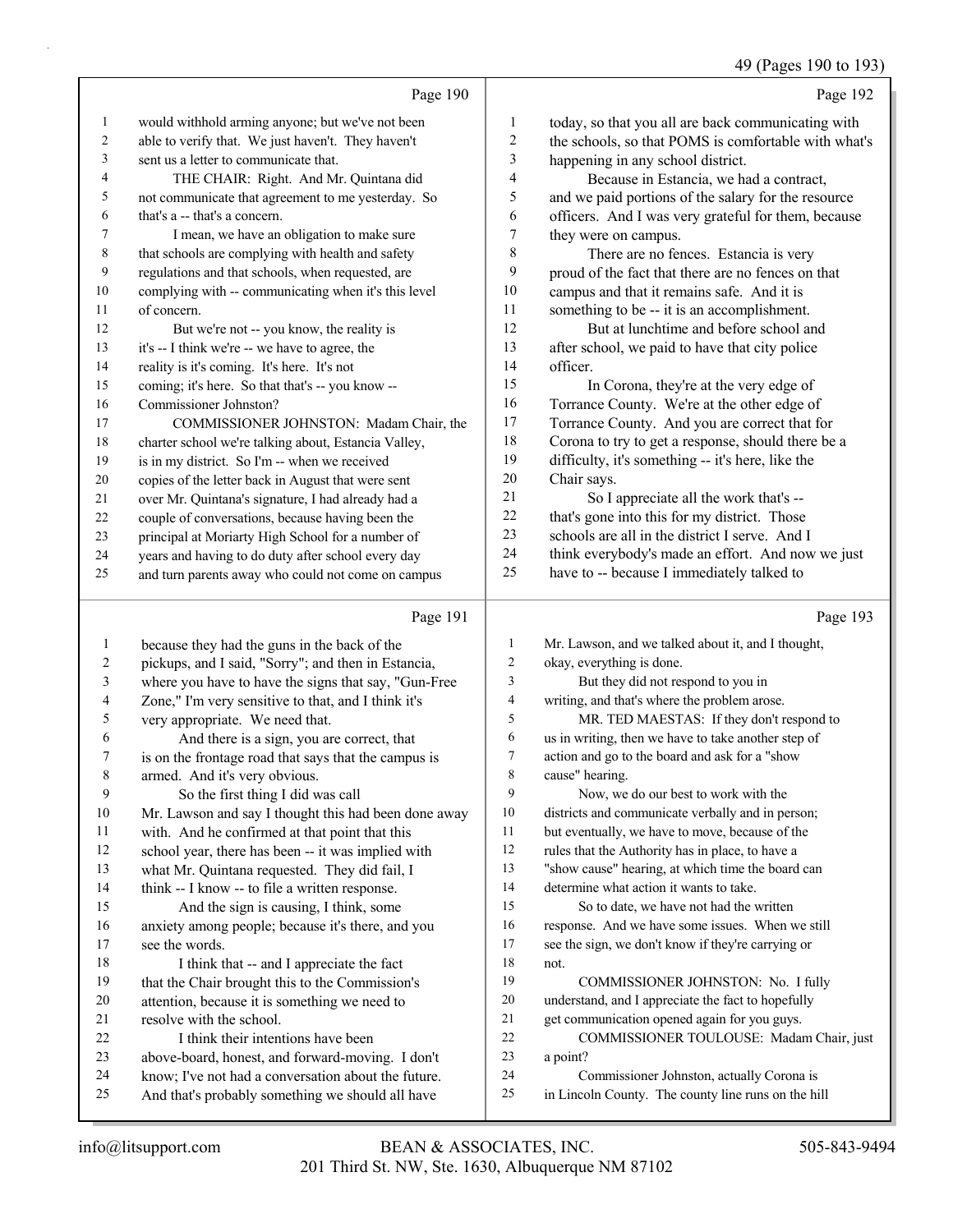#### 50 (Pages 194 to 197)

|                | Page 194                                             |                | Page 196                                             |
|----------------|------------------------------------------------------|----------------|------------------------------------------------------|
| 1              | just north of the town. When I had the welfare out   | 1              | part of the salary. And some schools can't afford    |
| $\overline{c}$ | there --                                             | $\overline{c}$ | that. So if that's not an option, then we would      |
| 3              | COMMISSIONER JOHNSTON: So the school                 | 3              | rather them contract with an outside security        |
| 4              | district is in Lincoln County?                       | 4              | company.                                             |
| 5              | COMMISSIONER TOULOUSE: No. I'm saying --             | 5              | And, again, it's because of liability                |
| 6              | you said they were in Torrance County                | 6              | reasons. Those insurance -- those security           |
| 7              | COMMISSIOENR JOHNSTON: I'm talking about             | 7              | companies, as with the law enforcement agencies,     |
| 8              | the school location; it was in Torrance County, I    | 8              | have their own liability issue. They have -- I       |
| 9              | thought.                                             | 9              | mean, security companies have to be licensed and     |
| 10             | COMMISSIONER TOULOUSE: I know; it's right            | 10             | bonded through the State. They have to have the      |
| 11             | at the edge. Because I carried those cases, and I    | 11             | Level 3 card. That's easy to verify for those        |
| 12             | had to have a different case number --               | 12             | security people. Again, it comes down to a           |
| 13             | COMMISSIONER JOHNSTON: Partially in                  | 13             | financial issue.                                     |
| 14             | Lincoln and partially in Torrance. But I thought     | 14             | And in the case of Corona, I don't see any           |
| 15             | the school was located in Torrance.                  | 15             | security companies out there. And I don't know that  |
| 16             | COMMISSIONER TOULOUSE: The town is --                | 16             | many security companies would travel that distance   |
| 17             | THE CHAIR: Commissioner Peralta?                     | 17             | to work that school. Tough issue. So now you're      |
| 18             | COMMISSIONER PERALTA: Thank you.                     | 18             | reduced to, okay, we've got to arm staff. Okay.      |
| 19             | Mr. Maestas, the gentleman you brought,              | 19             | What staff are we going to arm? There's nothing out  |
| 20             | the expert, we'd like to hear from him.              | 20             | there.                                               |
| 21             | MR. JAMES VAUTIER: Hello, sir. My name               | 21             | So we're surrounded by states that have              |
| 22             | is James Vautier. I'm also employed with POMS &      | 22             | created laws allowing school personnel to be armed.  |
| 23             | Associates. I'm a risk manager, as well.             | 23             | So that trickles down to school boards that can      |
| 24             | So specifically, the big picture is we               | 24             | create resolutions and policies that reflect right   |
| 25             | have a bunch of state laws concerning weapons on     | 25             | off the state laws that have been created. We don't  |
|                | Page 195                                             |                | Page 197                                             |
| 1              | school grounds, and we have a bunch of exceptions to | 1              | have state laws here that say specifically, "Schools |

| 1  | school grounds, and we have a bunch of exceptions to | 1              | have state laws here that say specifically, "Schools |
|----|------------------------------------------------------|----------------|------------------------------------------------------|
| 2  | those laws. We have federal law; we have the         | 2              | can be armed, can arm their employees."              |
| 3  | concealed carry law. We have unlawful carrying of a  | 3              | So we're trying to go in before something            |
| 4  | deadly weapon on school grounds. That's a state      | $\overline{4}$ | horrible happens; or before we arm the wrong person, |
| 5  | law. And then we have standards for educators that   | 5              | we're trying to go in and say, "If you're going to   |
| 6  | also say, "No weapons by school employees." But      | 6              | arm, let's do it the right way. Let's do it this     |
| 7  | every single one of those federal laws, state laws,  | $\tau$         | way."                                                |
| 8  | have exceptions to them. And some of those           | 8              | And the minimum requirements that are out            |
| 9  | exceptions create gray areas that can be interpreted | 9              | there are those required by the State Licensing and  |
| 10 | to allow school employees to carry a weapon. So      | 10             | Regs for Security Level 3 cards. Everything else is  |
| 11 | we're not by any means saying, "No, you can't be     | 11             | law enforcement and higher.                          |
| 12 | armed."                                              | 12             | So we're not trying to -- we don't want to           |
| 13 | But when the State statute that says,                | 13             | make it impossible for a school district to do it.   |
| 14 | "Unlawful carrying of a deadly weapon on school      | 14             | And it's going to cost some money for them to do it. |
| 15 | grounds, except for school security personnel," and  | 15             | Or for the individual that the school says, "Okay,   |
| 16 | there's no definition of that, that kind of creates  | 16             | this teacher wants to do it," then the cost is on    |
| 17 | a problem.                                           | 17             | the teacher that the teacher wants to do it.         |
| 18 | Ideally, we would like schools to contract           | 18             | I'd rather it not be a teacher. I'd                  |
| 19 | with law enforcement officers, SROs, School Resource | 19             | rather it be somebody else that does not have        |
| 20 | Officers. But schools -- it's a financial tough      | 20             | responsibility for kids. But there's that whole      |
| 21 | time. So some schools -- like when I was with the    | 21             | cost issue; so they've got to kind of weigh out the  |
| 22 | Albuquerque Police Department, APS had an MOU with   | $22\,$         | costs. And it's tough. It's a tough issue.           |
| 23 | us -- they didn't pay us any money for that. We      | 23             | But that's the -- the very minimum                   |
| 24 | just did it.                                         | 24             | training that's out there would be what's required   |
| 25 | But some schools in rural areas, they pay            | 25             | by the State Licensing and Regs, which is Level 3    |
|    |                                                      |                |                                                      |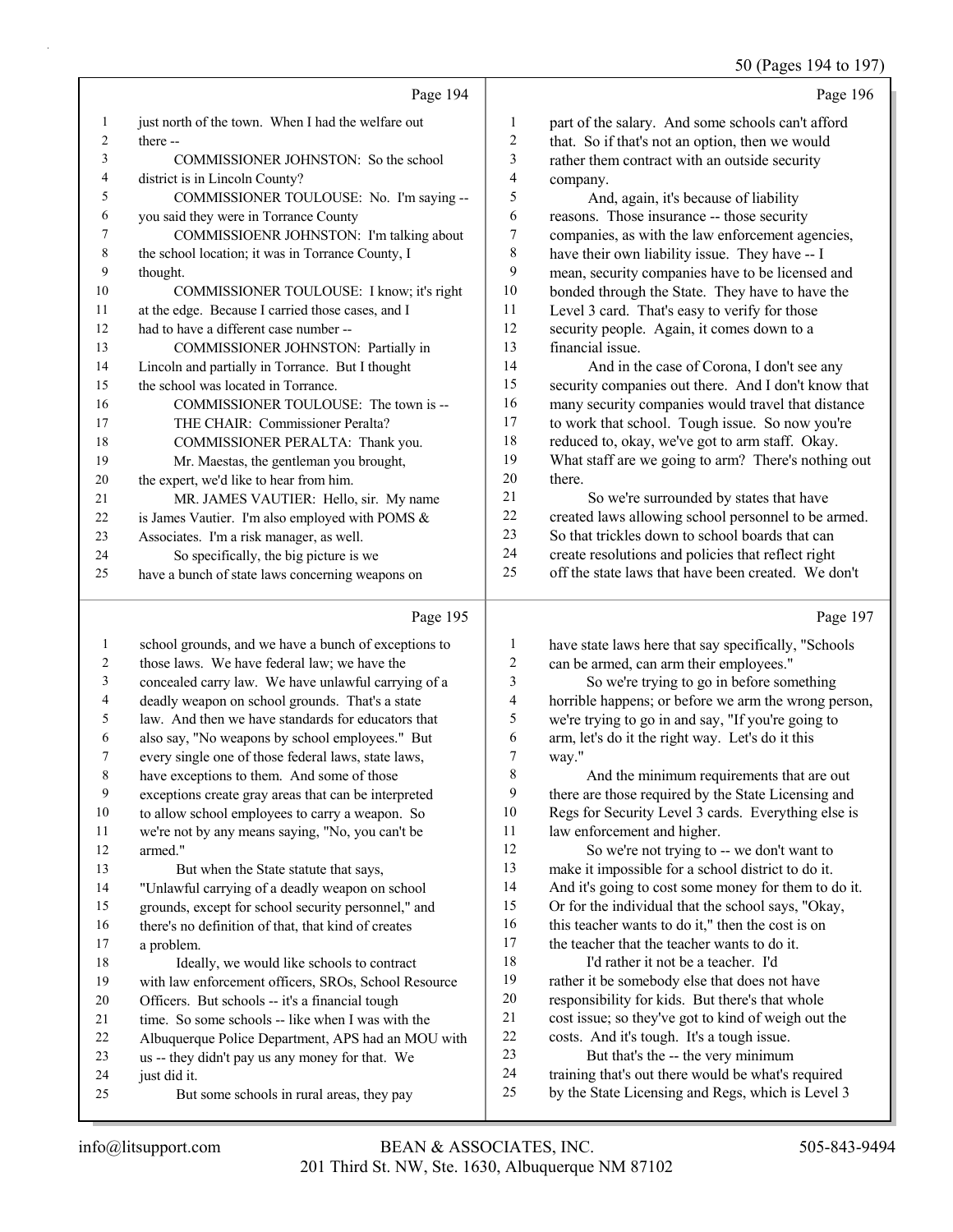51 ( $P_{\text{2000}}$  108 to 201)

|                |                                                      |    | $31$ (1 ages 170 to 20)                              |
|----------------|------------------------------------------------------|----|------------------------------------------------------|
|                | Page 198                                             |    | Page 200                                             |
| 1              | Security. And that includes background check,        | 1  | But our president, Roger Lenard, called              |
| $\overline{2}$ | fingerprint cards, two years on the -- two years of  | 2  | Mr. Quintana immediately, since his name was on the  |
| 3              | having continuing training, the mental health        | 3  | letter. In fact, on 1 September, he called and       |
| 4              | evaluation, all that stuff. We've got to make sure   | 4  | assured him that we did not have an armed presence   |
| 5              | the right people have the weapon.                    | 5  | on campus this year, and that they agreed that       |
| 6              | Does that answer any question, sir?                  | 6  | the -- basically, there was no hazard, then, because |
| 7              | COMMISSIONER PERALTA: Yeah. Thank you.               | 7  | we don't have that.                                  |
| 8              | Thank you. I think that eases a lot of               | 8  | So before we armed Mr. Heckroth -- and               |
| 9              | Commissioners' minds about how we're going to        | 9  | Mr. Heckroth [ph] is a retired APD officer with full |
| 10             | approach this; because I don't want to get into a    | 10 | certification for concealed carry, as well as        |
| 11             | deep-down research about firearms on campus and what | 11 | carrying his armed -- his weapon -- his service. He  |
| 12             | have you.                                            | 12 | went back to APD and was recertified to carry and    |
| 13             | So thank you again.                                  | 13 | did the firearms recertification, as well. He was    |
| 14             | MR. JAMES VAUTIER: You bet.                          | 14 | an EA on our staff, and we were just fortunate that  |
| 15             | THE CHAIR: Commissioners, any other                  | 15 | we had someone of that quality and training that we  |
| 16             | questions for the POMS Group?                        | 16 | could use.                                           |
| 17             | Thank you so much for your time.                     | 17 | And so we told POMS in the letter that we            |
| 18             | MR. TED MAESTAS: Thank you for having us.            | 18 | were going to do that and gave them his              |
| 19             | THE CHAIR: Just correct me. It's next                | 19 | qualifications, and we never received an answer.     |
| 20             | month you expect that you'll have something to go    | 20 | Finally, I talked to Judy Garcia in, I               |
| 21             | before your board?                                   | 21 | believe, about -- I'm not sure; but it was in the    |
| 22             | MR. TED MAESTAS: We're hoping. We're --              | 22 | summer of 2016. She said that they were trying to    |
| 23             | we're working on the plan right now. We have it      | 23 | get -- put together an answer that was a very        |
| 24             | generated. Just got to go through it and pick and    | 24 | difficult issue, as you can tell from Mr. Maestas'   |
| 25             | choose what the board would like and then present    | 25 | and Mr. Vautier's comments. And they were trying to  |
|                |                                                      |    |                                                      |

#### Page 199

| 2<br>We're not going to mandate that this be.<br>3<br>their plan. It's going to mandate what we require,<br>4<br>and they can design their own, as long as it<br>5<br>coincides with ours.<br>6<br>THE CHAIR: I appreciate that. And I<br>7<br>appreciate your time today. Thank you.<br>8<br>MR. TED MAESTAS: Thank you.<br>9 |  |
|--------------------------------------------------------------------------------------------------------------------------------------------------------------------------------------------------------------------------------------------------------------------------------------------------------------------------------|--|
|                                                                                                                                                                                                                                                                                                                                |  |
|                                                                                                                                                                                                                                                                                                                                |  |
|                                                                                                                                                                                                                                                                                                                                |  |
|                                                                                                                                                                                                                                                                                                                                |  |
|                                                                                                                                                                                                                                                                                                                                |  |
|                                                                                                                                                                                                                                                                                                                                |  |
|                                                                                                                                                                                                                                                                                                                                |  |
| THE CHAIR: And I'll just ask if the                                                                                                                                                                                                                                                                                            |  |
| 10<br>individuals from Estancia Valley wish to come                                                                                                                                                                                                                                                                            |  |
| 11<br>forward and speak.                                                                                                                                                                                                                                                                                                       |  |
| 12<br>MR. HARLAN LAWSON: I'm Harlan Lawson.                                                                                                                                                                                                                                                                                    |  |
| 13<br>I'm vice president of the governing council of EVCA.                                                                                                                                                                                                                                                                     |  |
| 14<br>MS. KIM ADAMS: Kim Adams, member of the                                                                                                                                                                                                                                                                                  |  |
| 15<br>GC at EVCA.                                                                                                                                                                                                                                                                                                              |  |
| 16<br>MR. HARLAN LAWSON: Madam Chairwoman,                                                                                                                                                                                                                                                                                     |  |
| 17<br>Commissioners, I mention just a couple of things                                                                                                                                                                                                                                                                         |  |
| 18<br>here and then obviously be more than happy to answer                                                                                                                                                                                                                                                                     |  |
| 19<br>any questions that you have.                                                                                                                                                                                                                                                                                             |  |
| 20<br>We wrote our first letter to POMS in 2014                                                                                                                                                                                                                                                                                |  |
| 21<br>asking for guidance on how we arm the security                                                                                                                                                                                                                                                                           |  |
| 22<br>person on campus. Our last letter to them, I                                                                                                                                                                                                                                                                             |  |
| 23<br>believe, was in February of '16. We don't                                                                                                                                                                                                                                                                                |  |
| 24<br>understand some of the things in this letter that we                                                                                                                                                                                                                                                                     |  |
| 25<br>received on August 30.                                                                                                                                                                                                                                                                                                   |  |

Page 201 put an answer together for us, but that if we were having that kind of a qualified person, and that if we had notified the local authorities that we were going to have an armed security guard on campus, that they couldn't stop us, basically, and that they would still try to answer our -- our letter. 7 Nothing happened with that until we got this notification that we were violating some laws, possibly, which we don't believe we were. The statutes are, in fact, I think, very clear in New Mexico. It clearly says that a teacher cannot be a security officer. It says that a teacher can be a peace officer and, therefore, could carry. Since Mr. Heckroth is not a teacher -- he's an EA; he's not a licensed teacher -- we went the security route area after talking with a couple of our local law officers, primarily, Mr. Rivera who's the

 deputy -- or Undersheriff in Torrance County. 19 Finally, when we got this letter, like I said, Mr. Lenard called on the 1st of September and assured him that we do not have an armed security guard on campus this year; and, therefore, they agreed that there was really no critical hazard and to follow up.

25 Mr. Lenard sent an e-mail to Mr. Quintana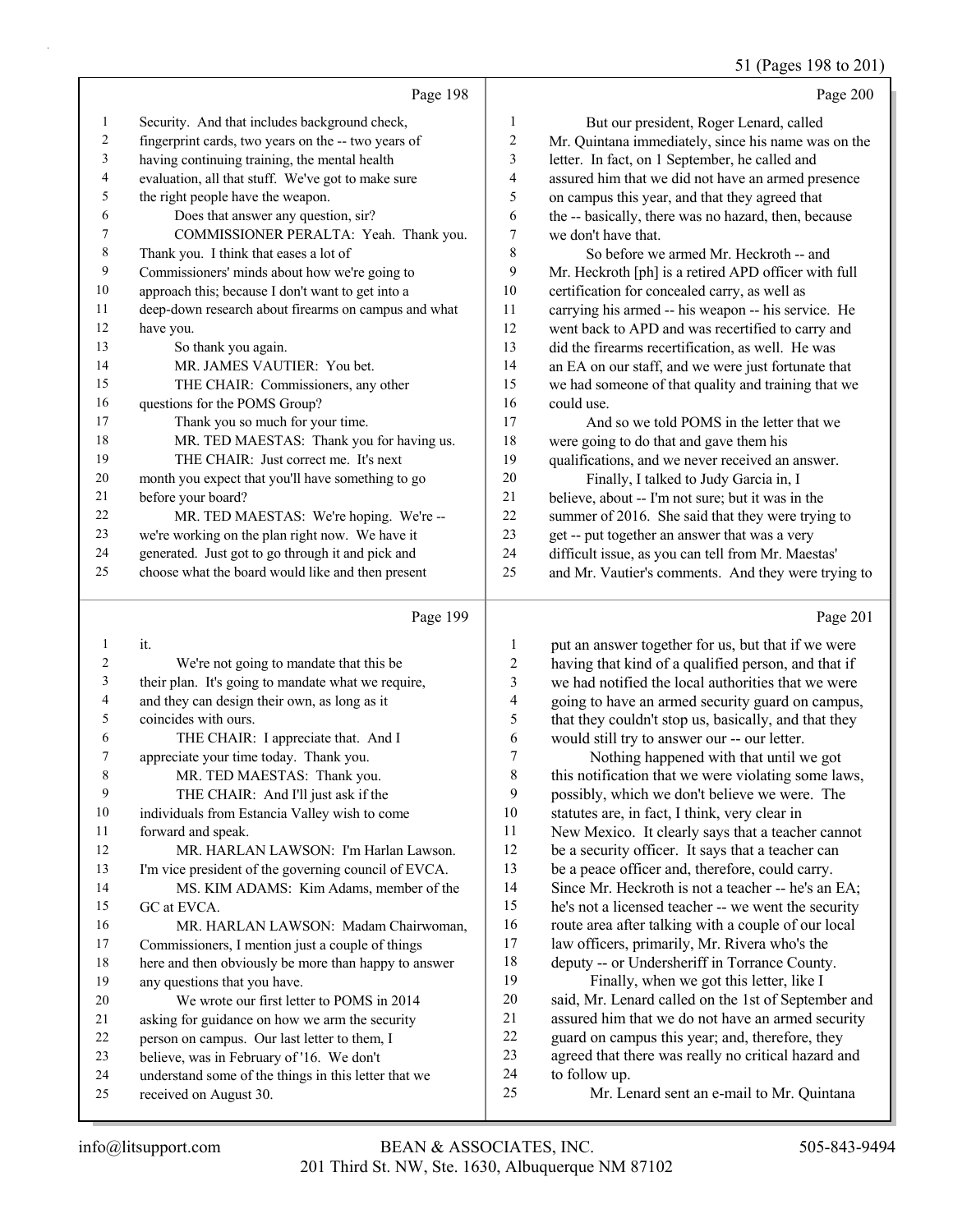# 52 (Pages 202 to 205)

|          | Page 202                                                                                              |                  | Page 204                                                 |
|----------|-------------------------------------------------------------------------------------------------------|------------------|----------------------------------------------------------|
| 1        | saying that was what he understood of the                                                             | $\mathbf{1}$     | that we're not violating federal law or state law."      |
| 2        | conversation, that there was really no critical                                                       | $\boldsymbol{2}$ | So we can comply with all of those, of                   |
| 3        | hazard and, therefore, no response need.                                                              | 3                | course. But it has changed is the point I'm telling      |
| 4        | If that's a mistake, we'll follow up and                                                              | 4                | you, is that the instructions have changed, because      |
| 5        | answer in writing. But it's basically going to be                                                     | 5                | as this problem has become more and more prevalent,      |
| 6        | kind of simple. It's going to say, "We don't have                                                     | 6                | POMS has gotten a whole lot more interested in           |
| 7        | an armed security guard on campus"; so there's no                                                     | 7                | making sure that this is done correctly.                 |
| 8        | critical hazard in our mind right now.                                                                | 8                | And we understand that. In our discussion                |
| 9        | And based on the 1 September conversation,                                                            | 9                | yesterday, Mr. Maestas and I agreed that we would        |
| 10       | we believe that -- we thought the phone call                                                          | 10               | work together on this policy that we're doing. And       |
| 11       | answered that, and we weren't concerned about the                                                     | $11\,$           | we told him that we'd be happy to, also, in              |
| 12       | 10-day response time after that conversation.                                                         | 12               | response, review his policy, so that we could add        |
| 13       | Apparently, it wasn't discussed in that conversation                                                  | 13               | anything that we could from our investigation.           |
| 14       | between Mr. Quintana and Mr. Lenard at all about                                                      | 14               | So that's where we stand. We're prepared                 |
| 15       | whether we still needed to answer in writing or                                                       | 15               | to do that. If we still need to respond to that          |
| 16       | whether a telephone call would be acceptable.                                                         | 16               | letter, we'll send a written response very shortly.      |
| 17       | But -- but the e-mail clearly stated, back                                                            | 17               | I apologize for misunderstanding that, however that      |
| 18       | to Mr. Quintana, that that was our understanding of                                                   | 18               | happened. But since there is no armed security           |
| 19       | the conversation.                                                                                     | 19               | guard this year, we felt like we were not in a           |
| 20       | So to summarize, we do not have an armed                                                              | 20               | critical hazard situation. So did Mr. Quintana that      |
| 21       | security guard. We are working on a draft policy                                                      | 21               | day.                                                     |
| 22       | now to answer what POMS has asked for. We feel like                                                   | 22               | So any questions?                                        |
| 23       | that the board actually made a -- passed a motion on                                                  | 23               | THE CHAIR: And I want to assure you that                 |
| 24       | the 16th of December, 2015, to proceed with arming                                                    | 24               | it's -- it's not our role to tell you "Yes" or "No,      |
| 25       | Mr. Heckroth, if we could determine from POMS what                                                    | 25               | you can't have that." That's not the issue --            |
|          |                                                                                                       |                  |                                                          |
|          | Page 203                                                                                              |                  | Page 205                                                 |
| 1        | our criteria were and if we could meet the                                                            | $\mathbf{1}$     | MR. HARLAN LAWSON: Understand.                           |
| 2        | requirements of the law.                                                                              | 2                | THE CHAIR: -- that's before us. There                    |
| 3        | So we went through that process and went                                                              | 3                | are other legal issues around that.                      |
| 4        | ahead, and, because of his certification and meeting                                                  | 4                | Our concern was that there was this                      |
| 5        | the requirements, and when we notified the                                                            | 5                | request, and there was a timeline that was set up        |
| 6        | Department of Public Safety, the State Police, both                                                   | 6                | for a response. And I guess it's a matter of how         |
| 7        | the district and local, the Moriarty Police Chief,                                                    | 7                | you read something.                                      |
|          | the Edgewood Police, and the Torrance County                                                          | 8                | When I read the letter, I read it as that                |
| 9        | Sheriff's Department, they all cheered us for having                                                  | 9                | requiring some written responses to it, not just         |
| 10       | someone on campus, because they knew they couldn't                                                    | 10               | a -- you know, a phone call. Because as Mr. Maestas      |
| 11       | get there in time to really make a difference in an                                                   | 11               | has said, just because you make that phone call,         |
| 12       | active shooter role.                                                                                  | 12               | they need a written record that that is what you say     |
| 13       | We've had several active shooter trainings                                                            | 13               | it is.                                                   |
| 14       | from POMS; they've been very good. Ever since we                                                      | 14               | So that that's the -- that's the level of                |
| 15       | opened, we've had those periodic- -- we've had                                                        | 15               | concern that we had, that there is -- there is           |
| 16       | three, if I remember right. So we do use POMS from                                                    | 16               | communication that's -- that apparently is not going     |
| 17       | a training standpoint.                                                                                | $17\,$           | on, or there is a misinterpretation of what is being     |
| 18       | We don't really think we have an argument                                                             | 18               | required. And I just want to make sure that the          |
| 19       | with POMS, other than we're a little bit confused;                                                    | 19               | school is following, as best they can, the               |
| 20       | because in talking with Mrs. Garcia back in '16, she                                                  | 20               | guidelines that are being set up.                        |
| 21       | didn't talk about anything but a verbal notification                                                  | $21$             | And it didn't appear that the school --                  |
| 22       | to the police departments. Now, in this letter, it                                                    | $22\,$           | from the second letter that came out, that the           |
| 23       | says, "We need a letter from each local police                                                        | 23               | school was communicating adequately with either          |
| 24<br>25 | department, we need a letter of endorsement from<br>PED, and we need to get a legal opinion that says | 24<br>25         | NMPSIA or POMS.<br>MR. HARLAN LAWSON: Understand. And we |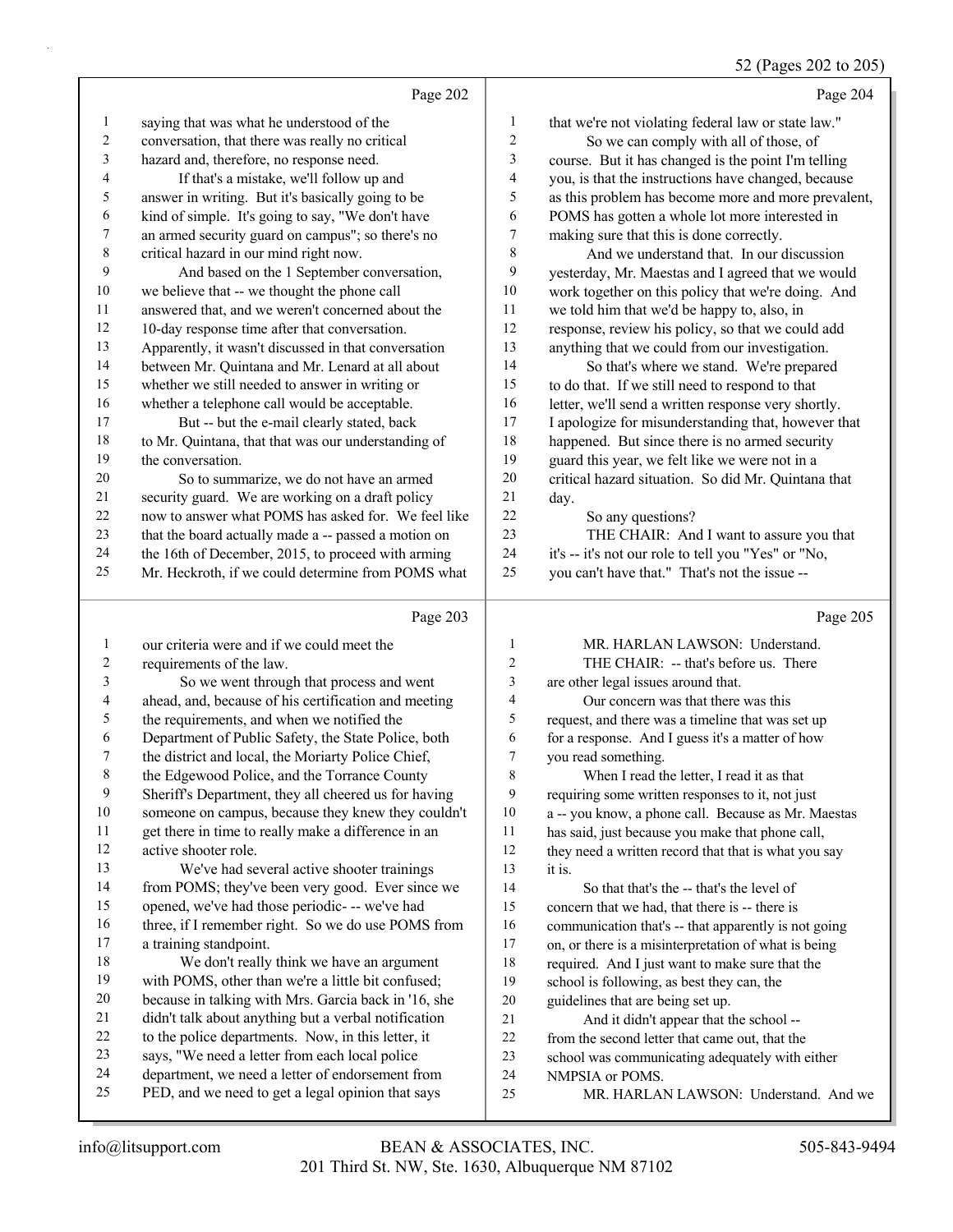#### 53 (Pages 206 to 209)

|                  |                                                                                                  |                | 33 (Pages 206 to 209)                                                                                      |
|------------------|--------------------------------------------------------------------------------------------------|----------------|------------------------------------------------------------------------------------------------------------|
|                  | Page 206                                                                                         |                | Page 208                                                                                                   |
| 1                | will send a written response to that letter. Like I                                              | 1              | COMMISSIONER PERALTA: I recommend you                                                                      |
| $\overline{c}$   | said, we just thought the telephone call, since it                                               | 2              | take it down until everything gets worked out.                                                             |
| 3                | showed no hazard, that's what Mr. Quintana also had                                              | 3              | Again, as the Chair says, we're not here to say                                                            |
| 4                | said. And when I talked to him yesterday, he did                                                 | 4              | "Yes" or "No"; again, I think it's more about                                                              |
| 5                | recall the conversation and said that Mr. -- he or                                               | 5              | what -- how you comply with what's required by your                                                        |
| 6                | Mr. Maestas would probably be here today.                                                        | 6              | Insurance Authority so you can ensure that we move                                                         |
| 7                | So I think we're talking -- we talked                                                            | $\tau$         | forward on that.                                                                                           |
| $\,$ $\,$        | yesterday. We have always tried to talk with POMS.                                               | $\,$ 8 $\,$    | Thank you.                                                                                                 |
| 9                | We have sent -- like I said, we worked this problem                                              | 9              | MR. HARLAN LAWSON: Understand.                                                                             |
| 10               | from end to end, trying to get the advice we needed.                                             | 10             | COMMISSIONER PERALTA: Thank you, Chair.                                                                    |
| 11               | And we thought we had all the guidance we needed                                                 | 11             | COMMISSIONER TOULOUSE: Madam Chair, I                                                                      |
| 12               | when we armed last year.                                                                         | 12             | just have a quick comment.                                                                                 |
| 13               | And we were very fortunate, as I said, to                                                        | 13             | I think maybe you've learned the lesson I                                                                  |
| 14               | have an individual on staff who met all those                                                    | 14             | learned a year or so after state government. If                                                            |
| 15               | certification requirements that they're talking                                                  | 15             | it's not in writing, it doesn't exist. You put it                                                          |
| 16               | about in their proposed policy. So we concur with                                                | 16             | down in writing; it may be superfluous. But it's                                                           |
| 17               | that. We think that's a wise decision.                                                           | 17             | always helpful to have the backups then.                                                                   |
| 18               | The other thing that I believe is -- all                                                         | 18             | And, I mean, that's the lesson we all                                                                      |
| 19               | the schools that are more than just 30 seconds,                                                  | 19             | learn. And I'm assuming now your governance council                                                        |
| 20               | basically, from a law enforcement agency are going                                               | $20\,$         | knows, yeah, do everything in writing. And inundate                                                        |
| 21               | to have to look at this. And that's what, I think,                                               | $21\,$         | people with paperwork. That's what bureaucrats are                                                         |
| 22               | Mr. Maestas was pointing out. It's starting to be                                                | $22\,$         | for, right?                                                                                                |
| 23               | more and more prevalent. People are talking about                                                | 23             | So, thank you.                                                                                             |
| 24               | it. We've got to look at whether that's an option.                                               | 24<br>25       | THE CHAIR: Director?                                                                                       |
| 25               | And I was really encouraged to hear them say that                                                |                | MS. POULOS: Madam Chairwoman,                                                                              |
|                  |                                                                                                  |                |                                                                                                            |
|                  | Page 207                                                                                         |                | Page 209                                                                                                   |
| $\mathbf{1}$     |                                                                                                  | 1              |                                                                                                            |
| $\boldsymbol{2}$ | they want to work with the schools also to try to<br>bring this to a clear and final conclusion. | $\overline{c}$ | Commissioners, I did just want to address one thing.<br>We heard that potentially, the request is that PED |
| 3                | THE CHAIR: Right. Commissioner Peralta,                                                          | 3              | will provide an endorsement. PED will not be                                                               |
| 4                | did you want to say something?                                                                   | $\overline{4}$ | providing endorsements for anything like this. And                                                         |
| 5                | COMMISSIONER PERALTA: Yeah. Thank you.                                                           | 5              | so that's just something I want everyone to be aware                                                       |
| 6                | So it seems like, Mr. Lawson, that the                                                           | 6              | of is based on legal counsel's advice, that is not                                                         |
| 7                | details really need to be worked out between you,                                                | 7              | something we will be able to do.                                                                           |
| 8                | POMS, or EVCA. I'm not really sure. Again, I'm                                                   | 8              | COMMISSIONER JOHNSTON: And may I ask a                                                                     |
| 9                | concerned about the communication or the lack                                                    | 9              | question? Define "endorsement."                                                                            |
| 10               | thereof and why we didn't get responses when those                                               | 10             | MS. POULOS: I cannot do that. I've seen                                                                    |
| 11               | were requested by the agency.                                                                    | 11             | the letter.                                                                                                |
| 12               | And so right now, you don't have anybody                                                         | 12             | THE CHAIR: It's the part of the letter.                                                                    |
| 13               | that's on campus; correct?                                                                       | 13             | It was one of the requests in the critical -- it was                                                       |
| 14               | MR. HARLAN LAWSON: Do not. That's                                                                | 14             | my -- I think it does say --                                                                               |
| 15               | correct.                                                                                         | 15             | COMMISSIONER JOHNSTON: "Endorsing";                                                                        |
| 16               | COMMISSIONER PERALTA: Moving forward,                                                            | 16             | supporting. Okay. I found it.                                                                              |
| 17               | seems like you're going to create the policy to get                                              | 17             | THE CHAIR: So that's good information for                                                                  |
| 18               | that worked out with POMS or NMPSIA to make sure                                                 | 18             | POMS at this point in time; so they're not putting                                                         |
| 19               | that complies with what's required. That may take                                                | 19             | something in that schools are not going to be able                                                         |
| 20               | some time.                                                                                       | 20             | to comply with.                                                                                            |
| 21               | MR. HARLAN LAWSON: It may.                                                                       | 21             | So thank you for that information. And                                                                     |
| 22<br>23         | COMMISSIONER PERALTA: The sign is up or<br>down?                                                 | 22<br>23       | thank you once again.                                                                                      |
| 24               | MR. HARLAN LAWSON: I think it's still up;                                                        | 24             | MS. KIM ADAMS: Thank you.<br>MR. HARLAN LAWSON: You're welcome. Thank                                      |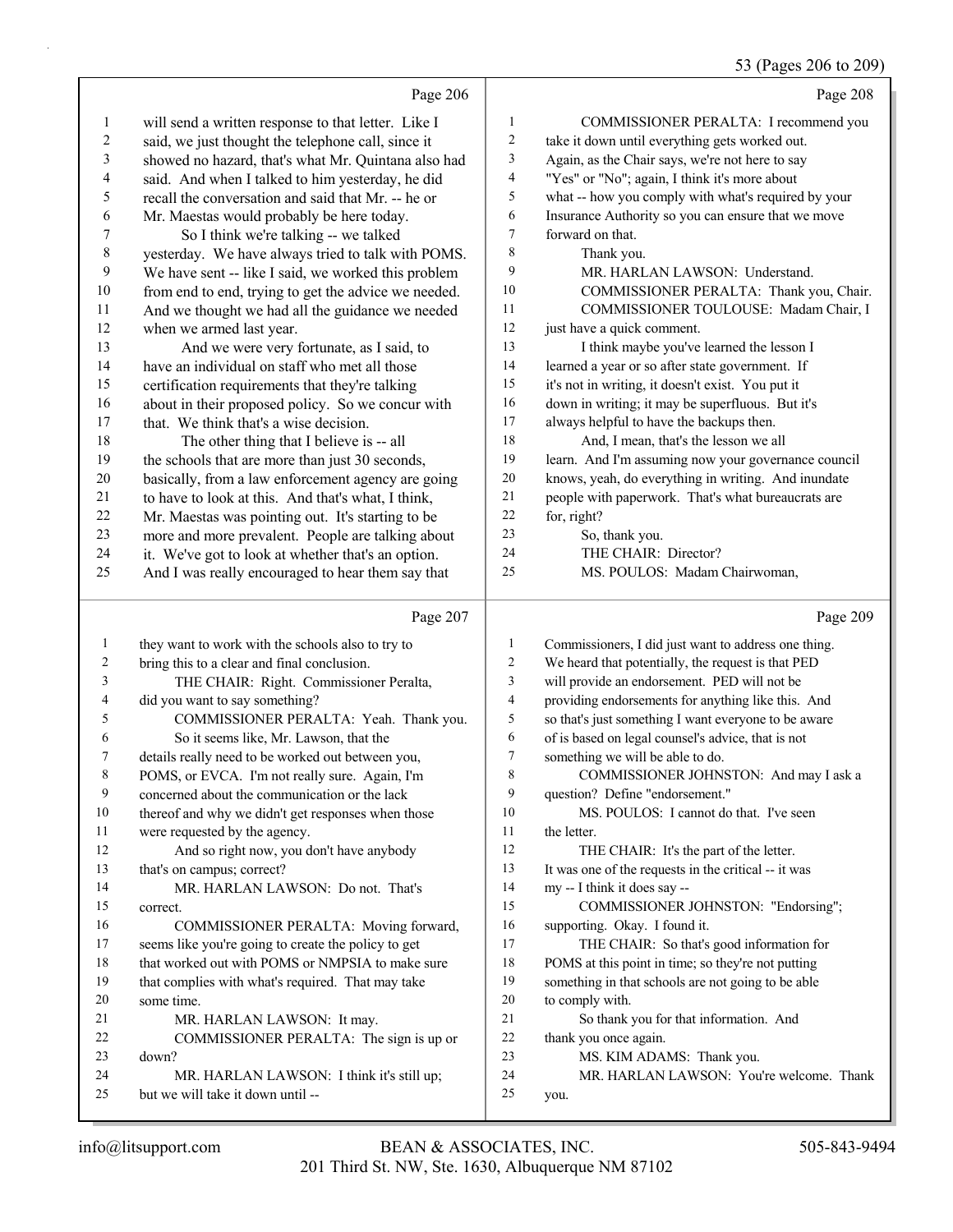54 (Pages 210 to 213)

|                | Page 210                                             |                | Page 212                                             |
|----------------|------------------------------------------------------|----------------|------------------------------------------------------|
| $\mathbf{1}$   | THE CHAIR: I appreciate the time.                    | 1              | October date to the Tuesday, Wednesday, Thursday, of |
| $\overline{c}$ | Okay. So we're -- Report from the Chair.             | 2              | that week, not the Wednesday, Thursday, Friday. So   |
| $\mathfrak{Z}$ | And this will be quick.                              | 3              | they've backed up one day in October. And they       |
| $\overline{4}$ | And I didn't even know that the PEC                  | $\overline{4}$ | changed the December. But the December falls during  |
| 5              | calendar -- I didn't know that was going to be on    | 5              | our meeting; so that's -- that is what it is.        |
| 6              | there. So how about that? So here we are. So here    | 6              | I have not seen an agenda yet for LESC for           |
| 7              | we are with the calendar.                            | 7              | October; so -- and there's four of us that are       |
| 8              | So Commissioner Peralta will -- because              | 8              | leaving Sunday for -- for Phoenix, and we will be    |
| 9              | that was a surprise to me when I read the minutes,   | 9              | attending the NACSA conference. So looking forward   |
| 10             | that I'm going to assign someone to do the calendar. | 10             | to that.                                             |
| 11             | So how about that?                                   | 11             | And conversations regarding school                   |
| 12             | So here we go. Commissioner Peralta did              | 12             | improvement plans, I've actually -- I've actually    |
| 13             | such a good job last year; so we will move forward   | 13             | started, because the letter -- so I've actually      |
| 14             | on that, because that is something that we do vote   | 14             | started contacting schools. So I'll have more        |
| 15             | on in December.                                      | 15             | information, once I get a better idea from the       |
| 16             | COMMISSIONER PERALTA: Madam Chair?                   | 16             | schools as to when they're -- and, actually, I       |
| 17             | So with that, Madam Chair, I just ask                | 17             | had -- I had a thought -- so rare -- because the     |
| 18             | Commissioners, between now and maybe the next        | 18             | Director and I talked a little bit about talking to  |
| 19             | meeting or so, if you'd just send me some e-mails    | 19             | the renewal schools first.                           |
| 20             | about your calendars and holidays or anything of the | 20             | And then I thought, "You know what? We're            |
| 21             | sort that may conflict that I need to pay attention  | 21             | going to have a pretty big conversation with them in |
| 22             | to, if you'd do so within the next 30 or 45 days or  | 22             | December."                                           |
| 23             | so, I'd appreciate it.                               | 23             | So I really thought the renewal schools              |
| 24             | THE CHAIR: And I'll ask Beverly to send              | 24             | are the schools we least need to talk to right now,  |
| 25             | out a reminder so that the Commissioners are tweaked | 25             | because the Charter School Division is out doing     |
|                | Page 211                                             |                | Page 213                                             |
| -1             | a little bit. Because some of us are traveling and   | 1              | their renewal review site visits, and we'll have     |

| 1  | a little bit. Because some of us are traveling and   | 1  | their renewal review site visits, and we'll have    |
|----|------------------------------------------------------|----|-----------------------------------------------------|
| 2  | so on, so that we do get that to Commissioner        | 2  | them before us. So anything that we really need to  |
| 3  | Peralta in a timely fashion.                         | 3  | speak with them about, we'll have that opportunity  |
| 4  | I had the opportunity, as Commissioner               | 4  | in December. It's the schools that aren't coming    |
| 5  | Johnston did, as well, to attend the ACES Regional.  | 5  | before us soon that we probably need to spend a     |
| 6  | They had four, I believe -- three or four regional   | 6  | little more time with. So I've kind of reversed     |
| 7  | meetings with charter schools.                       | 7  | thought on that.                                    |
| 8  | I'm enlightened on custodial services for            | 8  | So I'll have some more information, once            |
| 9  | schools. But it was -- it's always a pleasure to be  | 9  | we -- once I hear back from the schools and be able |
| 10 | able to have good conversations with the charters.   | 10 | to set a schedule for those meets.                  |
| 11 | We did have an opportunity to speak for a            | 11 | And that leads me to the Charter School             |
| 12 | little bit on the performance framework, so that --  | 12 | Coalition, who was here. I don't know what          |
| 13 | and the Charter Coalition was also invited to attend | 13 | happened. And there isn't anyone, I believe, from   |
| 14 | the regional, and both Matt and Kelly were there so  | 14 | the School Boards Association. We're leaving them   |
| 15 | that they were -- the schools were encouraged to     | 15 | on the agenda. If they have something, they will    |
| 16 | please submit their input so that Public Impact will | 16 | come; if they don't have something, obviously, they |
| 17 | have as much information as possible so that they    | 17 | won't be here.                                      |
| 18 | can help us in the framing of these new frameworks,  | 18 | COMMISSIONER ARMBRUSTER: I saw Kelly walk           |
| 19 | which wasn't a good use of words.                    | 19 | out.                                                |
| 20 | So I appreciate the work that ACES does              | 20 | THE CHAIR: But if she comes back before             |
| 21 | and the opportunity to meet with those schools.      | 21 | we have a Motion to Adjourn, I'll give her -- but,  |
| 22 | I did not attend the LESC in Artesia. I              | 22 | otherwise, I will leave it to PEC Comments.         |
| 23 | will leave that to the two Commissioners that did    | 23 | So, Commissioner Caballero?                         |
| 24 | attend. I will remind Commissioners that the LESC    | 24 | COMMISSIONER CABALLERO: None at this                |
| 25 | has changed two of its dates. It changed the         | 25 | time, Madam Chair.                                  |
|    |                                                      |    |                                                     |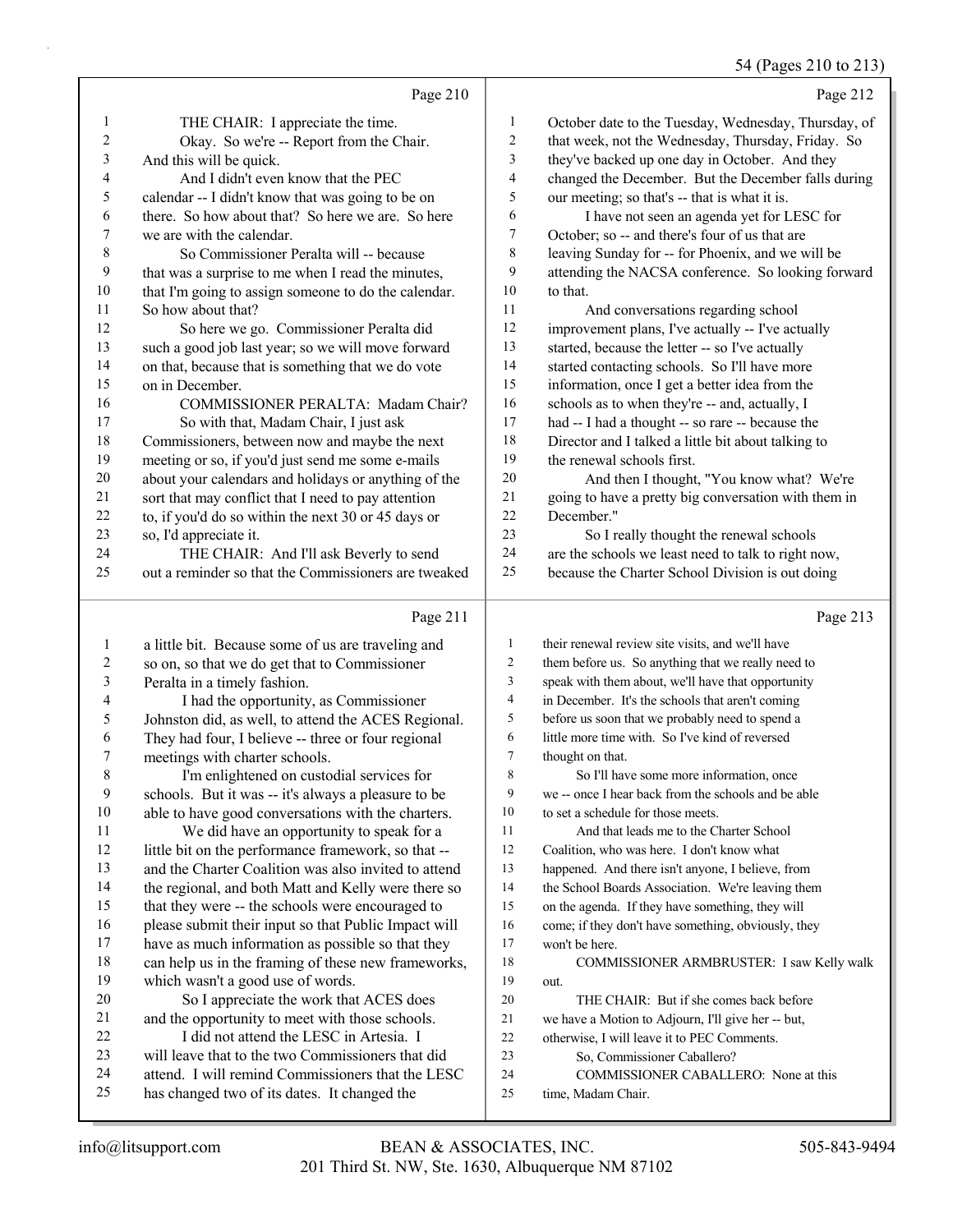# 55 (Pages 214 to 217)

|                | Page 214                                             |                | Page 216                                             |
|----------------|------------------------------------------------------|----------------|------------------------------------------------------|
| 1              | THE CHAIR: Thank you.                                | 1              | The LFC is more fun to get a political fix from.     |
| $\overline{2}$ | Commissioner Conyers?                                | $\overline{2}$ | But I did talk to them about four-year-old           |
| 3              | <b>COMMISSIONER CONYERS:</b> Just an observation     | 3              | programs, because that was part of their agenda, and |
| 4              | with our last discussion here on school security.    | 4              | that we are having more and more schools that are    |
| 5              | And this -- I've thought about this for many years.  | 5              | either coming before us or requesting pre-K that we  |
| 6              | I started teaching in 1970. And the                  | 6              | don't oversee, or who actually have it and we aren't |
| 7              | changes that we've seen in the schools in terms of   | 7              | informed that they have it.                          |
| 8              | the need for security, it's just kind of             | 8              | Some of them have it for profit because              |
| 9              | heart-breaking to me. I served a number of years as  | 9              | they can charge for it, and others have the          |
| 10             | a junior high principal, where when there was an     | 10             | State-covered ones. But we don't know about it.      |
| 11             | issue, I was the one who was the security, you know, | 11             | They -- most of them, we tend to find out when they  |
| 12             | who would go out and get in the middle of it. And    | 12             | come in front of us and make a comment.              |
| 13             | then as school board president, we ended up hiring   | 13             | I have concerns how that might affect                |
| 14             | a -- kind of a director of security for the school   | 14             | their budgets when we look at them, how it would     |
| 15             | district.                                            | 15             | affect their cap for their students and facilities.  |
| 16             | And even now when I go to my grandkids'              | 16             | So I suggested that that might be a little           |
| 17             | schools, I can't walk in there. I have to buzz in    | 17             | tweak that they wanted to do, and that anybody who   |
| 18             | and say who I am and what my business is. And        | 18             | was receiving State funds for a pre-K program and    |
| 19             | it's -- I don't know. It's just sad.                 | 19             | was a charter school should come under our overview, |
| 20             | THE CHAIR: Thank you.                                | 20             | because of the whole picture of the pre-K through    |
| 21             | Commissioner Toulouse?                               | 21             | whichever -- how far that school goes.               |
| 22             | COMMISSIONER TOULOUSE: Madam Chair, I                | 22             | The other thing I saw, which was a very              |
| 23             | attended the Thursday and Friday of the LESC meeting | 23             | interesting program, was schools in the Southeast -- |
| 24             | in Artesia. Our court reporter here was very kind    | 24             | and I imagine Commissioner Ruiz may know about       |
| 25             | to give me the ride down, because I don't drive that | 25             | this -- is the rocketry program that they have. And  |
|                | Page 215                                             |                | Page 217                                             |

### Page 215

|    | far.                                                 | 1              | they brought students from many of the small         |
|----|------------------------------------------------------|----------------|------------------------------------------------------|
| 2  | We saw Carolyn Shearman on Wednesday                 | $\overline{2}$ | schools.                                             |
| 3  | night. We got in Wednesday afternoon, and we --      | 3              | And it started because there were Texas              |
| 4  | really, we got a tour of the Artesia High School     | 4              | schools coming in and shooting their rockets off at  |
| 5  | facilities. I can tell you. And I'm very pleased     | 5              | White Sands. And White Sands contacted some of the   |
| 6  | that while Commissioner Shearman, who has resigned   | 6              | school districts and said, "How come Texas is coming |
| 7  | from that school board so that a relative can take a | 7              | in here, and you don't?"                             |
| 8  | job with the school board, has made sure that there  | 8              | So we had a presentation. And some of the            |
| 9  | are absolutely equal female and male facilities      | 9              | very small school districts have done it. And it's   |
| 10 | in -- for everything at that school district.        | 10             | a program with NASA scientists connected to it. And  |
| 11 | I'm not sure that there was a whole lot              | 11             | it costs very little to get into the program. And    |
| 12 | that came before it that is specific to charter      | 12             | the only requirement, then, that you purchase from   |
| 13 | schools. But on the last -- on the second day, I     | 13             | them are the actual rocket engines; so they make     |
| 14 | signed up for public comment; because usually, when  | 14             | sure that they're appropriate.                       |
| 15 | I go, I'm with Senator Lopez, who leaves early to go | 15             | But what I liked is the kids have to teach           |
| 16 | get kids from school, so this time, I could do it.   | 16             | it to themselves. So the teachers who are            |
| 17 | And I pointed out to them, which several             | 17             | supervising it also have to learn, when the kid      |
| 18 | committee members had no idea, that we actually have | 18             | says, "How do you do this," saying, "I can't help    |
| 19 | liaison positions with their committee, and that I   | 19             | you figure it out."                                  |
| 20 | was one, which is why I was showing up regularly.    | 20             | And, for instance, they had a ninth-grade            |
| 21 | THE CHAIR: They thought you were stalking            | 21             | girl who turned out to be the captain of her team    |
| 22 | them?                                                | 22             | who was taking Algebra 1. And by the end of their    |
| 23 | COMMISSIONER TOULOUSE: Well, I think they            | 23             | year when they were launching, she figured out       |
| 24 | thought I was getting my political fix, which I do.  | 24             | trigonometry as a part of the program.               |
| 25 | But there are other committees that are more fun.    | 25             | They brought students from all of these              |
|    |                                                      |                |                                                      |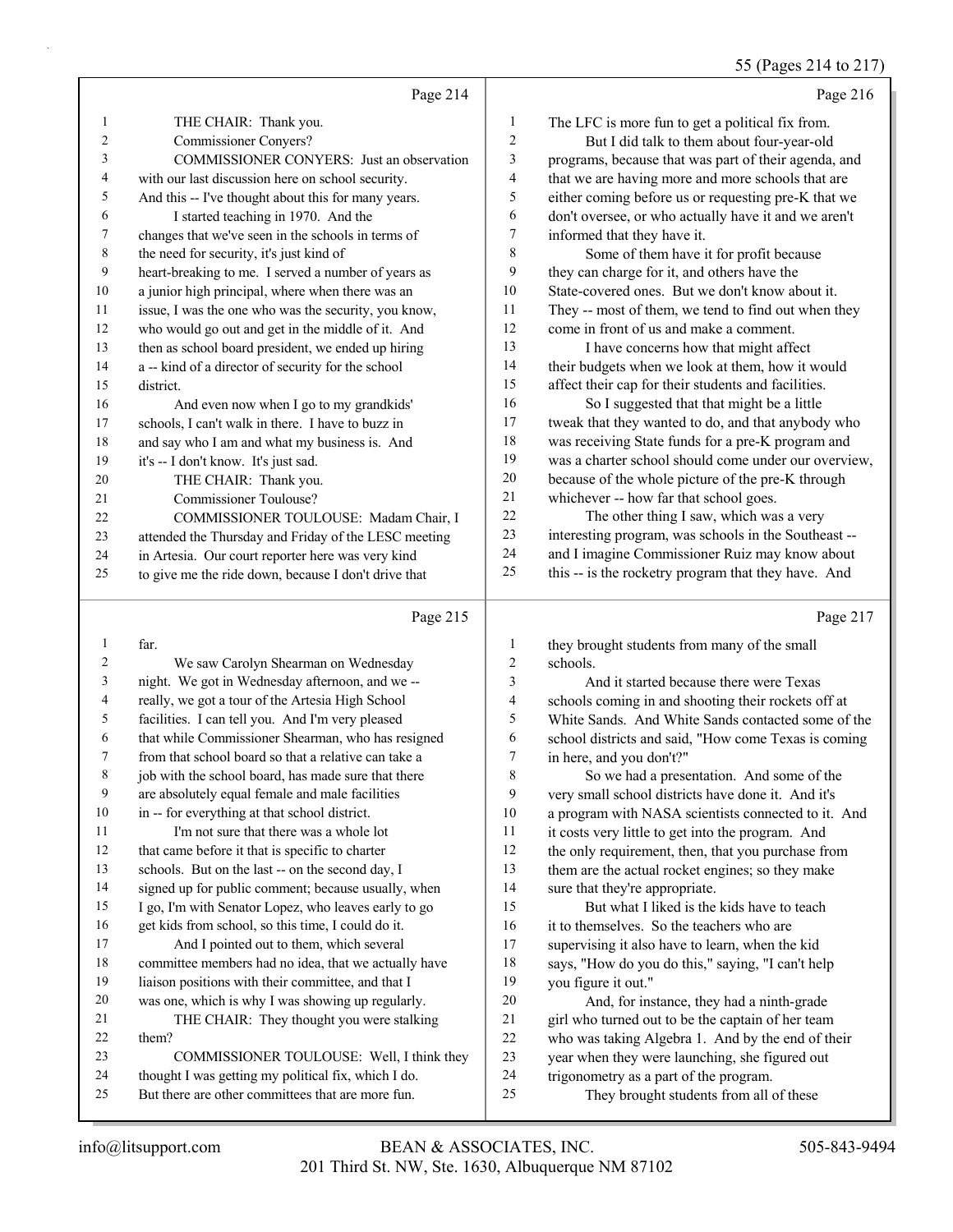# 56 (Pages 218 to 221)

|    | Page 218                                             |                | Page 220                                             |
|----|------------------------------------------------------|----------------|------------------------------------------------------|
| 1  | schools, the superintendents, the principals. And I  | 1              | changed. And I was, at one time, considered the      |
| 2  | suggested to them, because they were looking at      | 2              | armed security; because back in the day, I used to   |
| 3  | small schools -- although they're looking to anybody | 3              | wear three-inch heels. And it was amazing what       |
| 4  | that wants to offer it, APS or anything -- that our  | $\overline{4}$ | accidentally stepping on someone who's involved with |
| 5  | charter schools up and down the Rio Grande Valley    | 5              | a fight with that three-inch heel, how quickly it    |
| 6  | would be a perfect place, because they're smaller    | 6              | can stop a fight.                                    |
| 7  | schools.                                             | 7              | And those days are unfortunately gone;               |
| 8  | What you need is an inspired teacher who             | 8              | so -- but we're moving forward.                      |
| 9  | is willing to step away without supervising the      | 9              | Commissioner Armbruster?                             |
| 10 | problems. The first year, they have to send a        | 10             | COMMISSIONER ARMBRUSTER: Is that because             |
| 11 | one-pound load up 10,000 feet. The second year,      | 11             | you're not wearing your three-inch heels?            |
| 12 | it's a five-pound, and their rocket has to go faster | 12             | Okay.                                                |
| 13 | than the speed of sound.                             | 13             | THE CHAIR: Those days are long gone.                 |
| 14 | And they get grades for doing this. And              | 14             | COMMISSIONER ARMBRUSTER: I don't think I             |
| 15 | they learn as much from their failures, because they | 15             | have anything.                                       |
| 16 | have to analyze them as failures. And they           | 16             | THE CHAIR: Commissioner Robbins?                     |
| 17 | really -- and when they were showing pictures of     | 17             | COMMISSIONER ROBBINS: Nothing.                       |
| 18 | when they got together and did the shoot, the        | 18             | THE CHAIR: Commissioner Johnston?                    |
| 19 | culinary arts in some of the schools showed up and   | 19             | COMMISSIONER JOHNSTON: I did attend the              |
| 20 | $sold -$                                             | 20             | ACES regional meeting that was in Albuquerque. And   |
| 21 | THE CHAIR: Space food?                               | 21             | it was most informative. I think there were          |
| 22 | COMMISSIONER TOULOUSE: I don't think they            | 22             | 30 schools, potentially, that could have been        |
| 23 | had frozen ice cream -- or the freeze-dried ice      | 23             | representative -- represented.                       |
| 24 | cream. But, I mean, it just looked like it was a     | 24             | I was really encouraged to see the                   |
| 25 | real community thing.                                | 25             | Coalition's presentation and the collaboration that  |
|    | Page 219                                             |                | Page 221                                             |
|    | And this year they're going to shoot the             |                | annears to be beginning to strengthen among all of   |

|    | And this year, they're going to shoot the            | 1  | appears to be beginning to strengthen among all of   |
|----|------------------------------------------------------|----|------------------------------------------------------|
| 2  | rockets from Jal on the 18th of April. And           | 2  | the entities, the Coalition, the Charter School      |
| 3  | everybody is kind of invited. I don't know that I    | 3  | Division, and the Commission. And that was really    |
| 4  | could get down there. But I'd kind of like to go     | 4  | evident; and particularly in the presentation --     |
| 5  | see it. But I think that is a program that should    | 5  | because this one was after the awarding of the       |
| 6  | come into our schools.                               | 6  | grant.                                               |
| 7  | And I talked briefly with the man who's              | 7  | And I'm sorry Kelly is not here;                     |
| 8  | been in charge of it and gave him my card and said   | 8  | because -- here she is. She's back.                  |
| 9  | if he wants to know which schools I think that I     | 9  | Okay. So I don't have to cover it all.               |
| 10 | know might benefit, he said, "Well, we talked to one | 10 | But it was very positive, all of the interaction. I  |
| 11 | or two of them, and they weren't interested."        | 11 | learned a great deal. Alice B. King is a wonderful   |
| 12 | Well, they don't know all of the schools.            | 12 | facility.                                            |
| 13 | But I think if any of us could think of our schools, | 13 | There is -- and Kelly's back. I had                  |
| 14 | we ought to. I'm saying I think Commissioner Ruiz    | 14 | written down -- that's what -- the December the 8th  |
| 15 | probably knows a lot more about this program than I  | 15 | meeting. You'll have the information on that;        |
| 16 | do. And I just thought that was -- to watch these    | 16 | because we hadn't mentioned it.                      |
| 17 | kids, who were excited                               | 17 | MS. CALLAHAN: Yes.                                   |
| 18 | COMMISSIONER RUIZ: Oh, yeah.                         | 18 | COMMISSIONER JOHNSTON: I want to -- I                |
| 19 | COMMISSIONER TOULOUSE: So that's it.                 | 19 | also was invited to attend the Secretary Designate's |
| 20 | Thank you.                                           | 20 | presentation to the Classical Academy and to         |
| 21 | THE CHAIR: Commissioner Peralta?                     | 21 | Estancia Middle School. They were both "A" schools.  |
| 22 | COMMISSIONER PERALTA: No, not at this                | 22 | And so at the Classical Academy and in Estancia      |
| 23 | time.                                                | 23 | Middle School, we had the Secretary Designate,       |
| 24 | THE CHAIR: I'll just affirm Commissioner             | 24 | Ms. Montoya, who is an associate secretary?          |
| 25 | Conyers' remarks, that it's a shame that times have  | 25 | Assistant secretary? What, Director Poulos?          |
|    |                                                      |    |                                                      |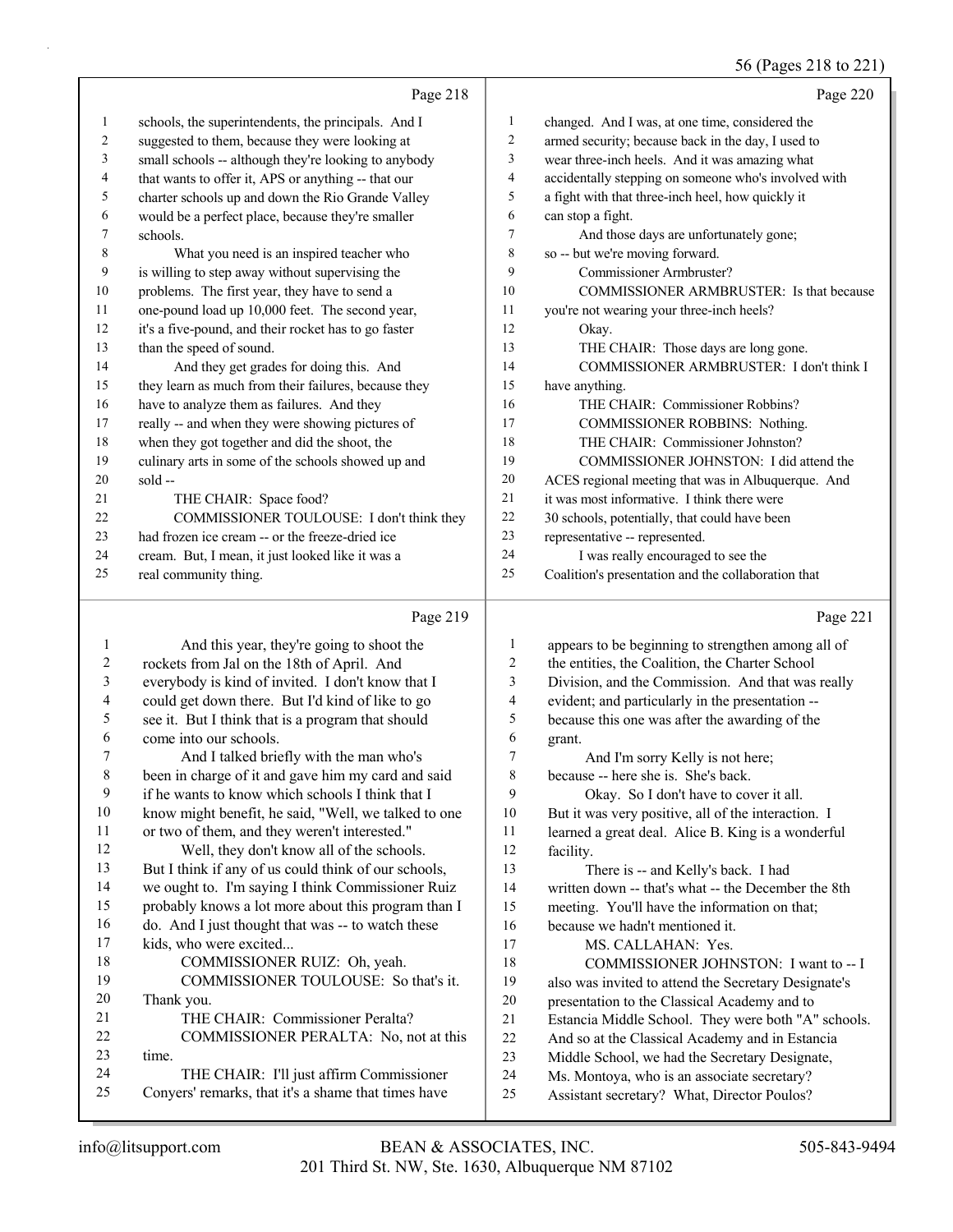57 (Pages 222 to 225)

|                |                                                      |                | $57$ (1 agos 222 to 223)                             |
|----------------|------------------------------------------------------|----------------|------------------------------------------------------|
|                | Page 222                                             |                | Page 224                                             |
| $\mathbf{1}$   | "Deputy" is her title? Ms. Montoya? Is she a         | $\mathbf{1}$   | And it -- you know, it's a perfect example           |
| 2              | Deputy Secretary?                                    | $\sqrt{2}$     | of what we talked about in here in terms of          |
| 3              | MS. POULOS: She's a Deputy Secretary.                | $\mathfrak{Z}$ | education. It's hands-on. One kid went so far as     |
| 4              | COMMISSIONER JOHNSTON: And then Mark                 | $\overline{4}$ | calculus. And it is a group learning project; and    |
| 5              | Miller.                                              | 5              | it is, really. He's also -- Mr. Willden is working   |
| 6              | MS. POULOS: Mike.                                    | 6              | with -- Branson?                                     |
| 7              | COMMISSIONER JOHNSTON: Mike Miller, whose            | 7              | THE CHAIR: Oh, yeah, Virgin Galactic down            |
| 8              | parents live in Moriarty. I didn't know that. But    | 8              | at the Spaceport.                                    |
| 9              | he was there.                                        | 9              | COMMISSIONER CRONE: Yes. Virgin                      |
| 10             | It was a wonderful experience for me. And            | 10             | Galactic. And they want to launch a rocket real      |
| 11             | I'd like to thank the Classical Academy for bringing | 11             | soon down there, a spaceship.                        |
| 12             | that grade up to an "A." Very responsive. And I'd    | 12             | THE CHAIR: It's a good thing the                     |
| 13             | like to recognize Estancia.                          | 13             | Spaceport is being used for something.               |
| 14             | And on that same security note, how many             | 14             | COMMISSIONER CRONE: I do want to tell                |
| 15             | times -- and my husband -- how many times have any   | 15             | you. I've been on the NMPSIA Board for a number of   |
| 16             | of us stepped out in the middle of traffic and gone  | 16             | years now. And we've been seeing an increase in      |
| 17             | like this (indicates) and expected all the cars to   | 17             | problems connected to security. This -- and POMS     |
| 18             | stop?                                                | 18             | and NMPSIA have done a really good job of            |
| 19             | So it is changing. And in Estancia,                  | 19             | controlling it to this point.                        |
| 20             | particularly, great pride is taken in that there is  | 20             | But there was one charter where the -- the           |
| 21             | no fence around the school, and they need the        | 21             | person had a license to carry. But he left his       |
| 22             | security. And we've had a long-time collaborative    | 22             | pistol on the front seat of his car. And so, you     |
| 23             | relationship and are fortunate to have a city police | 23             | know, we've heard a number of horror stories like    |
| 24             | group there who provide resource officers. And the   | 24             | that.                                                |
| 25             | school district has been historically able to pay    | 25             | There's a school near to Mr. Conyers, a              |
|                | Page 223                                             |                | Page 225                                             |
| $\mathbf{1}$   | part of that salary.                                 | 1              | little bit south of you, that they wanted to arm the |
| $\overline{c}$ | But it guarantees that we have a presence            | $\overline{c}$ | maintenance people.                                  |
| 3              | on campus. And it has helped. It has helped          | 3              | So I think it's great that it's on our               |
| 4              | maintain the integrity.                              | 4              | radar, as well.                                      |
| 5              | So I, too, feel that, because it's too               | 5              | THE CHAIR: Thank you.                                |
| 6              | bad. I don't think it will ever be students who are  | 6              | Commissioner Ruiz?                                   |
| 7              | non-responsive to our requests as adults in the      | 7              | COMMISSIONER RUIZ: No comment.                       |
| $\,$ 8 $\,$    | school asking them to do something. But you can      | 8              | THE CHAIR: So before we adjourn --                   |
| 9              | never account for the response of someone who is not | 9              | MS. CALLAHAN: My apologies. I had to                 |
| 10             | a student in that district and that response. And    | 10             | take that phone call.                                |
| 11             | that's why we require security. It's from the        | 11             | I just have a couple of things. First,               |

- that's why we require security. It's from the
- outside in; it's not from the inside out. 13 So I'm pleased that students still learn to respect their school, for the most part, and support those schools. 16 THE CHAIR: Thank you. 17 Commissioner Crone? 18 COMMISSIONER CRONE: The man who does the rocket program is Dave Willden with the -- he's in
- the REC, a director in that part. And he's got a
- presentation that -- if the Commissioners are
- interested. Dave is back on the NMPSIA board; so
- Trish, Dave, and I are all on the NMPSIA board. So
- I know he'd be happy to come. He's very proud of what those kids have done.
- may I -- may I pass out the hot-off-the-press -- you
- guys got it at the -- at the -- the --
- 14 THE CHAIR: At the regional meeting.
- 15 MS. CALLAHAN: I'm Kelly Callahan, and I'm
- the Director of School Quality and Support at the New Mexico Coalition for Charter Schools, for the record.
- 19 And we were commissioned to work with the
- U.S. Department of Education and the Colorado League
- of Charter Schools to do a report about facilities
- and the quality of facilities for charter schools.
- And this is -- there's been 30 states that have been
- involved in this process.
- 25 Now, unfortunately -- and I'm not sure how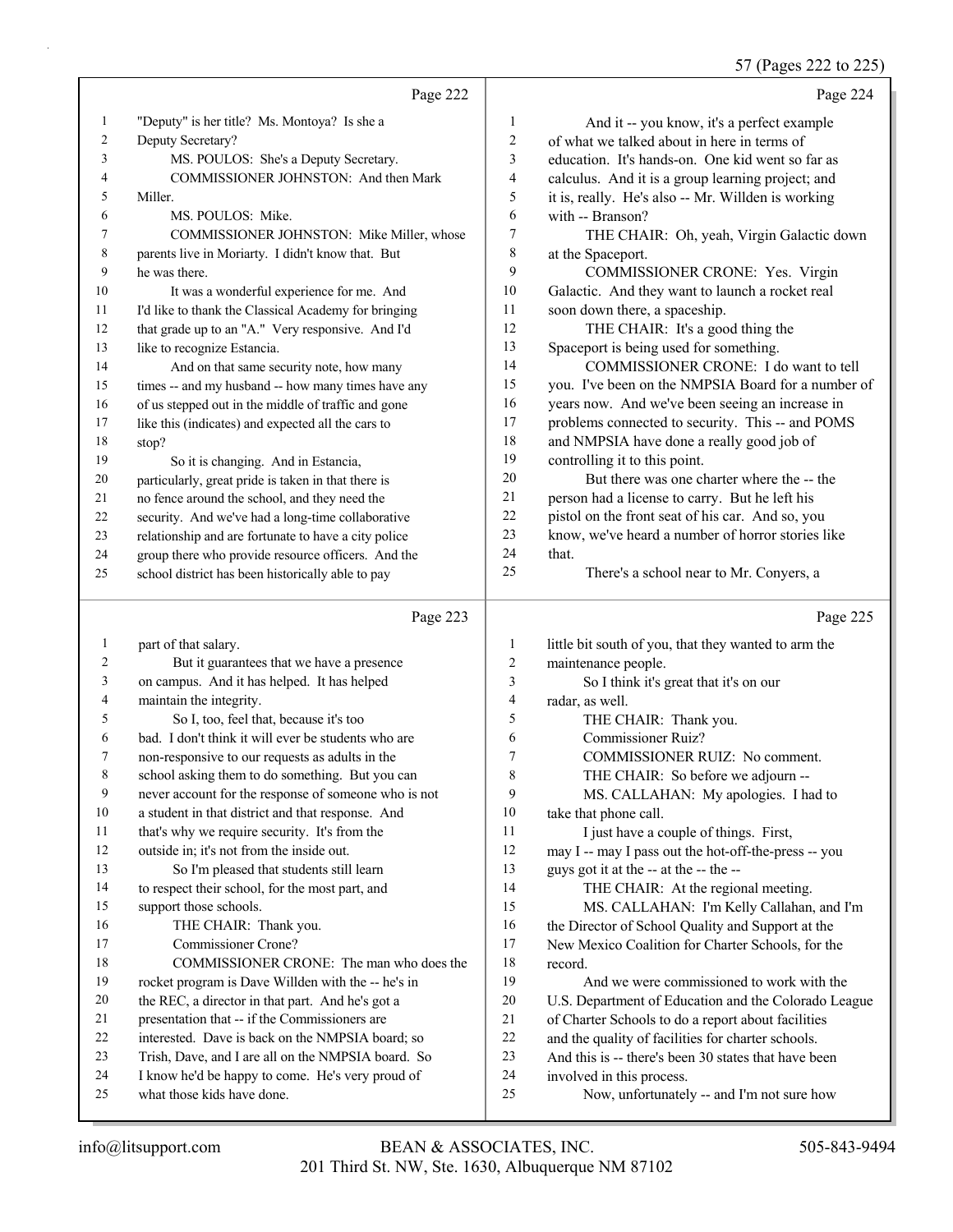#### 58 (Pages 226 to 229)

|                  |                                                                                |                         | 58 (Pages 226 to 229                                                                                       |
|------------------|--------------------------------------------------------------------------------|-------------------------|------------------------------------------------------------------------------------------------------------|
|                  | Page 226                                                                       |                         | Page 228                                                                                                   |
| 1                | to take this -- the New Mexico -- they could only                              | $\mathbf{1}$            | working on their legislative platform. And we would                                                        |
| $\boldsymbol{2}$ | afford to do Albuquerque; so -- but I did insist, as                           | $\overline{\mathbf{c}}$ | welcome any kind of collaboration that we could do                                                         |
| 3                | part of the report, that they do some extrapolating                            | 3                       | with the Commission.                                                                                       |
| 4                | on -- because the recommendations on this are                                  | $\overline{\mathbf{4}}$ | I'm not sure if you have a subcommittee                                                                    |
| 5                | pretty -- it's common throughout. It's not just an                             | 5                       | that is your legislative platform committee, or                                                            |
| 6                | Albuquerque issue; it's a charter facility issue.                              | 6                       | however -- or working with the Exec Committee,                                                             |
| 7                | And so the data would be from Albuquerque; but                                 | $\boldsymbol{7}$        | working with the subcommittee you design; but we                                                           |
| $\,$ $\,$        | there -- but it does talk about it in terms of the                             | $\,$ $\,$               | would be really interested in creating that                                                                |
| 9                | state.                                                                         | 9                       | collaboration.                                                                                             |
| 10               | And so this is going to be released next                                       | $10\,$                  | Commissioner Johnston, thank you. We are                                                                   |
| 11               | week officially to the press and everything. But we                            | 11                      | trying to do the work, because if there's -- there's                                                       |
| 12               | wanted the school leaders to have a copy of it. And                            | 12                      | so many people involved with charter schools. And I                                                        |
| 13               | we also wanted to give you guys a copy before that                             | 13                      | think everybody really does want to do right by kids                                                       |
| 14               | was released, and then we will be sharing with the                             | 14                      | and schools.                                                                                               |
| 15               | Legislature. We'll be sharing with the school                                  | 15                      | So working with Katie, working with the                                                                    |
| 16               | districts. We'll be sharing -- but we wanted to get                            | 16                      | Commission, working with the district authorizers, I                                                       |
| 17               | this.                                                                          | 17                      | think it's really important that we all have the --                                                        |
| 18               | So may I pass this out?                                                        | $18\,$                  | you know, at least a similar message moving forward.                                                       |
| 19               | THE CHAIR: Certainly.                                                          | 19                      | So Matt and I would love to have a                                                                         |
| $20\,$           | MS. CALLAHAN: It's some light reading.                                         | $20\,$                  | conversation. I imagine that's something that, when                                                        |
| 21               | So the ink is fresh.                                                           | 21                      | you all meet, will be covered as well. So thank you                                                        |
| $22\,$           | So this -- this report is very                                                 | $22\,$                  | for that.                                                                                                  |
| 23               | interesting. You know, I -- I'm not going to go                                | 23                      | And then last but not least, we are                                                                        |
| 24               | into it. Please read it, and we'll talk about it                               | 24                      | formally announcing our conference. The annual                                                             |
| 25               | more as we get closer to the session.                                          | 25                      | conference will be this year, December 8th and 9th.                                                        |
|                  | Page 227                                                                       |                         | Page 229                                                                                                   |
| $\mathbf{1}$     | But it's pretty clear that there's an                                          | $\mathbf{1}$            | We're doing it later. And based on the last                                                                |
| $\sqrt{2}$       | issue of charter facilities that -- and equity. And                            | $\overline{c}$          | meeting, we changed our dates, because we were going                                                       |
| 3                | I think it's something, Commissioner Peralta, that                             | 3                       | to do it the same as the School Boards Association;                                                        |
| $\overline{4}$   | the PSCOC struggles with. And so hopefully, there                              | 4                       | but we said we did not want to conflict with that.                                                         |
| 5                | will be some tangible recommendations that may                                 | 5                       | So we just received final notice on a                                                                      |
| 6                | possibly be something to be discussed in this or                               | 6                       | venue. And so December 8th and 9th; that's a Friday                                                        |
| 7                | upcoming Legislative Sessions of how to mitigate the                           | $\overline{7}$          | and a Saturday. Once again, the Commission is                                                              |
| $8\phantom{1}$   | issue of charter school facilities.                                            | $\,$ 8 $\,$             | invited to participate in this conference                                                                  |
| 9                | It is a huge challenge. Speaking as a                                          | 9                       | free-of-charge. We will be sending specific                                                                |
| $10\,$           | former charter school administrator, your facility                             | 10                      | information to you all; but we just -- again, hot                                                          |
| 11               | work does a lot and takes away a lot from time that                            | 11                      | off the press, we're sending out our -- putting our                                                        |
| 12               | you could be spending with your kids.                                          | 12                      | notice on the website.                                                                                     |
| 13               | And so we -- we tried to do this as -- as                                      | 13                      | We have a theme about "Rising Up, Raising                                                                  |
| 14<br>15         | neutrally as possible, because it's -- it covers                               | 14                      | Charters to New Heights." And we have a hot air                                                            |
| 16               | both PEC schools, district school, and APS. And so                             | 15                      | balloon as our logo. So we're excited, got some                                                            |
| 17               | we -- we feel like there's some good information on                            | 16                      | great presentations already on the docket, working                                                         |
| 18               | there. But, again, we definitely will bring this up<br>in further discussions. | 17<br>18                | with Public Impact. They have said that they would<br>come and do a session with Katie and -- about the -- |
| 19               | So just a couple of things.                                                    | 19                      | THE CHAIR: Performance frameworks?                                                                         |
| 20               | Apologies. Matt had other meetings. I                                          | $20\,$                  | MS. CALLAHAN: -- performance frameworks.                                                                   |
| 21               | think he e-mailed you --                                                       | 21                      | So we are excited that we're going to have some                                                            |
| $22\,$           | THE CHAIR: Yes, he did.                                                        | $22\,$                  | great features.                                                                                            |
|                  |                                                                                |                         |                                                                                                            |

- 23 MS. CALLAHAN: -- Madam Chair.
- 24 And so -- but we just wanted to say a<br>25 couple of things. The Coalition right now is couple of things. The Coalition right now is
- 23 Also, I just want to put a great big
- shout-out to Katie. Thank you so much. Matt and
- Katie and I are going to work together to ensure